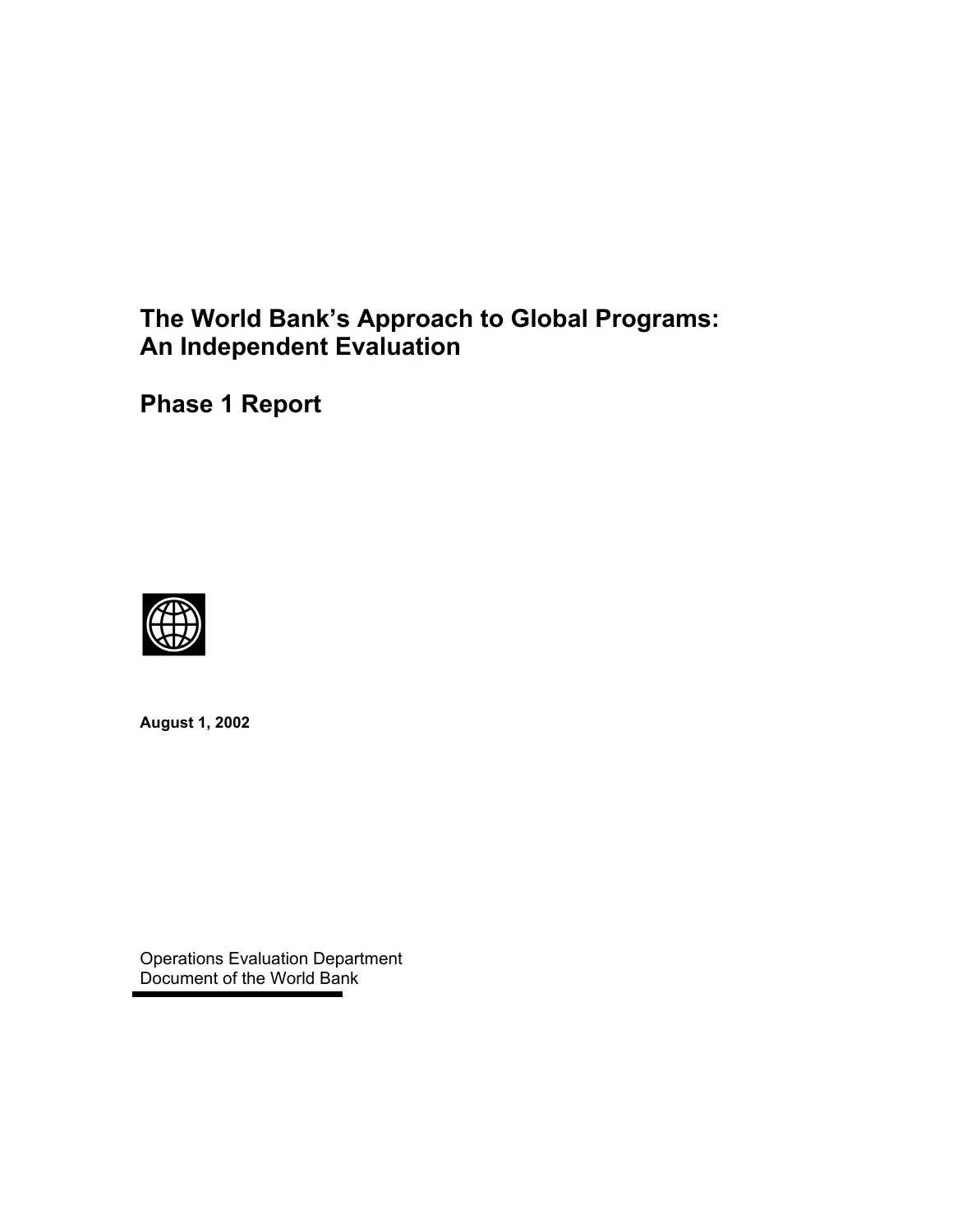# **Abbreviations and Acronyms**

| AAA          | Analytical and advisory activities                                        |
|--------------|---------------------------------------------------------------------------|
| <b>AIDS</b>  | Acquired immune deficiency syndrome                                       |
| <b>APL</b>   | Adaptable Program Loan                                                    |
| BB           | World Bank's administrative budget                                        |
| CAS          | Country Assistance Strategy (World Bank)                                  |
| <b>CGIAR</b> | Consultative Group on International Agricultural Research                 |
| <b>CGAP</b>  | Consultative Group to Assist the Poorest (a microfinance program)         |
| CODE         | Committee on Development Effectiveness (World Bank)                       |
| <b>CTF</b>   | <b>Consultant Trust Fund</b>                                              |
| <b>DALY</b>  | Disability-adjusted life year                                             |
| <b>DEC</b>   | Development Economics Vice-Presidency (World Bank)                        |
| <b>DGF</b>   | Development Grant Facility (World Bank)                                   |
| <b>ESMAP</b> | <b>Energy Sector Management Assistance Program</b>                        |
| <b>ESSD</b>  | Environmentally & Socially Sustainable Development Network (World Bank)   |
| <b>FIAS</b>  | Foreign Investment Advisory Service                                       |
| <b>FRM</b>   | Resource Mobilization Department (World Bank)                             |
| <b>FSAP</b>  | <b>Financial Sector Assessment Program</b>                                |
| <b>FSE</b>   | Financial Sector Network (World Bank)                                     |
| FY           | Fiscal year                                                               |
| <b>GAVI</b>  | Global Alliance for Vaccines and Immunization                             |
| <b>GCGF</b>  | Global Corporative Governance Forum                                       |
| <b>GDLN</b>  | Global Development Learning Network                                       |
| <b>GDN</b>   | Global Development Network                                                |
| <b>GEF</b>   | Global Environment Facility                                               |
| <b>GFHR</b>  | Global Forum for Health Research                                          |
| <b>GKP</b>   | Global Knowledge Partnership                                              |
| <b>GMI</b>   | Global Micronutrient Initiative                                           |
| GPG Fund     | Global Public Goods Fund                                                  |
| <b>GPPPs</b> | Global public policies and programs                                       |
| <b>GWP</b>   | Global Water Partnership                                                  |
| <b>HDN</b>   | Human Development Network (World Bank)                                    |
| <b>HIPC</b>  | Highly indebted poor country                                              |
| <b>HIV</b>   | Human immunodeficiency virus                                              |
| <b>HRP</b>   | Special Programme of Research, Development and Research Training in Human |
|              | Reproduction                                                              |
| <b>IAD</b>   | <b>Internal Audit Department</b>                                          |
| IDA          | <b>International Development Association</b>                              |
| IDF          | <b>Institutional Development Fund</b>                                     |
| $\rm IFC$    | <b>International Finance Corporation</b>                                  |
| IMF          | <b>International Monetary Fund</b>                                        |
| InfoDev      | Information for Development Program                                       |
| <b>IPR</b>   | Intellectual property right                                               |
| <b>ISG</b>   | <b>Information Solutions Group</b>                                        |
| LIL          | Learning and Innovation Loan                                              |
| MD           | Managing director                                                         |
| <b>MDGs</b>  | Millennium Development Goals                                              |
| <b>MMV</b>   | Medicines for Malaria Venture                                             |
| <b>NGO</b>   | Nongovernmental organization                                              |
|              |                                                                           |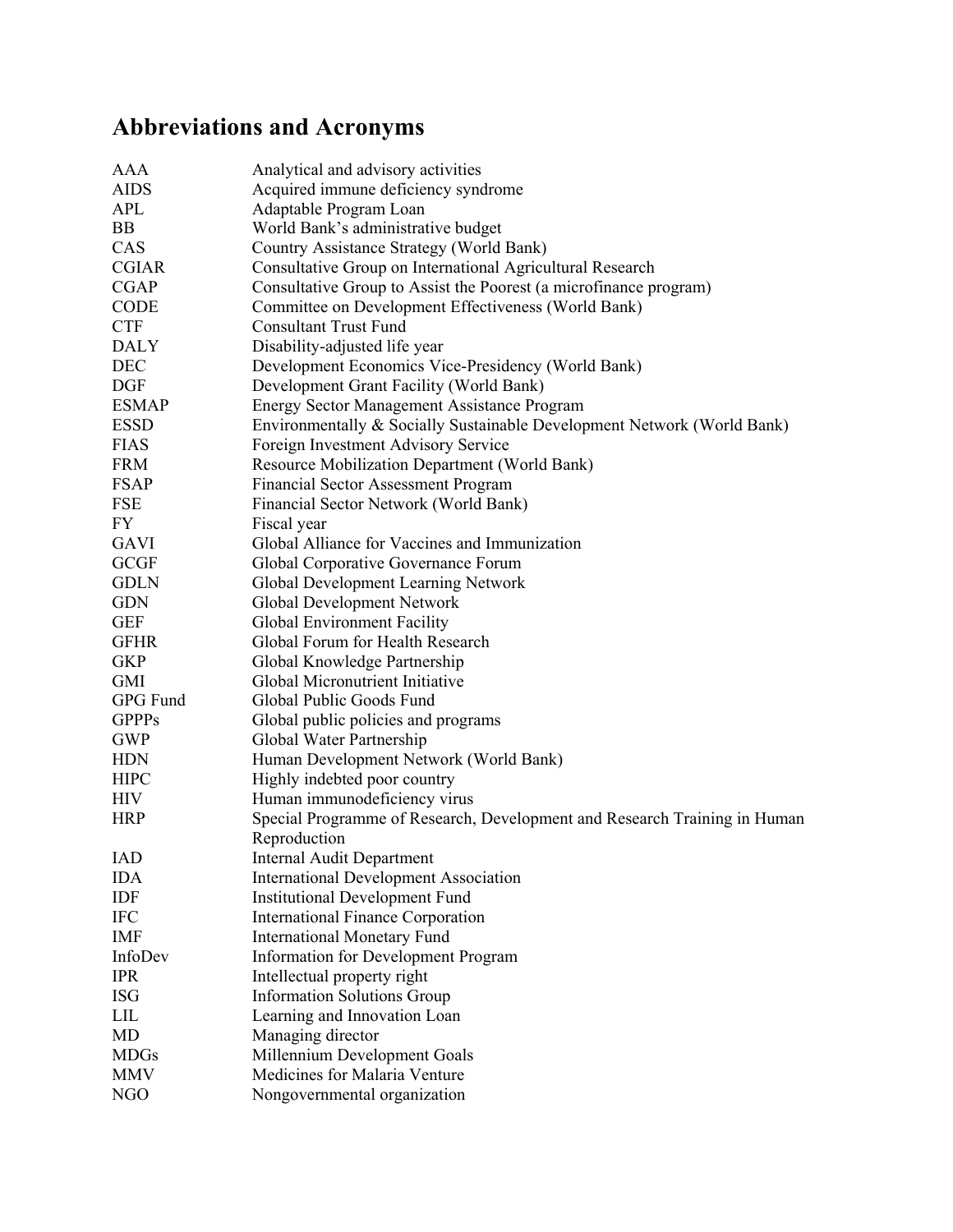| <b>ODA</b>    | Official development assistance                                   |
|---------------|-------------------------------------------------------------------|
| <b>OECD</b>   | Organization for Economic Cooperation and Development             |
| <b>OED</b>    | <b>Operations Evaluation Department (World Bank)</b>              |
| <b>OP</b>     | <b>Operational Policy</b>                                         |
| <b>OPCS</b>   | <b>Operational Policy and Country Services</b>                    |
| <b>PACT</b>   | Partnerships for Capacity in Africa                               |
| PAD           | Project Appraisal Document                                        |
| <b>PATS</b>   | Partnership Approval and Tracking System                          |
| PCD           | Project Concept Document                                          |
| <b>PPIAF</b>  | Public-Private Infrastructure Advisory Facility                   |
| <b>PREM</b>   | Poverty Reduction & Economic Management Network (World Bank)      |
| PRH           | Population and Reproductive Health Capacity Building Program      |
| <b>PRSP</b>   | <b>Poverty Reduction Strategy Paper</b>                           |
| <b>PSI</b>    | Private Sector Development & Infrastructure Network (World Bank)  |
| QALY          | Quality-adjusted life year                                        |
| <b>SDG</b>    | Solar Development Group                                           |
| <b>SPAAR</b>  | Special Program for African Agricultural Research                 |
| <b>SRM</b>    | <b>Strategy and Resource Management Vice-Presidency</b>           |
| <b>SSP</b>    | Sector Strategy Paper (World Bank)                                |
| TB            | Tuberculosis                                                      |
| <b>TDR</b>    | Special Programme for Research and Training in Tropical Diseases  |
| TF            | Trust funds administered by the World Bank                        |
| <b>TFO</b>    | <b>Trust Funds Operations Department</b>                          |
| <b>TRIPS</b>  | Trade-Related Intellectual Property Rights (WTO)                  |
| UNAIDS        | Joint United Nations Programme on HIV/AIDS                        |
| <b>UN</b>     | <b>United Nations</b>                                             |
| <b>UNDP</b>   | United Nations Development Programme                              |
| <b>UNEP</b>   | United Nations Environment Programme                              |
| UNESCO        | United Nations Educational, Scientific, and Cultural Organization |
| <b>UNICEF</b> | United Nations Children's Fund                                    |
| <b>VP</b>     | Vice-presidency                                                   |
| <b>WBI</b>    | World Bank Institute                                              |
| <b>WCD</b>    | World Commission on Dams                                          |
| <b>WDR</b>    | World Development Report (World Bank)                             |
| <b>WHO</b>    | World Health Organization                                         |
| WorLD         | World Links For Development Program                               |
| <b>WTO</b>    | World Trade Organization                                          |
| <b>WWF</b>    | World-Wide Fund for Nature/World Wildlife Fund                    |

| Director-General, Operations Evaluation    | Mr. Robert Picciotto |
|--------------------------------------------|----------------------|
| Director, Operations Evaluation Department | Mr. Gregory Ingram   |
| Task Manager                               | Ms. Uma Lele         |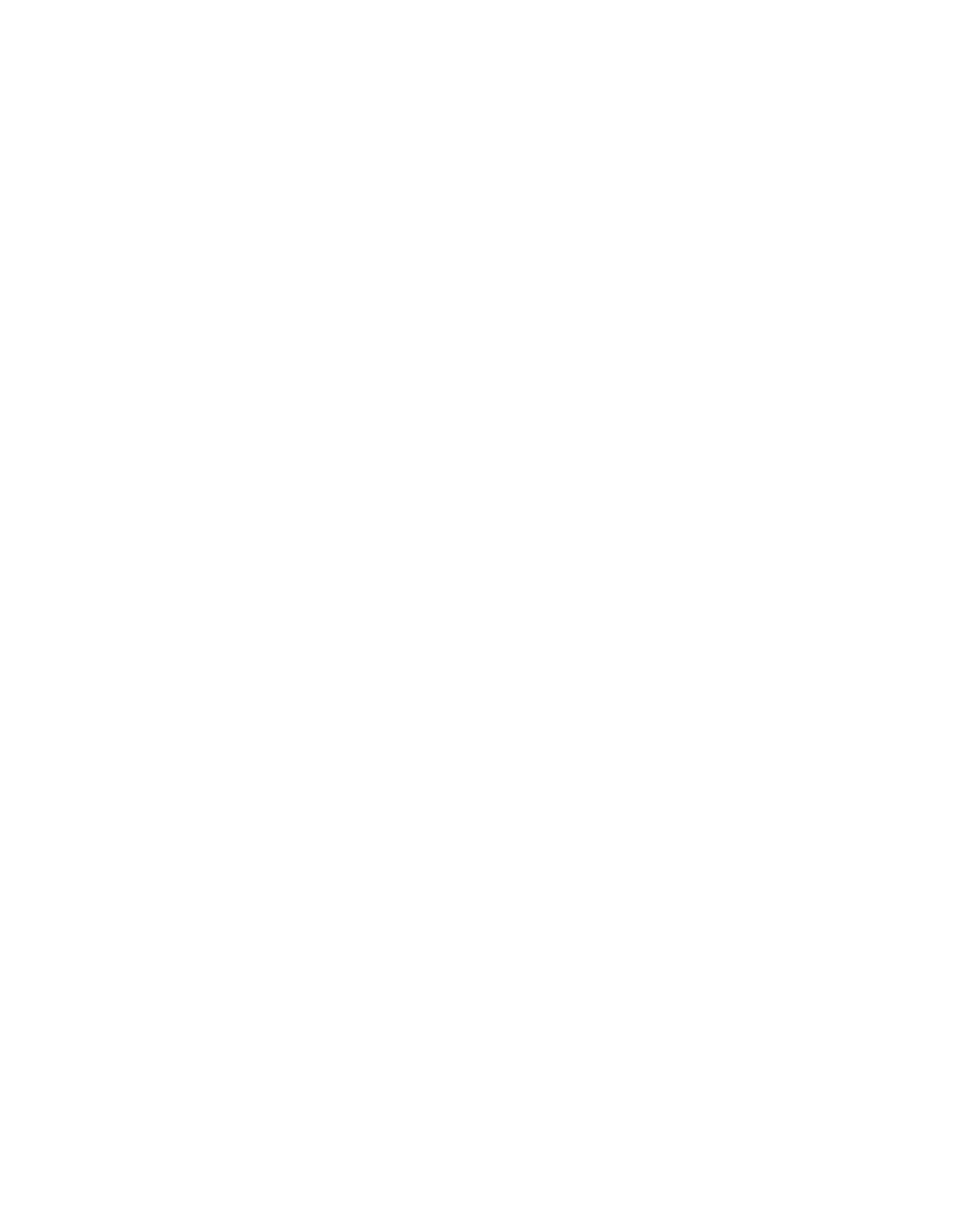# <span id="page-4-0"></span>**Foreword**

The World Bank is involved, as founding member, financier, administrator, or participant, in 70 global programs. In fiscal 2001, the Bank spent about \$30 million of its administrative budget on them, provided \$120 million in grants from the Development Grant Facility (DGF), and disbursed another \$500 million from Bank-administered trust funds. Global programs absorb 10 percent of the Bank's gross administrative budget and 40 percent of trust fund disbursements.

Managing this complex portfolio has been a difficult challenge. Network vice-presidencies currently oversee all 70 programs, 30 of which are managed inside the Bank. Concerns have grown about inadequate selectivity, increased reputational risks, and lack of routine reporting on the development impact of global programs, as well as a potential diversion of resources away from country-level activities. Hence, the Executive Board of the Bank commissioned this independent evaluation and Bank management suggested that it be conducted in two phases timed to inform the annual budget processes for fiscal years 2003 and 2004.

The majority of the global programs the Bank currently supports are less than five years old (though 12 out of 70 programs are 10 to 30 years old). The Strategic Compact recognized the need for increased involvement in global programs and encouraged innovation and flexibility in the Bank's approach to global partnerships and programs. Initially, in order to encourage bottom-up initiatives, Bank management chose not to impose a rigid, top-down strategic framework for Bank involvement in global programs. As the number of programs grew, a more systematic approach was adopted to identify global priorities, define management responsibilities, and prescribe criteria for grant giving. Greater selectivity combined with tighter budgetary allocations led to a reduction in the number of program starts in FY01 and FY02 compared with the previous three years.

Thus, oversight arrangements, resource allocation practices, and reporting processes have been strengthened. These changes are welcome and necessary, but they are not yet sufficient. The Bank's multidisciplinary and multisectoral knowledge and its networking assets have given it an edge within the development community as a platform for collaborative programs. However, the Phase 1 report illustrates the need to sharpen the criteria for selectivity; clarify organizational responsibilities and accountabilities; and improve the articulation, development, and monitoring and evaluation of performance indicators. The challenge is to improve development effectiveness without either inhibiting innovation or increasing the transaction costs of doing business with partners.

For example, the Bank has made a good beginning in establishing a risk assessment and approval process for new private sector partners. But a similar discipline is needed for partnerships with nongovernmental organizations and foundations. Standards for program oversight and their enforcement need to be strengthened. In the design of global programs, the Bank should require the same standards, procedures, and principles for the use of its funds as it requires in its lending operations. Global programs are unlike country-based projects in some respects. But many of the principles underlying the Bank's lending practices—competitive bidding, search for alternative sources of supply, non-exclusivity in establishing partnerships, scrupulous avoidance of perceived conflicts of interest, routine reporting on audited accounts, oversight of trust fund activities, and the like—should be emulated in the Bank's global activities.

A greater concentration of effort would also pay dividends: currently, the resources devoted to oversight are spread thinly over a large number of small programs. Organizational arrangements do not distinguish clearly enough between sponsors and assessors of global initiatives, thus creating genuine or perceived conflicts of interest. In addition, the Bank has not always ensured relevance and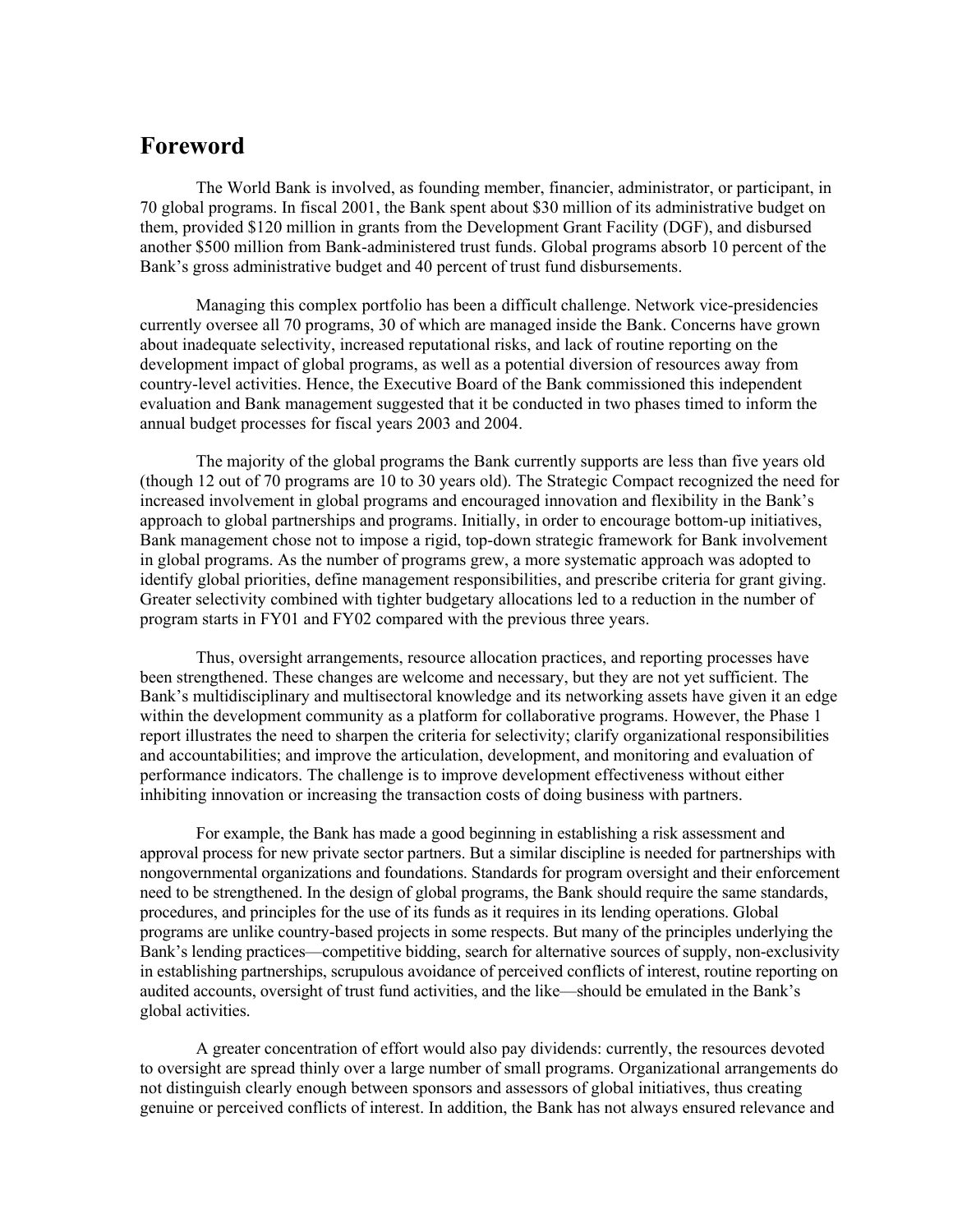selectivity in the long-term initiatives it has supported, or examined the opportunities for timely and orderly exit from those that may no longer be relevant or efficient.

Few global programs focus on global public policy formation. This is surprising given the numerous policy dysfunctions of the new global order from the perspective of the developing world. A variety of factors have created a strategic opportunity for the Bank to amplify the voice of the poor in global policy debates and to improve the global policy architecture to promote poverty reduction. They include its strong linkages to developing country governments, civil society, and the private sector; its substantial convening power and concentration of analytical skills; improved relations with the United Nations system; and the opportunities for stronger partnerships with other development agencies offered by the Millennium Development Goals.

In sum, improved management of global programs requires: (1) emulating the standards used for country operations; (2) instituting effective internal programming, quality assurance, and oversight processes; (3) diversifying the array of instruments to achieve quality at entry and quality of implementation, and specifying the mandates of organizational units to ensure accountabilities as well as to avoid conflicts of interest; and (4) tightening the linkages between global and country programs through improved selectivity and greater involvement of borrowers.

Such an evolution would help bring greater coherence and clarity to the Bank's diverse global roles, reduce transactions costs, and improve the strategic, organizational, budgeting, and management aspects of global programs. Thus, the Bank would provide much-needed leadership in filling gaps in global public goods delivery systems and in enhancing low-and middle-incomecountry participation in the global policy decisions that affect their development prospects.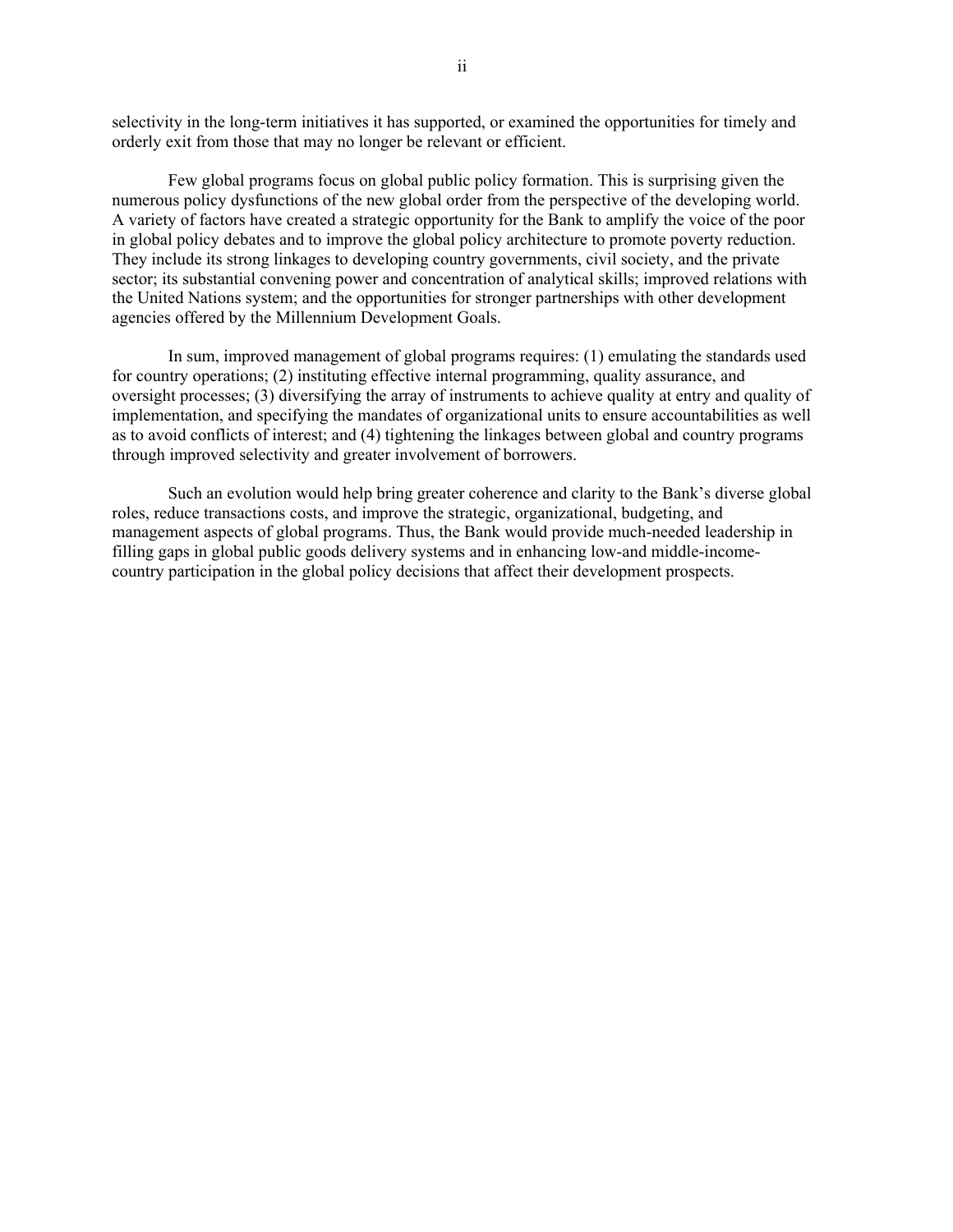# **Table of Contents**

| 1. |                                                                              |  |  |
|----|------------------------------------------------------------------------------|--|--|
|    | Global Programs, Institutional Partnerships, and Global Public Goods         |  |  |
|    |                                                                              |  |  |
|    |                                                                              |  |  |
|    |                                                                              |  |  |
|    |                                                                              |  |  |
| 2. |                                                                              |  |  |
|    |                                                                              |  |  |
|    | Strategic Selectivity Calls for Evaluation Methods and Capacity 10           |  |  |
|    |                                                                              |  |  |
| 3. |                                                                              |  |  |
|    |                                                                              |  |  |
|    | ESSD and HDN Dominate in Numbers, But GEF and CGIAR in Size 11               |  |  |
|    |                                                                              |  |  |
|    | Diversity of Funding Sources Complicates Tracking of Expenditures13          |  |  |
|    |                                                                              |  |  |
|    |                                                                              |  |  |
|    |                                                                              |  |  |
|    |                                                                              |  |  |
| 4. | Assessment of the Bank's Strategic and Programmatic Management               |  |  |
|    | The Bank Has a New Policy and Institutional Framework for Global Programs 22 |  |  |
|    | Programs Align with Bank Priorities, But the Priorities Are Too Broad        |  |  |
|    |                                                                              |  |  |
|    | Approval Criteria Need to be Sharper and Their Application More Rigorous26   |  |  |
|    | Sustained Investments in Global Programs Can Help Increase Country-level     |  |  |
|    |                                                                              |  |  |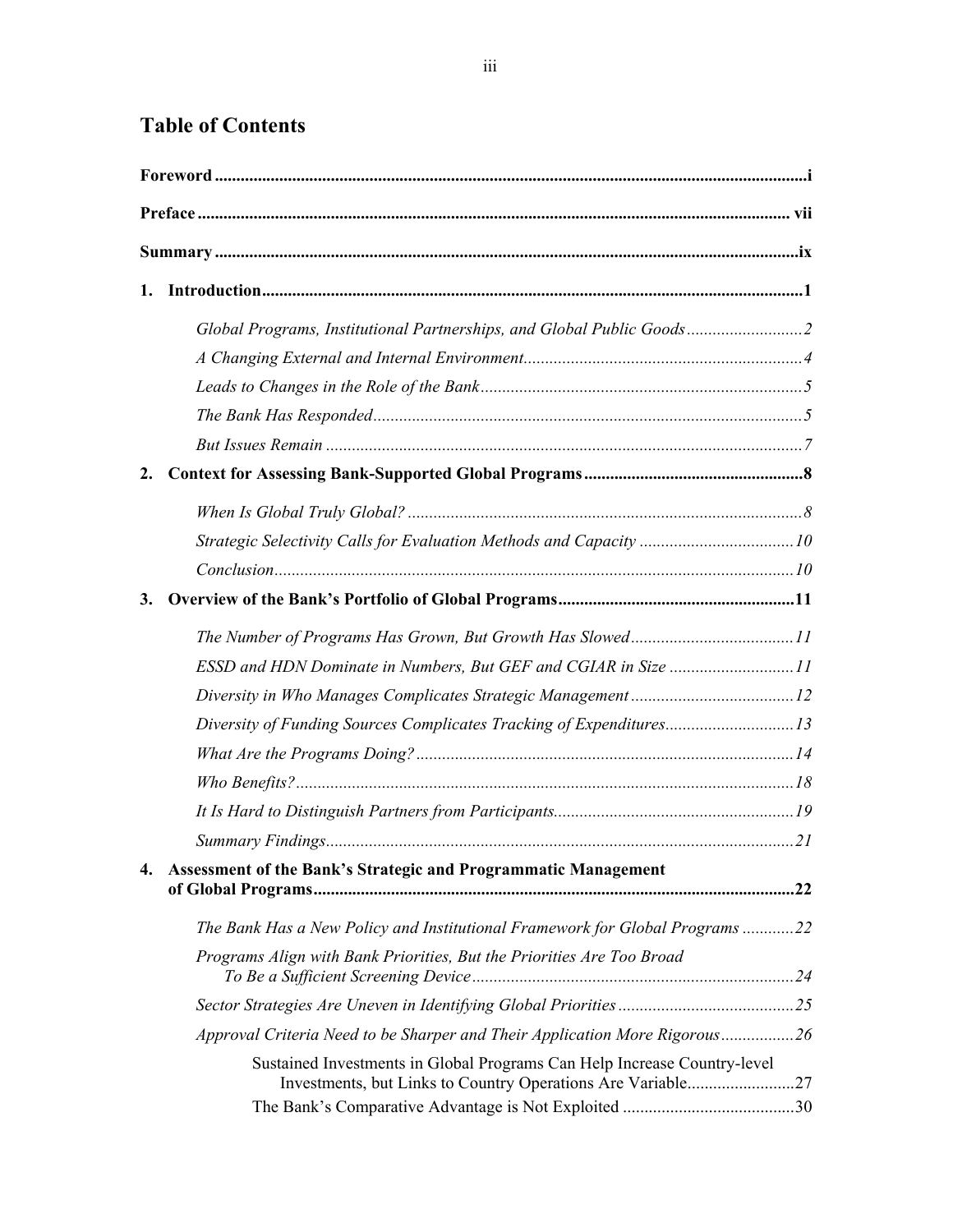|    | Tracking of Financial Expenditures in Global Programs is Incomplete  31      |  |
|----|------------------------------------------------------------------------------|--|
|    | Oversight and Management Are Key to Managing External Relations              |  |
|    | Effective Communication with Key Stakeholders and Executive Directors        |  |
|    |                                                                              |  |
|    |                                                                              |  |
|    | Allocating Resources between Global Programs and Regional Operations  38     |  |
| 5. | Assessment of the Implementation of OED's 1998 Recommendations  39           |  |
|    |                                                                              |  |
|    |                                                                              |  |
|    |                                                                              |  |
|    |                                                                              |  |
|    |                                                                              |  |
|    |                                                                              |  |
|    |                                                                              |  |
|    |                                                                              |  |
|    |                                                                              |  |
|    | <b>Appendix 2: Vice-Presidents' Comments on OED Proposal to Designate</b>    |  |
|    | Appendix 3. Evaluation Methodology and Source Material for Phase 1 Report 61 |  |
|    |                                                                              |  |
|    |                                                                              |  |
|    | Appendix 6. Chairman's Summary: Committee on Development Effectiveness 72    |  |

# **Boxes**

| Box 3.1. Grant Applications: Activities Not Always Clear, or Always Connected to     |  |
|--------------------------------------------------------------------------------------|--|
| Box 3.2. Aggregation Technologies Can Help Determine Whose Voice Should Count in the |  |
|                                                                                      |  |
|                                                                                      |  |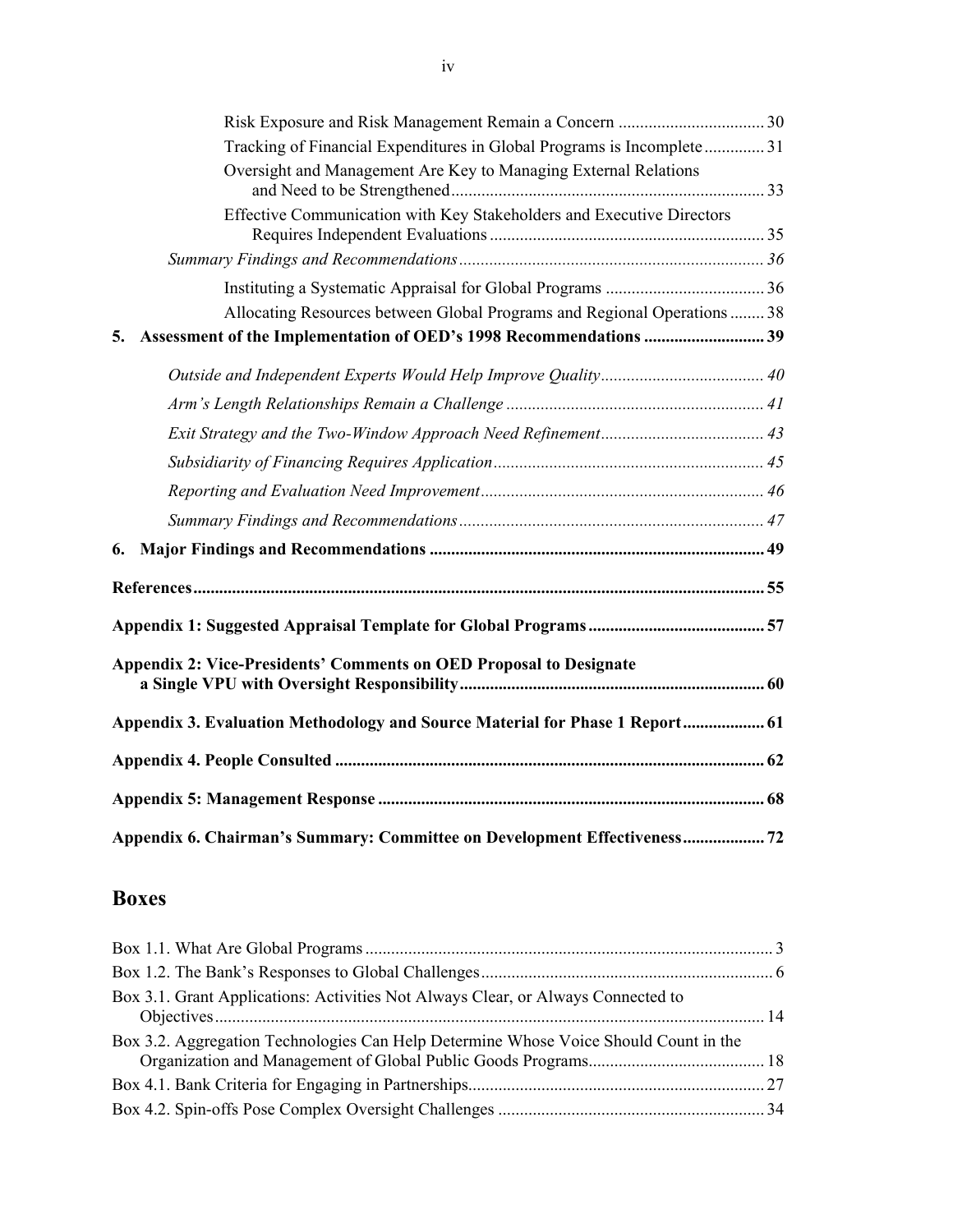# **Tables**

# **Figures**

| Figure 1.1. A Third of the Bank's Regional/Global Partnerships Were Reviewed4               |     |
|---------------------------------------------------------------------------------------------|-----|
|                                                                                             |     |
| Figure 3.2. Rural and Health Sectors are Prominent in DGF Allocations to Global Programs 12 |     |
| Figure 3.3. Environment, Rural, and Health Sectors are Prominent in Overall                 |     |
| Figure 3.4. Trust Funds Have Become Important Contributors to Global Programs15             |     |
|                                                                                             |     |
| Figure 3.6. Task Managers of Global Programs Indicate Developing Countries Have             |     |
| Figure 4.1. Bank's Institutional Framework for Global and Regional Partnerships 22          |     |
| Figure 4.2. Global Task Managers Say Most Programs Align with the Bank's Information and    | .24 |
| Figure 4.3. Global Task Managers Say Most Programs Align with the Bank's Empowerment,       |     |
| Figure 4.4. Global Task Managers Consider Programs Aligned with                             |     |
| Figure 4.5. Global Task Managers Believe All Management Criteria for Engaging in            |     |
| Figure 4.6. Global Public Agriculture Research Expenditures, 1995: \$21.7 Billion 28        |     |
|                                                                                             |     |
| Figure 4.8. FY01 Lending Commitments by Network/Sector Differ Markedly from Global          | 28  |
| Figure 4.9. Global Task Managers Consider Convening Power a More Important Comparative      |     |
| Figure 4.10. Global Task Managers Consider Most Risks Negligible, Reputational Risk         |     |
|                                                                                             |     |
|                                                                                             |     |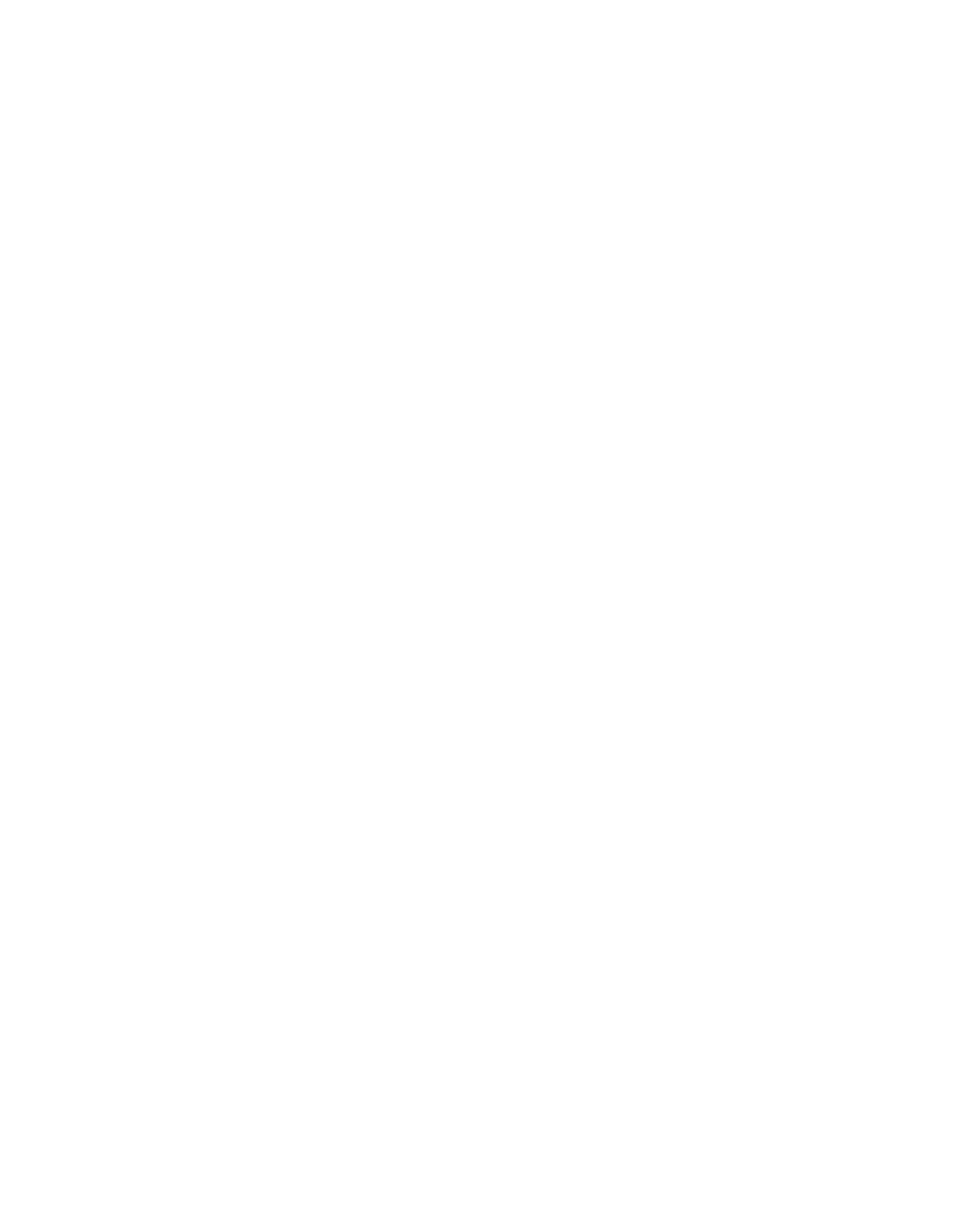# <span id="page-10-0"></span>**Preface**

This report completes the first phase of an independent evaluation by the Operations Evaluation Department (OED) of the World Bank's involvement in global programs. The approach paper for the evaluation was presented to the Committee on Development Effectiveness (CODE) of the World Bank's Board of Executive Directors in January 2001. The draft Evaluation Strategy Paper was discussed at a workshop in Washington on June 19, 2001. The participants included about 50 people: representatives of Bank management, and policymakers from developing countries, U.N. organizations, international and regional financial institutions, nongovernmental organizations, and the private sector. The proceedings of the workshop and the final Evaluation Strategy Paper were distributed to participants in July 2001, and the paper was distributed and posted on the Internet (http://www.worldbank.org/oed/gppp/evaluation\_strategy.html).

The Evaluation Strategy Workshop resulted in two major changes in the evaluation design. First, at management request, OED committed to conducting the evaluation in two phases timed to inform the Bank's budgeting processes. Second, at the strong demand of the workshop participants, OED included a meta-evaluation of the CGIAR (Consultative Group on International Agricultural Research) among the 28 cases being examined in Phase 2 of the study.

The review has benefited from an external advisory committee consisting of Rolf Lüders, Professor and Editor, *Cuadernos De Economía*, Pontifical Catholic University of Chile; Wolfgang Reinicke, Managing Director, Galaxar S.A., Geneva, and Director, Global Public Policy Project; Nafis Sadik, former Executive Director, United Nations Population Fund; and Adele Simmons, Vice Chairman and Senior Executive, Chicago Metropolis 2020, and former President of the McArthur Foundation. (Biographical summaries are available on the Internet: [http://www.worldbank.org/oed/gppp/\)](http://www.worldbank.org/oed/gppp/). Summaries of four meetings of the Advisory Committee, including those on the Evaluation Strategy Paper and on this report, are available on request.

The evaluation has also been informed by a joint UNDP/World Bank workshop in Washington in July 2000 involving some of the foremost analysts of global public policies and goods, and designers and implementers of global programs. Proceedings of the workshop were published by the Bank (Gerrard, Ferroni, and Mody 2001). The Swiss Agency for Development and Cooperation has provided funding and contributed to the design of the OED review.

The evaluation is based on a desk review of the 70 global programs, covering annual reports, evaluation reports, Development Grant Facility (DGF) material, trust fund documents, sector strategies, literature reviews, and surveys of Bank task managers, as well as field work with partners (see Annexes R, S, and T). Annex P provides details on the study methodology and Annex Q lists the people consulted.

Interviews were conducted with World Bank and International Monetary Fund board members, senior managers, DGF Council members, and staff involved in Strategic Resource Management, Resource Mobilization, the Partnership Council, the DGF secretariat, Trust Fund Operations, Bank operations, the World Bank Institute, the International Finance Corporation, the World Health Organization, International Labor Organization, UNAIDS, U.N. High Commission for Refugees, Department for International Development (U.K.), Swiss Agency for Development and Cooperation (SDC), and the Swedish Ministry of Foreign Affairs. Field visits were made to China, Ethiopia, Ghana, and India.

A draft of this report was reviewed at two meetings in February 2002, with written and/or oral comments from Martha Ainsworth, David Ellerman, Osvaldo Feinstein, Sushma Ganguly, Catherine Gwin, Paul Hubbard, Ian Johnson, Jane Kirby-Zaki, Geoffrey Lamb, Andres Liebenthal, Marlaine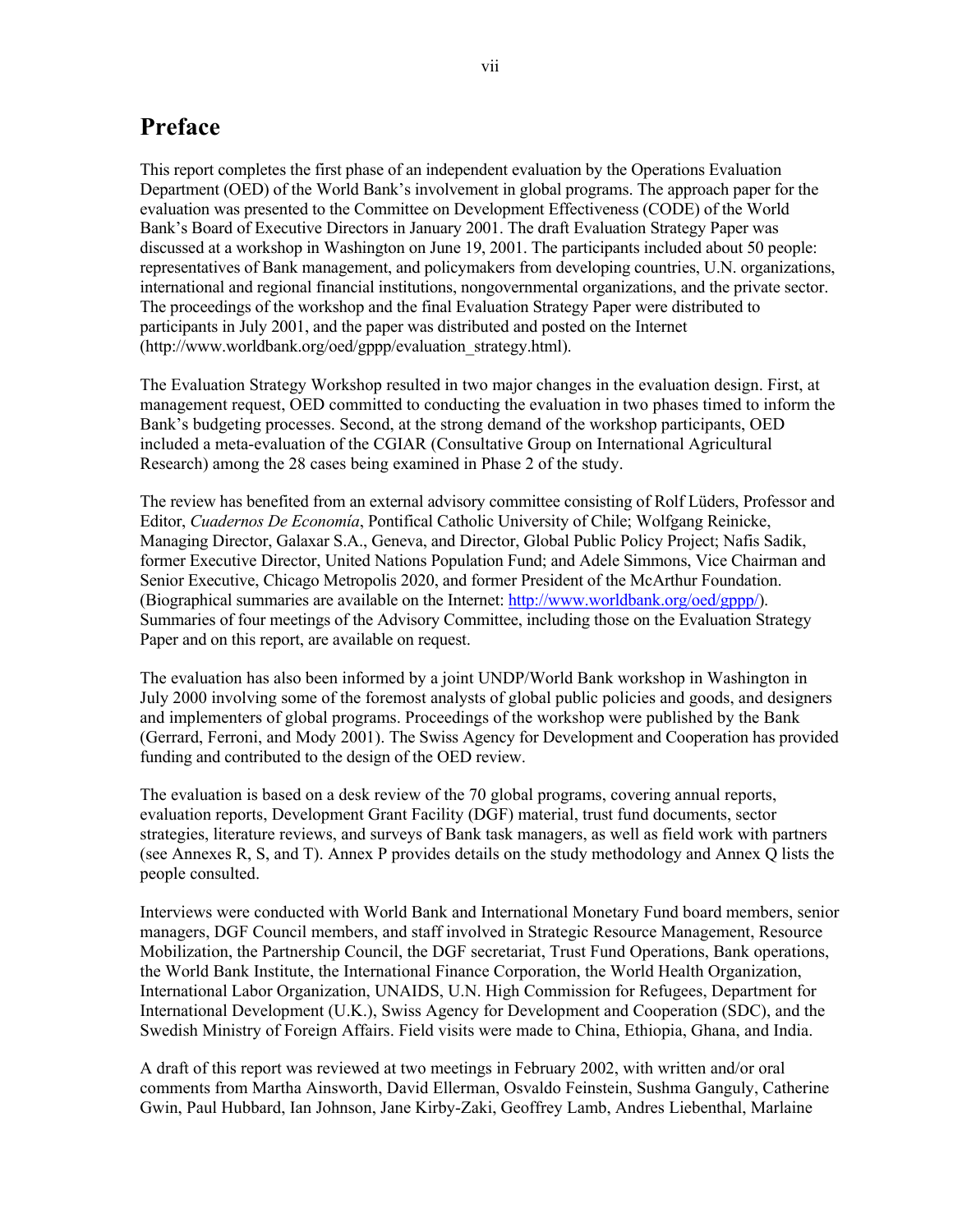Lockheed, Kathleen Mikitin, Gobind Nankani Luigi Passamonti, Gene Tidrick, John Todd, Hasan Tuluy, Nigel Twose, John Underwood, and Monica Massalska for the Swiss Agency for Development Cooperation. The summary findings and recommendations were presented to Bank senior managers on March 1, 2002. A follow-up meeting was held with the Standing Committee of Operational Vice-Presidents (Amar Bhattacharya, Prem Garg, Jeffrey A. Katz, Motoo Kusakabe, Mieko Nishimizu, Jozef M. Ritzen, Nemat Talaat Shafik, and Shengman Zhang provided comments) to discuss the findings of the report. Management comments at these subsequent meetings have also been taken into account in this version of the report. The OED team is grateful for stimulating discussions and thoughtful comments from all these sources.

This report was prepared by Uma Lele, Christopher Gerrard, and Naveen Sarna, with inputs from Caroline Bahnson, Ramesh Govindaraj, Karin Perkins, Saeed Rana, Kirsten Spainhower, and Kristina Kavaliunas. It was edited by William Hurlbut and Caroline Mc Euen. The Sector and Thematic Evaluation group of OED provided staff and administrative support. The study team especially acknowledges the administrative assistance of Maisha Hyman and Marcia Bailey.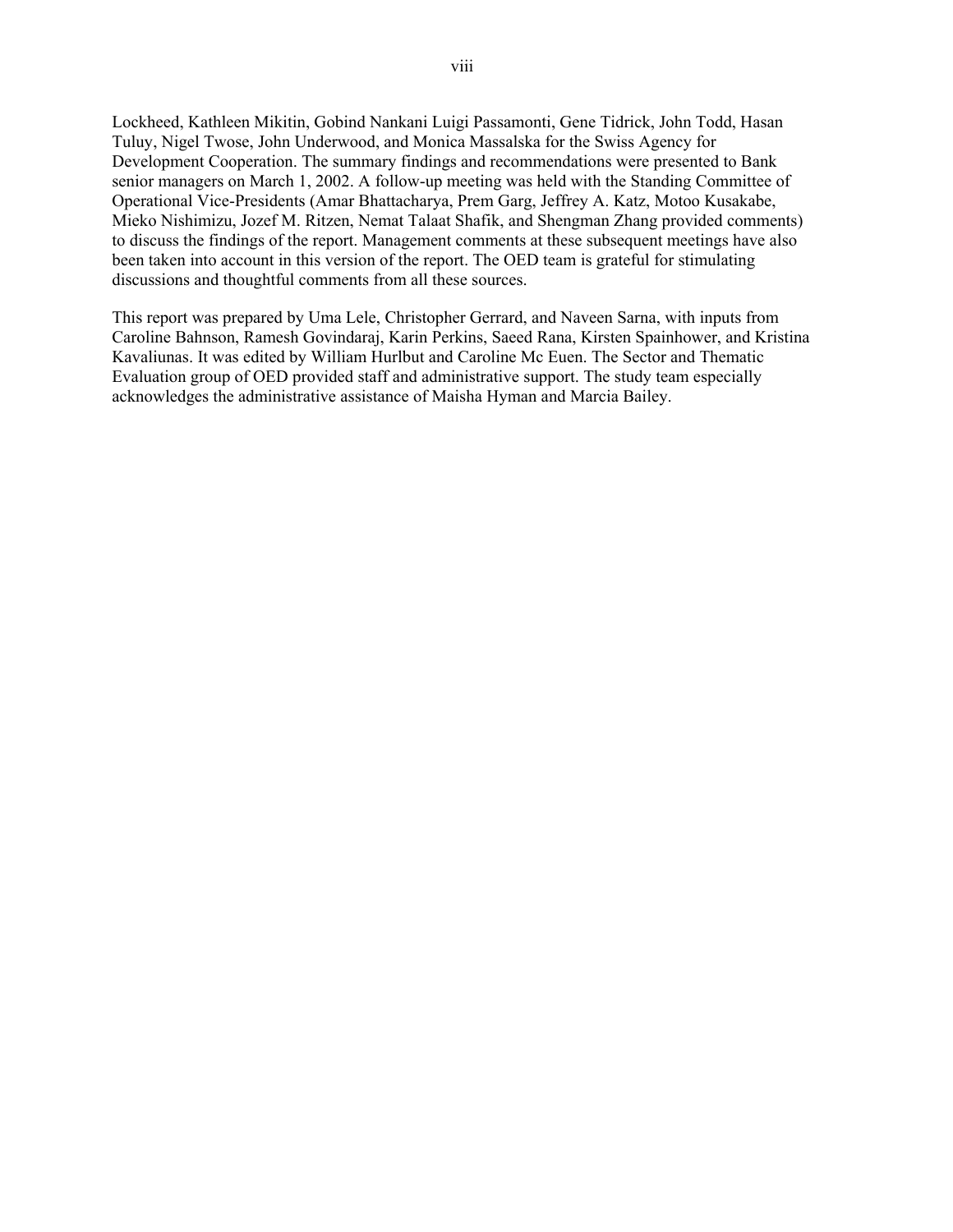# <span id="page-12-0"></span>**Summary**

1. Changes in the global environment have fundamentally altered the dynamics and roles of international organizations, the private sector, and the civil society. As the number and severity of critical global issues have grown, formal and informal networks have multiplied and partnerships have proliferated. More than 40,000 treaties and international agreements are currently registered with the U.N. Secretariat, and more than 500 multilateral instruments—covering matters such as human rights, disarmament, commodities, refugees, environment, and the Law of the Sea—have been deposited with the U.N. Secretary General. As a founding member, financier, administrator, or participant, the World Bank is now involved in 70 global programs overseen by Network vicepresidencies, 30 of which are managed inside the Bank and 40 elsewhere. (This does not include regional programs and institutional partnerships.) In fiscal 2001, the Bank spent about \$30 million of its administrative budget on these 70 programs, \$120 million in grants from the Development Grant Facility (DGF), and another \$500 million from Bank-administered trust funds. In fiscal 2001 these amounts constituted 10 percent of the Bank's gross administrative budget and 40 percent of trust fund disbursements. Among international organizations, the Bank has become the largest manager of trust funds for global programs.

2. **The Bank has responded to these global challenges with a broad and diverse set of innovative global programs.** These are increasingly perceived as critical complements to the Bank's traditional country assistance activities. Dynamic presidential leadership as well as a shift in donor interest toward the delivery of global public goods (reflected in Development Committee deliberations and the ongoing IDA replenishment negotiations) have contributed to the growing interest in global activities within the Bank. At the same time, concerns have grown about inadequate selectivity, increased reputational risks, and lack of routine reporting on the development impact of global programs. Given stagnating levels of official development assistance, parallel concerns have surfaced among developing countries with regard to a potential diversion of resources away from country-level activities. Hence, the Bank's Executive Board commissioned this independent evaluation and Bank management suggested that the evaluation be conducted in two phases so that results could be made available in time to inform the annual budget process for fiscal years 2003 and 2004.

3. Although global issues necessarily influence the Bank's activities, historically its organization, programming, and accountability processes have been driven by country-level concerns. Hence, no authoritative view exists about the appropriate criteria for achieving a balance between global programs and country operations. This evaluation posits that because of the opportunities provided by the rapidly declining cost of information technology, the growing role of the private sector, and the advent of a global civil society, global policy and program initiatives will become increasingly important to the achievement of development effectiveness at the country level. Initially, a decentralized, proactive, and flexible approach was appropriate. But the time has come to develop improved criteria and standards for the identification, appraisal, and funding of global (and regional) activities. A global portfolio that is proactively managed and linked to the needs of the Bank's borrowers would enhance the Bank's development impact.

4. **Creative and innovative partnerships characterize Bank global activities.** The Bank has played a useful role by providing a platform for learning, advocacy, and collaborative action to address key global challenges. It has helped to develop consensus and promote resource mobilization for important global programs. A few programs—CGIAR, Special Programme for Research and Training in Tropical Diseases (TDR), and Global Environment Facility—have provided genuine global public goods, such as new knowledge, products, technologies, and methods. About 20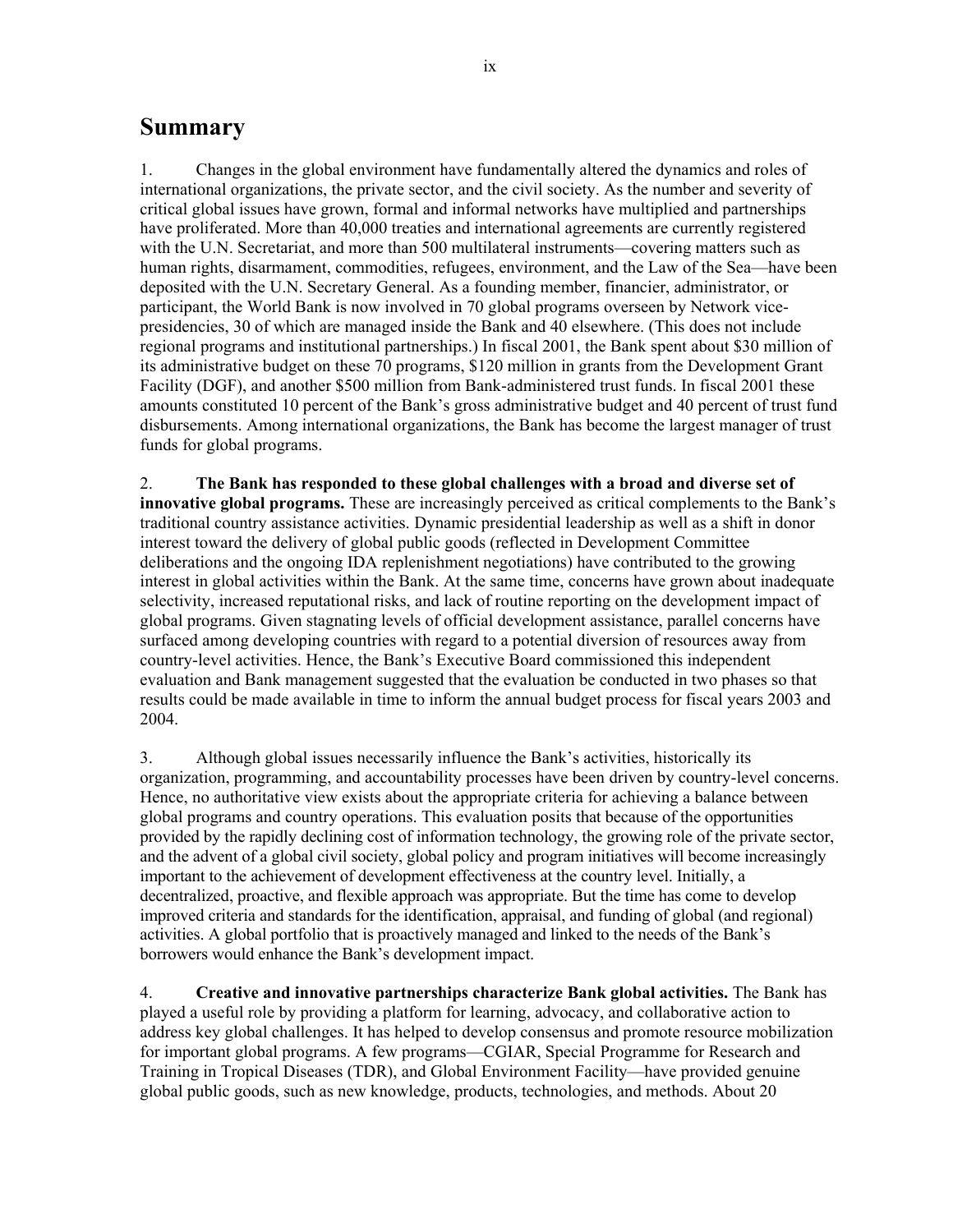programs provide global and country-level investments. Another 46 programs are providing technical assistance at the local, national, or regional levels. Many of their sponsors assert that these provide substantial benefits at all levels, and facilitate empowerment and social inclusion. Virtually all global programs involve networks designed to exchange knowledge on best practices that, if successful, could be regarded as global public goods. Most have not built the capacity of developing countries to access new knowledge and achieve empowerment.

5. **The majority of the 70 global programs the Bank currently supports are less than 5 years old** (although 12 programs are 10 to 30 years old). During the period of the Strategic Compact, Bank management recognized the need for increased involvement in global programs and rightly encouraged partnership, innovation, and flexibility in its approach to global programs. Initially, in order to encourage bottom-up initiatives, Bank management chose not to impose a top-down strategy for the Bank's involvement in global programs. Over the past three years, Bank management has proactively developed a strategic framework to identify global priorities, define management responsibilities, and prescribe criteria for grant giving. The resulting selectivity, together with smaller budgetary allocations, reduced the number of global program starts in fiscal years 2001 and 2002 compared with the previous three years.

6. **Thus, oversight arrangements, resource allocation practices, and reporting processes have been strengthened.** Recent improvements include the articulation of management responsibilities at the level of Networks, the advent of the Partnership Council, and the recent introduction of the Partnership Approval and Tracking System (PATS). These changes are welcome and necessary, but they are not yet sufficient. The Bank's new strategic framework distinguishes between global programs and institutional partnerships. It recognizes that collective financing is needed to provide global public goods. But the definitions of global programs and institutional partnerships are ambiguous at the *operational* level, as is the extent to which global programs are expected to focus on global public goods, as distinct from merit goods of high social value. It will be necessary to sharpen the criteria for selectivity; clarify organizational responsibilities and accountabilities; and improve the articulation, development, and monitoring and evaluation of performance indicators. This is needed to enhance quality, coherence, and selectivity in program design and implementation. The challenge will be to improve development effectiveness without either inhibiting innovation or increasing the transaction costs of doing business with partners.

7. **Global programs are as diverse as the world they serve.** The 70 global programs managed by 5 Networks differ widely in size, authorizing environment, number of partners, financing arrangements, and life-cycle stage. In all but a few cases, global programs involve numerous partners, with varying opportunities for value added, and equally varied costs and degrees of risk, so that sensitive and efficient management of relationships is a critical feature of their development effectiveness. The management structure for global programs has been shaped by a multiplicity of funding sources. Based on extensive consultations, OED concludes that the management arrangements in place are not yet adequate to provide the required connectivity between developed and developing country governments, civil society, and the private sector.

8. **Managing the Bank's diverse and sometimes incompatible roles is a challenge.** The Bank's multi-disciplinary and multisectoral knowledge and its networking assets have given it an edge within the development community as a platform for collaborative programs. These varied competencies help explain the substantial demand for a combination of Bank functions within the global arena (fiduciary, resource mobilization, program management, evaluation, and advocacy). Unfortunately, these varied functions are not always compatible if handled by the same unit. Conflicts among different roles undermine the legitimacy of Bank interventions and reduce their effectiveness. The Bank has made a good beginning in establishing a risk assessment and approval process for new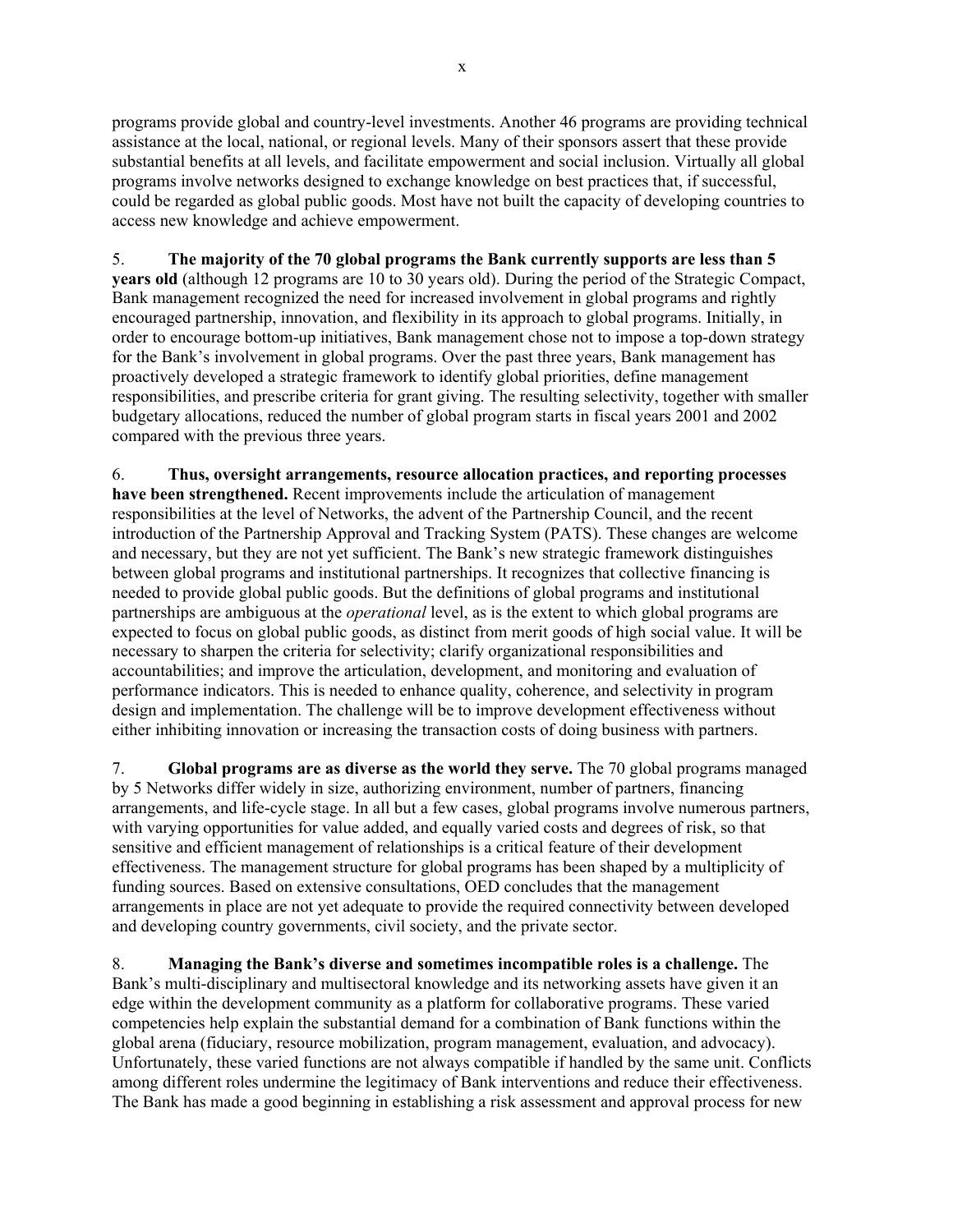private sector partners. A similar discipline is needed with respect to partnerships with nongovernmental organizations and foundations.

9. **Standards for program oversight and their enforcement need to be strengthened.** In the design of global programs, the Bank should require the same standards, procedures, and principles for the use of its funds as it requires in its lending operations. While global programs are not identical to country-based projects, the principles underlying the Bank's business practices—competitive bidding, search for alternative sources of supply, non-exclusivity in establishing partnerships, scrupulous avoidance of perceived conflicts of interest, routine reporting on audited accounts, oversight of trust fund activities, and the like—should be emulated in the Bank's global activities. A greater concentration of effort would also pay dividends: currently, the resources devoted to oversight are spread thinly over a large number of small programs. Current organizational arrangements do not distinguish clearly enough between sponsors and assessors of global initiatives, thus creating genuine or perceived conflicts of interest. Equally, the Bank has not always ensured relevance and selectivity in the long-term initiatives it has supported or examined the opportunities for timely and orderly exit from those that may no longer be relevant or efficient.

10. **The policy content of global programs can be enhanced.** Few global programs focus on public policy formation. This is surprising given the numerous policy dysfunctions of the new global order from the perspective of the developing world. The Bank has many of the assets needed to improve the global policy architecture to promote poverty reduction. It is a global development institution. It enjoys strong linkages to developing country governments, civil society, and the private sector. It commands substantial convening power. It houses the greatest concentration of analytical skills and country-level data within the development community. It has the programming and financing instruments needed to connect global policies at the country and local levels to achieve results. Recently, improved relations with the United Nations system spearheaded by the President and the opportunities for stronger partnerships with other development actors offered by the Millennium Development Goals—have created a strategic opportunity for the Bank to amplify the voice of the poor in global policy debates.

11. **The management of global programs has spurred innovation, but developing countries need a voice.** Even where the programs are relevant to the mission of poverty reduction and sustainable development, complementary activities to help developing countries benefit from (and influence) global initiatives have not received the attention they deserve. Evidence assembled to date by OED suggests that developing countries have had little voice in the design, governance, and management of most global programs.

12. **Independent, high-quality reviews of global programs would help improve quality.** Reviews of new entries by networks and managing directors do not constitute independent appraisals of the clarity of program objectives or the extent to which they match resources and activities with expected outputs, outcomes, and impacts—in short, their results orientation. Independent reviews of new proposals would help ensure quality at entry. While the DGF has made progress in this area, more needs to be done to shift Bank resources from open-ended partnerships to collaborative programs that focus on results. The DGF's grant-approving council does not benefit from independent reviews of new proposals for their quality at entry or for continued DGF support, and there is insufficient clarity in responsibilities for quality assurance. This is largely seen as a Network function, but management has also stated that central vice-presidencies would help with quality assurance. For programs under implementation, to ensure results and cost-effectiveness, both line and independent oversight (as used by the Quality Assurance Group) need to be clarified and strengthened. Independent evaluations currently do not use uniform standards and procedures, and the responsibilities for carrying them out are not clearly articulated. Nor are evaluations always timely, of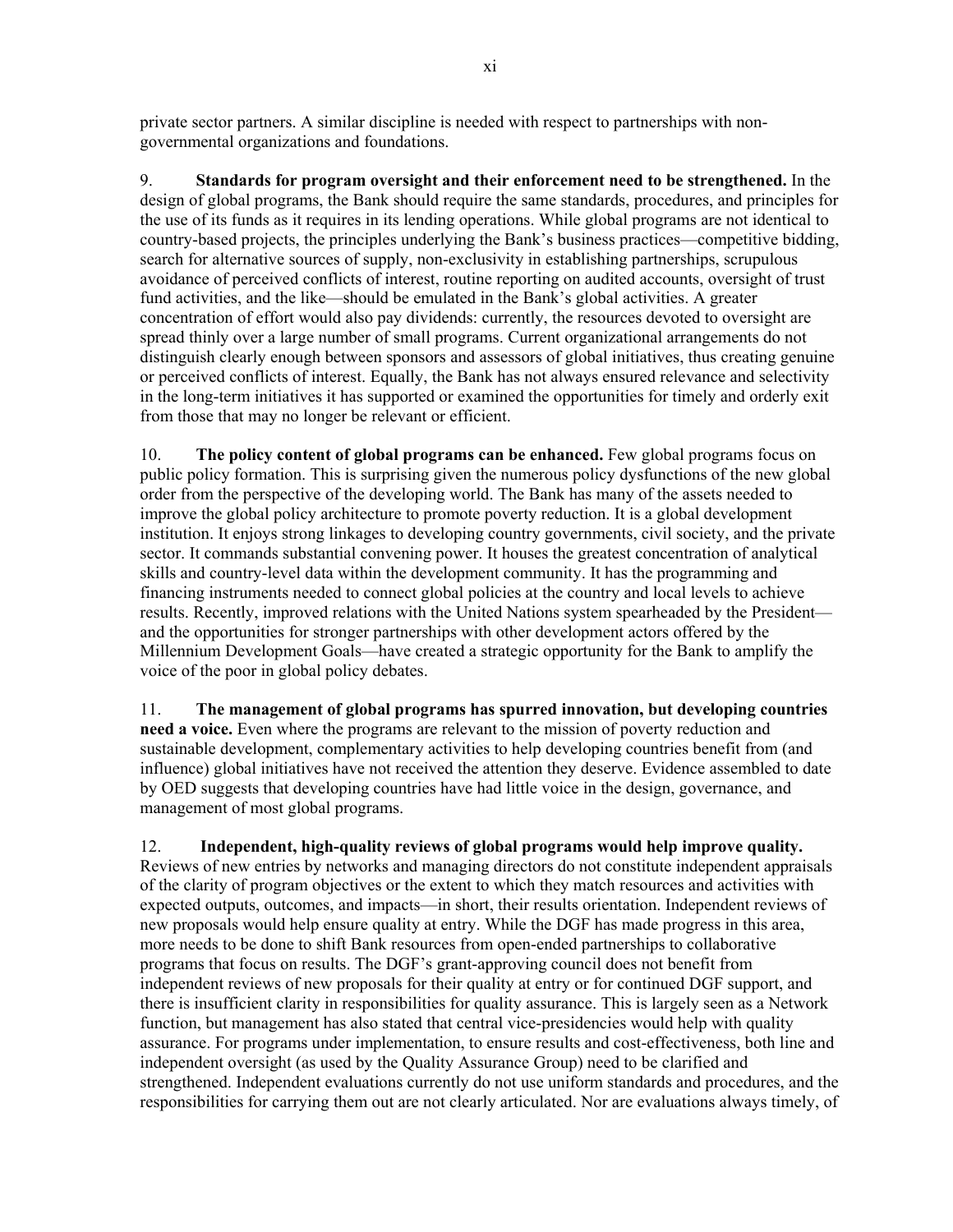high quality, or conducted by independent and knowledgeable evaluators. Procedures are not in place for systematic reporting of evaluations to the Board, nor for reporting on the progress in the implementation of evaluation recommendations. The recent DGF requirements are a welcome change, but Bank management has expressed concern that the changes have increased transaction costs without ensuring improved proposal quality or program impact. This suggests that the DGF needs to further enhance quality through, for example, clearer allocation of responsibilities between Networks and the DGF for quality assurance, refinement in quality criteria and standards, and replacement of the current collective quality assurance system by independent appraisals.

## 13. **Responsibilities of partners for in-house programs need to be more clearly defined.**  When the Bank is funding a program and managing an in-house secretariat, perceived conflicts of interest arise. Donors of programs managed in-house rely on the Bank for overall program leadership as well as for the quality and efficacy of the secretariat services the Bank provides. Responsibility among donors for ensuring efficiency of secretariat services is unclear, however. Although the programs are partnerships, responsibilities are not sufficiently spelled out, nor are they understood equally by all partners. Depending on the organizational culture, the extent of shared responsibility, accountability, and risks can change over the life of a program. Changing governance and management arrangements for programs are not always well documented, nor is the Bank's oversight of such arrangements sufficient. In some cases, the Bank bears an undue share of responsibility and risk without the necessary quality or independence of oversight to be able to ensure effective leadership.

14. **To achieve greater development effectiveness through global program activities, the Bank needs to take a variety of actions.** These include (1) aligning the standards for its involvement in global programs with those established for its country operations; (2) instituting effective internal programming, quality assurance, and oversight processes; (3) diversifying the array of instruments to achieve quality at entry and quality of implementation and specifying organizational units' mandates to ensure accountabilities as well as to avoid conflicts of interest; and (4) improving linkages between global and country programs through improved selectivity and greater involvement of borrowers drawing on the Bank's operational experience in the design, governance, and management of global programs.

15. These actions would help bring about greater coherence and clarity among the Bank's diverse global roles, reduce transactions costs, and communicate roles and responsibilities to partners, especially the United Nations organizations. By improving the strategic, organizational, budgeting, and management aspects of its global programs, the Bank could provide much-needed leadership in filling the gaps in global public policy and participation. It could thus emulate and complement its traditional country assistance role through country assistance strategies, analytical and advisory services, and capacity building.

# **A SUGGESTED REFORM AGENDA**

*Organization:* Management should strengthen strategic planning and oversight of global programs and partnerships. Rigorous priority setting, improved quality management, and stronger corporate leadership on global issues is of strategic importance, but *how* to achieve this is a challenge and has been the subject of considerable debate within the Bank since the findings of this study began to surface. Here, OED puts forward three options:

1. Fine tune the existing management framework and processes to address the identified weaknesses.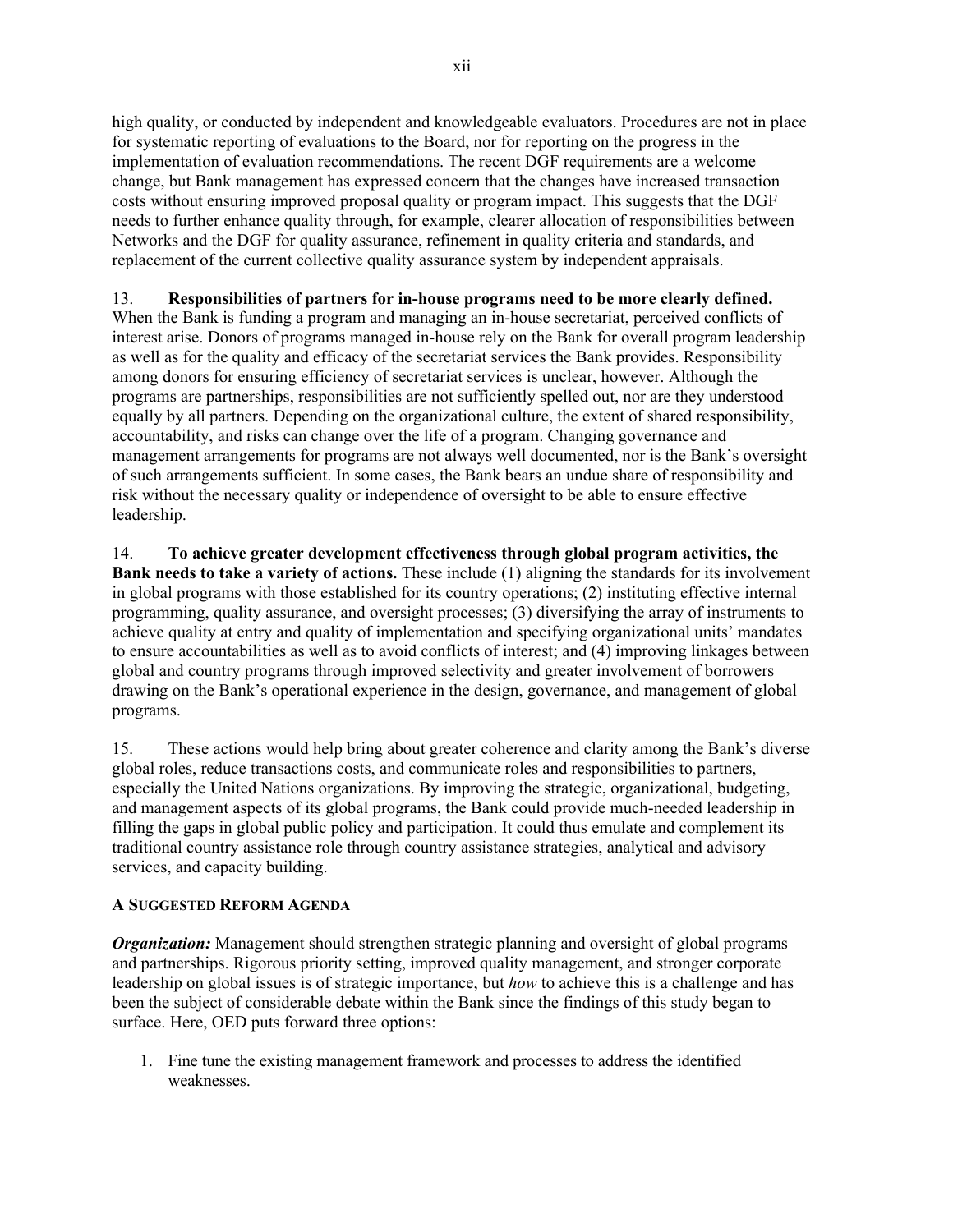- 2. Set up a secretariat to assist a single Managing Director (MD) in the oversight of all Bank global activities.
- 3. Allocate Bankwide responsibilities for improving quality assurance and overseeing partner relations at the global level to a single existing Vice-Presidential Unit (VPU).

The strengths and weaknesses of each option were weighed in the context of the global policy cycle—that is, development of strategy and policy, refinement and application of criteria for engaging in partnerships and for selectivity, and follow-through in the program cycle from initiation to accountability for impact.

- $\triangleright$  OED concludes that refining the existing framework, while it would continue to promote innovation and flexibility, would not significantly enhance quality or accountability. Strengthening the sector boards and giving Quality Assurance Group (QAG) and OED roles in ensuring quality at entry and evaluation, while useful and necessary under any scenario, would not resolve conflict of interest dilemmas. Nor would it provide the strong leadership needed to achieve coherence and enhance accountability so as to tap the full potential for Bank leadership and impact in global poverty alleviation.
- ¾ With an appropriately staffed and mandated MD secretariat, in contrast (possibly absorbing the current DGF establishment), the possibility of real reform would be higher, especially regarding operational deliverables and results. Working through the Networks, which would continue to have the primary responsibility for task management and partner relations, the MD secretariat would set standards, oversee programming and budgeting, perform quality assurance functions, and report annually to senior management and the Board on activity implementation. It would also be able to ensure that risk management policies are defined by the appropriate unit and would oversee Network implementation of risk management processes, including, as appropriate, reporting to the Board.
- $\triangleright$  With an appropriate mandate, an existing VPU, reporting to its Managing Director, could perform all the same functions as the MD secretariat, in addition to providing intellectual leadership and fulfilling the need to address the global policy environment. It could assist in the development of policy and strategy as well as help improve operational effectiveness through two interacting units: a think tank to routinely monitor and anticipate changes and emerging opportunities in the global environment, draw partnership implications for the Bank, and provide intellectual leadership, and a separate operational unit concerned with the internal management of global programs.

*Strategy:* Management should further articulate a strategy for Bank involvement in global programs and policies that establishes overarching objectives, oversight responsibilities, and the Bank's comparative advantage. The strategy would articulate how global programs are distinguished from institutional partnerships and contribute to achieving the Bank's mission of sustainable development and poverty alleviation, and the extent to which the programs should focus on the provision of global public goods and involve specific forms of partnership.

- $\triangleright$  A central unit (secretariat or VPU) would develop and monitor performance indicators to ensure that Networks and Regions are appropriately linking specific global programs, country assistance strategies, and sector strategies, and prepare annual reports for the Board based on information provided by the Networks.
- $\triangleright$  It would develop clear and transparent criteria and guidelines for resource allocation; budgeting, accounting, and auditing practices; and information systems for global programs.
- $\triangleright$  It would be involved in the allocation of the Global Public Goods (GPG) Fund to link global programs to country needs, with a results-based focus, by providing the Networks with nonfungible, dedicated budgetary resources.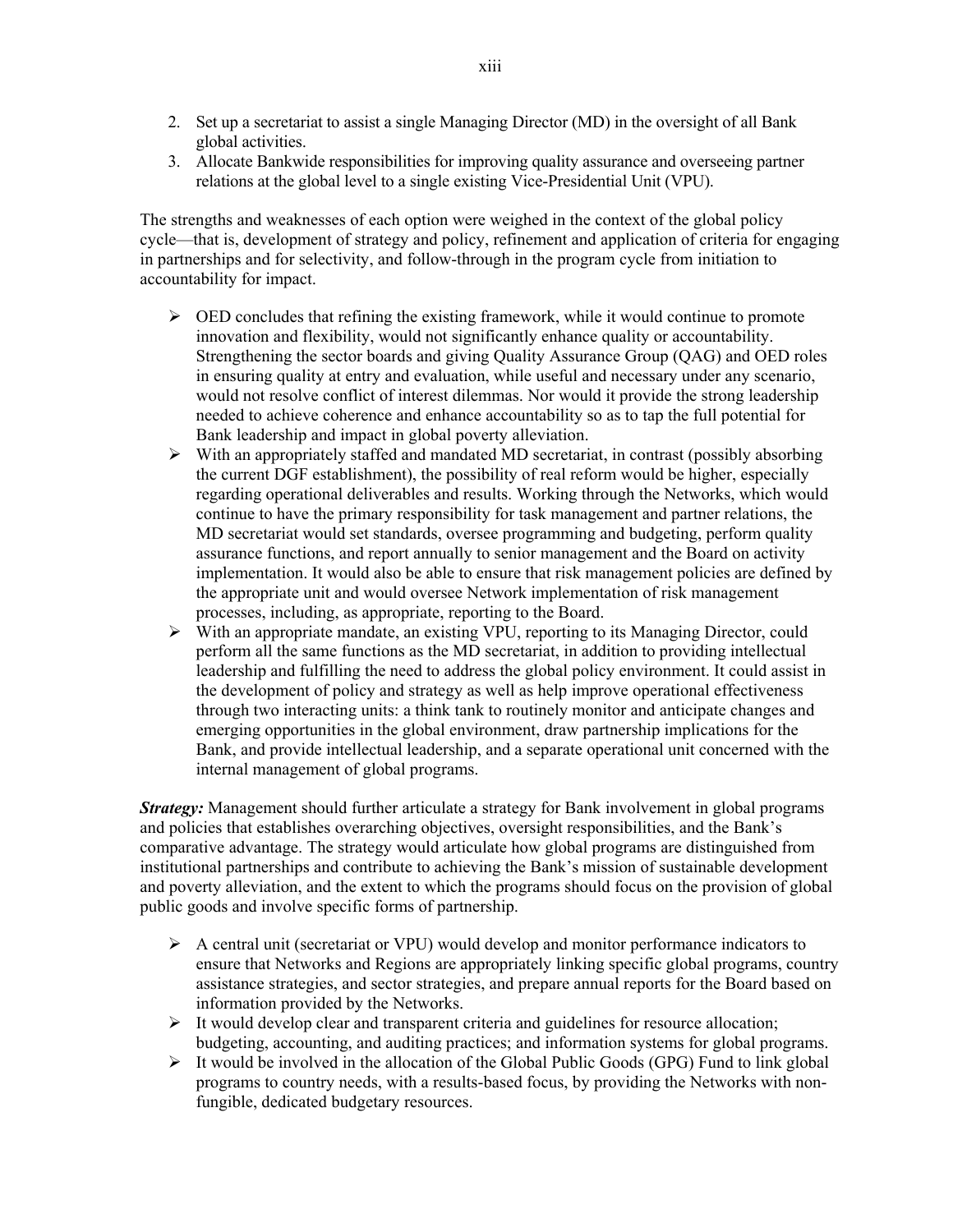*Selectivity:* The MD secretariat or designated VPU should establish and monitor the standards Networks must follow for their global programs, including the extent of verifiable objectives, dedicated Bank resources, appropriate organizational and funding arrangements, and some form of cost-benefit or other ex-ante criteria for Bankwide prioritization and quality assurance.

 $\triangleright$  For new programs above a threshold size, likely of a global public goods nature, the central unit would help institute a transparent identification, preparation, appraisal, Board approval, supervision, and evaluation processes. OED estimates that in fiscal 2002 this would have involved appraising one new DGF program, but 19 ongoing DGF programs to which commitments were renewed by the DGF for FY02. Similarly, 10 non-DGF programs would be potentially eligible for appraisal.

*Program Implementation*. Management should clarify the responsibilities and accountabilities of the Board, Regions, Networks, and task managers, and provide each with the resources needed to fulfill the Bank's commitments with its partners.

- $\triangleright$  For programs under implementation, introduce a more systematic and regular approach for task manager monitoring of program performance and provision of audit reports, introduce independent panels similar to those used by QAG to review quality of the ongoing portfolio, and expand audits introduced by the DGF, in the first instance, to cover all programs receiving medium- to long-term Bank support (Window 1).
- $\triangleright$  Ensure independence of the three-year evaluation process the DGF has instituted for its programs by extending the practice to all programs (including ongoing programs, regardless of whether funding is from the Bank budget, the DGF, or Bank-managed trust funds) as a prerequisite for continuing support.
- $\triangleright$  Include global programs in the standard evaluation and reporting processes of OED, ensuring routine reporting to the Board of the findings of independent evaluations and management decisions of continuing support to the programs.
- $\triangleright$  For new small programs of a merit goods nature that are not presented to the Board, the MD secretariat or designated VPU would help improve approval, monitoring, and auditing in the DGF. Management could introduce independent review processes that are external to the program, similar to the processes used by the World Bank Research Committee, for the allocation of small DGF grants or as part of the Bank budget.
- $\triangleright$  For programs under implementation, including the existing portfolio, it would introduce quality assurance and enhancement standards and clear Network accountabilities.
- $\triangleright$  It could help adapt the standards and procedures applied to the use of Bank funds in innovative lending operations such as Learning and Innovation Loans and Adjustable Program Loans to global programs.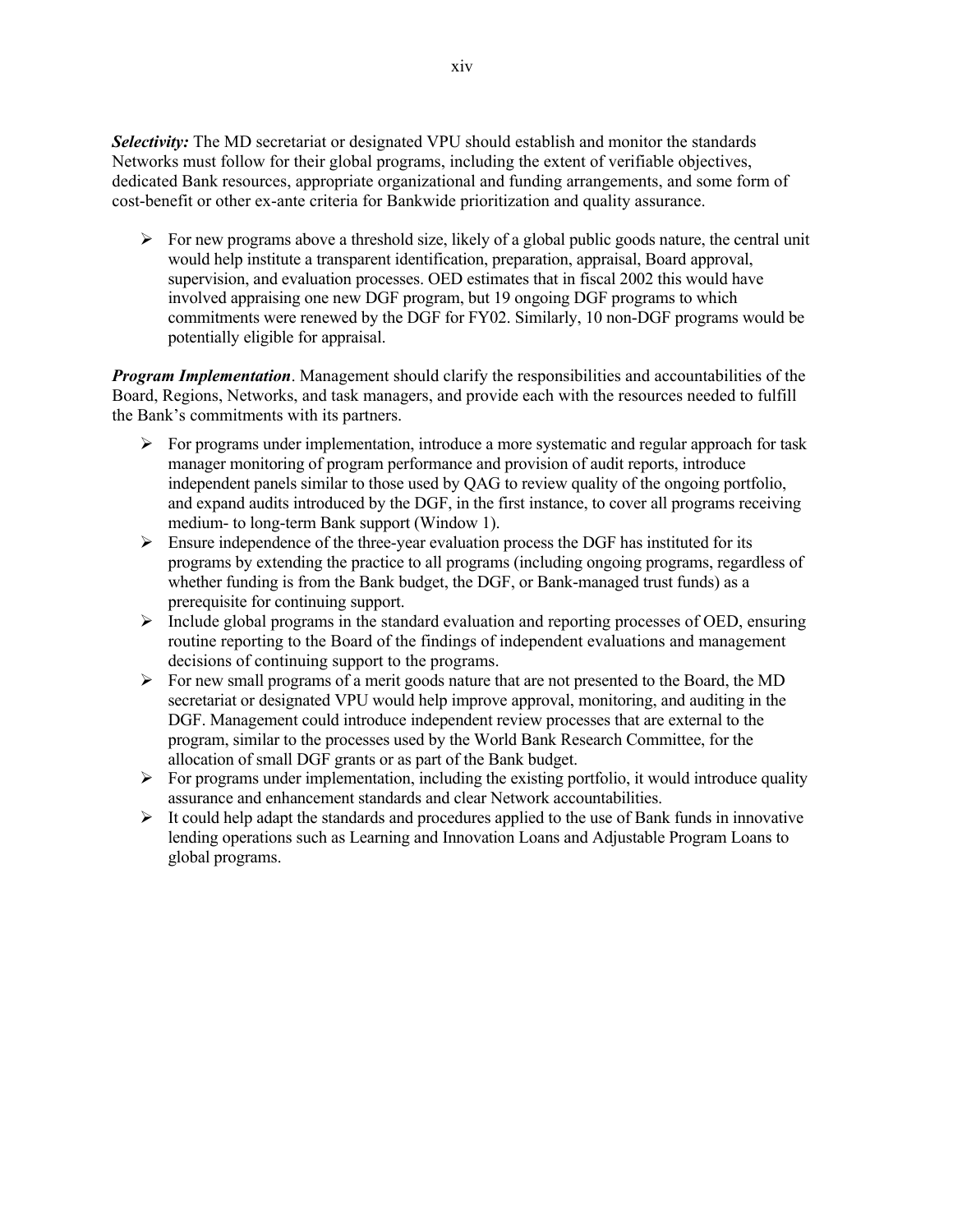# <span id="page-18-0"></span>**1. Introduction**

1.1 Rapid changes in its external and internal environment have made it imperative that the World Bank become proactive at the global level. Bank management has provided leadership in initiating new global programs and encouraging staff and managers to address emerging challenges. Consequently, the number and range of global programs in which the Bank is involved have increased rapidly over the past five years. The Bank's Board of Executive Directors has recognized the need for the Bank to be active at the global level. Bank management has put in place a framework for managing that involvement. Yet, the growing number of activities has prompted concern among Board members that the procedures for Bank involvement in global programs, and their objectives, are not yet fully clear. Board members' concerns about partnership proliferation and related reputational risks have led them to call for a process for setting global strategy that would lead to increased selectivity, more clarity on responsibilities and accountabilities, more rigorous monitoring of the use of Bank resources, and improved and more regular reporting to the Board on the nature and substance of the development impact of global programs. To help guide this process, the Board asked the Operations Evaluation Department (OED) to conduct this first-ever evaluation of the Bank's global activities, and Bank management requested that it be completed in two phases, timed to provide input into the annual budget processes for fiscal years 2003 and 2004.

1.2 The objectives of the OED review are:

- Clarify concepts related to the Bank's involvement in global programs and policies with regard to internal decisionmaking, management processes, internal and external responsibilities and accountabilities, and its role in global policy formulation.
- Assess the progress in the implementation of the recommendations of OED's 1998 review status of the World Bank Grants Programs (OED 2002).
- Derive strategic, programmatic, and operational lessons and implications for the Bank's future involvement in global programs and policies (taking into account the Bank's mission, and its comparative advantage relative to other partners) as an input into decisions on the use of Bank resources (Bank budget, Development Grant Facility, and Bank-mobilized donor trust funds) for country assistance and global activities.
- Evaluate selected global programs using a comparative evaluative framework to illustrate the application and use of criteria such as selectivity, development effectiveness, sound partnerships, good governance, consistency with the Bank's mission, and sound financial, fiduciary, and risk management.

1.3 The first phase of the evaluation, the subject of this report, addresses the strategic and programmatic management of the 70 global programs supported by the Bank in fiscal 2002, including their financing, management, oversight during implementation, and arrangements for reporting to the Board. It also examines the Bank's management framework and procedures for the approval of new programs.

1.4 The second phase of the evaluation, currently under way, involves case studies of 28 of the 70 global programs, including a meta-evaluation of the CGIAR (Consultative Group on International Agricultural Research) using a comparative evaluative framework, which was outlined in the Evaluation Strategy Paper (OED 200[1](#page-18-1)a). <sup>1</sup> Together the 28 programs constitute 90 percent of the total expenditures in Bank-supported global programs in fiscal 2001. The evaluation looks at the relevance, efficacy, efficiency, institutional development impact, and sustainability of these programs. It extracts lessons of experience and analyzes their implications for partnerships with external stakeholders.

<span id="page-18-1"></span> <sup>1.</sup> Annex D lists the 70 programs. Annex E lists the case study programs.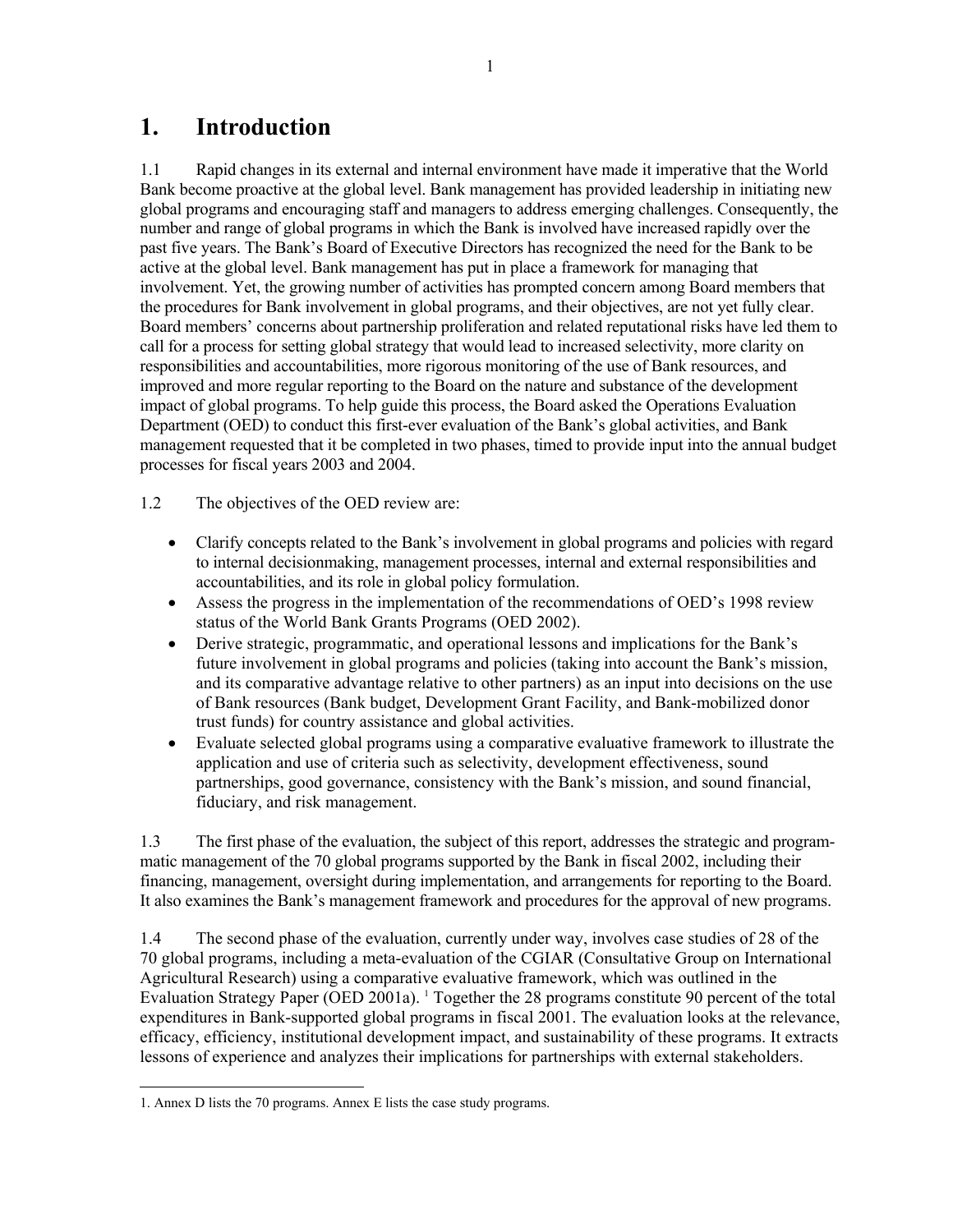<span id="page-19-0"></span>Finally, it assesses the governance, management, and financing of programs, including the roles of global programs relative to the Bank's country lending activities.

#### **GLOBAL PROGRAMS, INSTITUTIONAL PARTNERSHIPS, AND GLOBAL PUBLIC GOODS**

1.5 In developing its strategic framework for global programs, Bank management has defined programs, partnerships, and global public goods in various documents since April 2000. The following definitions are offered:

- **Global or thematic programs** are linked to sector strategies or *to an agreed global public goods objective.*
- **Institutional partnerships** involve other development institutions in the public and private sectors, and are of *an operational nature* or based on dialogue and advocacy.
- **Global public goods** are "commodities, resources, services—and also systems of rules or policy regimes with substantial cross-border externalities that are important for development and poverty reduction, and that can be produced in sufficient supply *only through cooperation and collective action by developed and developing countries*." [2](#page-19-1)

1.6 A September 2000 paper further recognizes that there are very few pure public goods but notes, "this approach involves the idea of both *cross-national benefits,* and *cross-national collective action* to achieve them, *by the Bank and its national and international partners.* In practical terms, the determination that the development community should work cooperatively to produce a desired global public good also involves consideration of how such action should be implemented and how *collective financing* can be employed to ensure that *the public good* is not undersupplied."[3](#page-19-2) For example, some sectors, such as health, might require greater collective action at the global level than other sectors, such as education, where primarily national investments are needed. But complementary country-level investments (in health, for example) might be required to increase the impact of global-level investments. The paper anticipated that "collective action at the global level should scale up development impacts by adding a limited but essential *international public goods dimension* to countrylevel action." Various Bank documents since then have emphasized that the provision of global public goods *requires* partnerships to increase the legitimacy of traditional international organizations and to engage the perspectives and expertise of other stakeholders, and that *through partnerships* global programs can provide *global public goods*.

1.7 In April 2000, management established six approval criteria for Bank engagement in new *partnerships*. In September 2001, the Development Committee endorsed five institutional priority areas for Bankaction.<sup>4</sup> The Bank's focus in its strategic framework has thus been largely on global public goods.

1.8 The assumption that global programs are (or should be) providing largely global public goods is a source of some confusion in the Bank. Only a fifth of the global programs actually produce global public goods, although a large number aim to generate or deliver knowledge, which if successfully generated or delivered could be classified as a global public good. Richard Cooper and Inge Kaul, among others, have argued that, in addition to global public goods, all activities with high marginal social value that are unlikely to be provided in sufficient quantities at the national and regional levels may justify proactive provision through global programs (Cooper 2001).

l

<span id="page-19-1"></span><sup>2. &</sup>quot;Poverty Reduction and Global Public Goods. Issues for the World bank in Supporting Global Collective Action," p. 2. See also Annex B on global public goods.

<span id="page-19-2"></span><sup>3. &</sup>quot;Poverty Reduction and Global Public Goods," p. 2. Italics added for emphasis.

<span id="page-19-3"></span><sup>4.</sup> Development Committee Communiqué, September 25, 2000. See also Chapter 4 and Annex A.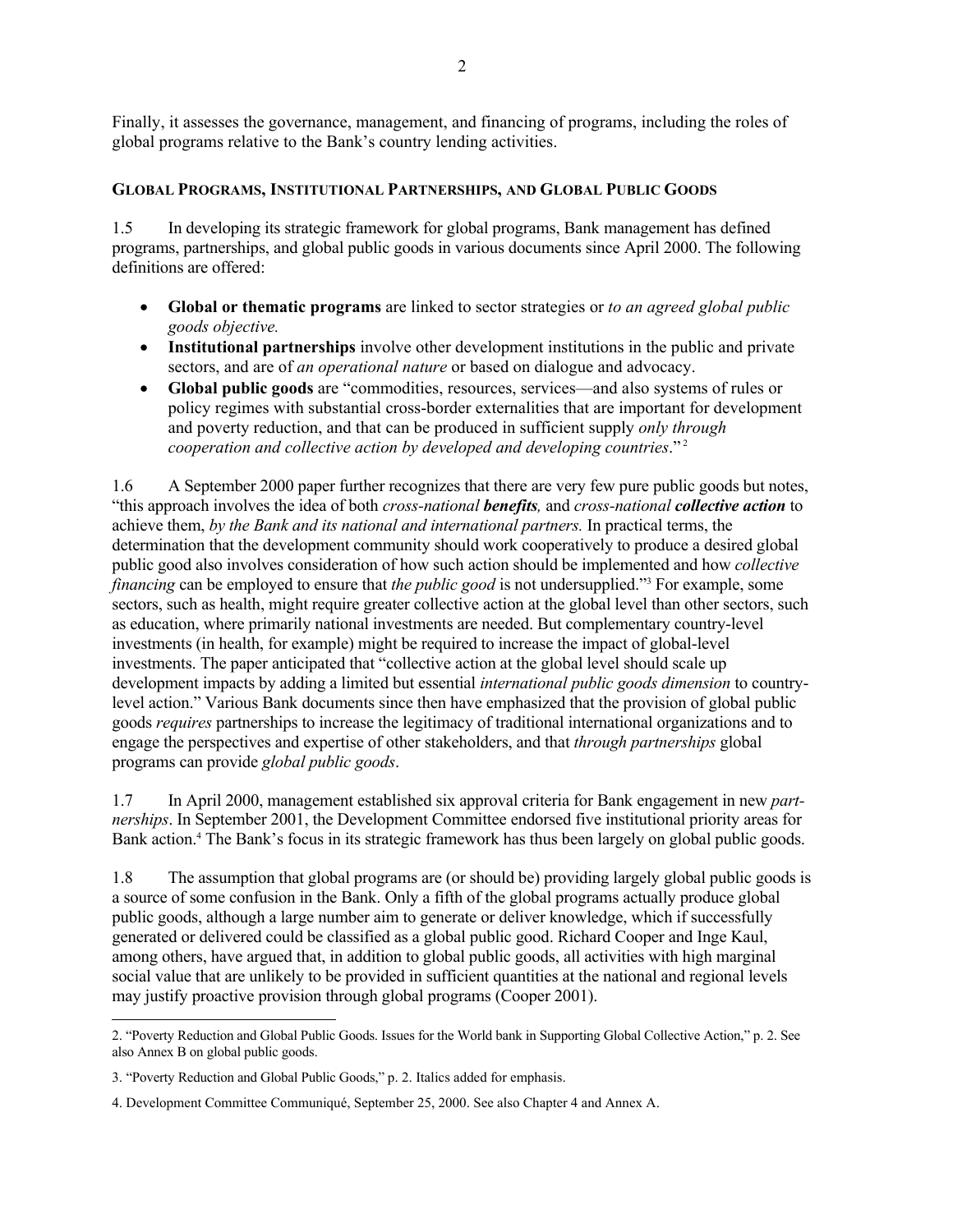1.9 The *operational* distinction between programs and partnerships has not been made clear, although management recognizes a distinction between them and acknowledged at the start of the OED review that it was not possible to ascertain reliably the number of the Bank's institutional partnerships. Accordingly, OED, in consultation with the Bank's Networks, established a working definition of a global program (box 1.1) for the purposes of this review. The definition is intended to place boundaries on the scope of the OED evaluation and to focus it on evaluable programs. Global programs, unlike

## **Box 1.1. What Are Global Programs?**

Global programs are partnerships and related initiatives whose benefits are intended to cut across more than one region of the world and in which the partners:

- Reach explicit agreements on objectives
- Agree to establish a new (formal or informal) organization
- Generate new products or services
- Contribute dedicated resources to the program.

partnerships, have concrete objectives, a dedicated set of resources to undertake activities in support of the objectives, and specified management arrangements, so that their outputs and outcomes, if not also their impacts, can in principle be assessed. 5 

1.10 Of the 200 global and regional partnerships reported by the Partnership Council in fiscal 2001, OED and the Networks together identified 70 that fit the box 1.1 definition of a global program.<sup>[6](#page-20-1)</sup> Thirty of the 70 programs are fully or partially managed in the Bank and 40 programs are managed outside the Bank.[7](#page-20-2) A major managerial distinction between *global* and regional programs and partnerships is that all 70 global programs, as well as 80 *global* institutional partnerships, are overseen by Network vice-presidents.<sup>8</sup> [R](#page-20-3)egional programs (25 of them) and regional partnerships (also 25) are managed by regional vice-presidents (figure 1.1). These regional programs and partnerships are not covered in this evaluation for lack of reliable information. [9](#page-20-4) Most global programs are funded by grants that come either from the Bank's net income or from trust funds, but some are also supported by the Bank's budget.<sup>[10](#page-20-5)</sup> Many global programs, such as UNAIDS and Roll Back Malaria, have important but varied regional activities that are explored in this evaluation. The evaluation also considers the country linkages and

<span id="page-20-2"></span>7. See Chapters 3 and 4 for details.

<span id="page-20-3"></span>8. In addition, the Bank has a variety of country-based partnerships in the nearly 100 countries in which it is active.

<span id="page-20-4"></span>9. The Sub-Saharan Africa Region has a complete record of regional partnerships and programs, and the East Asia and Pacific Region has embarked on a review of its partnerships and programs. But comparable information is not available from all Bank operational regions.

<span id="page-20-0"></span> <sup>5.</sup> Annex 3 of OED's Evaluation Strategy Paper (OED 2001a) outlined the lack of reliability in the reported numbers of institutional partnerships.

<span id="page-20-1"></span><sup>6.</sup> To distinguish "global" from international, regional, national, or local programs in terms that are operationally meaningful in the Bank, "global" in this evaluation refers to those programs in which both the Bank's Part I members (financiers) and Part II members (borrowers) have a direct stake, either in terms of costs (e.g., of not acting) or benefits (e.g., in mitigating climate change, or containing communicable diseases). "International" programs are those programs whose intended benefits are targeted largely to Part II countries, "regional" programs to Part II countries in only one region, and national or local programs to one borrowing member country or a part of that country. In reality, spillovers of national programs into the regional, regional into international, and international into global have been well documented in agricultural and health research and containment of communicable diseases. (See Pardey and Beintema 2001.) But perceived differences in costs and benefits can make a large difference to the support for individual global initiatives, and hence for their financing. (See Lele and others 2000.)

<span id="page-20-5"></span><sup>10.</sup> Net income comes from a combination of returns on investments and interest on loans to borrowing countries. The Board authorized \$295 million of exceptional grants in fiscal 2000—\$200 million for the Highly-Indebted Poor Country (HIPC) initiative and \$95 million for three country-specific programs (East Timor, Kosovo, and West Bank and Gaza), not covered in this review. In fiscal 2001, the DGF provided \$120 million to 37 global programs, \$40 million to 13 regional programs, and \$18 million to the Institutional Development Fund. But in addition to DGF-funded programs, this review covers non-DGF global programs funded by trust funds, Bank funds, or a combination of the two. (See Chapter 3 for further discussion.)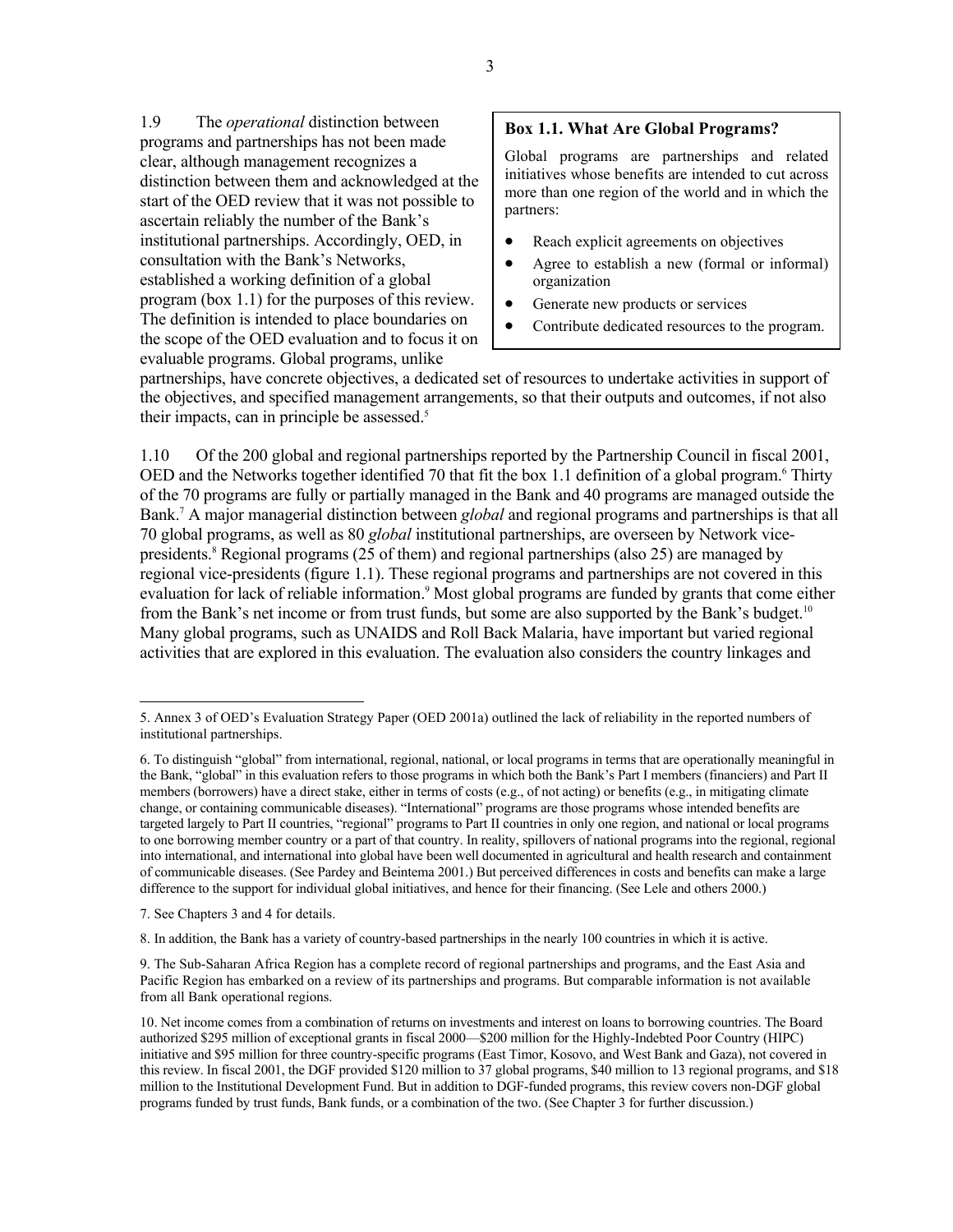# <span id="page-21-0"></span>**Figure 1.1. A Third of the Bank's Regional/Global Partnerships Were Reviewed**



complementary investments that are either needed or undertaken to make grant-supported global programs effective.

### **A CHANGING EXTERNAL AND INTERNAL ENVIRONMENT**

1.11 The Bank's growing global agenda is a consequence of fundamental changes in its operating environment. Externally, increasing awareness of threats to global development include resource degradation (reflected in loss of biodiversity, water scarcity, and climate change), the spread of communicable diseases, financial contagion, and international insecurity. The events of September 11, 2001, have not changed priorities so much as underscored the urgency of collective action on a variety of global issues that no single institution can fully address. Collective action is also needed to better manage financial and trade integration to protect the countries and populations most vulnerable to external shocks. The decline in the cost of information and communications has linked the global and local forces of economic integration, public participation, and organizational decentralization in ways unimaginable just a few years ago. In addition, the international community has developed consensus on a set of

Millennium Development Goals to foster a collective response by a previously fragmented international development community to overcome poverty in all its dimensions. (See Annex A.) Meeting these goals will require a move away from isolated efforts and toward coordinated policies and programs across sectors, perhaps using new instruments at the global level.

1.12 As the demands to demonstrate results have grown, so too have the number of tools and actors—potential partners—available to deal with the challenges. The resulting increased opportunities make it more important for the Bank to establish priorities so it can have the greatest impact on reducing poverty in its borrowing countries. Private capital flows to developing countries (while concentrated in about 10 countries and slowed by the recent global economic downturn) still dwarf official development assistance, which has pushed traditional actors such as the World Bank and U.N. agencies, and increasingly the World Trade Organization, to seek new alliances and define new roles. Private foundations have become important players in environmental protection, health promotion, and improved governance. Pharmaceutical companies, seeking new market opportunities, have become donors to global health programs. In the search for international common ground, shifting alliances and the changing roles of new and old actors have led to a variety of formal and informal international agreements—and a proliferation of partnerships. More than 40,000 treaties and international agreements are currently registered with the U.N. Secretariat, and more than 500 multilateral instruments—covering matters such as human rights, disarmament, commodities, refugees, environment, and the Law of the Sea—have been deposited with the U.N. Secretary General. The growing literature on global public goods has provided new intellectual stimulus to international agencies to implement such global agreements by getting involved in partnerships and financing international public goods(Kaul, Grunberg, and Stern 1999).

1.13 But there have also been internal reasons for the Bank's increasing global activity, including management's encouragement of new partnerships, the renewed focus on poverty reduction as the Bank's mission, the diversification of services offered to the development community, and the institutional renewal geared to making the Bank more agile, responsive, innovative, and results-oriented.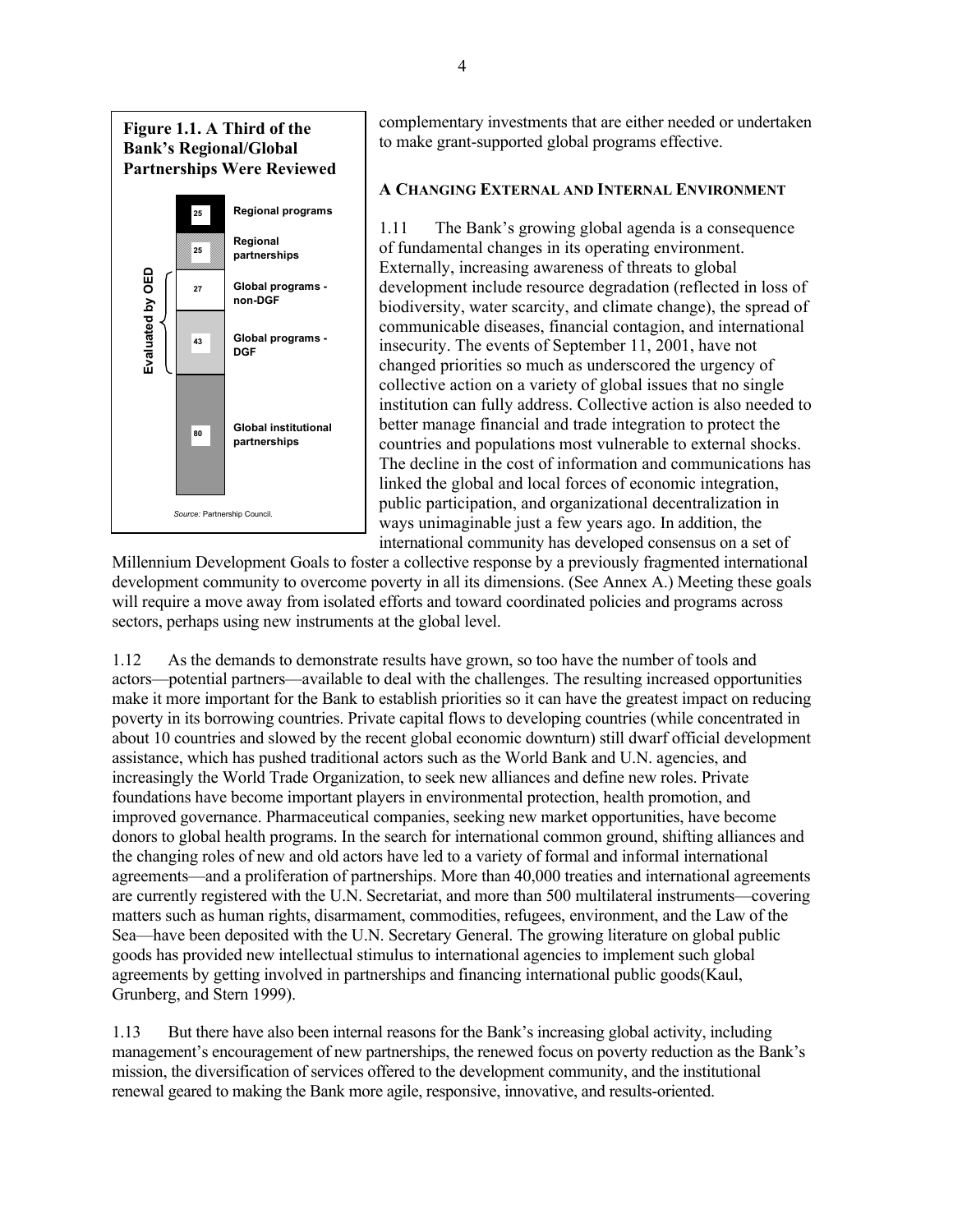#### <span id="page-22-0"></span>**LEADS TO CHANGES IN THE ROLE OF THE BANK**

1.14 A recent World Bank report estimates that the international community is currently providing about \$5 billion a year to the production of international public goods: \$1 billion from private charitable foundations, \$2 billion from official donors channeling resources through trust funds, and about \$2 billion for country-based concessional aid for activities that are focused in one country but whose benefits spill over to others (World Bank 2001a, pp. 110-12). Grant financing for global programs could increase significantly, however. Proposals to use the grant-making capacity of the International Development Association (IDA) for global programs are currently being discussed, and Bank management has made specific proposals for IDA grant financing.<sup>11</sup>

1.15 Although global issues define the Bank, its operations are still largely country-focused and driven by borrower demand, and its performance is judged by its development effectiveness in achieving sustainable poverty reduction. There is currently no consensus among Bank member countries on the extent to which global challenges will change the blend between global programs and the Bank's country-level activity in the next 10 to 15 years, even if the Bank's traditional country assistance role remains predominant. Some argue that increased global activity would be required either to enhance development effectiveness or to position the Bank to meet future challenges in a dynamic external environment.

1.16 Several other factors have also contributed to the recent growth in Bank support for global programs. One is the pragmatic search for solutions in the absence of international taxation. Another is the scale economies associated with knowledge sharing and advanced scientific research. Yet another is the explosion in the number of informal networks dedicated to global cooperation and advocacy following the reduction in costs and the increase in efficiency in communications technologies, and the need to provide collaborative platforms to connect governments, civil society, and the private sector. The resource mobilization capacity of the Bank, its unique concentration of development knowledge, and its vast network of relationships with governments, nongovernmental organizations (NGOs), and private corporations provide it considerable convening power and global networking capacity. Potential synergy between the Bank's global and country-level roles is another major factor underlying the rising demand for a Bank role in global program design and implementation in view of its active presence in more than 100 countries in a variety of sectors.

#### **THE BANK HAS RESPONDED**

1.17 The Bank's response to these global challenges has produced a broad and diverse set of innovative global programs (box 1.2), the scope and scale of which are described in more detail in Chapter 3. In fiscal 2001, the Bank spent about \$30 million of its administrative budget on the activities of global programs (not including regional programs), provided \$120 million in grants from the Development Grant Facility (DGF), and disbursed another \$500 million from Bank-administered trust funds.<sup>12</sup> This represents about 10 percent of the Bank's gross administrative budget and about 40 percent of Bank trust fund disbursements. Although the amount of related funds leveraged through these global programs is not reliably known, OED estimates that in fiscal 2001, expenditures on the 70 global

<span id="page-22-1"></span> <sup>11.</sup> In recent negotiations for the replenishment of International Development Association it has been suggested that the governors approve a share of IDA funds to be given as grants. A recent management paper submitted to the Bank's Board proposes IDA grant financing at the country and global/regional levels in the range of 15 to 20 percent of the notional IDA13 replenishment figure of around \$22 to \$24 billion. If 10 percent of this were allocated to global programs, this would equal the size of the current DGF grant program.

<span id="page-22-2"></span><sup>12.</sup> See Annex G. The three figures do not generally include management oversight of global programs (by Bank vicepresidents, directors, and unit managers), while they do generally include both program administration and program activities.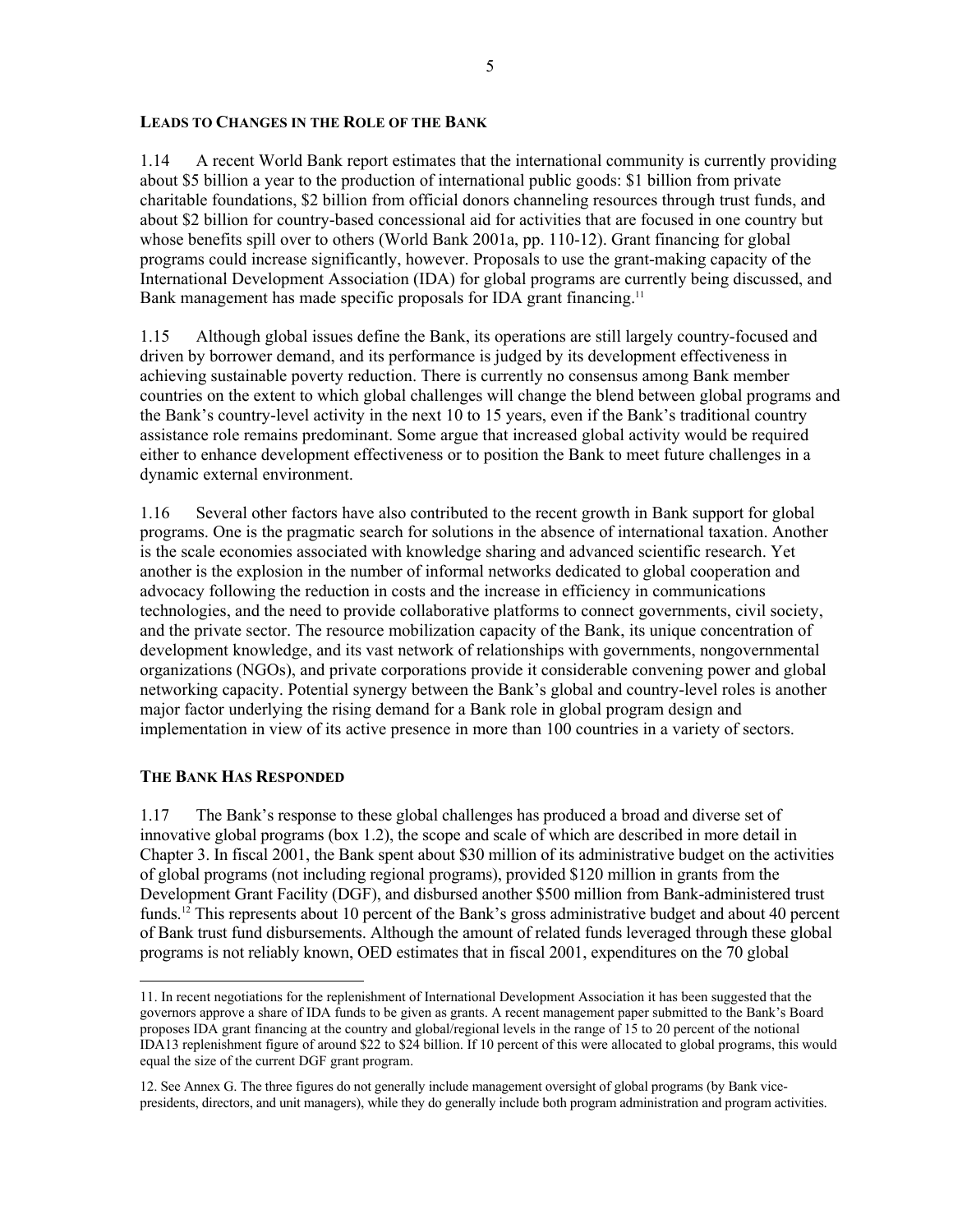# **Box 1.2. The Bank's Responses to Global Challenges**

**Applying advanced science to problems of poverty:** Consultative Group on International Agricultural Research (CGIAR), Medicines for Malaria Venture (MMV), Special Program for Research and Training in Tropical Diseases (TDR).

**Exploiting new communications technologies:** Global Development Learning Network (GDLN), Global Knowledge Partnership (GKP), InfoDev, World Links.

**Building new networks for assembling and sharing knowledge:** Global Forum for Health Research (GFHR), Global Water Partnership (GWP), Program for Education Statistics, Program for the Assessment of Student Achievement, Provention Consortium, Understanding Children's Work.

**Bringing new approaches to private sector development:**  Consultative Group to Assist the Poorest (CGAP), Public-Private Infrastructure Advisory Facility (PPIAF), Solar Development Group (SDG).

**Involving the commercial private sector:** Global Alliance for Vaccines and Immunization (GAVI), International AIDS Vaccine Initiative, Roll Back Malaria.

**Responding to international financial crises:** Financial Sector Assessment Program (FSAP), Financial Sector Strengthening Facility, Global Corporative Governance Forum (GCGF).

**Responding to trade and capital market liberalization:**  Capacity Building for Agricultural Trade Policy, Strategy Development and WTO Negotiations, Integrated Framework for Trade.

**Responding to conflict and post-conflict situations:** Post-Conflict Fund.

**Supporting multisectoral responses:** Cities Alliance, Partnership for Child Development, UNAIDS.

programs identified amounted to \$1.2 billion. By comparison, other major international organizations—United Nations Development Programme, World Health Organization, UNICEF, Asian Development Bank, and Inter-American Development Bank—each administer less than \$100 million (World Bank 2001a, table 5A.1, p. 130).

1.18 Comparisons of global program budgets and expenditures with the Bank's net administrative budget of \$1.3 billion and the Bank's lending commitments of \$17.3 billion are of interest to management and the Board insofar as it may help adjust the allocations to global and country activities over time to maximize the Bank's development effectiveness. But such comparisons currently are not possible owing to limitations in the way data are maintained.<sup>13</sup> Because global programs are a new line of business for the Bank, internal accounting procedures have not kept up with the challenges of managing this growing portfolio.

1.19 For historical reasons, priority setting, oversight, and management of global programs has been shaped by the sources of funding (whether Bank budget, DGF, trust funds, or some

combination of the three), and is fragmented. Since January 2000, Bank management has strengthened the framework for managing global programs. (See Chapter 4 and Annex A.) Growth and innovation have certainly been fostered by the increasing use of trust funds. Internal management processes have improved substantially over the past five years for programs funded by the DGF, as have prioritization of global programs in sector strategies, the approval process for new partnerships, and the establishment of a Management Committee to take a Bankwide view of partnerships. Implications of this growth for the management of quality at entry and oversight of global programs with which the Bank is associated, including coherence and consistency across the global portfolio, are explored in Chapters 4 and 5.

<span id="page-23-0"></span> <sup>13.</sup> Unlike in country operations, global program expenditures (whether from Bank budget, DGF, or trust funds) include both program administration and program activities. Global activities include both technical assistance (akin to the Bank's administrative budget) and investment grants (akin to loans). Program documents do not distinguish expenditures arising from the previous year's commitments from present-year commitments.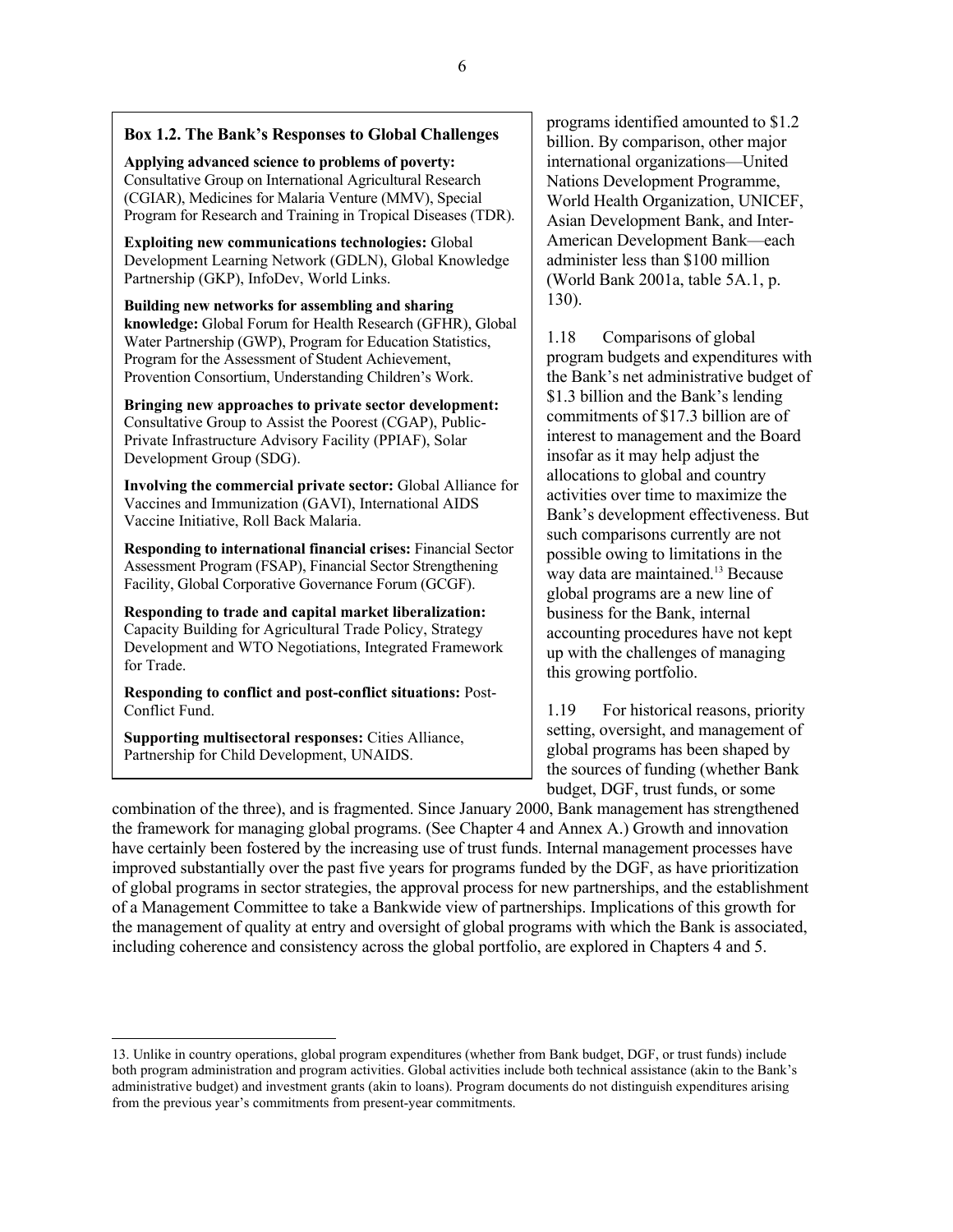#### <span id="page-24-0"></span>**BUT ISSUES REMAIN**

1.20 The questions raised by the Board do not relate so much to whether the Bank should be responding to global issues, but to which ones, how, how much, and with what types of partnership arrangements. In ensuring selectivity, the Board concern has been: Should the Bank emphasize the demonstration of expected benefits in relation to the Bank's core mission? Should alternative sources of supply to deliver comparable benefits be a criterion? Should the use of grants be following a stricter adherence to the principles of subsidiarity (from the Bank's operational policy on grants), arm's length relationship (discussed in Chapter 5), and planned exit expected of them? Is the justification for grant-making limited to cases where substantial cross-border spillovers are involved and, hence, to cases where countries are understandably unwilling to borrow given the limited local and national benefits derived from the activities? Or is grant-making also acceptable where necessary activities involve substantial national or local benefits but are not a priority for country decisionmakers?[14](#page-24-1) The advocacy of merit goods such as girls' education seems to be prompted by such considerations. In short, is the need for collective action predicated on the need to *produce* global public goods per se or on *their importance to* the Bank mission and country needs?

1.21 The Board has also questioned whether there is an appropriate mechanism for the identification of high-priority issues for Bank involvement in much the same way that country assistance strategies (CASs) set priorities among a potential array of policy reforms, institutional development activities, and investments in which the Bank engages at the country level. Do management processes help to establish strategic priorities among possible global activities so that the portfolio only includes activities in which the Bank (1) demonstrates a strong comparative advantage; (2) ensures verifiable performance objectives and expected development effectiveness; and (3) institutes a systematic appraisal and Board approval process for new entries (similar to the process now in place for Bank lending)? The Board role in the approval of global programs relative to that of management remains unresolved.

1.22 These questions mirror concerns within the international development community given the stagnation in overall official development assistance (ODA) at the level of \$55 billion for the past several years, concurrent with the increasing share of ODA being allocated by donors to global programs, a significant share of this through the Bank[.15](#page-24-2) First, from a global welfare perspective, is the marginal product of a dollar spent on global programs sufficiently larger than that of a dollar spent on country assistance to compensate for reduced levels of country-level assistance? Second, are global programs helping to mobilize additional resources for global public goods—whether (1) public non-ODA resources from donor countries, for example, through non-aid ministries or institutions in advanced countries concerned with health or the environment; (2) private largesse, such as obtained through private foundations; (3) foreign direct investment, for example, by the pharmaceutical companies in health programs, or by multinationals with interests in natural resources. Third, is there enough synergy among the global programs—and between global programs and country assistance strategies—to make each more effective?

<span id="page-24-1"></span> <sup>14.</sup> For detailed explanation of what constitutes core and complementary activities see Chapter 2 and Annex B.

<span id="page-24-2"></span><sup>15.</sup> This is meticulously documented in studies conducted by the Overseas Development Institute and Swedish Development Assistance (Hewitt, Morrissey, and te Velde 2001) and in Bezanson and Sagasti 2001.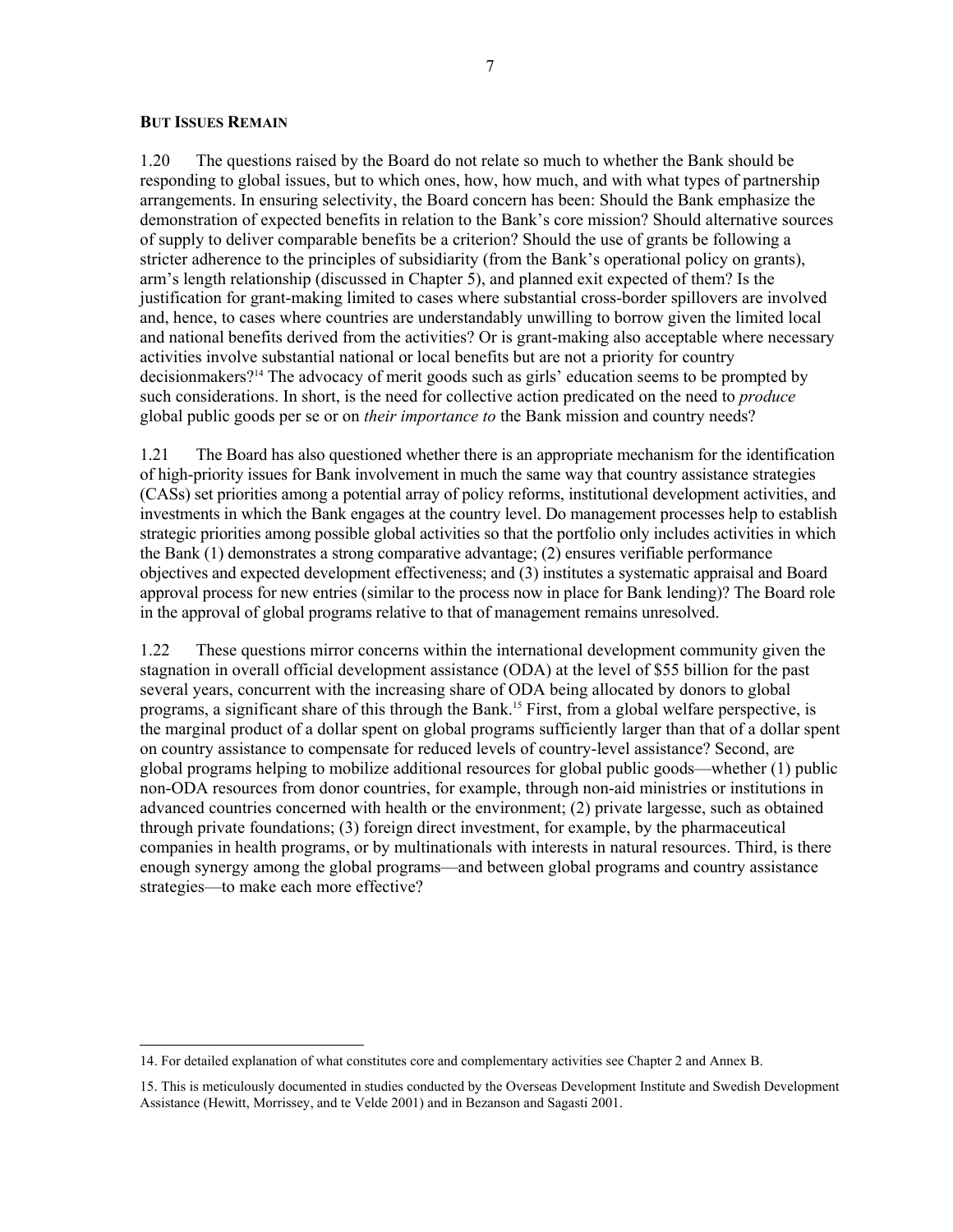# <span id="page-25-0"></span>**2. Context for Assessing Bank-Supported Global Programs**

2.1 Applying traditional assessment methods of lending operations to global programs is a challenge because of both Bank processes and inherent aspects of global programs. The Bank's lending operations follow a well-established conceptual framework that is linked to the lending process and lending cycle. The Bank's operational activities are guided by country assistance and sector strategies developed jointly with borrower stakeholders, a process that is transparent and broadly understood. A rigorous project cycle for identification, preparation, appraisal, supervision, monitoring, and evaluation is accompanied by methodologies for ex ante and ex post assessment of economic and social rates of return and qualitative measures of development impact. Evaluation of the Bank's operational activity at the country, sector, and project levels has been refined over 50 years.

2.2 Even so, ranking public investment projects is not easy at the national level. Traditional appraisal methods of social rates of return have been difficult to apply as project objectives have broadened to address social and environmental objectives. Applying those methods to global public programs is far more difficult because of externalities, spillovers, scale economies, and joint products (see Annex B), not to mention the diversity of global program objectives and issues of measurability (see Chapters 3 and 4). The challenge is to achieve quality in the design and implementation of global programs to maximize their impact without raising the cost of doing business with partners or thwarting innovation.[16](#page-25-1) From this perspective, the strategic framework for the Bank's global activity is still evolving. Annex A presents criteria and priority areas, provided by the Development Committee, to guide the Bank's involvement in global programs.

## **WHEN IS GLOBAL TRULY GLOBAL?**

l

2.3 An important challenge for the Bank is to assess when it is appropriate to use grant funds to provide goods and services, through a global program, rather than at the regional or national levels, and when the benefits of partnerships exceed their costs, in comparison with the option of unilateral action. Public goods and merit goods (which some global programs provide) entail complex societal choices, and depend on specific time periods and stages of development (for example, the extent to which markets and technological and institutional infrastructure have evolved). Hence, views on the need for their production, consumption, or provision, and the need for partnership, vary greatly.<sup>[17](#page-25-2)</sup> Technological and institutional change not only lowers costs but may also transform private goods into public goods and vice versa.

2.4 The ideal combination of public, private, and common pool resources needed to achieve development varies over time and space and is situation- and context-specific. Moreover, financing can take place at one level, and organization and management at another. As a multilateral development bank with member countries ranging from the least to the most developed, the World

<span id="page-25-1"></span><sup>16.</sup> The challenge is to establish a set of responsibilities and accountabilities for the management of global programs within a systematic framework and in a transparent manner. The system used for the Bank's country lending operations might be used as an analogue. There, the Project Concept Document and Project Appraisal Document provide logical frameworks (log frames) for the identification, preparation, and appraisal of projects. Economic and social rates of return provide selection criteria for investments, sector assistance strategies provide a basis for project identification, and Country Assistance Strategies and Poverty Reduction Strategy Papers provide sector and project priorities. Since the Board discusses Country Assistance Strategies, sector strategies, and projects, the process is relatively transparent and it has clear responsibilities and accountabilities vested in country directors and sector and task managers. The Comprehensive Development Framework increasingly is used to help determine the Bank's comparative advantage relative to other actors.

<span id="page-25-2"></span><sup>17.</sup> Intellectual property rights issues, for instance, are receiving far greater weight in the United States than they are in Europe.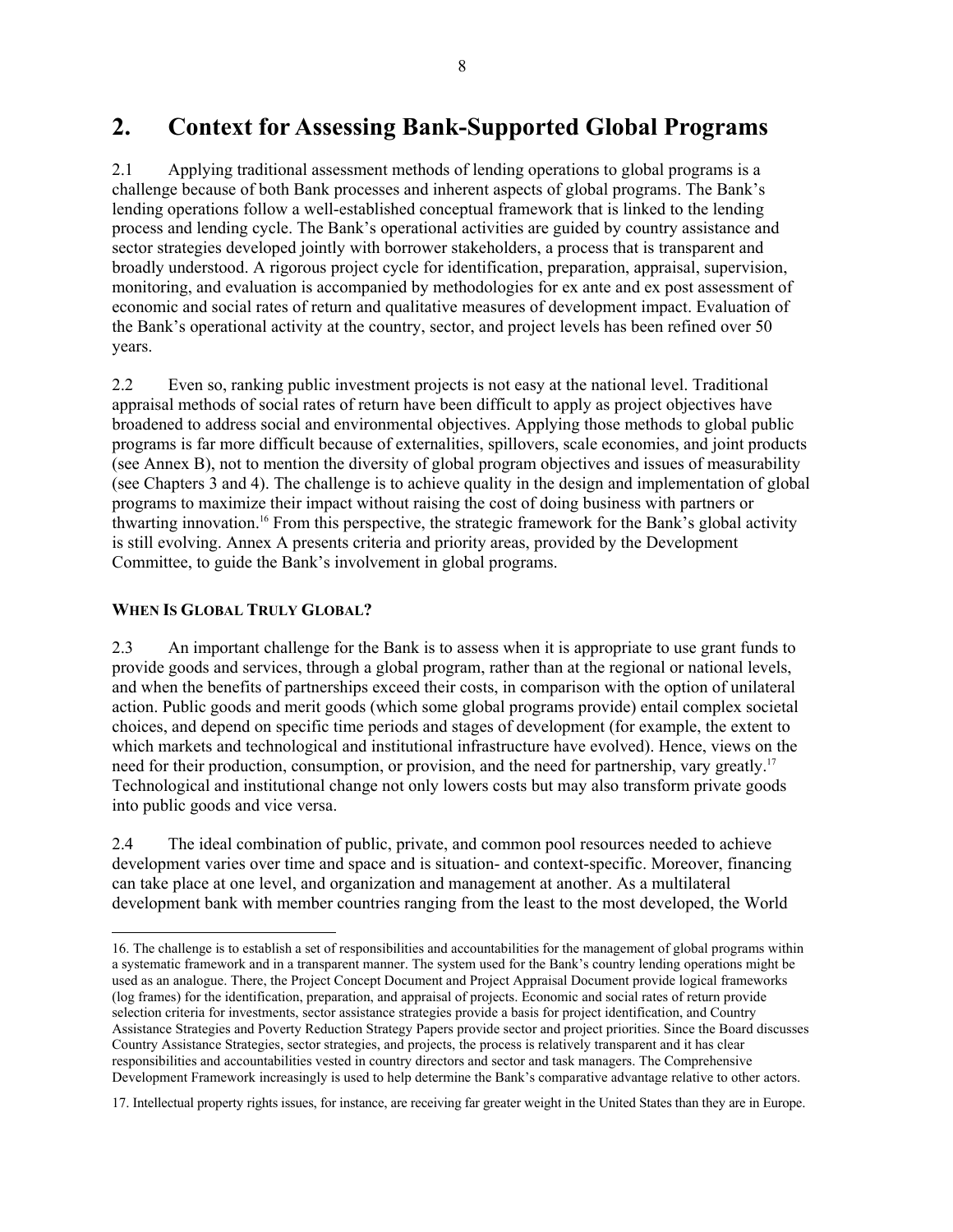Bank is in a good position to stimulate operational assessments of the production and delivery of public goods as a guide to decisionmaking. It calls for internal capacity to examine the complex challenges of governance, organization, management, finance, monitoring and evaluation of impact, and the distribution of spillovers involved in publicly funded programs at different levels. These arcane details have profound operational implications for the level at which programs are organized and financed.

2.5 The Bank report on global development finance distinguishes between *core* and *complementary* activities. It defines core activities that *produce* public goods as global and regional programs (for example, vaccine research) undertaken with transnational interest in mind, as well as activities that are focused in one country but whose benefits spill over to others. Next, it defines *complementary* activities as activities to prepare countries to *consume* the public goods that core activities make available (for example, vaccination programs), while at the same time creating valuable national public goods (World Bank 2001a, p. 110).

2.6 The case studies under way for the second phase of this study suggest that such a neat division of labor between the production and consumption of global public goods is not always possible. In some cases, developing countries "produce" the global public good (such as conservation of biodiversity or the containment of communicable diseases), which both they and the global community enjoy. Hence, investment is needed in developing countries for their production (as GEF is doing in a catalytic way for biodiversity conservation), and assessment criteria for the appropriate core and complementary activities need to take account of such spillovers.

2.7 Furthermore, while complementary national efforts in developing countries are often key to either achieving objectives of the global programs (biodiversity conservation or control of communicable diseases) or ensuring developing countries' access to their benefits (agricultural and health technologies, or to make use of "best practice"), they do not always occur. This is why the Bank's role in global partnerships acquires importance: not just for its contribution to the financing of global activities at the level of their secretariats, but also to provide country assistance for complementary national efforts so that developing countries have the capacity to either produce or access the goods and services to be generated, and intended for global benefit.

2.8 The literature on global public goods has highlighted the frequent lack of complementary funding for and by developing countries to support either the generation of global public goods or access to them. Lack of complementary finance also raises the more fundamental issue of whose preferences should matter in the generation of global benefits. The priority developing countries attach to achieving global goals relative to their own internal objectives varies. Borrowers increasingly shape the Bank's country lending programs; hence, the commitment of the Bank's regional managers and Bank borrowers to provide the complementary activities needs to be assessed (see Lele and others 2000). This is why the emerging global support for the Millennium Development Goals is so critically relevant to the Bank's global activity, as Chapter 4 will demonstrate.

2.9 The Bank's upstream analytical and advocacy work is important in developing global consensus on such controversial issues as climate change and the international "development" trade round in much the same way as advocacy work has paved the way for investment in HIV/AIDS programs and the Highly-Indebted Poor Country Initiative (HIPC). A complicating factor in Bank support for global programs is that impetus for the programs comes from a variety of international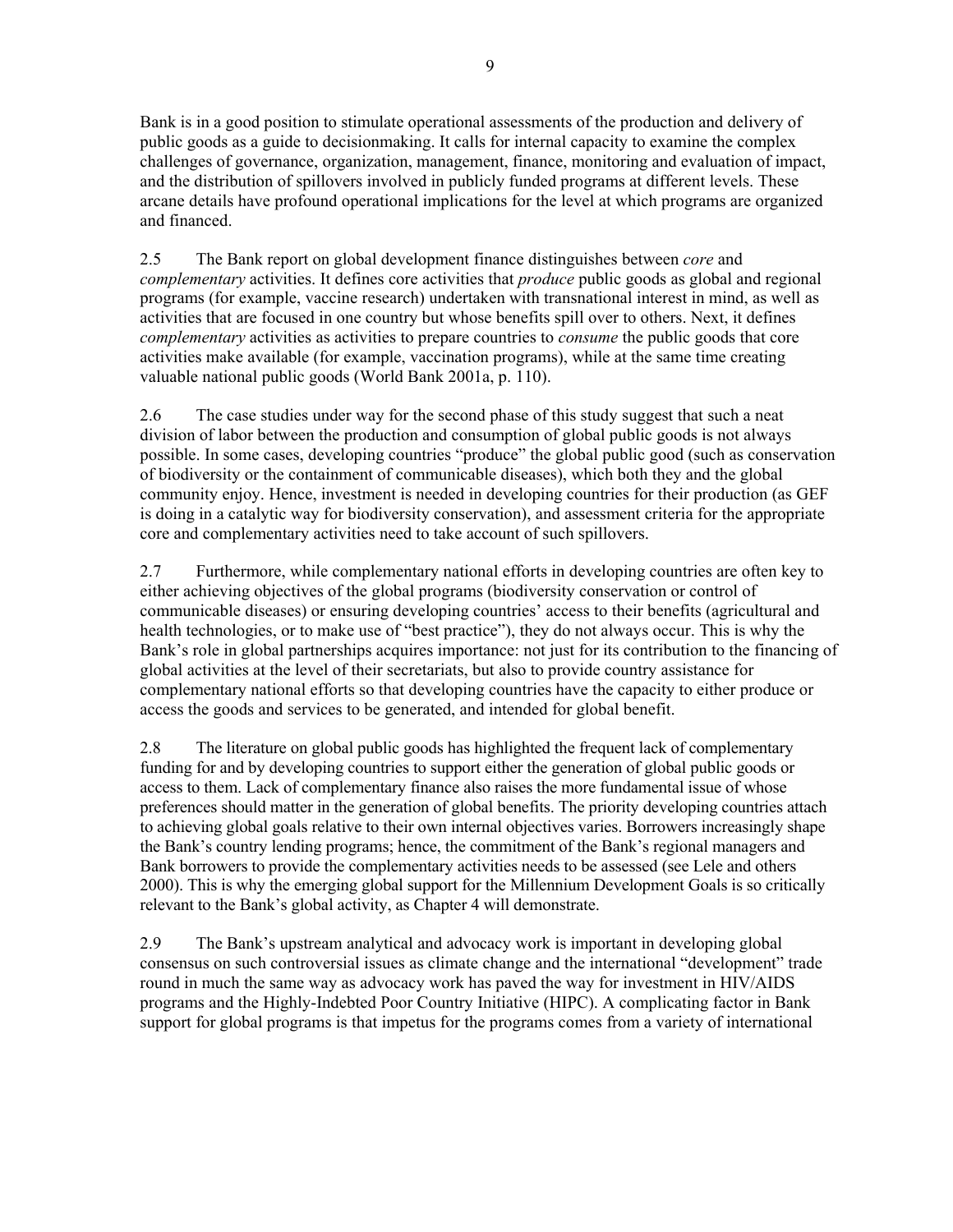<span id="page-27-0"></span>forums, including the U.N., private foundations, individuals, and NGOs who champion various causes. How to make choices among them is a challenge that has yet to be fully mastered.<sup>18</sup>

### **STRATEGIC SELECTIVITY CALLS FOR EVALUATION METHODS AND CAPACITY**

2.10 In principle, clear appraisals and evaluations of strategic priorities should be the basis for choosing which alternative global programs (and program designs) to finance. In broad terms, each global program should be able to demonstrate its expected impact on sustainable poverty reduction, and its benefits should cover at least the opportunity cost of capital to developing countries, irrespective of whether programs are funded on a loan or grant basis, the principle followed for IDA credits.

2.11 Improved Bank criteria, processes and standards for appraisal at entry, monitoring during implementation, and ex-post independent evaluations are needed to enhance the development effectiveness of public sector programs; to make choices about the appropriate level for a program (global, regional, or national); and to assess whether the costs of a partnership are outweighed by its benefits. Since methods and practices to assess impacts are underdeveloped, particularly in environmental, human, and institutional development areas, indicators of performance would be enhanced with the Bank taking the lead in such efforts. In particular, evaluations of ongoing programs such as the CGIAR, ESMAP, GEF, and others can help to generate reliable quality assurance methodologies.

#### **CONCLUSION**

l

2.12 Choices among rules and among programs are a critical strategic issue for prioritization and selectivity. Which global, regional, and national public goods issues are likely to achieve the greatest global good in a complementary way, and what are the likely measurement issues in the collective action problems associated with them? What is the probability of success? A clear strategic framework combined with systematic Bank procedures for ex ante and ex post analysis of programs would go a long way in enhancing the quality of the Bank's global portfolio and in facilitating concentration of efforts in areas where the Bank is justified in focusing its limited budget and human resources, and its ability to mobilize outside resources and team up with partners.

<span id="page-27-1"></span><sup>18.</sup> Like investment projects, global programs have a cycle: identification, preparation, design, negotiation, implementation, and monitoring and evaluation. These issues are discussed in Annex C.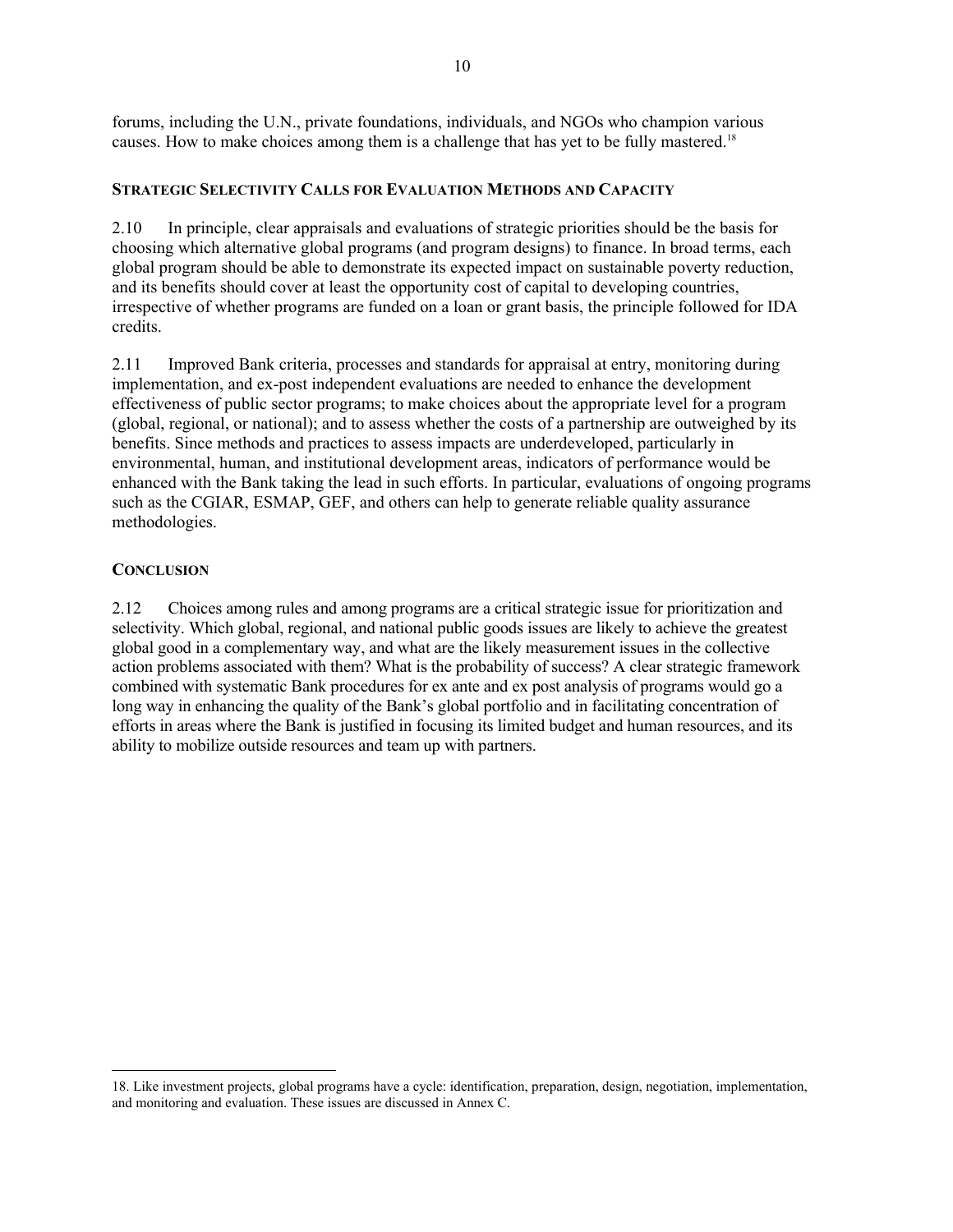# <span id="page-28-0"></span>**3. Overview of the Bank's Portfolio of Global Programs**

## **THE NUMBER OF PROGRAMS HAS GROWN, BUT GROWTH HAS SLOWED**

3.1 The majority of the 70 global programs the Bank currently supports are less than five years old (though 12 programs are 10 to 30 years old).<sup>19</sup> During the period of the Strategic Compact, Bank management recognized the need for increased involvement in global programs and rightly encouraged partnership, innovation, and flexibility in its approach to such programs. The result was a notable increase in the number of new program starts in fiscal 1998 through 2000 (figure 3.1).

3.2 With an additional \$250 million over a three-year period provided under the Strategic Compact in 1997, Bank management undertook to deliver a fundamentally transformed institution quicker, less bureaucratic, more able to respond to changing global development opportunities, and more effective and efficient in its main mission of reducing poverty. This created an entrepreneurial environment that encouraged staff to work with partners, including NGOs and the private sector. At the same time, new initiatives were launched to "dismantle bureaucratic inertia and hierarchy" and to add a distinct "Knowledge Bank" dimension to the traditional "Money Bank." Initially, in order to encourage creativity and innovation, new initiatives and partnerships, Bank management consciously refrained from imposing a rigid top-down strategic framework for the Bank's involvement in global programs.



3.3 With the tightening of budget resources that accompanied the completion of the Strategic Compact, a more systematic approach has been put in place to help direct innovation more strategically. In fiscal 2001, management unveiled a new framework for overseeing global and regional programs and partnerships. The greater selectivity resulting from the framework, together with the budget constraint, has reduced the number of new global program starts in fiscal years 2001 and 2002 (figure 3.1). Thus, a transition toward a more rigorous oversight and management regime for global programs is under way. This evaluation concludes that it should be accelerated.

## **ESSD AND HDN DOMINATE IN NUMBERS, BUT GEF AND CGIAR IN SIZE**

3.4 The Environmentally and Socially Sustainable Development Network (ESSD) and the Human Development Network (HDN) have the largest number of programs—23 and 22 programs, respectively—followed by the Private Sector and Infrastructure Network (PSI), with 13 programs. The rural sector (CGIAR) and health dominate in DGF allocations (figure 3.2). Environment, rural, and health are the top three in total expenditures (figure 3.3).

<span id="page-28-1"></span> <sup>19.</sup> The 12 programs that started before 1995 are the CGIAR (1972), TDR (1975), the Water and Sanitation Program (1978), ESMAP (1982), the Small Grants Program (1983), the Foreign Investment Advisory Service (1986), HRP (1988), the UN ACC Subcommittee on Nutrition (1990), the GEF (1991), the Montreal Protocol (1991), the Global Micronutrient Initiative (1992), and the Partnership for Child Development (1992). See Annex D for more details.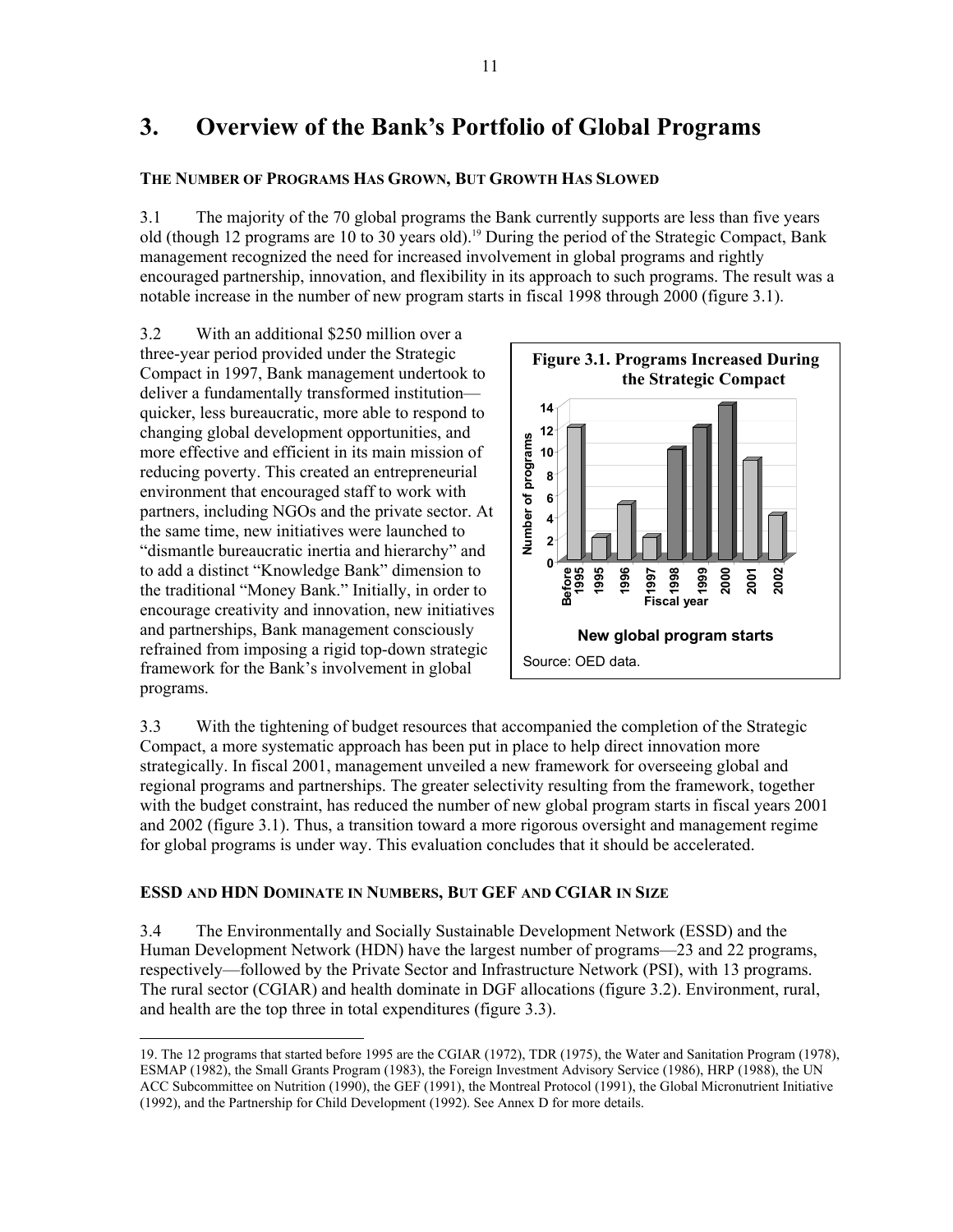<span id="page-29-0"></span>

3.5 The overall funding for global programs is dominated by two large and mature programs the CGIAR (Consultative Group on International Agricultural Research) and the Global Environment Facility (GEF)—both in the ESSD Network. The first and largest global program funded by the Bank, the CGIAR was founded in 1971, had expenditures of \$330 million in fiscal 2001, and received \$50 million from the DGF (42 percent of all DGF allocations to global programs), \$84 million from Bank-administered trust funds, and the remainder from other donor co-financing. The GEF, founded in 1991, is an independent agency housed in (but not managed by) the Bank, has its own governing council and is responsible for implementing international conventions on the environment. It had expenditures of \$354 million in fiscal 2001, all from trust funds. The Bank is both trustee of the GEF trust funds and the largest of three implementing agencies (UNDP and the UNEP are the other two). Both programs are internationally well known and have a distinguished history of documenting their activities and some of their impacts.

3.6 Even when these two programs are excluded, the ESSD Network (comprising the environment, rural development, and social development departments) is still the largest Network in terms of DGF allocations and Bank-administered trust funds, but the PSI Network ranks a close second, and the HDN Network third. Without the CGIAR, the rural development sector becomes one of the smallest sectors. (See Annex G.)

## **DIVERSITY IN WHO MANAGES COMPLICATES STRATEGIC MANAGEMENT**

3.7 Of the 70 global programs, 40 are managed outside the Bank and 30 are managed either completely or partially inside the Bank (table 3.1). There are striking differences among the Bank's

| Table 3.1. Management of the Bank's Global Programs |                                  |                            |       |  |
|-----------------------------------------------------|----------------------------------|----------------------------|-------|--|
|                                                     | <b>DGF-supported</b><br>programs | <b>Non-DGF</b><br>programs | Total |  |
| <b>Externally managed</b>                           | 26                               | 14                         | 40    |  |
| Internally managed<br>without secretariat           | 10                               | 8                          | 18    |  |
| Internally managed<br>with secretariat              |                                  | 5                          | 12    |  |
| Total                                               | 43                               | 27                         | 70    |  |
| Source: OED data.                                   |                                  |                            |       |  |

Networks in the extent of external and internal management. This reflects in part the variable presence of other international organizations active in the various sectors. In the Human Development Network, 6 out of 7 education programs and 11 out of 13 health programs are managed outside the Bank, 5 of these in the World Health Organization. Eleven of 13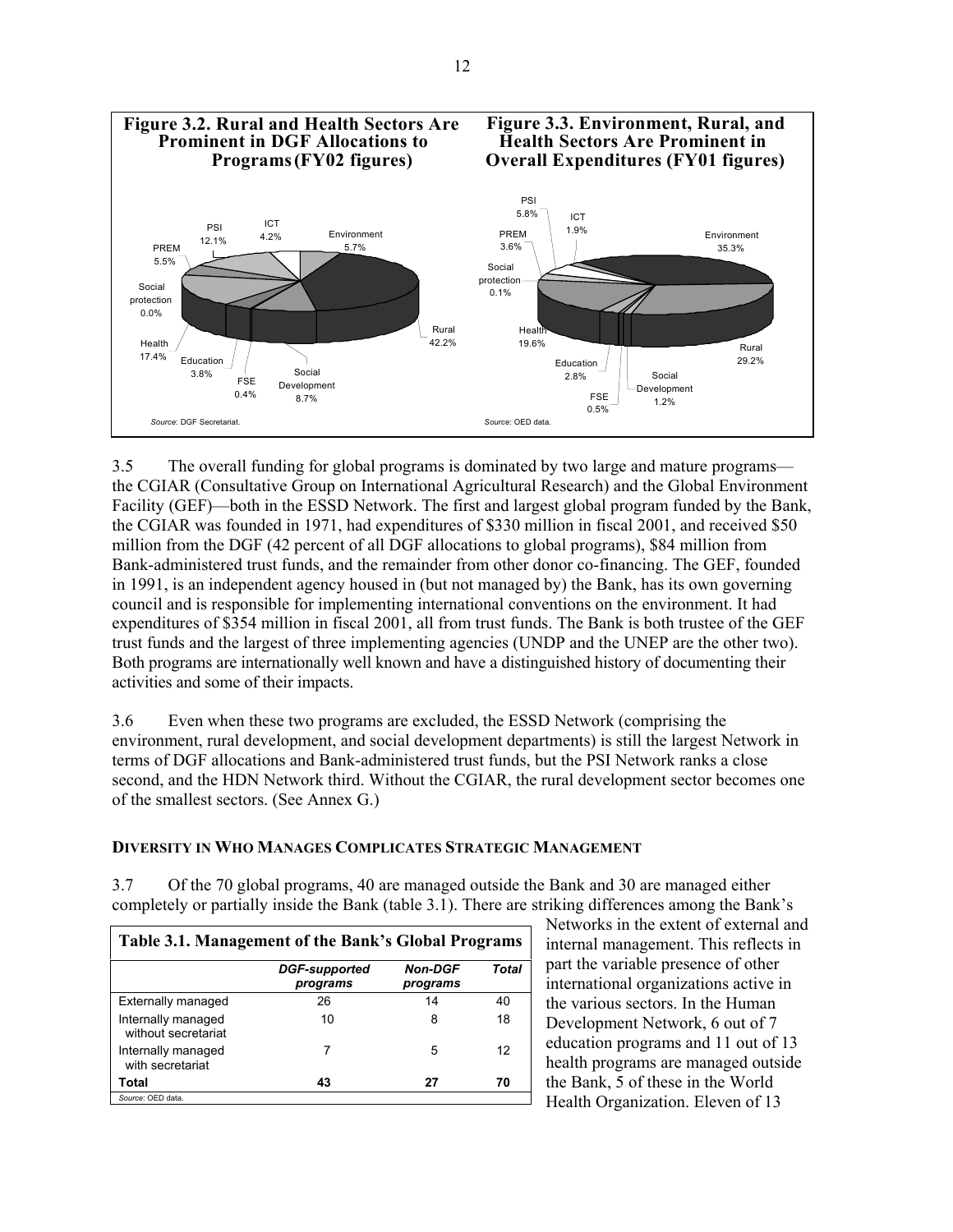<span id="page-30-0"></span>programs in the PSI Network and 9 of 23 programs in the ESSD Network are managed inside the Bank.

3.8 Of the 40 programs managed outside the Bank, 20 are housed in other multilateral organizations (principally U.N. organizations and the OECD), 7 in independent organizations incorporated as legal entities, 4 in northern NGOs, 1 in a southern NGO, 5 in northern universities, 1 in a southern research organization, and 2 in developing countries.<sup>20</sup> These 40 programs represent about 60 percent of the total expenditures of global programs in fiscal 2001.<sup>[21](#page-30-2)</sup>

3.9 Of the 30 programs managed completely or partially inside the Bank, 18 are managed as part of a Bank unit without a distinct secretariat and 12 have their own dedicated secretariat headed by a program manager (a unit manager or department director). Of these 30 programs, one is jointly managed with the World Wildlife Fund, one with the International Monetary Fund (IMF), one with the UNDP, and two with independent legal entities. $22$ 

3.10 A potential conflict of interest arises when the Bank provides grant resources while handling the secretariat. The direct responsibilities associated with the 30 programs managed in-house are larger than for those programs managed externally or spun off. Yet, reputational risks are substantial even when the Bank is only a "joiner" and provides resources at arm's length or has spun off programs. It has been a "joiner" in health, for example, and is an important lender to the health sectors of developing countries, and the public perceives its involvement as providing a "Good Housekeeping seal." It has been an initiator of several information and communications technology (ICT) programs, one of which has been spun off. Similarly, Bank support may be viewed as an implicit guarantee that the Bank will mainstream in its lending operations the principles adopted by the partnership (e.g., CGAP principles for microfinance operations) and will expand lending in that sector. In practice, the speed and extent of such mainstreaming has been mixed.

# **DIVERSITY OF FUNDING SOURCES COMPLICATES TRACKING OF EXPENDITURES**

3.11 The funding for Bank-supported global programs comes from four major sources: the Bank's administrative budget, the DGF, Bank-administered trust funds, and other donor co-financing (not flowing through Bank trust funds)[.23](#page-30-4) 

3.12 Because global programs have grown rapidly only recently, the Bank's programming, budgeting, and accounting systems for global programs have not yet lived up to the standards of the Bank's country assistance activities. They do not include budget lines or flags to identify global activities and do not call for centralized tracking of financial data, except for DGF and, to an increasing extent, trust funds.<sup>24</sup> Hence, while the data on DGF allocations are complete, and those on trust funds are good, it has proved impossible for OED to determine accurately how much of the Bank's administrative budget has been spent on global programs. Donor co-financing that does not

<span id="page-30-1"></span> <sup>20.</sup> See Annex D.

<span id="page-30-2"></span><sup>21.</sup> The GEF is externally managed, and therefore included in the 40 programs.

<span id="page-30-3"></span><sup>22.</sup> World Links and the Development Gateway. These demonstrate that "in-house" refers to management and not governance, and that the incorporation of a global program as an independent legal entity does not necessarily imply that the program is being managed externally from the Bank.

<span id="page-30-4"></span><sup>23.</sup> Other, smaller sources of funding include in-kind contributions (such as office space, staff exchanges, and secondments) and contributions of clients, beneficiaries, and participants. See Annex G.

<span id="page-30-5"></span><sup>24.</sup> Trust Fund Operations manages a database on trust fund contributions since fiscal 1997 and on disbursements since fiscal 2000. While broadly accurate, these do not always reconcile with task manager reports and with SAP.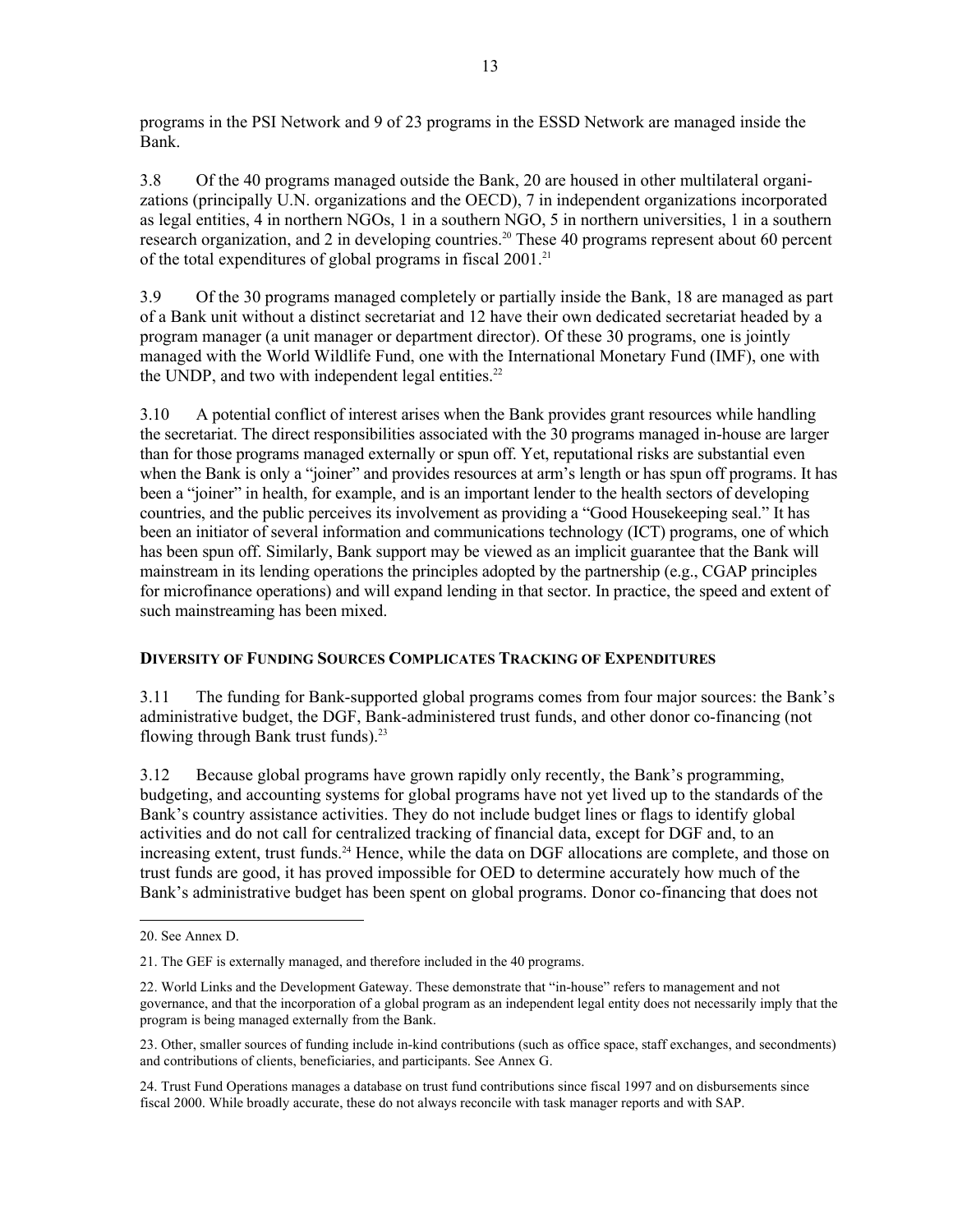<span id="page-31-1"></span><span id="page-31-0"></span>

flow through Bank-administered trust funds, and therefore also the Bank's share of total donor expenditures on global programs, is unknown. (See Annex G.)

3.13 DGF allocations to global programs increased from \$83 million to \$120 million between fiscal 1998 and fiscal 2002, and trust fund contributions increased from \$383 million to \$515 million between fiscal 1997 and fiscal 2001 (figure 3.4).

3.14 All but 4 of the 70 programs are partnerships. Those that do not involve institutionalized partnerships with shared governance arrangements

include the Small Grants Program, the Post-Conflict Fund, the Foreign Investment Advisory Service (FIAS), and Global Development Learning Network (GDLN). OED retained these in the 70 programs because the Networks view them as global programs, because they are supported by the DGF (Small Grants and Post-Conflict Fund), or because they are potentially providing regional or global public goods (Post-Conflict Fund, FIAS, and GDLN).<sup>25</sup>

#### **WHAT ARE THE PROGRAMS DOING?**

1

3.15 Many global programs have multiple objectives, and lack clarity and focus. Others appear to be ambitious in relation to the available resources. There are also examples of good practice in the definition of objectives, such as the Millennium Ecosystem Assessment, and in matching objectives with the availability of funds, such as the Prototype Carbon Fund. (See Annex H and box 3.1.) Their benefits (and spillovers) accrue at numerous levels, and the programs can be classified in many ways.

#### **Box 3.1. Grant Applications: Activities Not Always Clear, or Always Connected to Objectives**

Ideally, the objectives of global programs should be clear, focused, and realistic, and the activities should follow from their objectives and result in monitorable outputs. In some program applications submitted to the DGF, however, it is difficult to discern the distinction between objectives, activities, and outputs. Some indicate activities in broad terms without focusing on how these would be achieved. In others the outputs are either not measurable or seem unrelated to the program objectives. Several of the programs include reports, studies, and conferences as measurable outputs without indicating who the audience is and how these will achieve the program objectives. Performance indicators and monitorable targets are often poorly defined, and it is difficult to tell what progress is expected to be achieved.

Overall, the information provided, even in some successful program applications, is too limited and pro forma to assess the merit of the programs. Applications appear to reflect an expectation that there would not be a serious review of program objectives, design, or implementation or even an application of selection criteria. This is not surprising since the DGF reviews programs largely for their adherence to the grantmaking criteria and not for their quality, which is the responsibility of the Networks. The Networks too have indicated that they do not look to the DGF for quality assurance or enhancement.

<sup>25.</sup> The Small Grants Program may not meet the criteria for a grant program (OED 2002), as discussed further in Chapter 5. The Operations Evaluation Group of the IFC and OED jointly completed a highly complementary independent evaluation of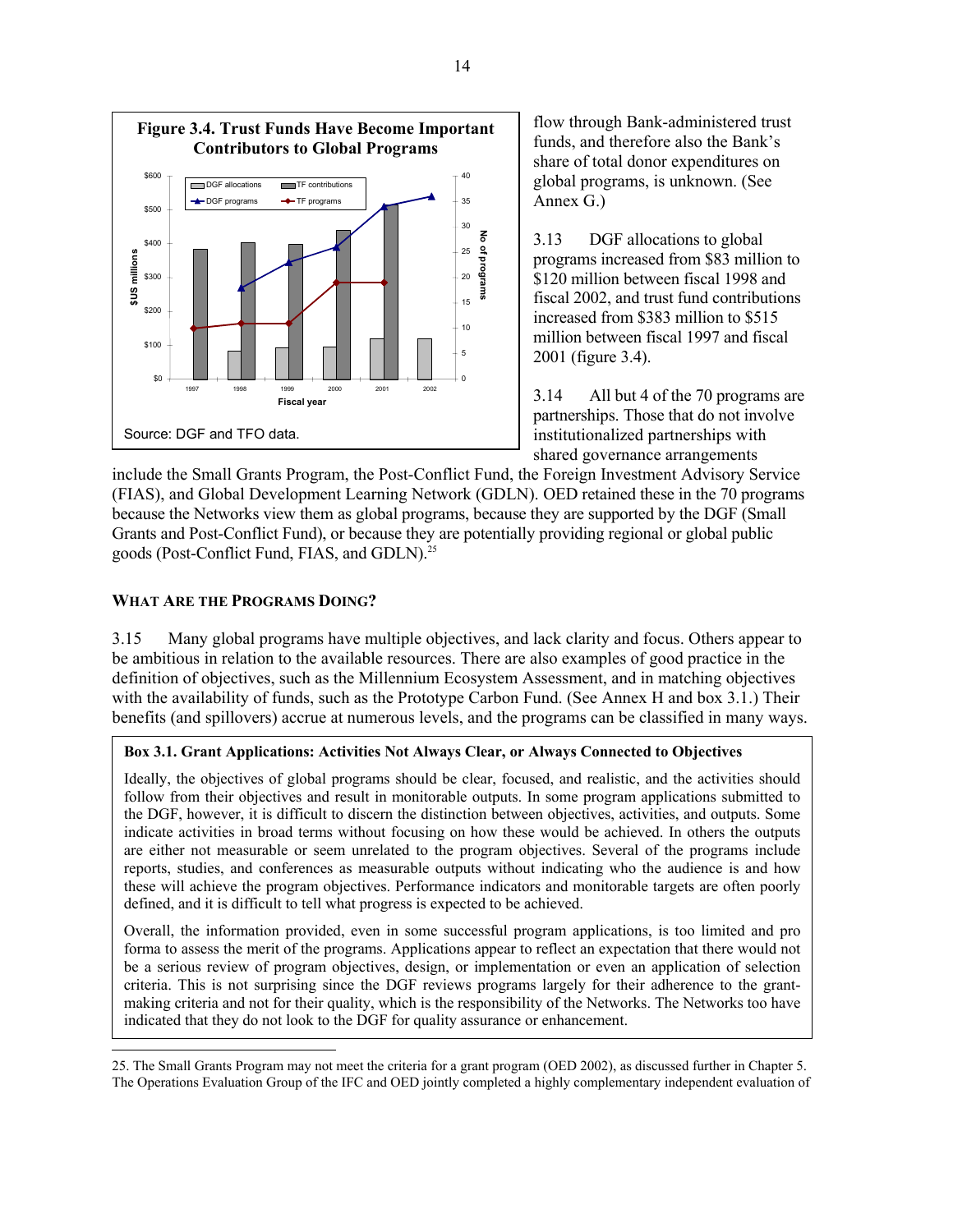OED has attempted to classify objectives based on their principal thrust. The biggest challenge is to determine the range of their spillover effects—that is, whether their benefits are likely to be largely global, regional, national, or local—an issue that is crucial for financing, but often ambiguous.

3.16 **Not all global programs' objectives involve provision of global public goods.** Banksupported global programs reflect a concern for the undersupply of a variety of goods of high marginal social value, whether public or private, rather than simply global public goods. (See Annex B.) For example, a single program may include research and technology generation, training and information, institutional development, and policy reforms. Even when objectives are global, the activities carried out may be national or even local. Hence, classification of programs by declared objectives is ambiguous, and the results are not always consistent with those reached when programs are classified by their activities. With these caveats, Bank-supported global programs appear to be involved with one or more of the following:

- **Global public goods** such as agriculture and health research, mitigation of climate change, conservation of biodiversity of global value, containment of certain communicable diseases, [26](#page-32-0) assurance of international financial stability, and implementation of international trade rules.
- **National public goods with potential regional spillovers** such as water resources management, biodiversity of national and regional value, containment of local communicable diseases,[27](#page-32-1) reduction of high human fertility, post-conflict reconstruction, and financial sector reform.
- **National public goods without significant spillovers** such as improving the climate for private sector investment,<sup>28</sup> improving public sector governance in specific countries, enhancement of rural energy supplies, water supply and sanitation, and microfinance.
- Merit goods, generally private goods, the production or consumption of which is subsidized due to their high social value—increasing access of girls to primary education, focus on early child development, school health programs.

Annex I provides OED classification of the 70 programs, based on information regarding the extent of spillovers and the level and type of program activities.

3.17 As shown in table 3.2, the largest number of programs falls in the category of national public goods with potential spillovers. Programs providing national public goods without spillovers tend to be distinguished from programs providing merit goods by the potential focus of the former on national-level policies and reforms.

3.18 Almost all programs (65 out of 70) are engaged in global networking activities and 46 programs are providing country-level technical assistance (figure 3.5). Global networking includes one or more of the following activities: advocacy, donor coordination, facilitating communication among stakeholders, creating and sharing knowledge on best practices, and brokering development

<span id="page-32-2"></span>28. For example, the Foreign Investment Advisory Service (FIAS) and Public-Private Infrastructure Advisory Facility (PPIAF).

FIAS in September 1998. Whether these programs would benefit from a more institutionalized partnership with shared governance arrangements is not clear at this stage.

<span id="page-32-0"></span><sup>26.</sup> For example, the Consultative Group on International Agricultural Research (CGIAR), Special Programme for Research and Training in Tropical Diseases (TDR), the Special Programme of Research, Development and Research Training in Human Reproduction (HRP), Prototype Carbon Fund, GEF, Montreal Protocol, and UNAIDS.

<span id="page-32-1"></span><sup>27.</sup> For example, several forestry and water programs, Global Alliance for Vaccines and Immunization (GAVI), Roll Back Malaria, and Stop TB.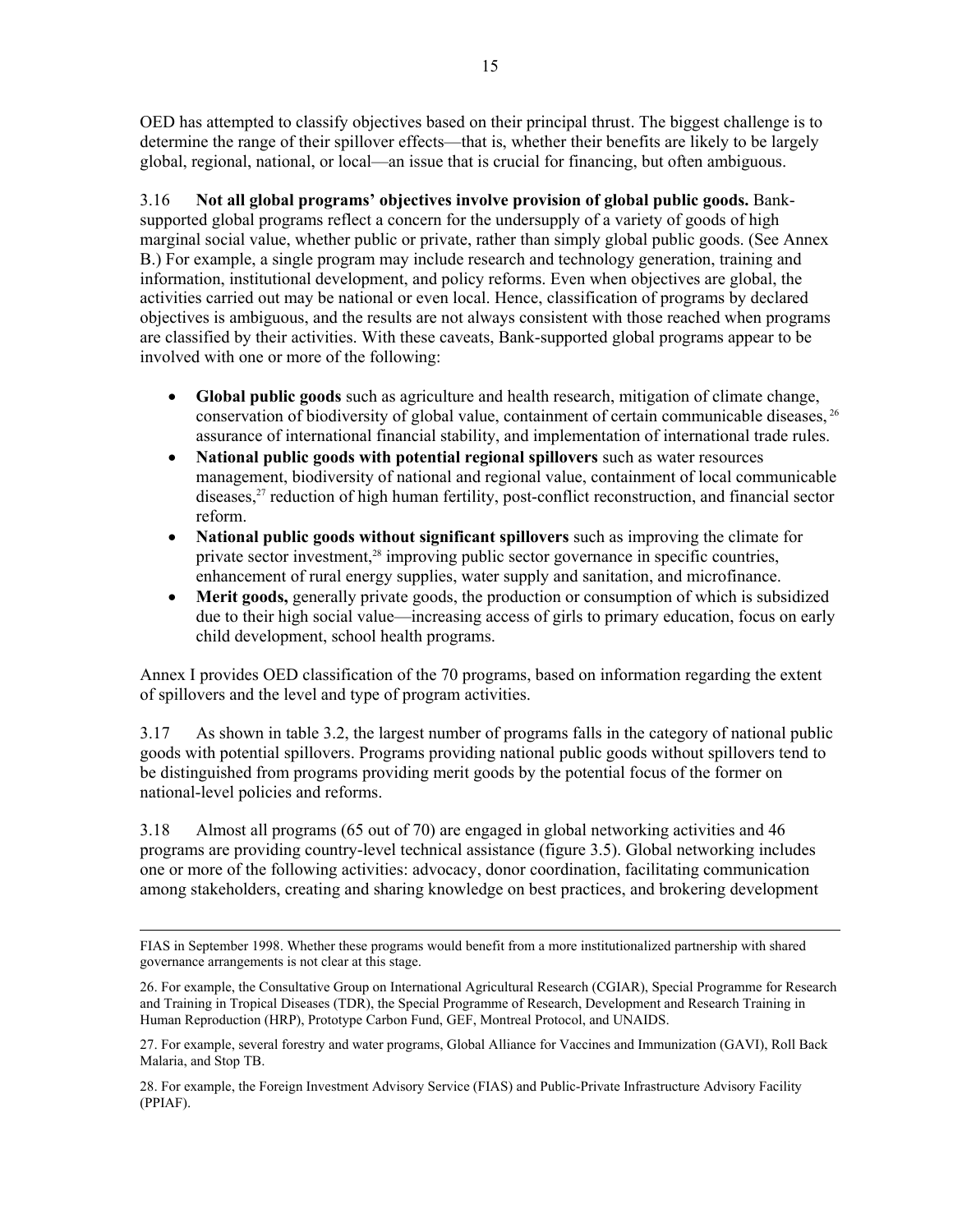| Network/sector                 | Global public<br>goods | National public goods<br>with potential spillovers | National public goods<br>without spillovers | Merit<br>goods |
|--------------------------------|------------------------|----------------------------------------------------|---------------------------------------------|----------------|
| Environment                    |                        |                                                    |                                             |                |
| Rural development              |                        | 4                                                  | 2                                           |                |
| Social development             |                        |                                                    |                                             |                |
| Financial sector               |                        | 3                                                  |                                             |                |
| Education                      |                        |                                                    |                                             | 2              |
| Health, nutrition & population | 4                      | 5                                                  | 4                                           |                |
| Social protection              |                        |                                                    |                                             |                |
| <b>PREM Network</b>            |                        | 3                                                  |                                             |                |
| <b>PSI Network</b>             |                        |                                                    | 9                                           |                |
| ICT programs <sup>a</sup>      |                        | 5                                                  |                                             |                |
| Total                          | 13                     | 30                                                 | 20                                          |                |

**Table 3.2. What Are the Programs Doing?** 

a. The ICT programs include six programs overseen by four networks: Development Gateway, Digital Opportunity Task Force, Global Knowledge Partnership, Global Development Learning Network, InfoDev, and World Links. *Source:* OED data.

activities or projects. Country-level technical assistance includes upstream diagnostic and advisory services, assisting national-level policy and institutional reforms, and capacity building. All but four programs providing country-level technical assistance are also engaged in global networking activities.



3.19 Only 20 programs are providing global and country-level investments. These include new products and technologies at the global level (CGIAR and the health research programs), environmental investments at the county level (the GEF, the Montreal Protocol, the Critical Ecosystems Partnership Fund, and the Global Mechanism to Combat Desertification), social investments at the country level (the Post-Conflict Fund), and investment finance (the Prototype Carbon Fund and the Solar Development Group).

3.20 **Many programs are involved in knowledge management** and are potentially providing a global public good. A survey of Bank operational staff working on areas in which global programs are operating cite knowledge creation and global consensus on best practice as potentially the most useful contribution the global programs could make, followed by the development of new products and technologies[.29](#page-33-0) But without clear performance indicators for knowledge management, it is not easy to assess the development effectiveness of these activities. In the absence of indicators, the frequent labeling of programs as knowledge generation and dissemination networks raises questions about the extent to which they are actually providing low-cost connectivity systems to generate or disseminate high-quality and relevant knowledge.

<span id="page-33-0"></span> <sup>29.</sup> See Annex S.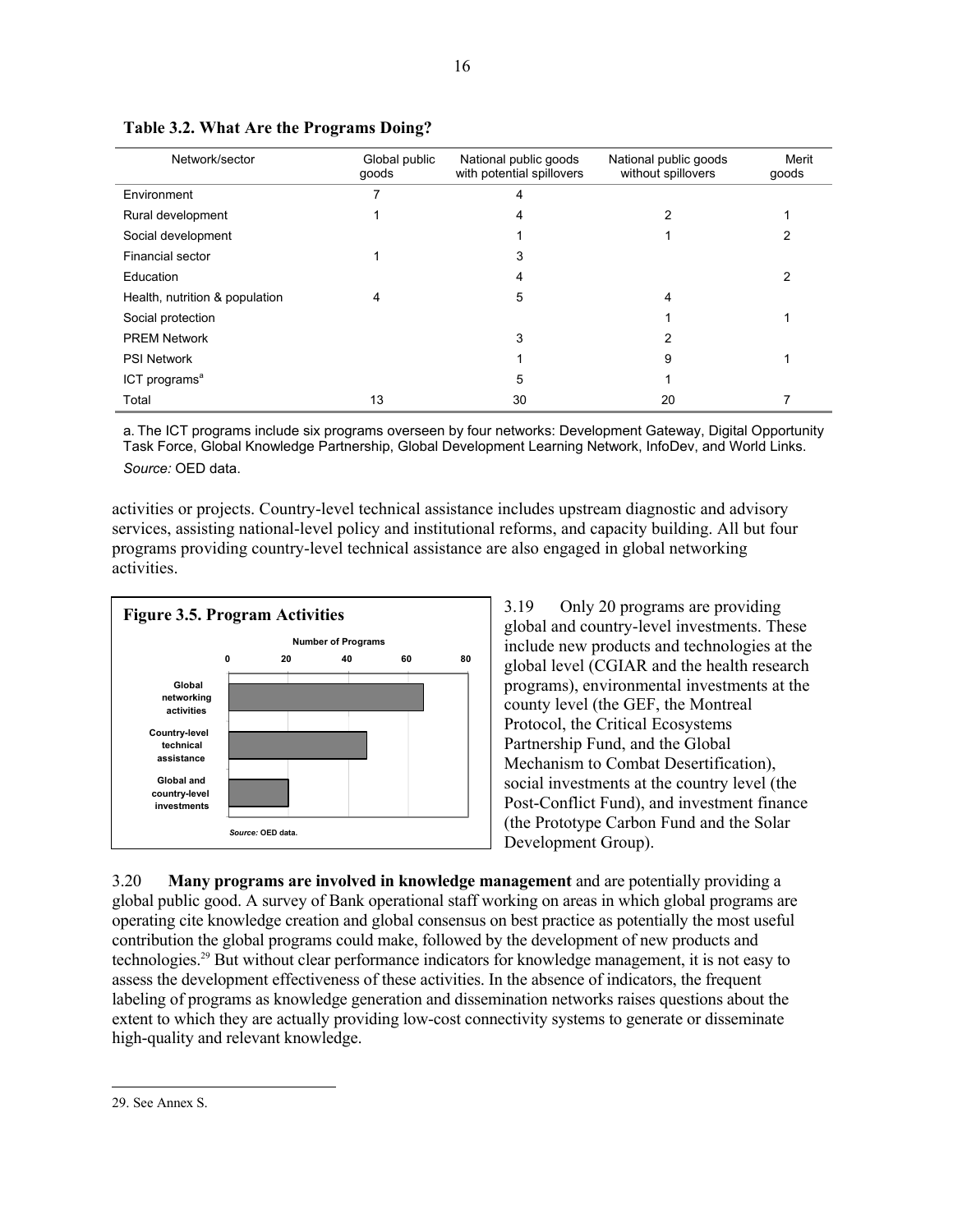3.21 The case studies in the second phase of this study will explore whether the programs are constructing resilient networks among developing countries to meet their perceived needs. Are developing countries learning from each other? Are they working with north-south networks involving donors and individual developing countries? Are networks associated with global programs a useful way to achieve spillover of relevant knowledge across programs, and, if so, is it occurring? Is the information relevant, high quality, and accessible? Does the value added by global and regional programs exceed that achieved by a similar national program? Is cross-country experience usefully transferred? Is public sector financing needed to achieve this? Are networks of developing country nationals effectively developed? Do these networks need to be sustainable, and will they be sustained?

3.22 The Bank's *World Development Report, 1998/99: Knowledge for Development*, [30](#page-34-0) distinguished between codified knowledge—such as data sets, which are easy to transmit and use—and tacit knowledge—which is costly to codify but important for development.[31 I](#page-34-1)t acknowledged that the transfer of tacit knowledge can be problematic owing to the difficulty of (1) transferring the "how to" information, (2) applying knowledge to local circumstances, (3) identifying critical factors to the adaptability of transferred knowledge, and (4) ensuring that transferred knowledge is appropriately applied to assess development impact. Subsidiarity, mainstreaming, and amplifying the voices of nationals become relevant considerations for the design, organization, and financing of global programs. Programs labeled as favoring empowerment, security, and social inclusion pose similar issues.

3.23 The concepts of aggregation technologies for global public goods articulated in the literature are useful tools in the design of governance, organization, management, and finance as they relate to the objectives of specific programs. These aggregation technologies (described briefly in box 3.2) include pooling resources for a "best shot," shoring up the "weakest link," and achieving results by the equal contribution of all or by the weighted sum of contributions.

3.24 **What the global programs are not doing is equally important.** While the Global Environment Facility and the Montreal Protocol are implementing international conventions, and several programs claim to either help establish informal standards (for example, in forest management and dams) or to implement them, only a few Bank-supported programs are involved in helping to establish new rules and standards responsive to developing countries, particularly programs to help developing countries participate effectively in the negotiation of new rules and standards to help level the playing field are largely absent. The Integrated Framework for Trade scheme is a laudable exception. Developing country policymakers have suggested to OED that the Bank needs to be more proactive in these areas.[32](#page-34-2) As the experience of Bank country assistance has shown, and at the global level too, a poor policy environment reduces the returns to global investments. The forthcoming meta-evaluation of the CGIAR argues that returns to international investments in germplasm research are very high. They would be even higher, and incentives for investment in agricultural research by developing countries greater, but for the impact of OECD agricultural subsidies. Hence, the Bank's

<span id="page-34-0"></span> <sup>30.</sup> See also McDermott (1999), Standing (2000), and Samoff and Stromquist (2001).

<span id="page-34-1"></span><sup>31.</sup> Even in codified knowledge there are huge problems of comparability across units unless the data are collected using similar concepts and definitions. The FAO and nationally published data on the national forest cover and changes in it provide a good example. (See Lele and others 2000). The same is true for cropped areas and production, for which international data sets have been available for a long time.

<span id="page-34-2"></span><sup>32.</sup> Recently the Bank's Rural Development Department has started a program to improve the capacity of developing countries to analyze and eventually to participate more effectively in the negotiations of international trade rules for agriculture. With OECD subsidies that amount to \$1 billion a day, trade restrictions on processed agricultural commodities from developing to OECD countries and phyto-sanitary standards that resemble non-tariff barriers, this is an important trade agenda for developing countries.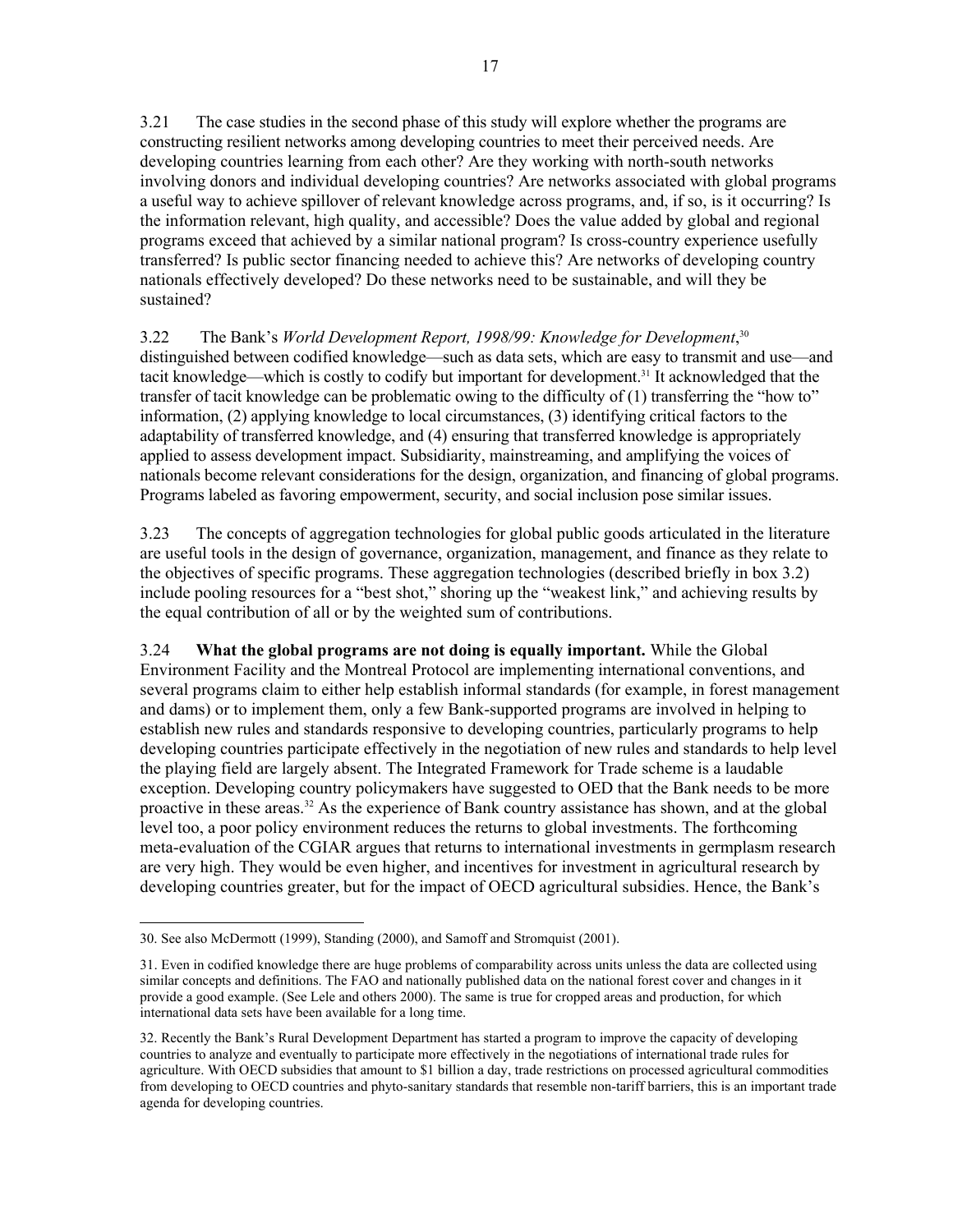### <span id="page-35-0"></span>**Box 3.2. Aggregation Technologies Can Help Determine Whose Voice Should Count in the Organization and Management of Global Public Goods Programs**

**Best-shot** technologies are those in which partners pool their efforts to achieve the best possible collective outcome from the best individual effort. In the development of a vaccine or technologies requiring high science, therefore, scientists should have a major role in determining the probabilities of success and implications for allocation of resources. In reality, however, the voices of donors seem to outweigh those of scientists in some cases and this situation can change over a program's history, an issue the Phase 2 case studies are looking into further.<sup>a</sup>

**Weighted sum** technologies are those, such as mitigating climate change, in which the marginal impact of each contributor to the collective outcome varies and equals the weighted sum of the individual efforts. Hence, the voice and the roles of the big contributors (OECD countries) in emission control matter to global outcomes.

**Summation** technologies are those in which the marginal impact of each contributor is equal.

**Weakest-link** technologies are those, such as controlling communicable diseases, in which the global collective outcome cannot be achieved until it is achieved in countries least able to deliver the outcome. In these cases, the participation; role; and voice of poor, borrowing countries are very important.

a. The recent evaluation of GEF, Overall Performance Study 2 (January 25, 2002, pp. 105-107, para. 401-410), finds that the role of the scientific and technical advisory panel is weak, and the forthcoming meta-evaluation of the CGIAR points out reasons for the declining role of the technical advisory committee in CGIAR allocation decisions over time.

planned initiatives to increase the capacity of developing countries to analyze and negotiate agricultural trade are welcome.

## **WHO BENEFITS?**

3.25 In almost all cases, task managers of global programs say that the **direct beneficiaries** of global programs are intermediaries.<sup>33</sup> At the national level in developing countries these beneficiaries include local and national officials in various sectors, researchers and data managers, private entrepreneurs, and NGOs. At the international level, they include the staff of the World Bank, IMF, UN agencies, bilateral and multilateral agencies, international and national NGOs, and private enterprises. Their benefits include gaining new knowledge for the design of their own assistance strategies; improved analysis of their own experience; capacity building; increased access for donors, international institutions, and NGOs to World Bank decisionmaking processes and increased access to developing countries' institutions and policymakers; increased knowledge of the development processes; increased opportunities for financing; improved tools; and databases.

3.26 Regardless of the nature of individual programs, task managers say that the **indirect beneficiaries** are the poor in developing countries. Stated benefits include enhanced capacities; increased accountability; improved leadership; increased political commitment to development; improved policy and management environment; improved involvement in international networks; improved dialogue among stakeholders; access to financial resources and energy; improved connectivity, knowledge, and tools; organizing frameworks for financial, human, and natural resource management; increased access of populations to finances, information, educational, health, and technological information and facilities; and improved data, research, and safety. The connection between indirect and direct beneficiaries of the programs is not easy to establish but is nevertheless critical to determining how such programs can help enhance achievement of the Bank's poverty alleviation mission. OED's review of available evaluations of the programs suggests that this interface

<span id="page-35-1"></span> <sup>33.</sup> This summarizes the responses to an open-ended question on OED's survey of the Bank's task managers of global programs. See Annex J.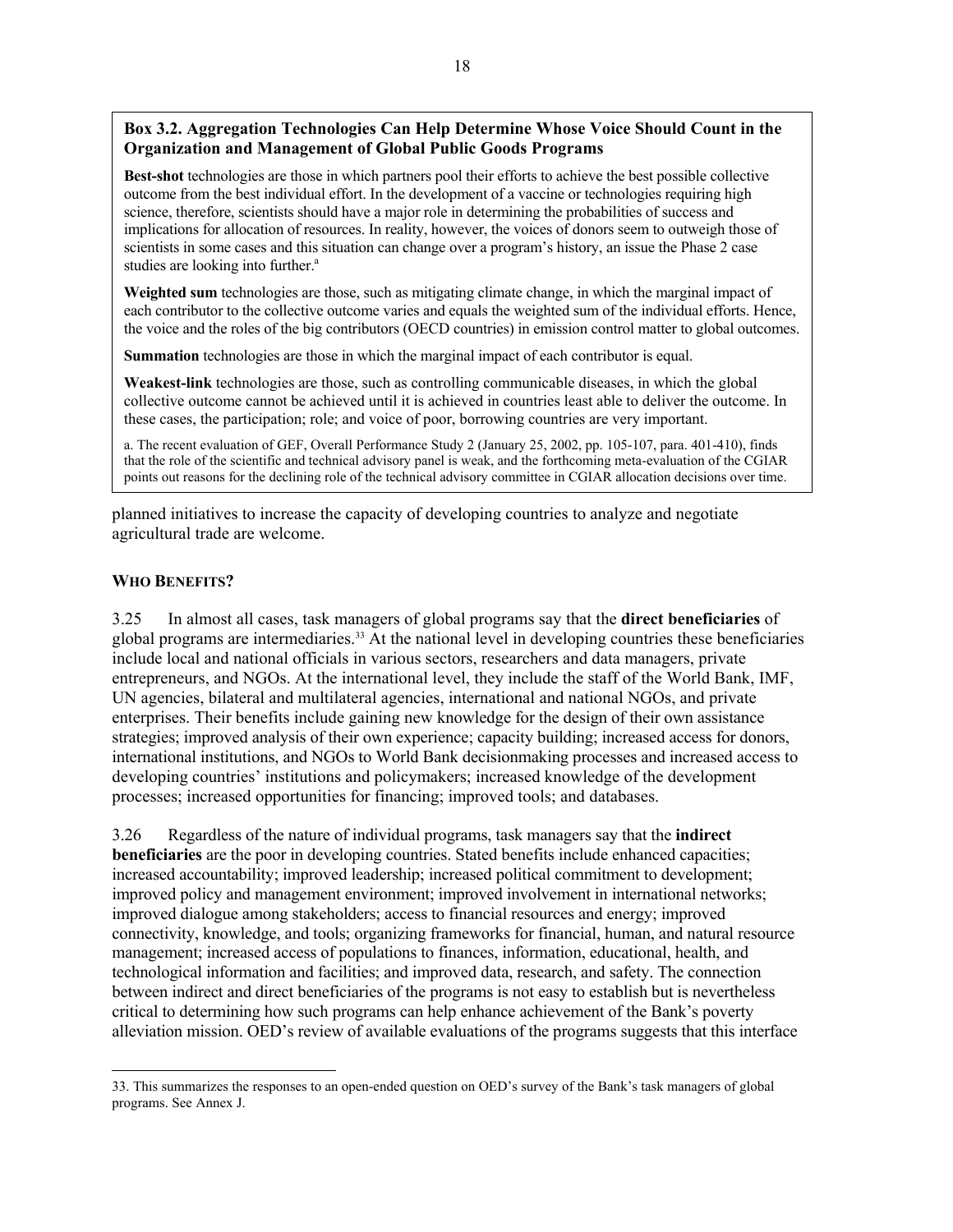has not been sufficiently explored. Hence, the Phase 2 case studies are exploring the linkages between the stated program objectives, activities, outputs, outcomes, and expected impacts.

#### **IT IS HARD TO DISTINGUISH PARTNERS FROM PARTICIPANTS**

3.27 Partnership involves formation of collaborative relationships between agents working toward mutually agreed objectives involving shared responsibility for outcomes, distinct accountabilities, and reciprocal obligations. Strategic and programmatic oversight of partnerships is administratively demanding given the wide-ranging nature of partnerships. Even though partnerships have grown, systematic assessments of partnership performance is lacking, even in industrial countries (Rosenau 2000).

3.28 The organizational structure of global programs varies greatly. For instance, the CGIAR has grown from 18 members when it was founded (none of them developing countries), to 58 members in 2002, including 22 from developing countries, a sign of its success and the increased sense of ownership among developing countries. The entire membership participates in decisionmaking based on consensus. But membership does not necessarily translate into an effective voice for developing countries. It is often hard to determine who is a partner and who is a participant in a global program owing to the range of terms—member, stakeholder, contributor, shareholder, investor, implementer used to describe program affiliation. Membership and partnership requirements vary greatly. In the CGIAR, NGOs and private sector members are on the executive council but do not contribute membership fees, though member countries, international and regional organizations, private foundations, and bilateral donors do pay. [34](#page-36-0) The Bank has played varied roles—initiator, convener, joiner, financier, manager, trustee—in forming these partnerships. It is on the governing board of about 50 of the 70 programs.

3.29 Programs range widely in their authorizing environment, degree of formality, and compromises made in reaching governance and management arrangements. The GEF is the financing mechanism to facilitate implementation of several formal international environmental conventions. The Bank's role as a trustee of global programs is likely to increase, as in the case of the Global Fund for AIDS, Tuberculosis, and Malaria (ATM). Whether the Bank should also be a governor, manager, or implementer of the fund is still to be determined. Other programs have charters (for example, Cities Alliance and the Public-Private Infrastructure Advisory Facility) or memoranda of understanding (Prototype Carbon Fund, Global Integrated Pest Management). Most have no legal persona. Only 10 programs are legal entities congruent with the program (among them, World Links, Development Gateway Foundation, and Global Development Network). Annex D shows the institutions with which the Bank is partnering. Governance and management of the programs varies considerably, not simply in the degree of formality, and clarity of structures and functions, but also in such intangible and informal characteristics as organizational culture and history. Some programs scarcely distinguish governance from management. There can be ambiguity regarding to whom the programs are accountable for their performance and impacts.

3.30 A survey of the task managers of global programs regarding the roles of developing countries suggests that the donors drive the agenda, design, and governance of the programs they fund. Developing countries have far less voice in governance and management. The task managers indicate in

<span id="page-36-0"></span> <sup>34.</sup> Even a major systemwide review of the CGIAR system, popularly known as the Strong Review, which made a variety of recommendations on governance and management of the system, did not make a clear distinction between the roles members should be expected to play as distinct from "stakeholders" in the management of a major program such as the CGIAR.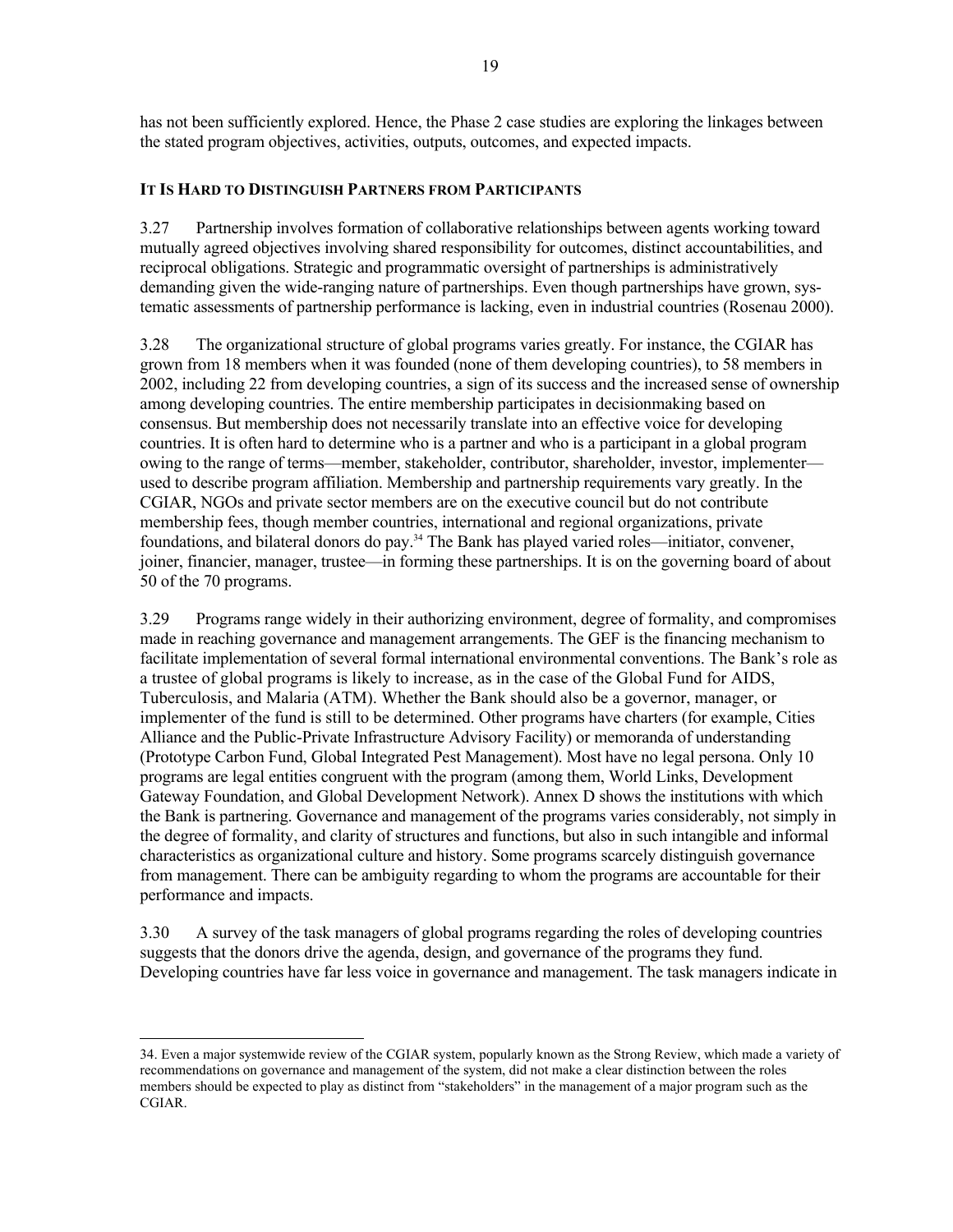

their survey responses that, for the most part, developing countries are "participants," that is, intermediaries who help to implement the program, generally at the country level (figure  $3.6$ ).<sup>35</sup>

3.31 While donors drive global programs, they also seek World Bank involvement as a proxy for developing country involvement.[36](#page-37-1) This has sometimes led to a more dominant role for the Bank than might be appropriate and may even have resulted in different priorities or program design than if the countries had been consulted directly. Ways must be explored to increase the participation

of developing countries in the identification, selection, design, management, and appraisal of global programs. This may involve creating a differential membership fee structure, greater representation in the governance and boards of global programs, a "mentorship" model (a developed country taking responsibility for financing active participation of a developing country since lack of resources for participation tends to be a problem), and partnering with the U.N. system, where developing countries have greater representation. Phase 2 case studies are exploring whether programs that have followed one or more of these approaches have ensured more effective voice for developing countries.

3.32 As predicted by collective action theory, an inverse relationship exists between the size of the group and the focus and accountability for results. Partnerships involving limited numbers and with private foundations in control often have clear, focused, and results-oriented objectives.[37](#page-37-2) Partnerships with large memberships and public sector and civil society involvement reflecting a variety of social, political, and environmental objectives, however, are often associated with "mission creep."[38](#page-37-3) Reaching consensus on goals and priorities in such groups becomes difficult and often results in overlaps and delayed decisions. Presumably the time taken to reach consensus increases relevance and effectiveness and, hence, the benefits of participation can outweigh the costs. But this is not invariably the case and "capture" by a small but motivated group of stakeholders can affect not only individual programs but also the time and resources expended to develop entire sector strategies, as occurred with the Bank's forestry and water strategies[.39](#page-37-4) The result can be delays or even withdrawal from an entire subset of Bank activities and an adverse effect on the Bank's ability to achieve its poverty reduction mission.

3.33 Whether this participatory approach is increasing the Bank's ability to make urgently needed investments, manage resources effectively, and alleviate poverty is as yet unclear. The Phase 2 study is examining the issue. A majority of stakeholders, including the Bank's borrowing countries, believe that

<span id="page-37-0"></span> <sup>35.</sup> See Annex R for OED's survey of the Bank's task managers of global programs.

<span id="page-37-1"></span><sup>36.</sup> Some Bank staff have pointed out that donors sometimes consider the World Bank to be representing developing countries, but developing countries do not necessarily consider this to be equivalent to their participation.

<span id="page-37-2"></span><sup>37.</sup> This was the case with the early centers of the CGIAR, which were funded by the Ford and Rockefeller Foundations, and it seems to be the case with the programs now funded by the Gates Foundation.

<span id="page-37-3"></span><sup>38.</sup> The recent evaluation of the GEF, Overall Performance Study (OPS) 2 (January 2002), finds that GEF mandates have increased over time and that "GEF has become a multi-convention financing mechanism, with growing responsibility under each of them." The evaluation suggests, "some caution is advised in taking on any new round of activities from the same convention before the potential effectiveness of the current enabling activities have been fully assessed."

<span id="page-37-4"></span><sup>39.</sup> See Lele and others 2000 and OED 2001b.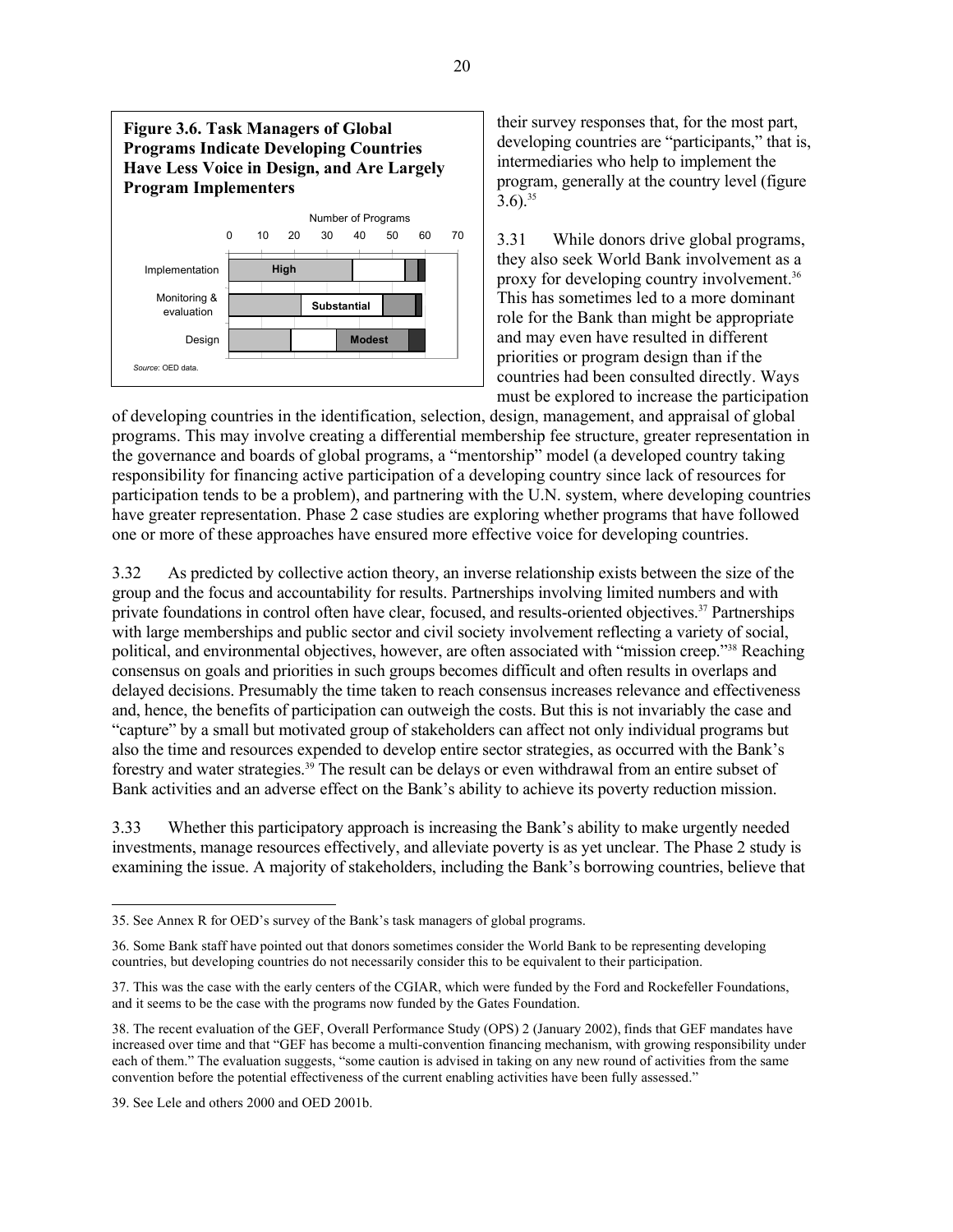the Bank should be more proactive. The CGIAR is wrestling with many of these challenges in its recent Change Management effort. [40](#page-38-0)

3.34 While they promote innovation through increased access to donor trust funds, partnerships also generate conflicts of interest and ethical issues. Bank management has recently endorsed a process developed by the PSI Network for assessing the risks associated with private sector partnerships. (See Chapter 4.) But the Bank lacks similar guidelines for partnerships with NGOs and private foundations, and for the involvement of current and past Bank staff in global programs. The Bank also has not applied the same standards for avoiding real or apparent conflicts of interest with partners in the design of its global programs as it does in its lending operations. The sharing of responsibility, accountability, and risks varies greatly among partnership programs, and is not sufficiently spelled out and understood by all partners in a transparent manner. According to managers and staff interviewed by OED, the Bank may be taking an undue share of responsibility and risks in some programs. OED has noted that the oversight of programs, the use of disclosure policies, routine reporting requirements, and regular independent evaluations for feedback to management and the Board are of variable quality and standards.

3.35 Some important issues that Phase 2 is exploring include: are partnership costs justified by the benefits? What value do different partners add? For what programs are the benefits of partnerships greater than the costs? Is there adequate voice of developing countries in the selection, design and implementation, and monitoring and evaluation of global programs? To what extent should the Bank use partnership as an effective instrument for poverty alleviation and social development, and under what conditions should the Bank become a partner or a participant? The case studies on global programs will address these issues in greater detail.

#### **SUMMARY FINDINGS**

3.36 Five conclusions follow from this analysis. First, in terms of numbers of programs, many programs' stated objectives address country-level issues, such as best practices, national policies and regulations, improved provision of goods and services, and the capacity to utilize new products. Second, many programs say they are providing country-level technical assistance, and by providing knowledge on best practice are supporting the provision of national and local public goods. Third, in terms of funding, a large share of the financial resources is going into the development of new technologies (CGIAR) and management of global commons (GEF). Fourth, program activities are often not well related to program objectives and there is lack of clarity on expected impacts. Fifth, clarity in the concepts of partners and participants is crucial for assessing issues relating to governance and management of programs, and risk management.

<span id="page-38-0"></span> <sup>40.</sup> This will be covered in the forthcoming meta-evaluation of the CGIAR.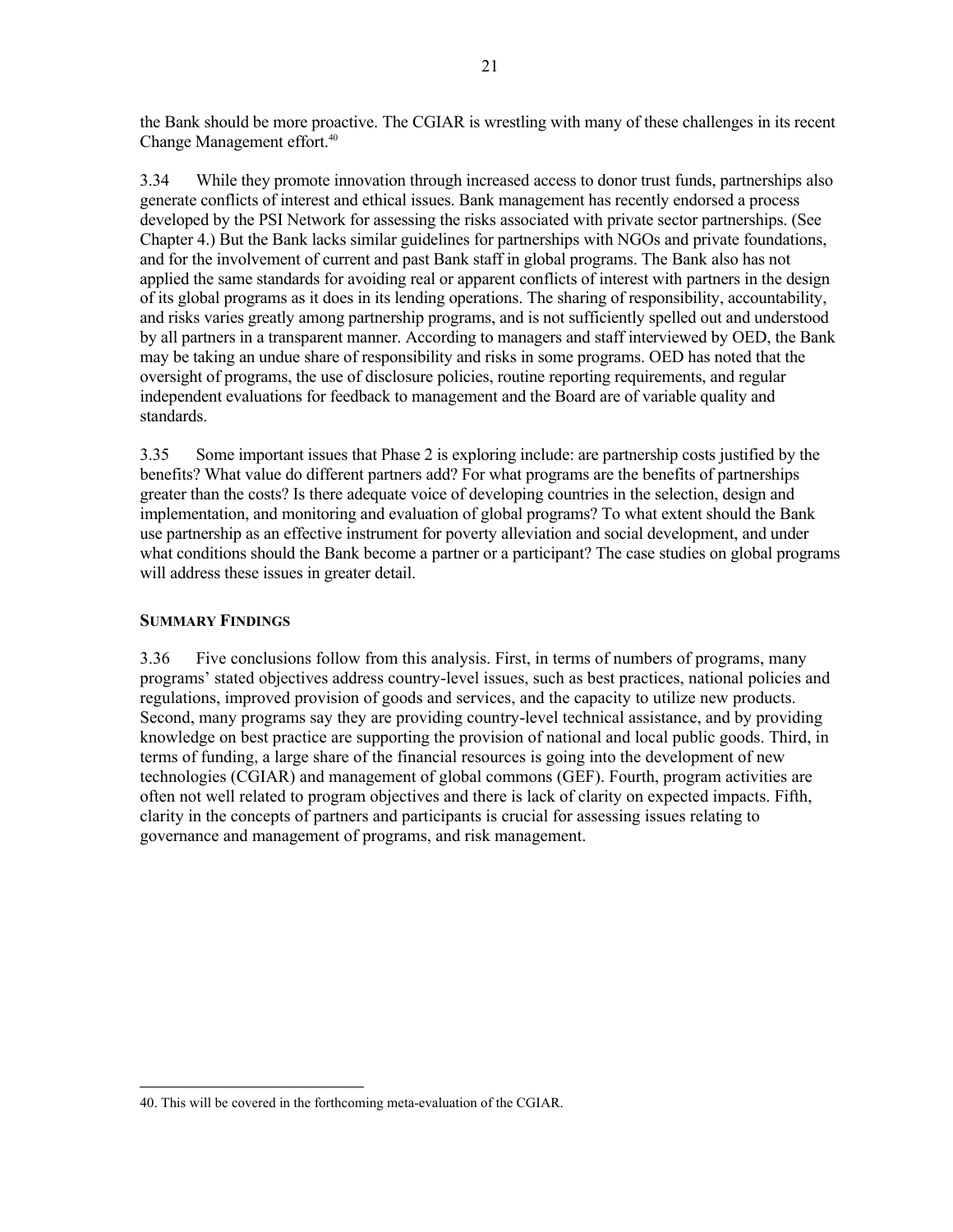# **4. Assessment of the Bank's Strategic and Programmatic Management of Global Programs**

## **THE BANK HAS A NEW POLICY AND INSTITUTIONAL FRAMEWORK FOR GLOBAL PROGRAMS**

4.1 The Bank has made substantial progress over the past four years in establishing an institutional framework for managing its involvement in global programs. The key events during the past four years are presented in Annex A.

4.2 The management framework is shown in schematic form in figure 4.1. Managing directors are responsible for providing strategic direction and oversight, and vice-presidents and managers are responsible for operations at the Network level. While the idea for a new global program may come from anywhere outside or inside the Bank and may be promoted within the Bank by anyone (whether a Board member, the president, a senior manager, or a staff member), once a new global program moves beyond the concept stage, the sponsorship of the program must find an institutional home somewhere in the Bank. For global programs, this is generally one of the Network Vice Presidential Units (VPUs), and for regional programs, one of the regional VPUs.<sup>41</sup>



<span id="page-39-0"></span> <sup>41.</sup> Central units may also have responsibility for global programs—DEC has three programs (Global Development Network, Partnership in Statistics for the 21st Century, and Integrated Framework for Trade) and WBI has three (Global Development Learning Network, Global Knowledge Partnership, and World Links). Management responsibility for implementing World Links is actually shared between World Links (an NGO) and WBI. The Information Solutions Group (ISG) has responsibility for the management of the Development Gateway. While the Development Gateway has "exited" the Bank, the Development Gateway Foundation has a management contract with the Bank that has been assigned to ISG.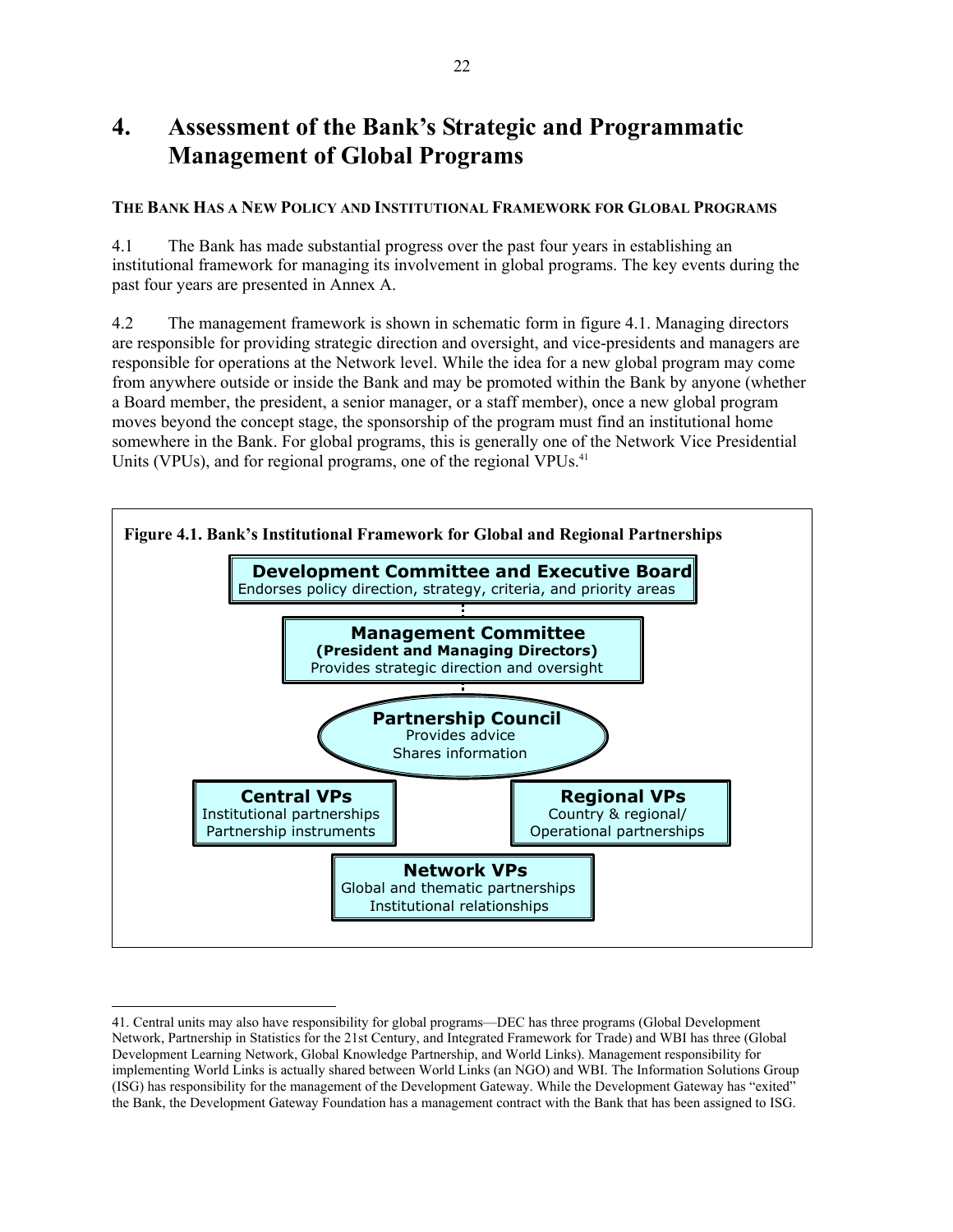4.3 Since the Board presentation on April 28, 2000, but effectively since November 6, 2000,<sup>42</sup> vicepresidents have been required to refer all **major new** partnerships for approval to their respective managing directors at the concept stage—before the programs are fully developed and the Bank makes a firm commitment to partners. [43](#page-40-1) Vice-presidents retain the discretion not to refer new partnerships to managing directors for approval where there is minimal involvement of the Bank's resources or reputation, but they are required to do so for all DGF applications for new programs, for all new global and regional trust funds, and for all new private sector partnerships. After managing director approval, the VPU is authorized to secure and sign agreements with other partners and to mobilize resources (Bank budget, DGF, trust funds, in-kind contributions).

4.4 The Partnership Council, composed of vice-presidents who are especially active in partnerships and chaired by a managing director, has two major functions. It is a clearinghouse for information on the Bank's global and regional partnerships and it provides advice to individual managing directors and the Management Committee on issues relating to partnerships. The group's Partnership Approval and Tracking System (PATS), launched in December 2001, aims to integrate several partnership-related processes into one business process—(1) the initiating concept note for seeking managing director approval, (2) the DGF application process, (3) the initiating brief for trust funds, and (4) the risk assessment and approval process for private sector partnerships—and to provide a central depository of accurate and up-to-date information on the Bank's global and regional partnerships.

4.5 The Network VPUs are responsible for preparing new programs, overseeing ongoing programs, and managing programs that are housed in the Bank. This includes integrating all partnership activities in the annual business planning process, sponsoring applications for DGF grants; initiating, approving, and managing trust fund agreements; allocating Bank budget resources; and applying for resources from the Global Public Goods Fund (see para. 4.32). Network VPUs are also responsible for an annual review of all the partnership programs managed within their purview based on a clearly defined partnership strategy and including decisions about whether to maintain or to exit from individual programs. Such reviews involve considerations that extend beyond the Bank's internal management or financial contribution to a program. Since many programs involve complex relationships with other international agencies, bilateral donors, and other actors, signals by the Bank about the reasons for its exit can have profound effects on a program. The nature of the exit—whether financial or from its governance and management—the continuing relationship with the program, if any, and the linkage with other Bank activities all need to be considered in the context of a policy cycle and of the Bank's comparative advantage and roles at different stages of the cycle.<sup>44</sup>

4.6 The responsibility of VPUs for global programs is distinct from the responsibility of Sector Boards and Network Councils for prioritizing proposals for DGF funding. (See Chapter 5 and Annex L.) Thus, the Education Sector Board and the Human Development Network Council sponsored the World Links program and the PREM (Poverty Reduction and Economic Management) Council sponsored the three DEC programs in fiscal 2001. The Development Gateway and the Partnership for Capacity in Africa (PACT) were exceptions in fiscal 2001 that were not reviewed by Sector Boards and Network Councils under the regular DGF rules.

<span id="page-40-0"></span> <sup>42.</sup> Internal memorandum from Sven Sandstrom to all vice-presidents.

<span id="page-40-1"></span><sup>43.</sup> DEC and OED are exceptions. The DEC vice-president is a managing director and OED reports directly to the Board.

<span id="page-40-2"></span><sup>44.</sup> See Annex B for a discussion of the policy cycle.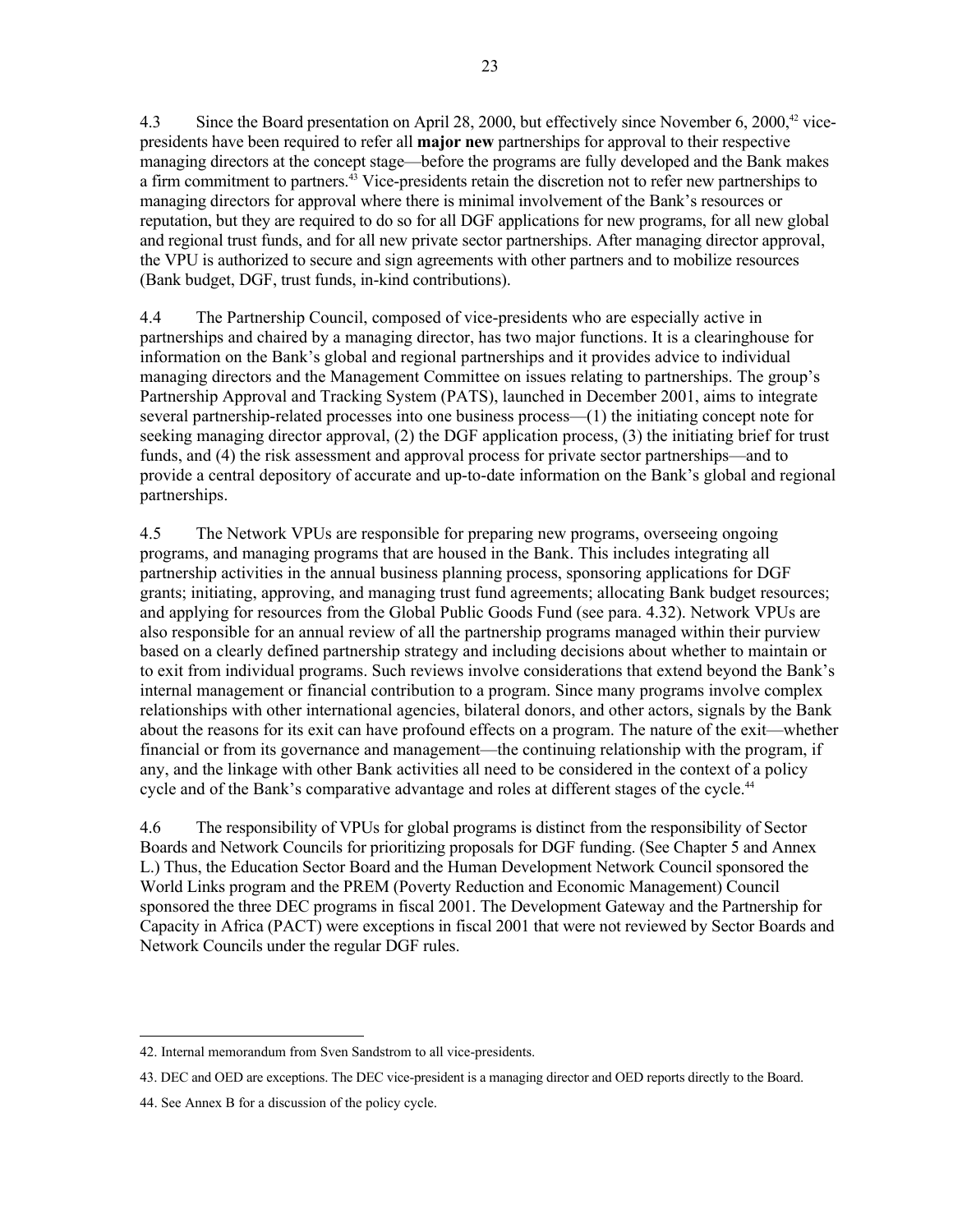<span id="page-41-2"></span>4.7 Some confusion remains about the role of the central vice-presidencies relative to the Networks for quality assurance and enhancement. Management noted that Bankwide Corporate processes play a strong role in the oversight of partnerships, including for funding and where needed for legal agreements, Memoranda of Understanding. Relevant central units in Resource Mobilization and Cofinancing, Legal, Strategy and Resource Management, Operations Policy and Strategy and Controllers exert *quality control* in these structural aspects of partnership, guided by the Bank's operational policies. Central units also contribute to relationship management and knowledge sharing. *Management further noted that quality control of these institutional aspects is a key part of Management responsibility for guiding the Bank's agenda and protecting its reputation and convening power*. OED's extensive interviews with staff and managers of Network and central vice-presidencies



suggest, first, that there is a lack of clarity about the extent of central vice-presidential responsibility for **quality control**, except in the relatively limited technical issues of entering into legal and financial agreements with donors. Second, given the number of Bank units listed in the management paper, central coordination in a single unit should replace the currently diffused accountabilities in order to ensure the substance, quality, and development effectiveness of each of the global programs to which the Bank is lending its considerable convening power and "Good Housekeeping seal of approval." Third, neither the necessary complement of qualified human resources nor the budget to draw on such expertise from outside the units are available to ensure quality at entry or during implementation.

#### **PROGRAMS ALIGN WITH BANK PRIORITIES, BUT THE PRIORITIES ARE TOO BROAD TO BE A SUFFICIENT SCREENING DEVICE**

4.8 Although most global programs started before the Bank's current priorities were established, OED's survey of task managers of global programs indicates that they consider the Bank's global programs well aligned with both the global public goods priorities<sup>45</sup> (shown in figure 4.2) and the corporate advocacy priorities (shown in figure 4.3).<sup>46</sup> But this is largely because "information and knowledge" and "empowerment, security, and social inclusion" are broad categories that can encompass virtually any development activity. [47](#page-41-2) 

<span id="page-41-0"></span> <sup>45.</sup> Following discussion of a paper on Poverty Reduction and Global Public Goods, the Development Committee in September 2000 endorsed four criteria to guide the Bank's involvement in global and regional programs, and five global public goods priorities for Bank involvement.

<span id="page-41-1"></span><sup>46.</sup> While the "Strategic Directions" paper (World Bank 2001b) produced in March 2001 views the global public goods priorities as relating primarily to global programs and the corporate advocacy priorities as relating to country operations, OED observed that the majority of global programs are engaged in country-level activities and therefore examined the adherence of programs to the corporate advocacy priorities.

<sup>47.</sup> These categories correspond to those in the "Strategic Directions" paper, which defined "information and knowledge" as redressing the digital divide and understanding development and poverty reduction, and which defined "empowerment,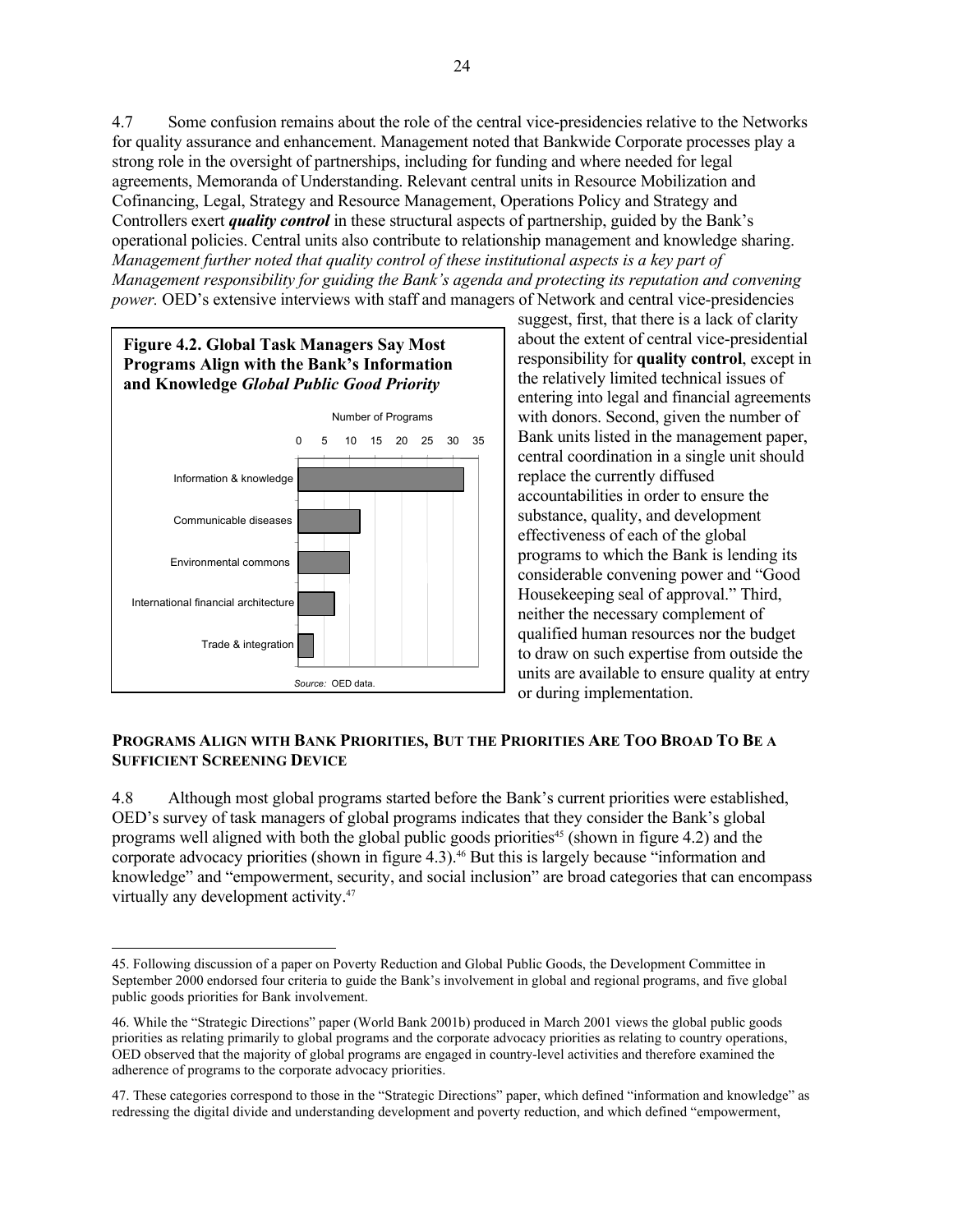4.9 Task managers also view the four Development Committee criteria as either "very applicable" or "applicable" to their programs (figure 4.4). They see a clear need for the Bank to catalyze other resources and partnerships and clear value added to the Bank's development objectives. In fewer than 3 percent of the cases do task managers regard one of the Development Committee criteria as inapplicable to their programs.

4.10 The Bank priorities and Development Committee criteria, while understandably broad to allow flexibility for new programs and to foster innovation, are clearly too broad to be used as a screening device for global programs without greater internal management of quality at entry and during implementation.

#### **SECTOR STRATEGIES ARE UNEVEN IN IDENTIFYING GLOBAL PRIORITIES**

4.11 In a presentation to the Board on January 30, 2001, it was noted that all partnerships, regardless of size, should have a clear strategic rationale consistent with the relevant Sector Strategy Paper.<sup>[48](#page-42-0)</sup> If such strategies are not available in advance, a clear explanation must be provided during the partnership approval



 *Source:* OED data.

process about the relationship of a proposed partnership to an agreed upon work program.

4.12 A recent review of Sector Strategy Papers (SSPs) by Operations Policy and Country Services (OPCS) concludes that, overall, recent SSPs "did relatively well in setting the Bank's strategy against the backdrop of global development challenges." But OED also confirms Bank management's view that SSPs have not yet been very effective in establishing clear principles for selectivity in Bank

<span id="page-42-0"></span>48. The preparation of sector strategies is the responsibility of the Bank's Networks (ESSD, FSE, HDN, PREM, and PSI) and the sector boards within each Network (e.g., environment, rural development, and social development within ESSD). Since the creation of these Networks in 1997, Sector Strategy Papers have been expected to scan the universe of relevant players in each sector and discuss existing or potential partnerships based on the Bank's comparative advantage relative to these other players.

security, and social inclusion" as including civic engagement and participation. For example, where there is no direct correspondence between one of the global public goods priorities and the sector in which the program is operating—such as Rural Development (RDV), Social Development (SDV), Education (EDU), Poverty Reduction and Economic Management (PREM), Private Sector Development and Infrastructure (PSI), and Information and Communications Technology (ICT) the task managers of the global programs claim to be providing "information and knowledge." Similarly, where there is no direct correspondence between a corporate advocacy priority and the sector—such PREM, Financial Sector Development (FSD), Education, and Health—most programs claim to be advocating "empowerment, security, and social inclusion."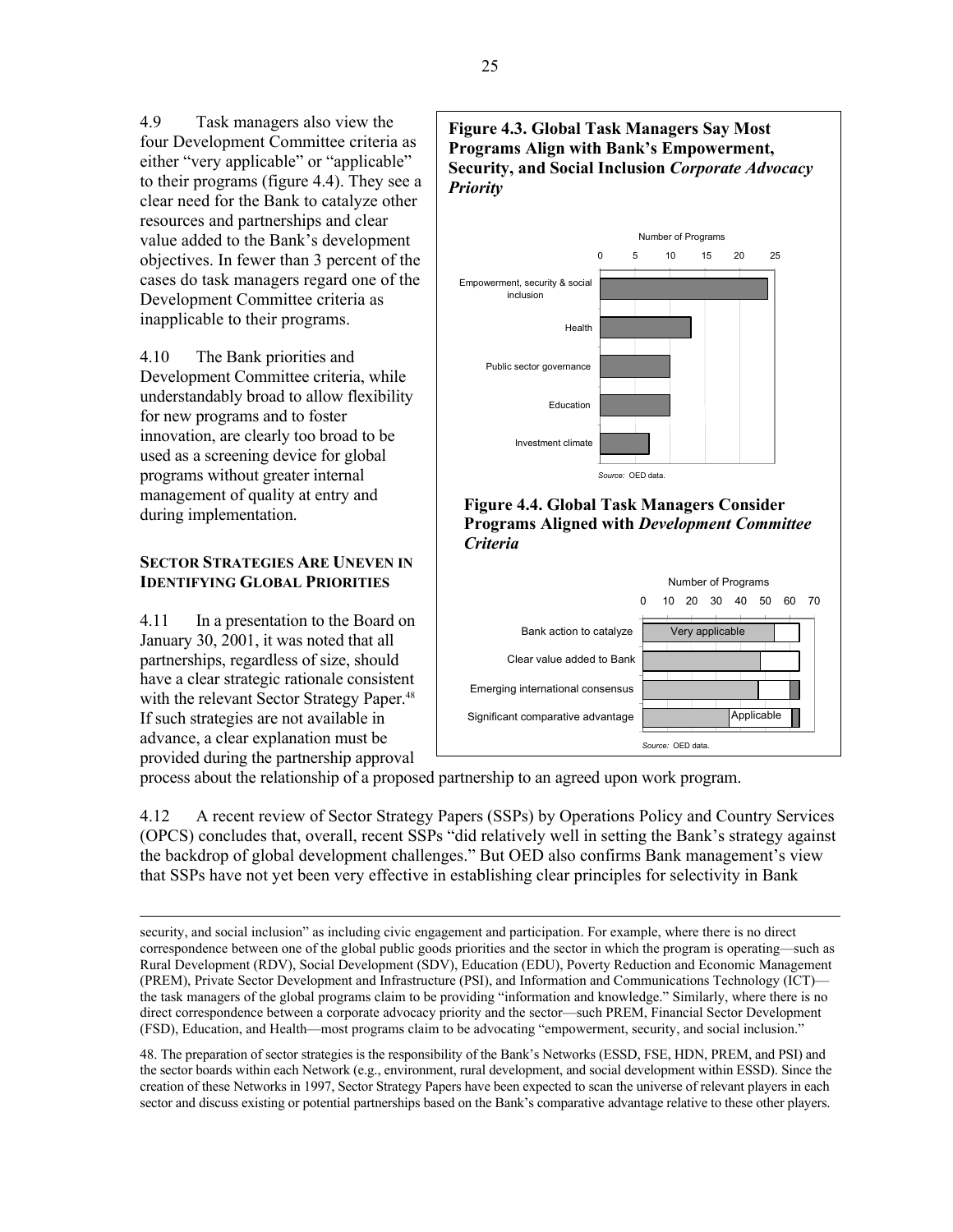<span id="page-43-1"></span>sector or thematic interventions and partnerships.<sup>49</sup> The sector strategies, while improving, are weak in providing strategic links between global programs and the Bank's County Assistance Strategies. Management has underscored this as an area for improvement and has increased attention to these matters in the context of the Strategic Forum and related management discussions.

4.13 Even if the sector strategies were effective in identifying intra-sectoral priorities and the Network councils were effective in identifying intra-Network priorities, there remains the issue of *inter*-Network priorities. The Bank does not have a process for establishing a global assistance strategy at the institutional level—analogous to Country Assistance Strategies at the country level—to develop a Bank strategy, or for identifying the Bank's comparative advantage relative to other major players. The Partnership Council is not currently doing this, nor do any other units have the mandate and resources to undertake such a function.

4.14 The essential problem is that, while many Bank units are involved in conceptualizing the Bank's global strategy, and even overseeing the development and financing of programs as they emerge, global programs are managed mainly according to the requirements of individual sources of funding (Bank budget, DGF, or trust funds) rather than as part of a coordinated and cohesive Bankwide strategy developed in consultation with partners. Lack of coherence obtains even if the responsibility for management and oversight of diverse individual programs rests with the same Networks. OED recognizes that this is a challenge for all decentralized approaches, and is not unique to the Bank's management framework. Nevertheless, strategic management of priority setting, quality, and risk management needs strengthening.

## **APPROVAL CRITERIA NEED TO BE SHARPER AND THEIR APPLICATION MORE RIGOROUS**

4.15 The Board presentation in April 2000 established six approval criteria for engaging in global and regional partnerships (box 4.1 and Annex A). These criteria are contained in the Initiating Concept Note (ICN) seeking managing director approval of new global and regional partnerships at the early conceptual stage, which is now part of the Partnership Approval and Tracking System (PATS). OED believes that the criteria are a move in the right direction, and their stricter application and some refinement, combined with other measures recommended in this report, will greatly help ensure a high-quality global portfolio as well as the quality of new programs at entry. Some of the procedures used in the Bank's investment lending at the country level are already embedded in the ICN. It is similar to the project concept document (PCD) for an investment operation, but clearly does not purport to appraise a program. Nor does this approval process distinguish a global program from an institutional partnership.[50](#page-43-1)

<span id="page-43-0"></span> $\overline{\phantom{a}}$ 49. Many of the global programs came about before there were sector strategies that were expected to address global issues. Therefore, the link with sector strategies and prioritization among alternative global programs is weak and still evolving. For example, although the Bank houses a global program to promote microfinance, the Bank does not have a strategy that identifies its role in microfinance. Similarly, to improve forest conservation, a regional buy-in would seem necessary, but neither developing countries nor the Bank's Regions embraced the Bank's 1991 forestry strategy. OED's forest strategy review pointed out that the strategy was largely driven by external concerns. Based on the OED review, and a lengthy consultation process, the Bank has devised a new strategy that would enable it to be more proactive at the country level. Whether it will help the Bank to address the issues countries face in the forest sector remains to be seen.

<sup>50.</sup> Drawing a precise line between define global programs and institutional partnerships has proved difficult. A handful of the 70 global programs fall in a gray area, for example, the Collaborative Partnership on Forests; Capacity Building for Trade Policy, Strategy Development, and WTO Negotiations; Feeding Minds, Fighting Hunger; Focusing Resources on Effective School Health; Social Protection for the Informal Economy; the DAC Network on Good Governance and Capacity Development (GOVNET); and the Digital Opportunity Task Force. But doing so is important, first, because global programs represent a higher degree of institutional commitment in terms of resources and reputation, and therefore require more oversight. Second, institutional partnerships are often the precursors of global programs. Third, it is important to minimize the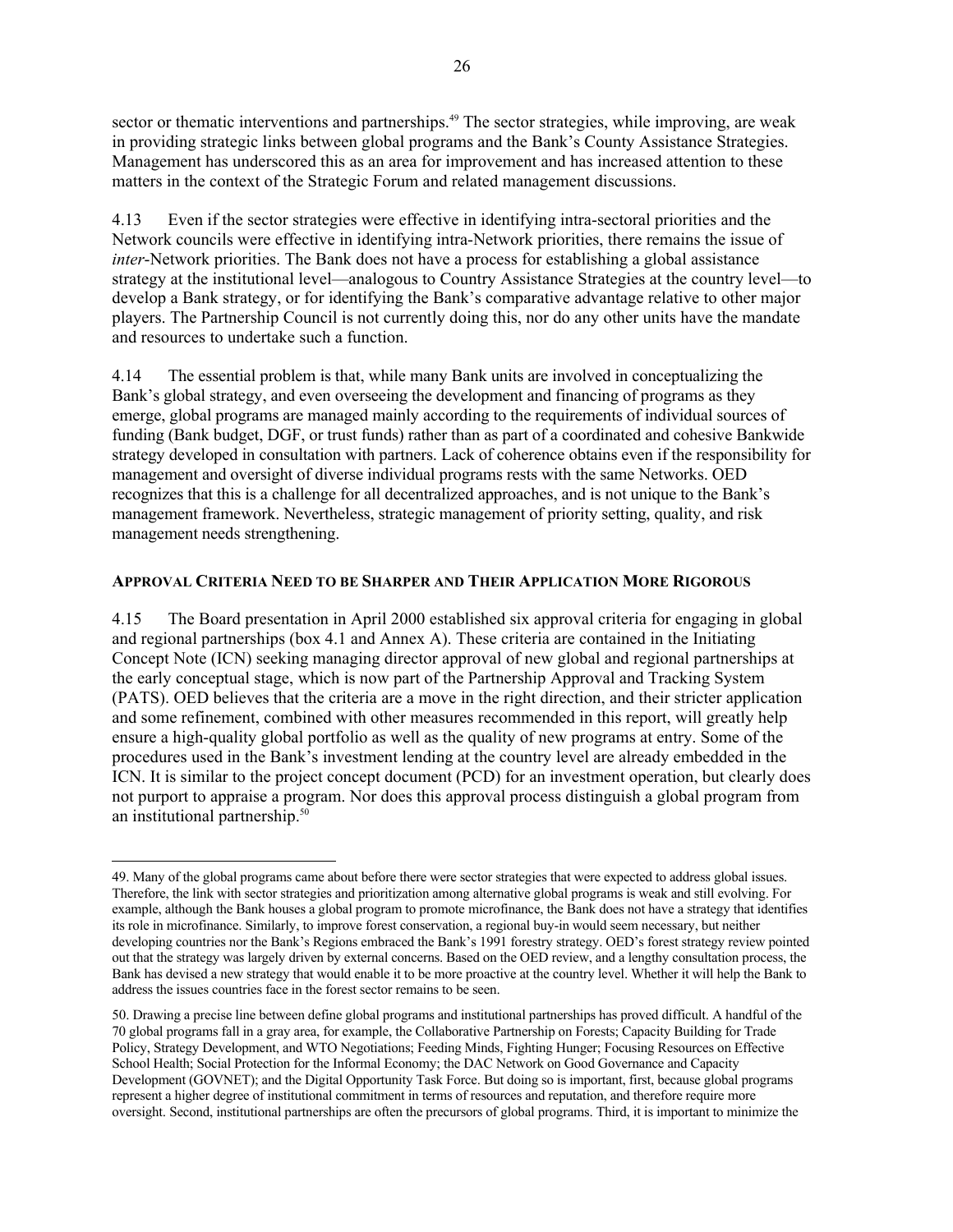### **Box 4.1. Bank Criteria for Engaging in Partnerships**

Bank management has established six approval criteria for engaging in partnerships:

- Clear linkage to the Bank's core institutional objectives and, above all, to the Bank's country operational work
- A strong case for Bank participation based on comparative advantage
- A clear assessment of the financial and reputational risks to the Bank and how these will be managed
- A thorough analysis of the expected level of Bank resources required, both money and time, as well as the contribution of other partners
- A clear delineation of how the new commitment will be implemented, managed, and assessed

4.16 Although most programs were started before these six approval criteria were established, OED's survey of task managers of global programs indicates their view that the vast majority of programs fully or mostly addressed these criteria before they were started. (Figure 4.5 ranks the criteria according to the extent to which they were addressed.) Notwithstanding, there are issues with respect to each of these criteria; these are discussed in the following sections.

# **Figure 4.5. Global Task Managers Believe All**  *Management Criteria for Engaging in Partnerships* **Were Fully or Mostly Addressed**



## **Sustained Investments in Global Programs Can Help Increase Country-level Investments, but Links to Country Operations Are Variable**

4.17 The first approval criterion for engaging in partnerships is "a clear linkage to the Bank's core institutional objectives and, above all, to the Bank's country operational work." Mixing these different criteria confuses important issues. First, the objective of poverty alleviation may well be met without a direct link to country operations. For example, the CGIAR is housed in the Bank, but the scientific research that leads to technologies for the benefit of the poor is conducted outside the Bank. Second, there may be insufficient investments in complementary activities in countries even when the secretariats for global programs are housed in the Bank. For example, returns to investment at the global level in agricultural research (germplasm improvement) and health research have been very high.<sup>51</sup> Where developing countries have made complementary investments to undertake investments

<span id="page-44-0"></span>51. Eicher, Carl, Mandivamba, and Rukuni. "The CGIAR and Africa: Past, Present and Future," OED, World Bank, Washington, D.C. 2002. Photocopy

 <sup>&</sup>quot;adverse selection" problem. When a partnership is small and informal, involving few resources and negligible risks to the Bank, VPs may choose not to refer it to their respective MD for approval (since this not required for programs that do not apply for a DGF grant, initiate a trust fund, or involve a private sector partner) in order to avoid the additional oversight and reporting requirements associated with global programs. But, when the partnership becomes more formal and becomes a global program, seeking managing director approval (or even Board approval) should become a requirement at some point. Otherwise, the Bank will not be able to maintain an accurate inventory of its global programs and of its commitments to global programs.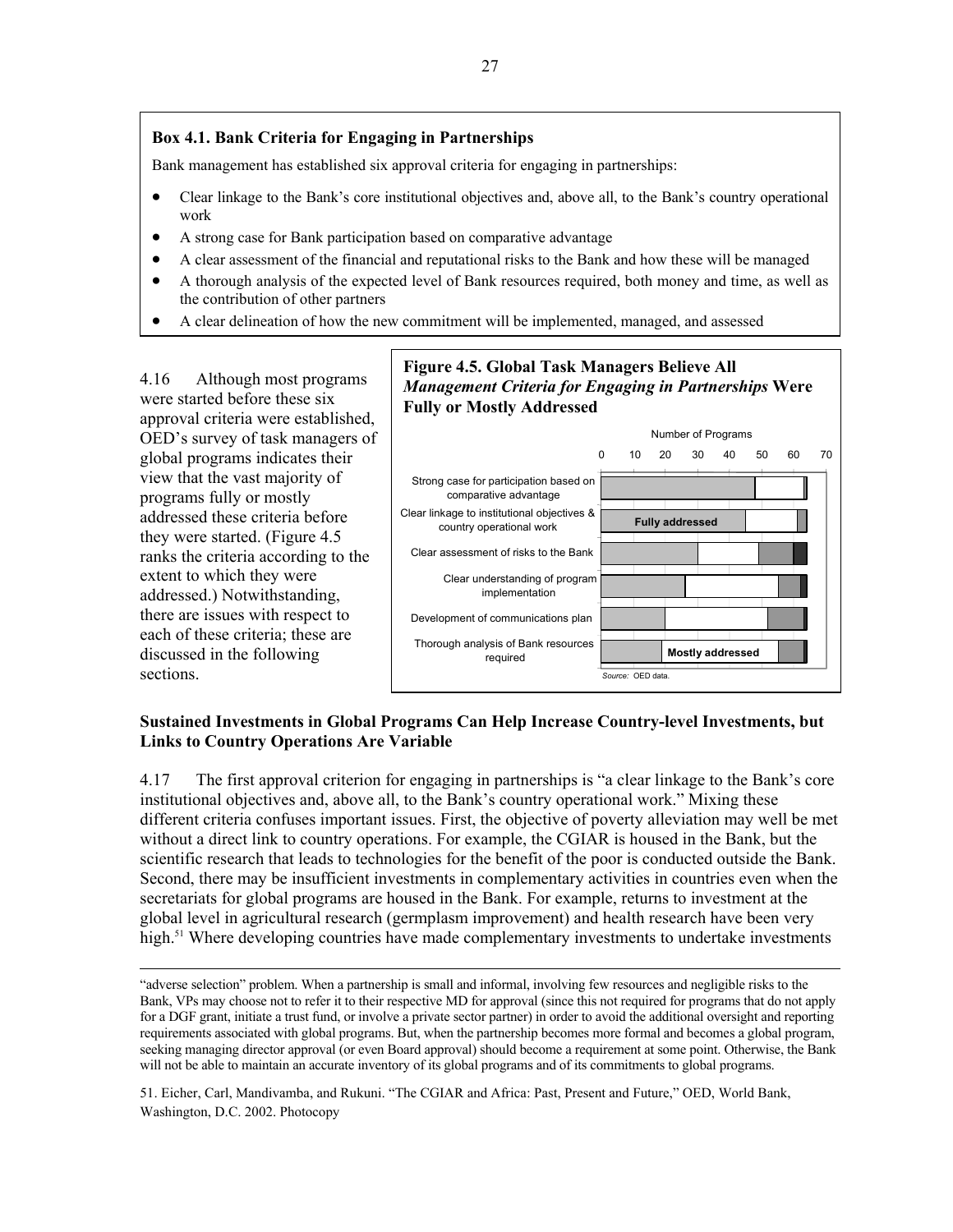

to access or adapt technologies developed at the global level, the impacts on growth in productivity, income, employment, and health indicators have also been high. Yet, all but China, India, and Brazil have slowed down their investments in agricultural research, reducing their capacity to make use of CGIAR's improved germplasm (Pardey and Beintema 2001). While the Bank's recent investment in HIV/AIDS in Africa is a positive example of complementary investments, links between global health programs and country investments are an even more significant issue than in agriculture. Developing countries' share of global public health expenditures is minuscule when compared with global agricultural research expenditures (figures 4.6 and 4.7).

4.18 There is substantial scope for increasing impact on poverty reduction and the realization of the Millennium Development Goals through increased complementary investments at the country level. Yet the low level of Bank lending to environment, agriculture, and health contrasts with



expenditures at the global level, which highlights the problem posed by the different priorities of the global community and developing countries. (Compare figure 4.8 with figures 3.2 and 3.3.) While externalities, spillovers, and scale economies may justify investments in global programs, those investments cannot yield their full benefits without the in-country capacity needed to access technology generated at the global level. The Phase 2 case studies are developing more evidence on the nature of complementarity and competition of global and country or regional-level investments.<sup>[52](#page-45-0)</sup> But it is already clear that all sector strategies face tough challenges in reconciling country priorities with global concerns and opportunities.

<span id="page-45-0"></span> <sup>52.</sup> The forthcoming meta-evaluation of CGIAR makes an especially apt comparison between Africa and Asia. Africans have identified the shortage of funding as being a bigger constraint than the shortage of scientific personnel.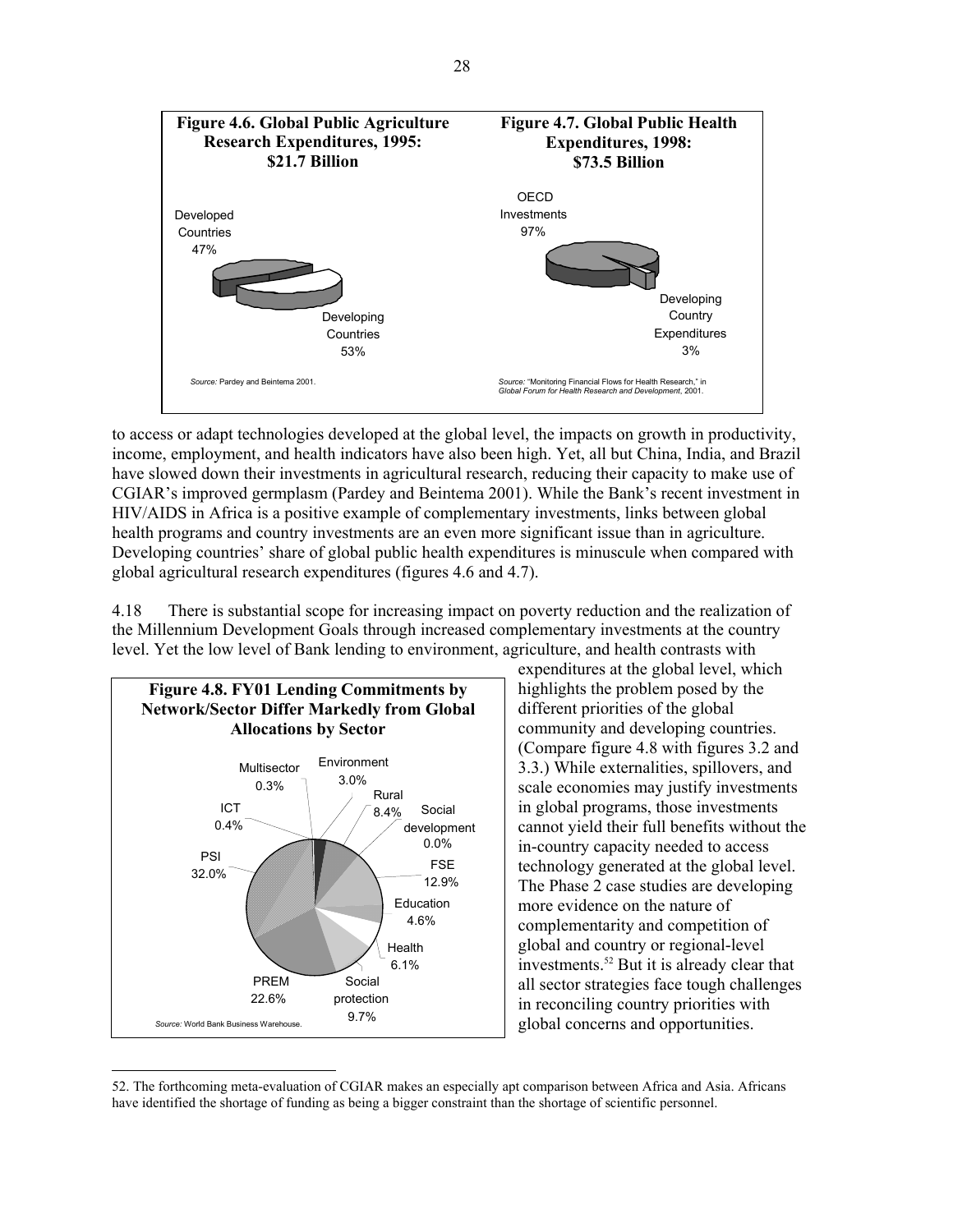4.19 Forty-six out of 70 global programs are providing country-level technical assistance of some kind—including upstream diagnostic and advisory services, national-level policy and institutional reform, project preparation, capacity-building, or training. Task managers of global programs say that these activities are closely linked to the Bank's country operational work.<sup>53</sup>

4.20 Yet OED's survey of a sample of task managers of the Bank's lending operations indicates varying degrees of familiarity with the global programs (table 4.1).<sup>54</sup> For only 12 global programs did 100 percent of task managers indicate that they were (very or somewhat) familiar with the global

| Number<br>оf<br>programs | <b>Percent of TMs very or somewhat</b><br>familiar with the global program in<br>their sectors (%) |
|--------------------------|----------------------------------------------------------------------------------------------------|
| 12                       | 100                                                                                                |
| 7                        | $80 - 99$                                                                                          |
| 6                        | $60 - 79$                                                                                          |
| 12                       | $40 - 59$                                                                                          |
| 8                        | $20 - 39$                                                                                          |
| 11                       | $0 - 19$                                                                                           |

programs in their sector, while for 19 global programs less than 40 percent of the task managers were very or somewhat familiar with the programs in their sector.<sup>55</sup> Only 34 percent of the operational task managers who responded said that they had used the products or the services of the global programs in their sector, and 40 percent said that their country-level counterparts had shown interest in the products or services of those programs. Of the 57 percent who said that they were very familiar or somewhat familiar with at least one program in their sector, 89 percent said that the objectives and activities of those programs were relevant to their countries' current development priorities.

4.21 Global and Bank regional management and country priorities are important issues in this context:

- Individual countries may demand different things than the global community is willing to supply. Where complementary investments are needed to provide access to global public goods, this may limit the impact of global programs.
- Internal priorities within the Bank for resource allocation may differ between Regions and Networks, and Regions may not use their resources to improve alignment. In the Financial Sector Assessment Program (FSAP), the Financial Sector Network (FSE) is using its own resources to generate demand from the Regions—a good practice—and in the Integrated Framework for Trade, donor funds are being used to achieve the same objective.

4.22 The first consideration provides a rationale for grants. Thirteen programs are providing country-level investment grants. The second represents an imbalance in the Bank's management structure. Regions do not always see the importance of global programs because they do not see adequate evidence of spillovers to their Regions from global programs and the need to manage

Г

<span id="page-46-0"></span> <sup>53.</sup> For programs housed in the Bank, for instance, regional operational staff are often assigned to supervise country-level technical assistance and capacity-building grants.

<span id="page-46-1"></span><sup>54.</sup> OED sampled all the task managers in a sample of the 10 countries (at least one country per Region) with the largest number of active projects in each of the 14 sectors that have global programs: environment, forestry, agriculture, water resources, financial sector, education, health, public sector management, private sector development, microfinance, energy, water and sanitation, urban, and information and communications technology. Out of 278 task managers 85 responded, for a response rate of just over 30 percent.

<span id="page-46-2"></span><sup>55.</sup> Global Environment Facility (GEF), Financial Sector Assessment Program (FSAP), WB/WWF Forest Alliance, Energy Sector Management Assistance Program (ESMAP), Consultative Group to Assist the Poorest (CGAP), InfoDev, Global Alliance for Vaccines and Immunization (GAVI), UNAIDS, Roll Back Malaria, Forest Trends, Prototype Carbon Fund, and the GEF/IUCN/WB/WWF Water Resources Partnership.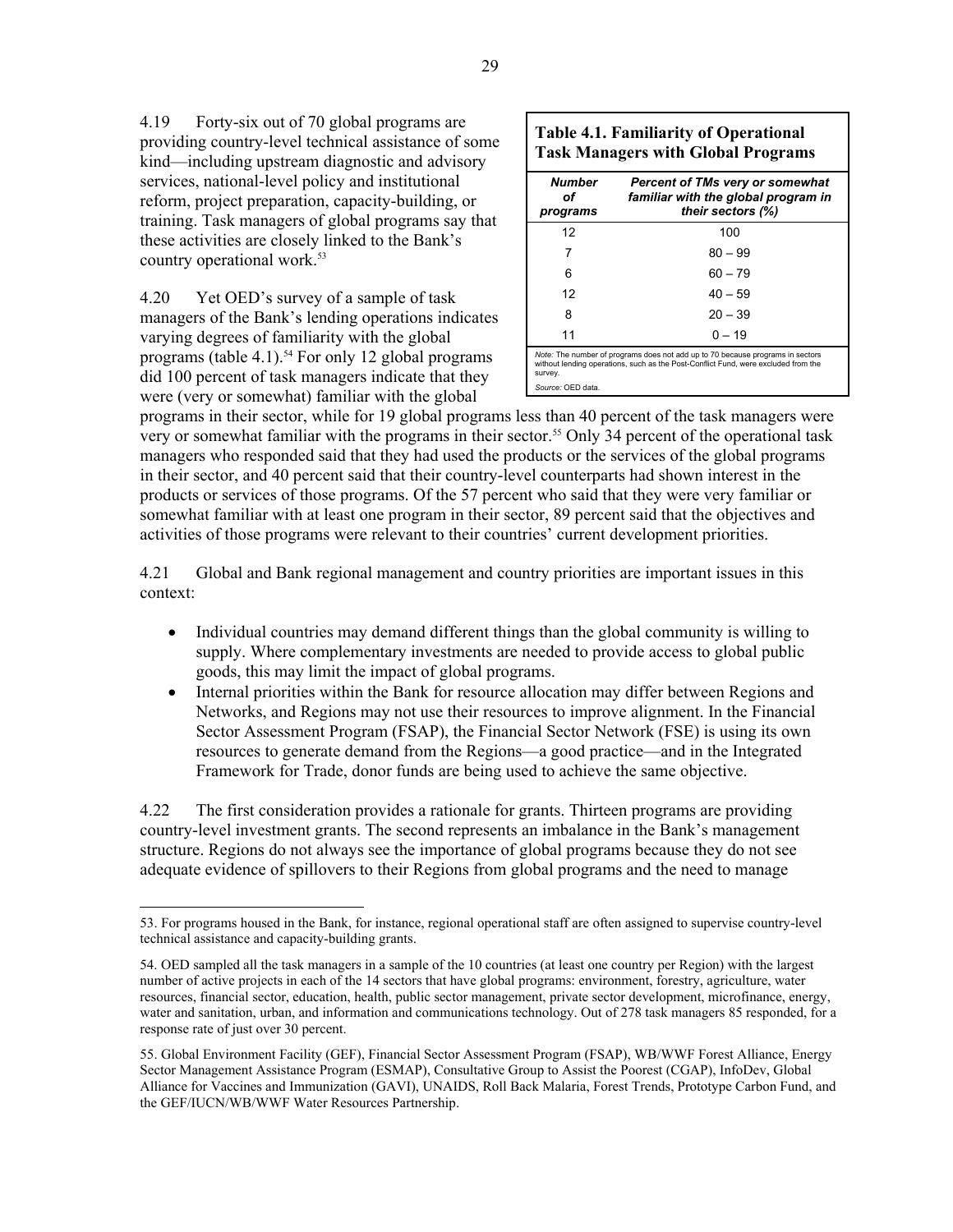country priorities relative to global priorities and global opportunities. The Bank needs to do a great deal more work in this area. By the same token, global programs are not always relevant from the country's perspective—one reason for the establishment of the Global Public Goods (GPG) Fund, discussed below.

## **The Bank's Comparative Advantage is Not Exploited**

4.23 The second approval criterion for engaging in partnerships is "A strong case for Bank participation based on comparative advantage." Management's Strategic Directions Paper for fiscal 2002- 04 (World Bank 2001b) offers six comparative advantages for the Bank (shown in figure 4.9).<sup>56</sup> The task managers surveyed by OED regard the Bank's global mandate and reach, convening power, and resource mobilization as the more important comparative advantages the Bank brings to the programs. They regard the three that play to the Bank's traditional strengths in country assistance—multisectoral capacity, analytical expertise, and in-depth countrylevel knowledge—as less important in the context of global programs.



4.24 The results of this survey highlight two findings:

- In global programs, the Bank's comparative advantage seems to derive more from its being able to mobilize resources on a global scale than from its knowledge pertinent to poverty reduction in virtually all borrowing countries.
- It may be too easy to justify the Bank's involvement in global programs based on this broad definition of comparative advantage. Are task managers failing to distinguish comparative advantage from absolute advantage? If so, this makes the appraisal of new global programs an even greater challenge.

#### **Risk Exposure and Risk Management Remain a Concern**

4.25 The third approval criterion for engaging in partnerships is "A clear assessment of the financial and reputational risks to the Bank and how these will be managed." The task managers of global programs regard the risks associated with their programs as mostly negligible (figure 4.10). Fifteen out of 63 task managers considered reputational risk substantial or high. This contrasts markedly with concerns expressed by the Executive Board and the Legal Department in interviews with OED.

4.26 The initiative of the Business Partnership Group in the Private Sector Development and Infrastructure (PSI) Network to institute a risk assessment and approval process for private sector

<span id="page-47-0"></span> <sup>56.</sup> Although these are stated in various parts of the paper, they are not presented as a single list.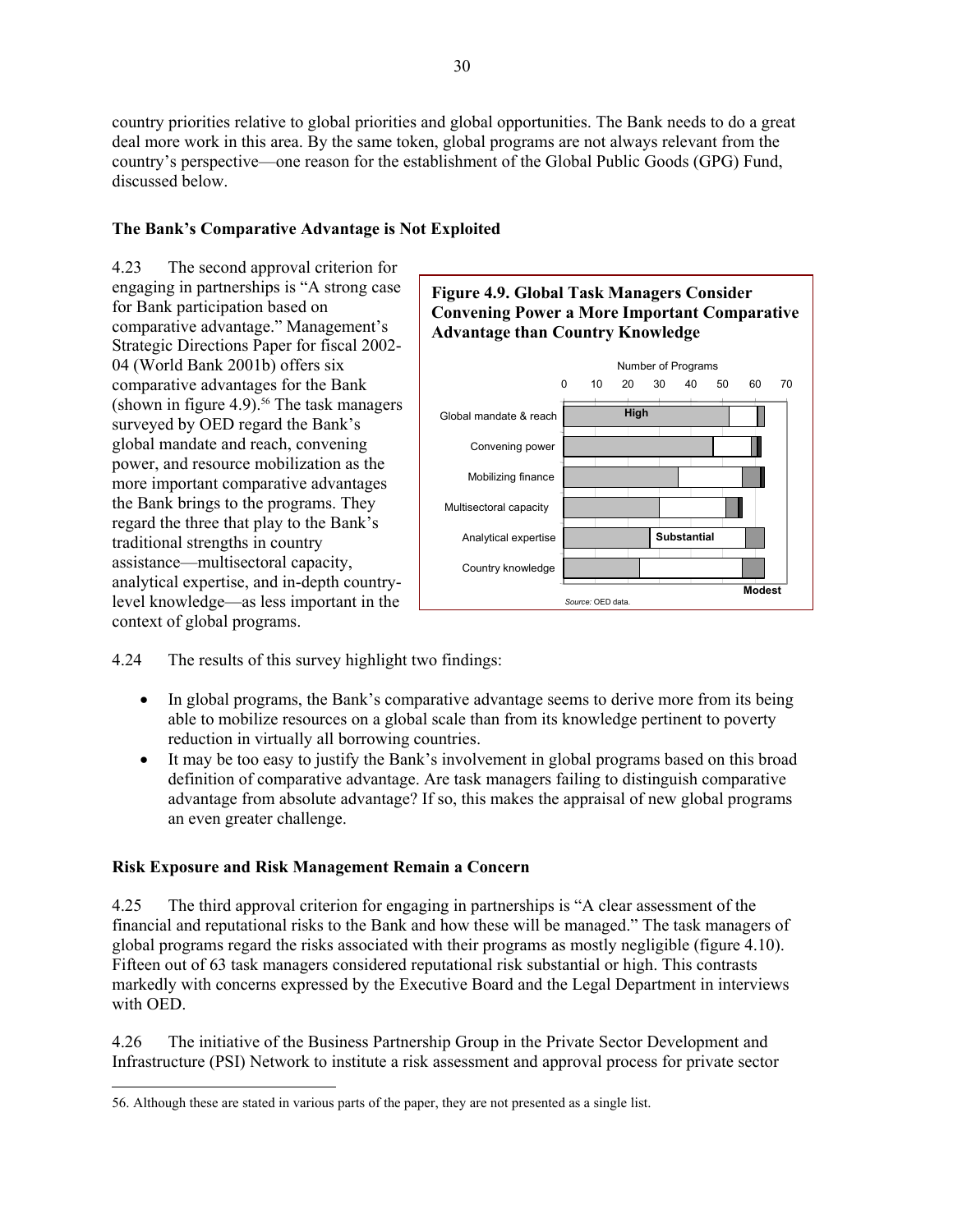partnerships, which has now been endorsed by management, is a commendable effort. (See Annex I.) However, as the Business Partnership Group is well aware, a number of issues remain:

- It is not clear when a participant in a global program becomes a partner. Nor does the process apply broadly to all participants, but perhaps only more narrowly to those who are involved in the governance of the program.
- Global programs that are non-profit legal entities and governed by a selfperpetuating board of private individuals pose a challenge.[57 T](#page-48-0)o what extent should their institutional affiliations be regarded as partners with the Bank?
- What constitutes the private sector is unclear. The assessment and approval process appears to apply only to corporate entities that are for profit. Should it also apply to umbrella organizations, trade associations, and



other membership associations of for-profit organizations, which are typically organized on a non-profit basis?

• Some issues that have been insufficiently addressed are partnering with other non-public partners, such as NGOs and private foundations; programs that acquire private sector partnerships after they have been approved; and the management of private sector partnerships after a program has been approved.

4.27 Many other interviewees expressed concern about other types of partners as well, such as NGOs and private foundations. The risk assessment and approval process for new private sector partnerships does not now apply to a variety of non-public partnerships, and risk assessment is not part of each Network's annual review of global partnerships.

# **Tracking of Financial Expenditures in Global Programs is Incomplete**

4.28 The fourth criterion for engaging in partnerships is "A thorough analysis of the expected level of Bank resources required, both money and time, as well as the contribution of other partners." Yet, neither annual reports (for the programs that produce them), nor DGF applications, nor other program documents generally provide consistent and transparent financial information. Similarly, annual accounts do not provide sources and uses of funds, distinguish all the principal sources (Bank budget, DGF, trust funds, and other co-financing), or administrative expenses from various program activities, whether grants, activities funded, or services provided. An annual balance sheet indicating trust funds received but not yet used and commitments made but not yet disbursed is not available. The latest annual report (fiscal 2001) of the Foreign Investment Advisory Service represents good practice.

<span id="page-48-0"></span> <sup>57.</sup> Such as the Development Gateway Foundation, the Global Development Network, the Solar Development Group, World Links, and CGIAR's 16 regional centers.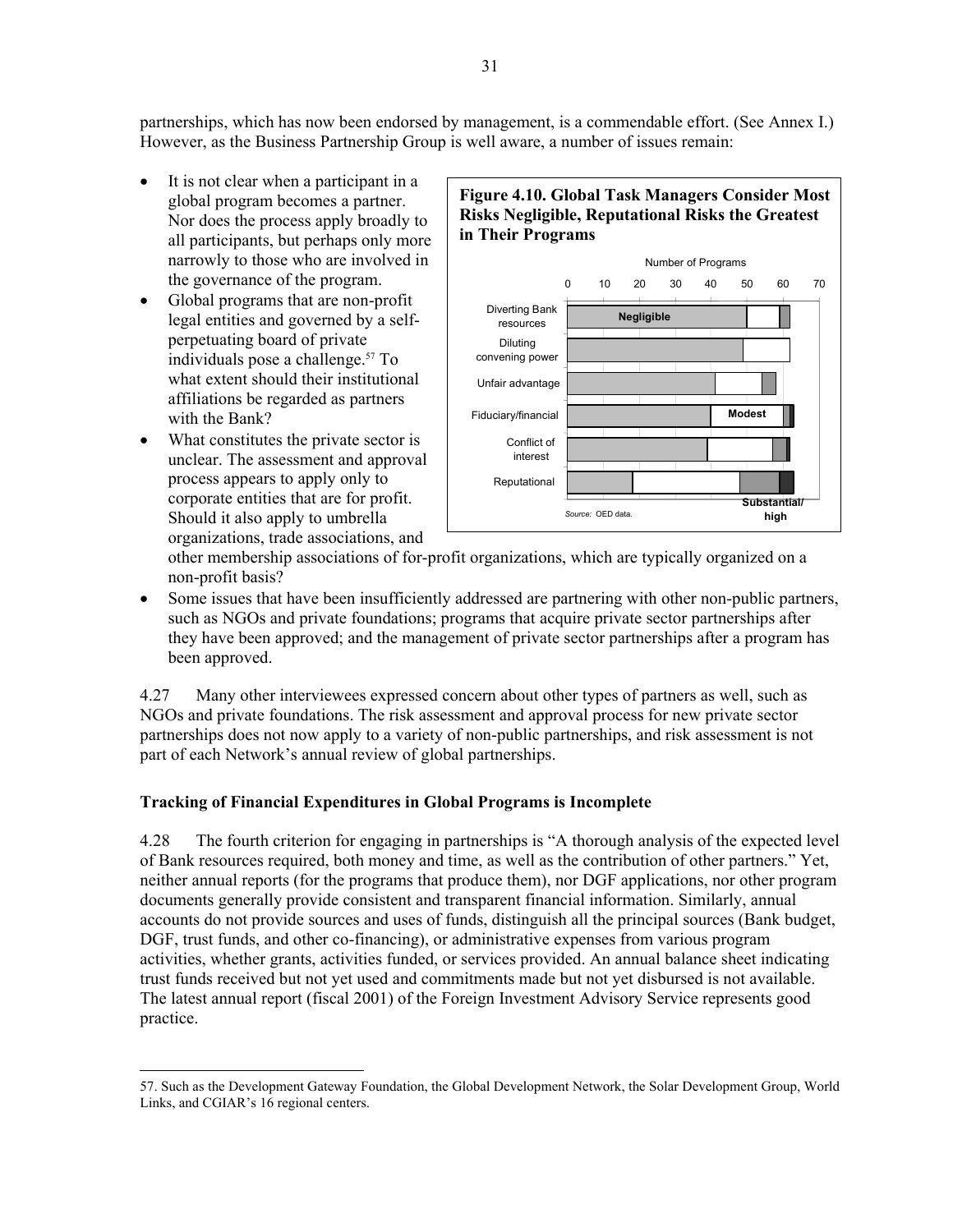4.29 Operational Policy (OP) 8.45 on grant-making specifies that any single DGF grant "should generally not exceed 15 percent of expected funding over the life of Bank funding to a given program, or over the rolling 3-year plan period, whichever is shorter.["58](#page-49-0) Accordingly, DGF applications require programs to project the DGF share of total program expenditures for the next three years. This eligibility criterion is not consistently applied—some programs (such as CGIAR) include donor co-financing that does not flow through Bank-administered trust funds, while other programs (such as CGAP) do not. Some preliminary comparisons of previous projections with actual outcomes also show that past projections of other donor contributions have often been rosy and therefore tend to understate the actual DGF share. The DGF secretariat is aware of the impossibility of enforcing the 15 percent criterion given the present state of knowledge about funding commitments and expenditures. This is an important aspect of the grant-making policy, which clearly cannot be applied without developing more complete information and knowledge on what even the ongoing programs are doing and how they are funded.

#### *The Growing Role of Trust Funds Raises Strategic and Operational Issues*

4.30 Trust funds<sup>59</sup> are an important instrument in the funding of global programs, and their use has grown steadily in recent years. This growth has been attributed to (1) international conventions that stipulate Bank involvement in the related global programs, (2) donor confidence in the Bank's financial management of their funds, and (3) the Bank's efforts to mobilize donor funds for global programs. While the Bank has established different types of single and multidonor, country, sector, and thematic trust funds in the past, it has found increasing merit in single-donor umbrella programs like the Bank-Netherlands Partnership Program (BNPP) and the Policy and Human Resources Development Fund (PHRD), that provide simple, well-defined, and transparent frameworks that could become a suitable model for the future. Management has recently completed a review of the Bank's trust fund management, which is leading to (1) strengthening the management and control structure for trust funds and (2) simplifying and standardizing the structure and business processes for trust funds, starting with consultant and single-purpose trust funds, which largely relate to country operations and not to global and regional programs.

4.31 Donors and recipients have generally appreciated trust fund management by the Bank, particularly financial management. However, some strategic issues remain for global and regional trust funds. These include:

- The *ad hoc* establishment of some trust funds
- The focus of the Bank on its fiduciary management role
- The approval of programs at the early concept stage and authorization to proceed with trust fund mobilization before the programs are fully developed and appraised for quality
- The lack of strategic intersectoral priorities in the trust funds for global programs
- The lack of common standards—for example, in relation to administrative fees, among different trust funds
- The lack of clarity with respect to termination: While trust fund agreements for global programs have "completion dates," these are easily and regularly extended.

l

<span id="page-49-0"></span><sup>58.</sup> See Annex L.

<span id="page-49-1"></span><sup>59.</sup> A trust fund is a financial and administrative arrangement between the Bank and an external donor under which the donor entrusts funds to the Bank to finance a specific development-related activity. The Bank's operational policies and procedures for trust funds, spelled out in OP/BP 14.40, are reviewed periodically, and are currently under review to ensure their continued effectiveness. Annex M discusses the trust fund framework and recent developments in relation to trust funds.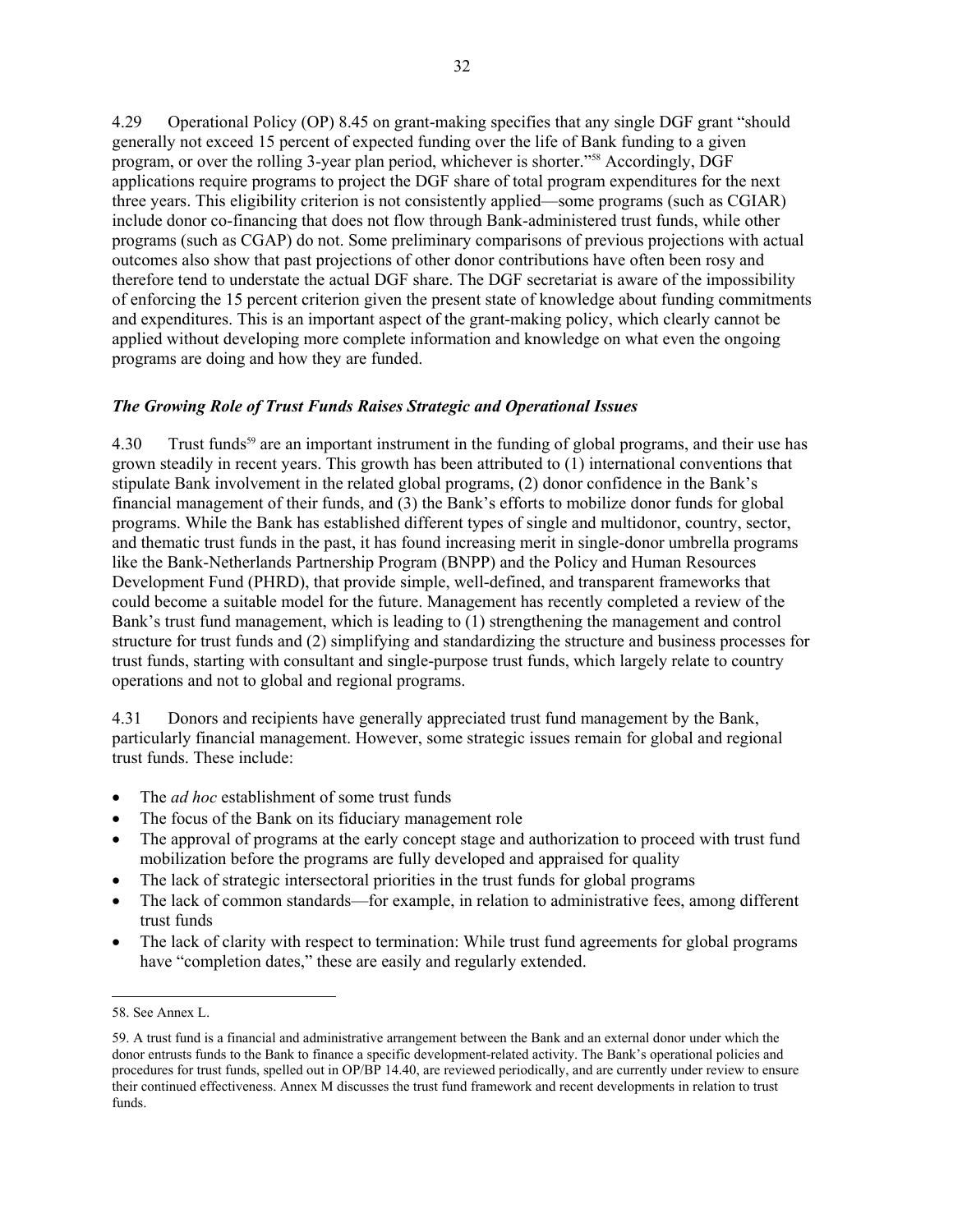4.32 The Bank's recent review of trust fund management focused mostly on the fulfillment of fiduciary responsibilities with little strategic evaluation. This explains, perhaps, the current emphasis of the Bank on Consultant Trust Fund management, although these account for only 4 percent of the total trust portfolio. The ongoing trust fund reform process arising from the review includes simplifying and standardizing the structure and business processes of trust funds in order to improve manageability, cost-effectiveness, and strategic alignment. The implementation of these reforms has been given high priority.

# *The GPG Fund Could Help Link Global Programs to Country Needs*

4.33 In April 2000, the Management Committee approved the establishment of a Global Public Goods (GPG) Fund of \$7.5 million for fiscal 2002 to pilot additional incentives for work at the regional and country levels on the five global public goods priority areas defined in the Strategic Directions paper (World Bank 2001b). In fiscal 2002, the committee approved 9 out of 15 proposals for funding. All but one is providing additional funds to regional operations, channeled through Network vice-presidents for global public goods priorities—environmental commons, communicable diseases, information and communication technologies, and international trade. (See Annex L.) This effort to integrate global concerns into regional operations is a good initiative.

4.34 OED has conducted a second survey of operational task managers of Bank lending operations to discern their awareness of the GPG Fund and solicit their opinions about it. The results of this survey will be reported in Phase 2.<sup>60</sup>

4.35 For now, until more information is available on the outcomes of this pilot initiative, the GPG Fund may be used to link ongoing global programs more effectively to country needs. This could be better accomplished than at present by providing the Networks, for use by Regions, with budgetary resources over several years. Those resources may be targeted specifically to improving, on the regional level, access to technologies and information available from global programs, including, as appropriate, developing Bank lending in areas that produce global public goods with demonstrated high returns. The allocation of funds beyond the first year should be contingent upon an annual demonstration of results achieved in linking global and country operations. The expected results should be in areas where the global programs are important to improve development effectiveness, and where the Bank has a strong comparative advantage and core competencies, or the ability to mobilize them. OED reserves judgment on issues of organizational and financial subsidiarity related to national public goods and merit goods until the evaluation of case studies is completed.

# **Oversight and Management Are Key to Managing External Relations and Need to be Strengthened**

4.36 The fifth approval criterion for engaging in partnerships is "A clear delineation of how the new commitment will be implemented, managed, and assessed." The Bank's oversight of the 70 global programs varies tremendously, depending on the sources of funds, importance of the program, and where it is managed—outside or inside the Bank. For the two largest programs (GEF and CGIAR), there has been considerable oversight, including regular evaluations, although these have not always been fully independent. The CGIAR has had an especially strong culture of evaluation. The oversight of programs that have been spun-off from the Bank present some especially difficult challenges (box 4.2).

<span id="page-50-0"></span> <sup>60.</sup> See Annex T.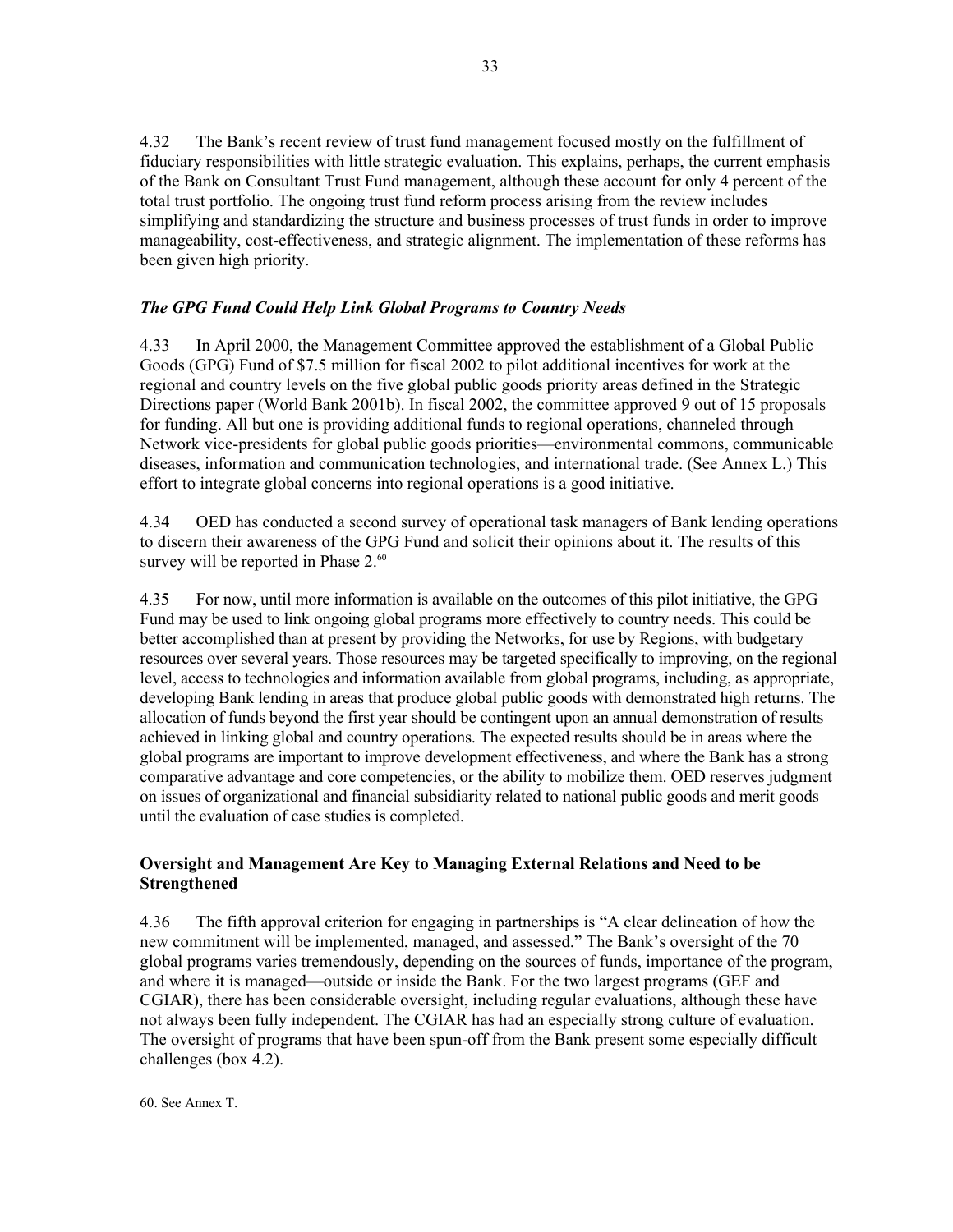#### **Box 4.2. Spin-offs Pose Complex Oversight Challenges**

Three global programs started by the Bank have recently been spun-off as independent legal entities—the Development Gateway, the Global Development Network, and World Links. Each is now a non-profit organization registered in the District of Columbia. Bank staff serve on the governing boards of two of them, the programs receive grants from the DGF, the Development Gateway Foundation has a contract with the Bank to manage the program, and a portion of the World Links program is managed by the World Bank Institute. Appropriate oversight is required since the Bank is providing financial resources and there are potential reputational risks.

4.37 For programs managed outside the Bank, outside partners report two sets of problems. First, high-level Bank management discussions and agreements are not always followed through expeditiously at the working levels, leading to some problems of credibility. Second, a strong commitment to certain programs at the lower levels—that is, by task managers—is not necessarily seen by outside partners as sufficient institutional commitment by the Bank. A Bank task manager is usually responsible for oversight and liaison with the program, as distinct from (and analogous with Bank lending projects) the external manager of the program, but this distinction

is not always clearly observed. For the 17 DGF-supported programs that are managed inside the Bank, the DGF secretariat maintains this same distinction between the task manager and the program manager in order for the program to be regarded as at arm's length from the Bank.<sup>61</sup> But the terminology in OP 8.45—referring to the task manager as the "Bank program manager"—is confusing. For the 8 DGF programs that have in-house secretariats, the respective vice-president or director has become, in effect, the task manager for the program—something not usually observed in Bank lending projects—but has insufficient time to carry out these responsibilities adequately. Where the vice-president or director is also the chairperson of the governing board with responsibility for the annual performance review of the program manager, this has led to perceived, if not actual, conflicts of interest. For the 13 non-DGF programs that are managed inside the Bank, the same person seems to be performing both the functions of a task manager and a program manager.

4.38 OED regards the distinction between the Bank's task manager and the program manager of the global program (whether inside or outside the Bank) as an important one, deriving from the distinction between governance and management. The task manager has an oversight function (similar to the task manager for a Bank lending operation), while the program manager has a management function (similar to the country-level project manager for a lending operation). Among other things, the task manager is responsible for submitting the annual DGF application, for oversight of implementation, for obtaining and reviewing all relevant global program reports, and for ensuring that an appropriate level of independent evaluation is provided. If the task manager represents the Bank on the governing body of the global program, then that person also performs a governance function. Confusion has arisen, in part, because some global programs, both DGF-supported and non-DGF, are not genuine partnerships with shared governance arrangements.<sup>62</sup> Confusion has also arisen from the varying degree of Bank institutional commitment to the different global programs, arising in part from the different sizes of the programs, and the difficulty in some cases of ascertaining who actually is the task manager for a program. From external interviews, it is clear that outside agencies often view the Bank as having little institutional commitment beyond that of the task manager, which puts the Bank's involvement in the program at risk if the person in that position is reassigned or leaves the Bank. OED recommends that the Bank demonstrate a firm institutional commitment to

<span id="page-51-0"></span> <sup>61.</sup> Whether it is even possible for a DGF-supported program to be managed in-house as well as at arm's length from the Bank is an issue that is addressed further in Chapter 5.

<span id="page-51-1"></span><sup>62.</sup> For example, the Post-Conflict Fund and the Small Grants Program among the DGF-supported programs, and FIAS and GDLN among the non-DGF programs.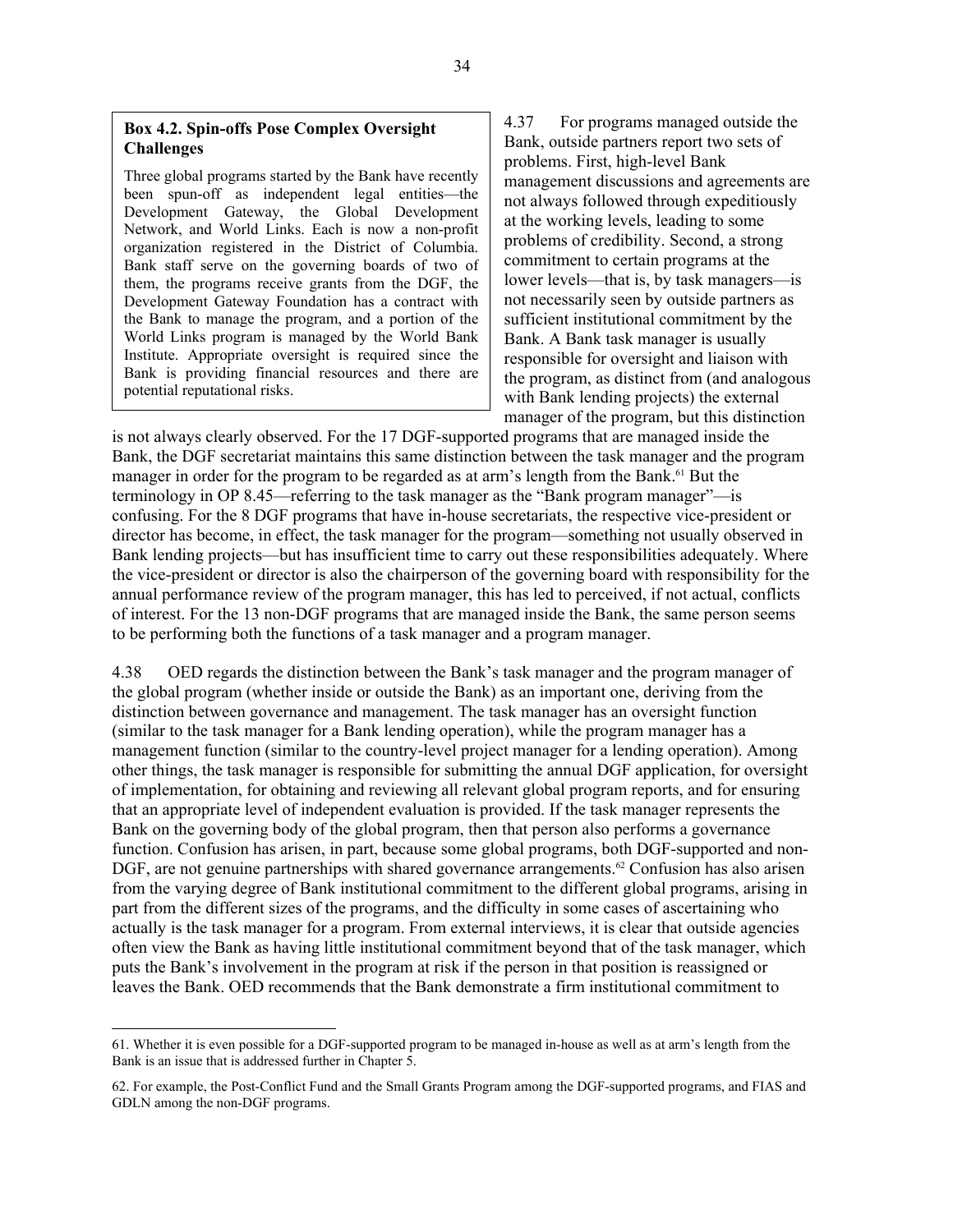each global program, among other things, by assigning a task manager for each global program and by establishing more specific responsibilities and accountabilities throughout the chain of command.<sup>63</sup>

#### **Effective Communication with Key Stakeholders and Executive Directors Requires Independent Evaluations**

4.39 The sixth approval criterion for engaging in partnerships is "a clear plan for communicating with and involving key stakeholders, and for informing and consulting the executive directors." It makes evaluation central to the effectiveness of the reporting system. The regularity and quality of the evaluations across the Bank's portfolio of global programs needs to be improved. Of the 70 programs, only 15 have had independent evaluations, of which 9 programs were supported by the DGF. External evaluations are planned for another 15 programs in fiscal 2002. Broadly speaking, except for the GEF, ESMAP, FIAS, and Water and Sanitation Program (which are non-DGF programs), the DGFsupported programs seem to have better information, monitoring, and evaluation systems than the non-DGF programs. [64](#page-52-1) (See Annex O.) The evaluations not only face the challenge of finding nonbiased independent evaluators, but few programs have systematically and quantitatively attempted to assess their own impact, and reporting to the Board on the outcomes of evaluations remains ad hoc and spotty.

4.40 There do not seem to be any commonly accepted standards of what constitutes a truly independent and quality evaluation (box 4.3). The challenge is to find evaluators who can bring to bear a combination of evaluation methodologies and an eclectic multidisciplinary knowledge of development and the subject at hand in an objective, independent manner. Independence of the evaluators from the formulation, implementation, and management of the program is critical as is objectivity, reliability, and being informed about key challenges facing the design, management, and evaluation of the program—there are some reservations about the extent to which evaluators completely unfamiliar with the program or the

#### **Box 4.3. Evaluations Vary in Degree of Independence**

The evaluation of the Population and Reproductive Health program (PRH) was commissioned by the HNP Anchor, carried out by a former senior health adviser to the Bank, and funded by DGF and the Anchor. The GEF evaluation unit has managed the evaluations, with external evaluators carrying out the evaluations and using steering/advisory committees.

The evaluation of TDR was commissioned by the program's Joint Coordination Board (JCB), undertaken by a committee of eminent scientists—nominated by the JCB but institutionally and financially independent of TDR—and funded through extrabudgetary resources. The evaluation of GMI was commissioned by the program's board and undertaken by a private consulting firm chosen through a competitive process. UNAIDS has also selected a private consulting firm through a competitive process.

It is often difficult to determine from the evaluation reports who commissioned the evaluations—whether the Board, the management, or a third party—and whether the size and composition of the evaluation team was appropriate for the size, content, and complexity of the program.

<span id="page-52-0"></span> <sup>63.</sup> Many Bank task managers of externally managed programs have indicated that there is no budget line or internal order in their department or unit budget to allow them to assign their time to governance, oversight, or liaison activities.

<span id="page-52-1"></span><sup>64.</sup> The DGF has tightened progress reporting as a first step toward a more robust monitoring and evaluation system. For example, each ongoing DGF program now furnishes a brief self-evaluations progress report as part of the annual grant application. Beginning in fiscal 2000, the DGF required that each application seeking funding of \$300,000 or more incorporate a plan for an independent evaluation. The DGF also allows a part of its grant be applied to the cost of independent evaluation. It is important to note, however, that even the second evaluation of GEF (OPS2, November 2001) was unable to assess impacts or sustainability of individual projects due to the lack of baseline data. "A clear operational definition of global environmental benefits is still not well developed in the GEF." See OPS2, chapter 3.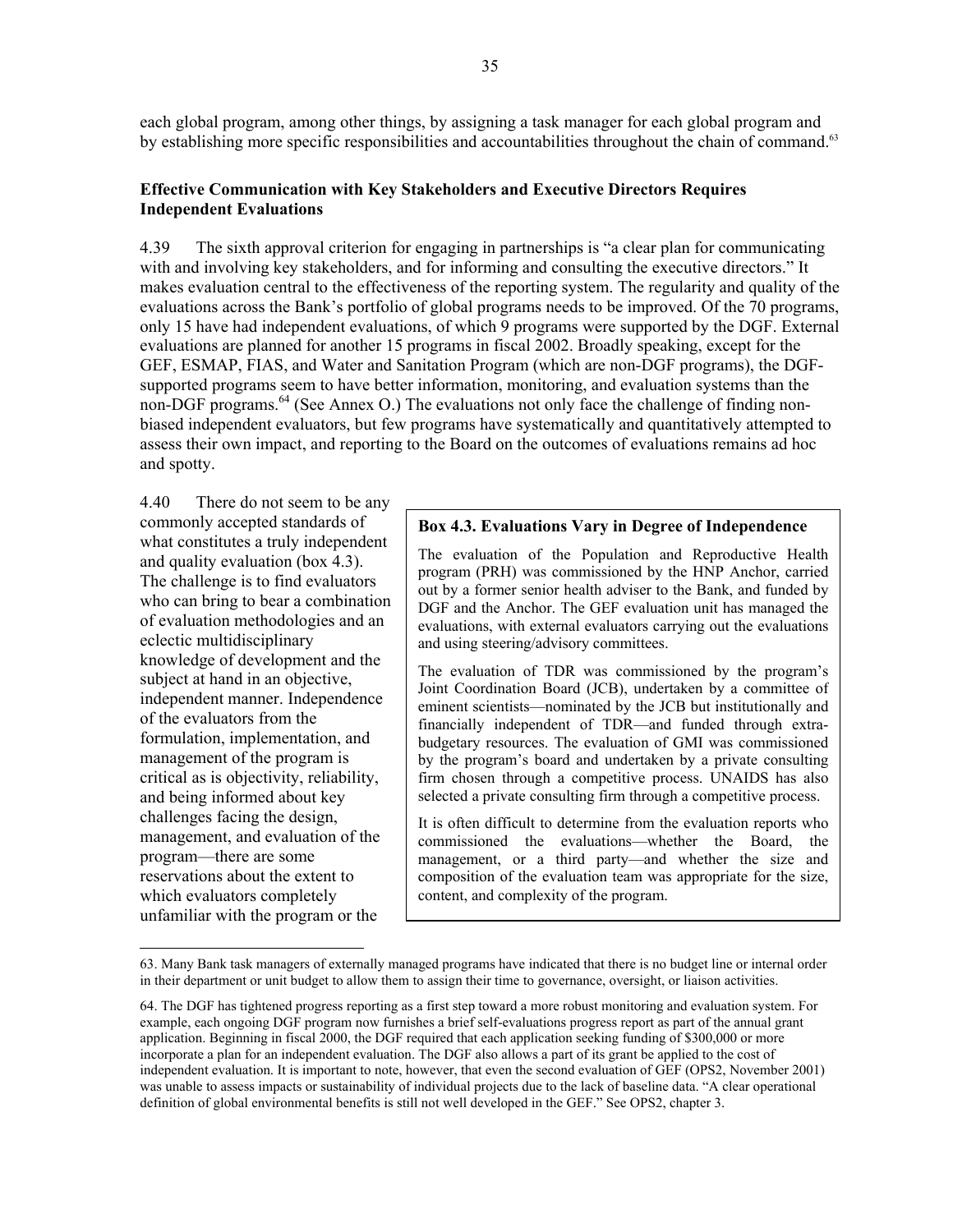subject can evaluate the program in a constructive, forward-looking way. If innovation is to be promoted at entry, as many senior managers have stressed, without increasing transaction costs, then the importance of oversight, quality assurance, and high-quality, regular, independent evaluations as inputs into decisionmaking cannot be overemphasized.

4.41 Measurability and impact criteria are problems, and research methods for evaluations also need to be improved, which may require increased outlays by the donors who may want such evaluations. Most programs seem to use structure, process, and output measures to gauge success, relying more on qualitative than on quantitative assessments. For example, methodologies such as calculating internal rates of return, cost-benefit or cost-effectiveness measures (for example, using DALYs or OALYs in health), or sophisticated measurements of institutional development, human capital development, or knowledge generated seem to be absent in most of the evaluations.<sup>65</sup> Many evaluations report on the implementation of activities but do not sufficiently address questions of development impact, sustainability, the ability of the program to bring about systemic change and assessments of alternative ways of achieving programs objectives, and at times fail to incorporate multiple stakeholder perspectives, especially the perspectives of beneficiaries. Few global programs, other than the CGIAR and TDR, have systematically and quantitatively attempted to assess their own impacts. The impact analysis CGIAR has done for research on improved germplasm has been strong, even stronger than in most industrial countries undertaking similar research, but it has been weak on natural resource management investments, policies, and institutional and human capital development.<sup>66</sup> The evaluation of the Small Grants Program suggests that the program has had an extremely positive and significant impact on improving civil society dialogue, information dissemination, and partnerships, but it was unable to assess or measure the specific impacts on grantee organizations or their beneficiaries in terms of changed attitudes, norms, or practices.

4.42 OED expects the Phase 2 case studies to address many of these issues and make recommendations on the merits of different models of evaluation after conducting an in-depth study of the programs and their evaluations.

#### **SUMMARY FINDINGS AND RECOMMENDATIONS**

# **Instituting a Systematic Appraisal for Global Programs**

4.43 At present, there is no uniform requirement or procedure for appraisal of global programs before implementation. Although Bank management has an institutional framework in place, the range of Networks and vice-presidencies involved, and the size of the program portfolio, make responsibilities and accountabilities diffused and unclear. Managing director approval of new partnerships at the early conceptual stage does not constitute appraisal, nor do central vicepresidencies seem to provide the quality control that the management framework paper assigned them. The procedure simply authorizes the respective VPU to start mobilizing resources for the program. Considerations regarding appraisal are complex given the three major types of funding.

4.44 For **DGF-supported programs**, the procedures for allocating the available budget among different global and regional partnerships are equivalent to an annual appraisal process for these programs. OED finds it lacking in certain respects, and recommends that it be strengthened in certain

l

<span id="page-53-0"></span><sup>65.</sup> The forthcoming OED meta-evaluation for the CGIAR presents the estimated rates of return to germplasm and natural resource management research across Consultative Group Centers, and system-wide programs. See Barrett 2001 and Gardner 2002.

<span id="page-53-1"></span><sup>66.</sup> Covered in the forthcoming OED meta-evaluation for the CGIAR.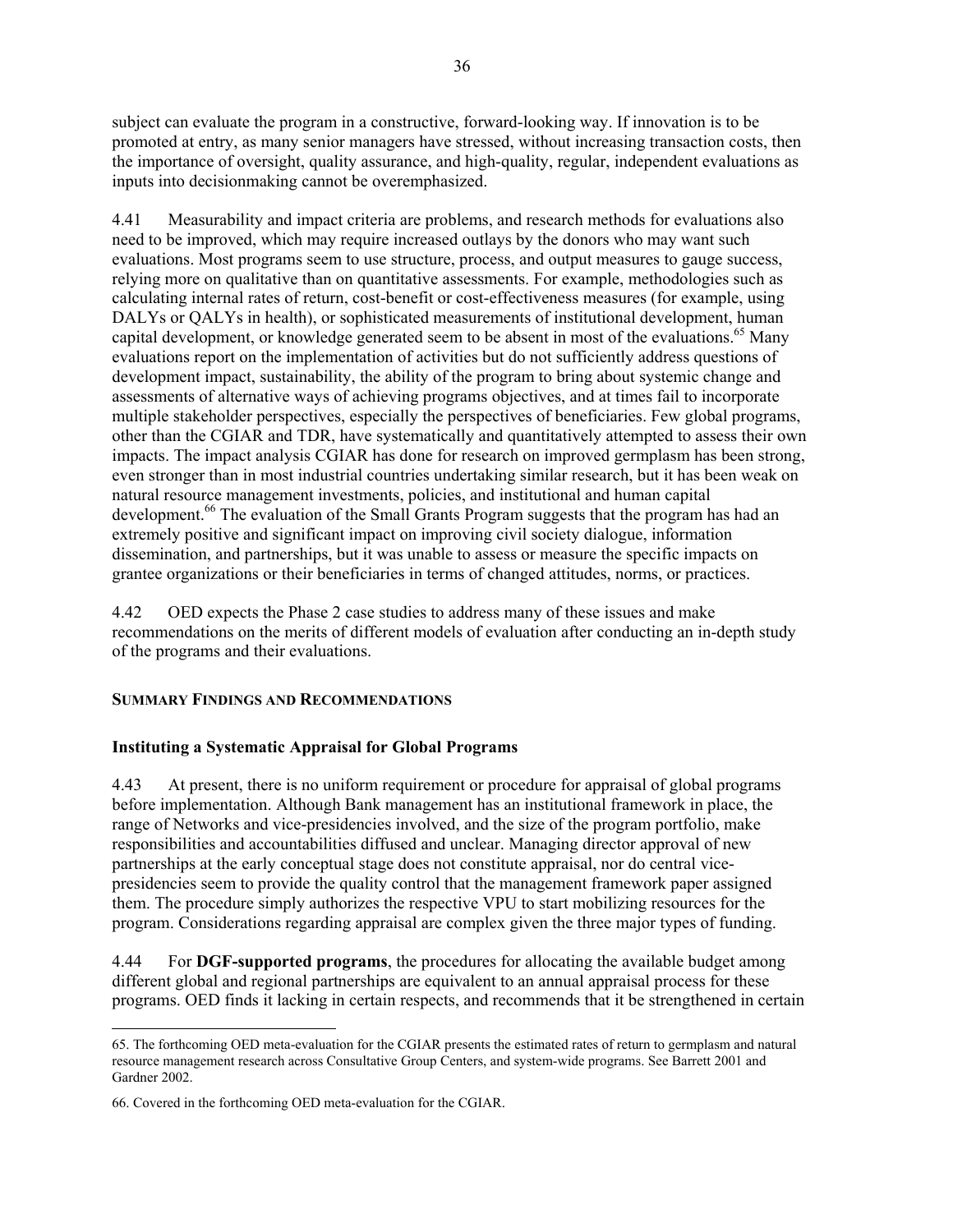ways for grants below a certain size. For grant money, the DGF Council and Secretariat tend to focus on compliance with the principle of subsidiarity, while leaving issues of quality assurance of global programs to Networks. OED does not regard the Networks' vetting and selectivity process equivalent to a program appraisal.

4.45 For **trust fund-supported programs**, the situation is variable. Where the authorizing environment is an international convention (that is, the GEF, the Montreal Protocol, and the Prototype Carbon Fund), the donors who sign the convention are expressing their intent to support the program. The financing mechanism provides the governance structure around an agreed set of objectives. Project appraisals are done at the country level by implementing agencies such as the World Bank. Where the donors have agreed upon a charter for the program at the outset (such as PPIAF, the Cities Alliance, and the Global Corporate Governance Forum), this could be said to substitute for appraisal. In other cases (such as CGAP, ESMAP, and the Water and Sanitation Program), the donors have agreed upon aspects of a charter after the program has started. When there is only an Initiating Brief for the Trust Fund (IBTF), this process does not appear to constitute appraisal.

4.46 For **programs supported exclusively by the Bank's administrative budget**, the vicepresident, department director, or unit manager is responsible for appraisal. The quality of the appraisal varies according to the quality of Network management.

4.47 These findings highlight the need for the Bank—in consultation with its key partners—to put in place a systematic appraisal process for global programs above a threshold size, and to be clear about what constitutes the authorizing environment for each program. Since the Board of Executive Directors is responsible for approving allocation of all grant funds, and the Board of Governors for approving funding for partnerships from net income, an appraisal will greatly help improve the use of the Bank's net income. OED recommends that the Bank institute a transparent appraisal and Board approval process for new global programs above a threshold size, which at the same time recognizes their different authorizing environments and financing arrangements, in order to enhance quality at entry and ensure clear accountability during implementation. An appraisal process involving staff from the Bank's regional operations would also have the potential of greater buy-in to the programs by regional operations. [67](#page-54-0) 

4.48 OED's suggested template for program appraisal is introduced in Attachment 1 to this volume. The template is based in part on the definition of global programs used in this study and elaborates criteria for each program aspect (summarized in box 4.4). Systematic application of the template would help ensure quality at entry for new global programs. Appropriately refined and adapted, it could also be useful for oversight and could help enhance the quality of the existing portfolio (much as Bank supervision reports do for projects) by providing criteria that can be used to either improve or drop ongoing programs. This might be done every three years. The template also enhances the existing DGF grant-making criteria (which, if accepted, might require changes in the OP for grant making).

<span id="page-54-0"></span> <sup>67.</sup> For example, to foster such regional buy-in, the PSI Network has recently instituted a rule for this year's DGF process that only the regional representatives on the Network Council will have a vote on programs being sponsored by the Network Anchor.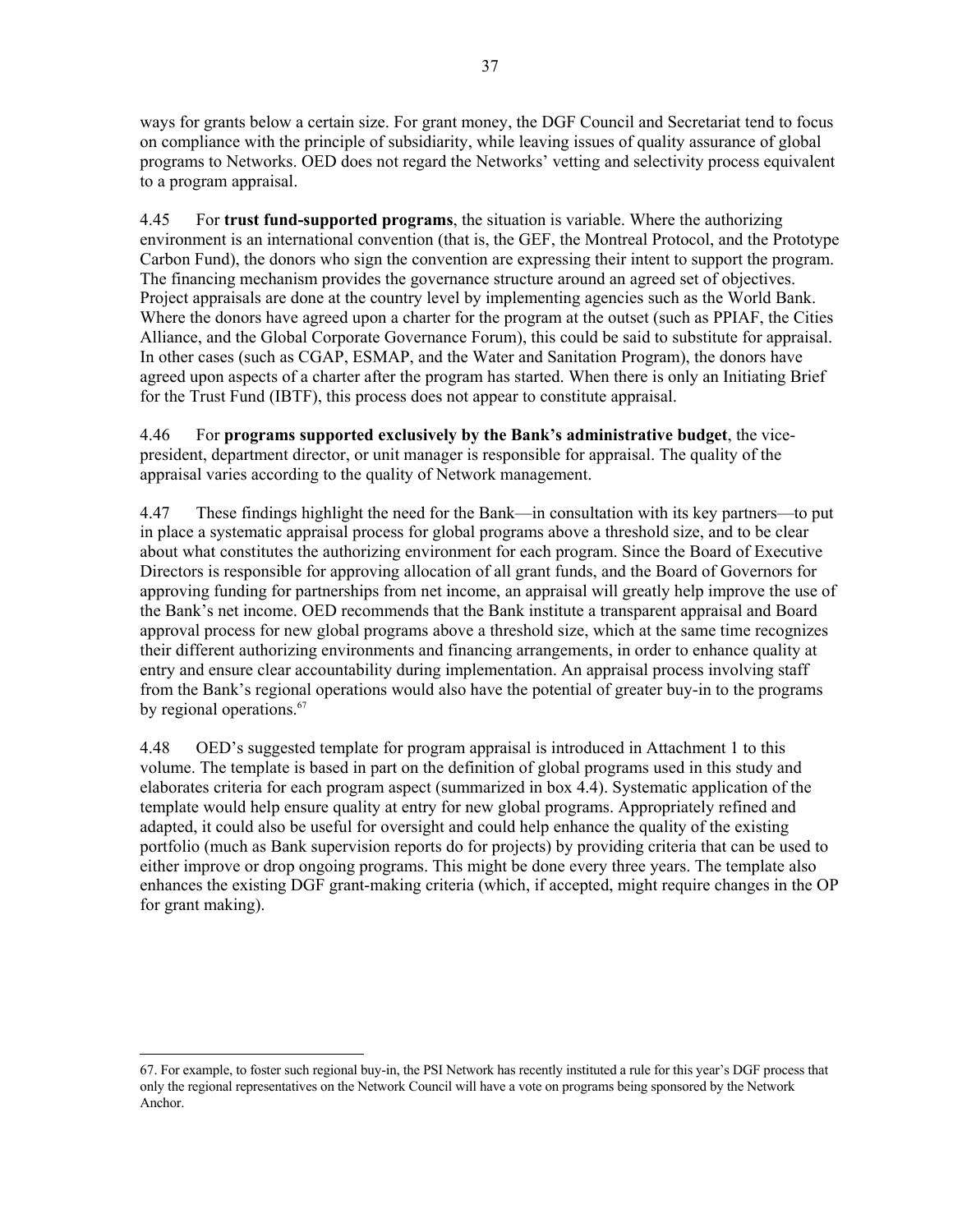## **Box 4.4. Summary of Appraisal Template**

The proposed appraisal template establishes criteria for nine program aspects. It incorporates all existing Bank criteria, offering refinements of some, and elaborates several additional criteria based on the definition of global programs used in this study. Following is a summary of the major criteria.

| Global                 | Does it cover more than one Bank Region? Is global action fully justified?<br>Does the program fit with the Bank's mission and priorities?                                                                       |
|------------------------|------------------------------------------------------------------------------------------------------------------------------------------------------------------------------------------------------------------|
| Partnership            | Is the use of a partnership justified? Does it meet all Development Committee<br>criteria for engaging in partnerships? Are comparative advantages of all<br>partners identified and tasks assigned accordingly? |
| <b>Objectives</b>      | Are they clear and results-oriented?                                                                                                                                                                             |
| <b>Activities</b>      | Are the activities clearly connected to the objectives and will they help to<br>achieve those objectives?                                                                                                        |
| Governance/management  | alternatives considered? Were stakeholders<br>consulted?<br>Were<br>Are<br>responsibilities and accountabilities clear?                                                                                          |
| Financing              | Do the arrangements comply with Bank policies? If Bank budget is used, is it<br>appropriate and realistically assessed? Is there an exit strategy?                                                               |
| Risks/risk management  | Have the risks been assessed at the outset? How will they be managed? Are<br>they greater than the benefits?                                                                                                     |
| Monitoring/evaluation  | Is there an M&E system for implementation? Are the oversight arrangements<br>adequate?                                                                                                                           |
| <b>External review</b> | Has the program been endorsed by independent external reviewers?                                                                                                                                                 |

#### **Allocating Resources between Global Programs and Regional Operations**

4.49 The Phase 2 case studies should help to derive criteria for allocating the Bank's resources between global programs and regional operations. However, some considerations that have emerged in Phase 1 can be summarized:

- Where the production activities of a global program should take place depends on the nature of the global public good being produced. New technologies requiring high science may best be produced in centers of excellence. New knowledge about development needs to be produced in developing countries.
- The need for complementary investments to enhance the capacity of developing countries to access and benefit from investments at the global level (which must be kept in mind while investing in global programs) depends on the nature of the spillovers, externalities, and scale economies. Complementary investments are particularly relevant in the social sector, which accounts for six of the eight Millennium Development Goals.
- In principle, the Bank's strategy should be to equalize the marginal value of dollars everywhere—across sectors, between global and regional, and between core and complementary activities. At a minimum, the returns to global programs should exceed the social opportunity cost of capital, even if funds are provided as grants. Although such information is not yet available, the Phase 1 evaluation suggests that there is currently underspending on both the core and complementary activities of global programs.
- Developing countries need more voice in the governance of global programs, as well as greater connectivity among themselves to enable them to learn from each other.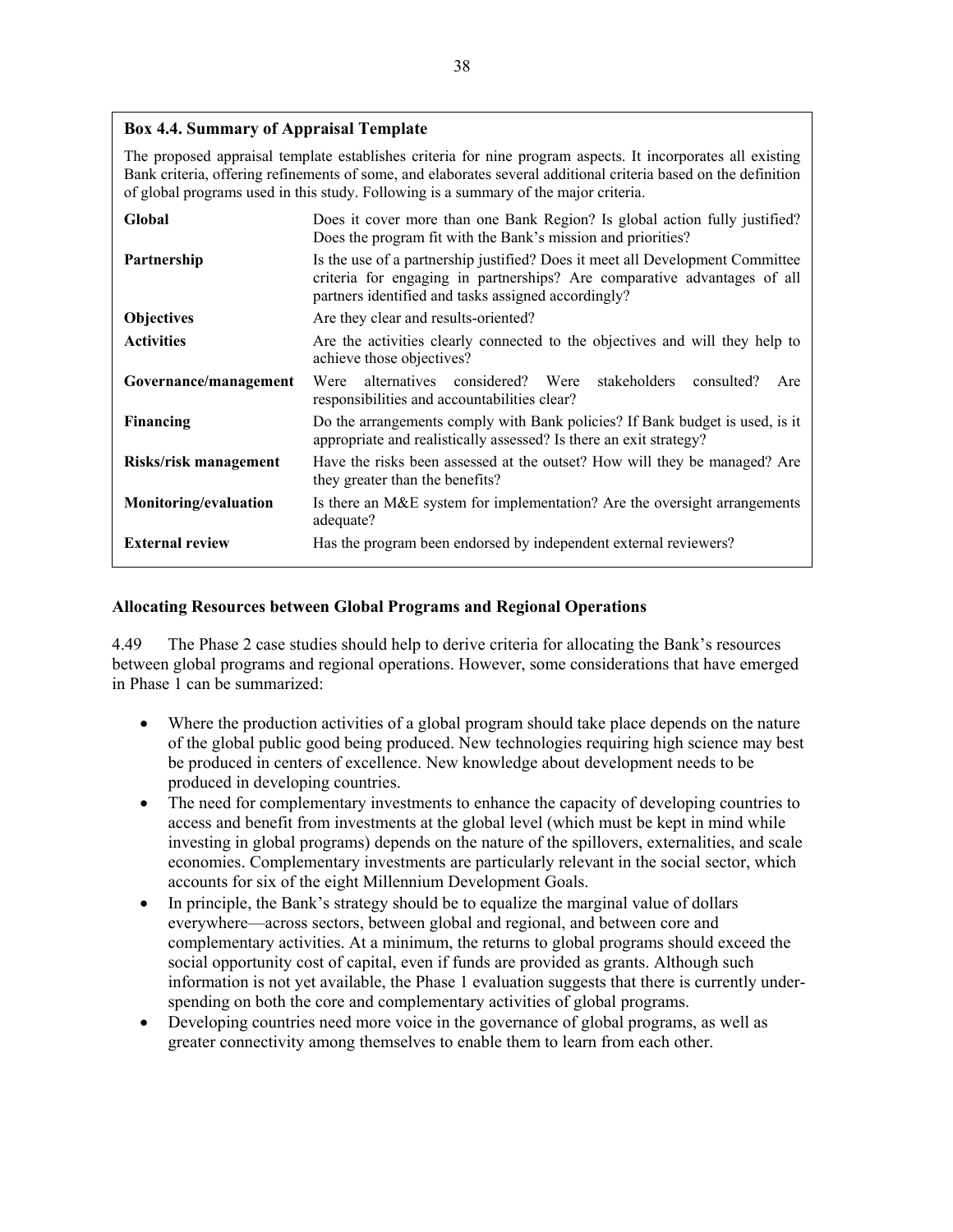# **5. Assessment of the Implementation of OED's 1998 Recommendations**

5.1 In 1998, OED reviewed the Bank's grant programs and made a number of recommendations to improve the grant-making process. The current study updates that review by examining the progress made on those recommendations by the Development Grant Facility. [68](#page-56-0) This is timely given the recent management paper proposing IDA grant financing for in-country allocations and grants for regional and global purposes in the range of 15 to 20 percent of the notional IDA13 replenishment figure of around \$22 to \$24 billion.<sup>69</sup> At present, it seems likely that the DGF model might be adapted to administer this expanded grant program. [70](#page-56-2) Of the US\$176.9 million DGF budget for fiscal 2002, about the same level as in fiscal 2001, US\$96.5 million (54 percent) was allocated to programs supporting the Bank's global public goods priorities and US\$79 million (45 percent) for programs supporting the Bank's corporate advocacy priorities. In fiscal 2002, US\$150 million is allocated to programs where the Bank intends medium- to long-term support and US\$4.1 million was freed up for new programs. The DGF anticipates that the programs it funds will catalyze more than US\$913 million in additional financial resources from a wide range of partners. It is vital, therefore, to assess the operation of this model.

5.2 Since 1998, the DGF has made substantial improvements in its operations. The creation of an operational policy for grants (OP 8.45/BP 8.45), as recommended by OED, has made the criteria for grant-making more transparent. Progress reporting on all DGF-supported programs has improved, and an annual report to the Board on compliance with grant criteria has been instituted. Criteria for grant making have been refined and improved year by year: a process for program selection has been put in place that is broadly understood, and the DGF has encouraged Networks to view programs in the context of their sector strategies and to consolidate their small, fragmented programs under broader umbrella approaches.<sup>71</sup> The DGF has improved information, monitoring, and evaluation systems, and has made the process of grant awards more transparent. The recent DGF requirements are a welcome

<span id="page-56-0"></span> <sup>68. &</sup>quot;DGF" refers not just to the DGF Council or DGF Secretariat but also to a process for vetting and prioritization that embraces Networks, Sector Boards, sponsoring units, and task managers.

<span id="page-56-1"></span><sup>69.</sup> Recent bank documents lay out the principles and criteria that guide an expansion of IDA's existing grant authority to strengthen key poverty reduction interventions, building on current lending experience and projected activities. It also suggests priority areas where increased IDA grant support could be used—to arrest or reverse severe deterioration (for example, to fight HIV/AIDS and key communicable diseases), to support long-term investments for human development goals, especially education, and for post-conflict purposes.

<span id="page-56-2"></span><sup>70.</sup> Three approaches could be considered for the Bank's grant making. In the traditional **foundation model,** grant making is seen to be catalytic and primarily designed to trigger support or expand promising economic and social innovations. A key feature of this model is that the grant maker maintains a strong arm's length relationship with the grantee. In the **UNDP model,** grants are designed for long periods to closely support the development objectives of the institution. Implicit in this model is a close relationship between the grants and the grantor's corporate strategy. In the **venture capital model,** close involvement in the "business" being financed brings benefits through a variety of activities, such as mentoring, strategic advice, monitoring, corporate governance, and recruitment of management. A recent study (Hellman and Puri 2000) finds that venture capitalists are more likely to finance innovators than imitators. Moreover, the venture capital approach is associated with a faster time to market. In addition to actively participating in influencing the management of the firm, the venture capital model helps guide the exit decision, such as influencing the company's initial public offering, and thus tends to collect a return for its own initial investment. The Bank has straddled all these roles in different global programs or a combination of two or three at any given time without critically examining which approach is appropriate and under what circumstances.

<span id="page-56-3"></span><sup>71.</sup> While this certainly has improved packaging, at the level of sectors and Networks it is not clear that it has improved internal cohesion within and among sectors and within and among networks when programs are in need of a multisectoral approach and the Bank potentially has the capacity to offer it—but that is an issue of network management of global programs rather than DGF management.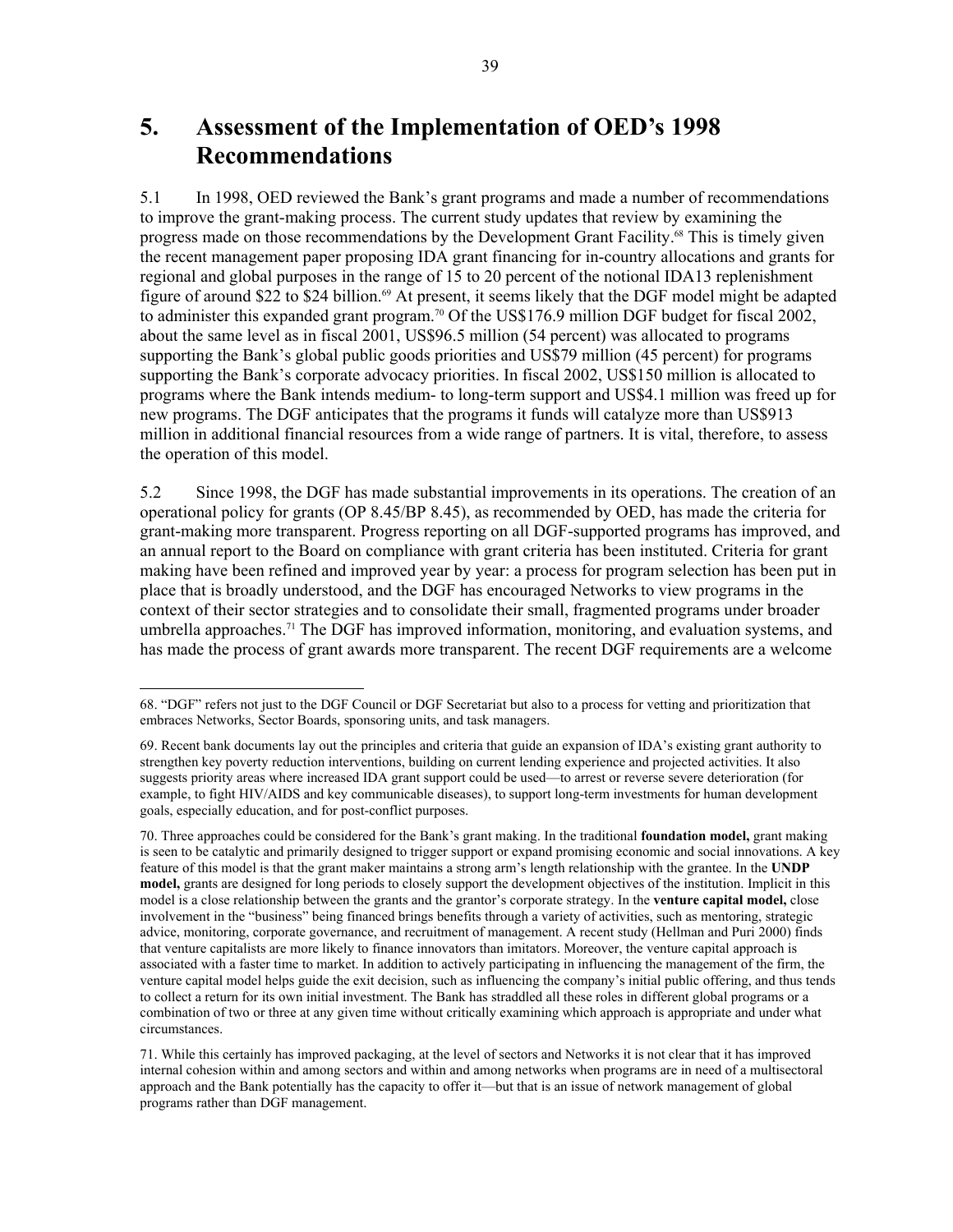change, but Bank management has expressed concern that the changes have increased transaction costs without ensuring improved proposal quality or program impact. This suggests that the DGF needs to further enhance quality through, for example, clearer allocation of responsibilities between Networks and the DGF for quality assurance, improvement in the quality criteria and standards, and replacement of the current collective quality assurance system in DGF by independent appraisals.

5.3 Information systems for DGF programs are superior to those for non-DGF programs. These provide a basis for monitoring the performance of DGF programs, a principle that the Bank's global programs generally need to adopt. The DGF review process has become more streamlined and more objective. The main role of the DGF Council has not been to act as the primary judge of quality and relevance at the sector level, but instead to verify compliance of an application with DGF eligibility criteria and to ensure budget allocation is in line with Bankwide priorities. Collectively, the DGF is able to exercise influence over priorities and quality of proposals that would not be possible without a systematic grant-making process. However, the quality, transparency, and accountability of the DGF allocation process can be further improved: despite recent improvements in sector-level prioritization, attention to weighing the potential impact of the program and program alignment with sector and Bank objectives by Sector Boards and sponsoring unit task managers needs improvement. (See box 3.1, "Grant Applications: Activities Not Always Clear, Not Always Connected to Objectives.")

5.4 The remainder of this chapter looks at progress against each of five specific 1998 recommendations from OED: seek the counsel of outside experts; maintain an arm's length relationship; establish a more thoughtful exit strategy; ensure subsidiarity; and improve monitoring, evaluation and reporting procedures. The case studies in Phase 2 of this evaluation will look more closely at each of these issues on the level of individual programs.

# **OUTSIDE AND INDEPENDENT EXPERTS WOULD HELP IMPROVE QUALITY**

5.5 A key OED recommendation was to expand the DGF Council to include outside development experts or to establish an Advisory Board of experts. There are several reasons for the routine use of outside and independent experts, the most obvious of which are objectivity and the need to engage strong globally strategic technical expertise that may not be available, or may not be mobilized, within the Bank. Interviews with Bank staff, however, suggest that there is some reluctance in the Bank to obtain external reviews for DGF-supported grants, even though several Bank units—notably the Quality Assurance Group (QAG) and the Bank's Research Grant Program—have procedures for getting such reviews.

5.6 The majority of DGF Council members (7 of 12) are not from Networks. At the DGF Council, this group wears "institutional hats" and brings expertise available within the Bank to judge the merit of a proposal, alignment with Bank objectives, and its potential development impact. However, the need for objectivity and independent review has persisted: the DGF Council continues to represent Bank units with a direct interest in the outcome of funding decisions. The strong internal advocacy and lobbying for getting involved in specific global programs needs to be confronted with hard questions about the need for public investments, the need for partnerships, alternative sources of supply, the cost effectiveness of Bank management of global programs, and expected outcomes and impacts.

5.7 Regarding the need for technical expertise, although members of the DGF Council spend one to two months reviewing many small proposals in sectors other than their own as a way to ensure objectivity within the council, OED interviews with council members suggest that they do not always bring to bear the combination of substantial technical knowledge and other expertise needed to review a program, some of which exists in the Bank.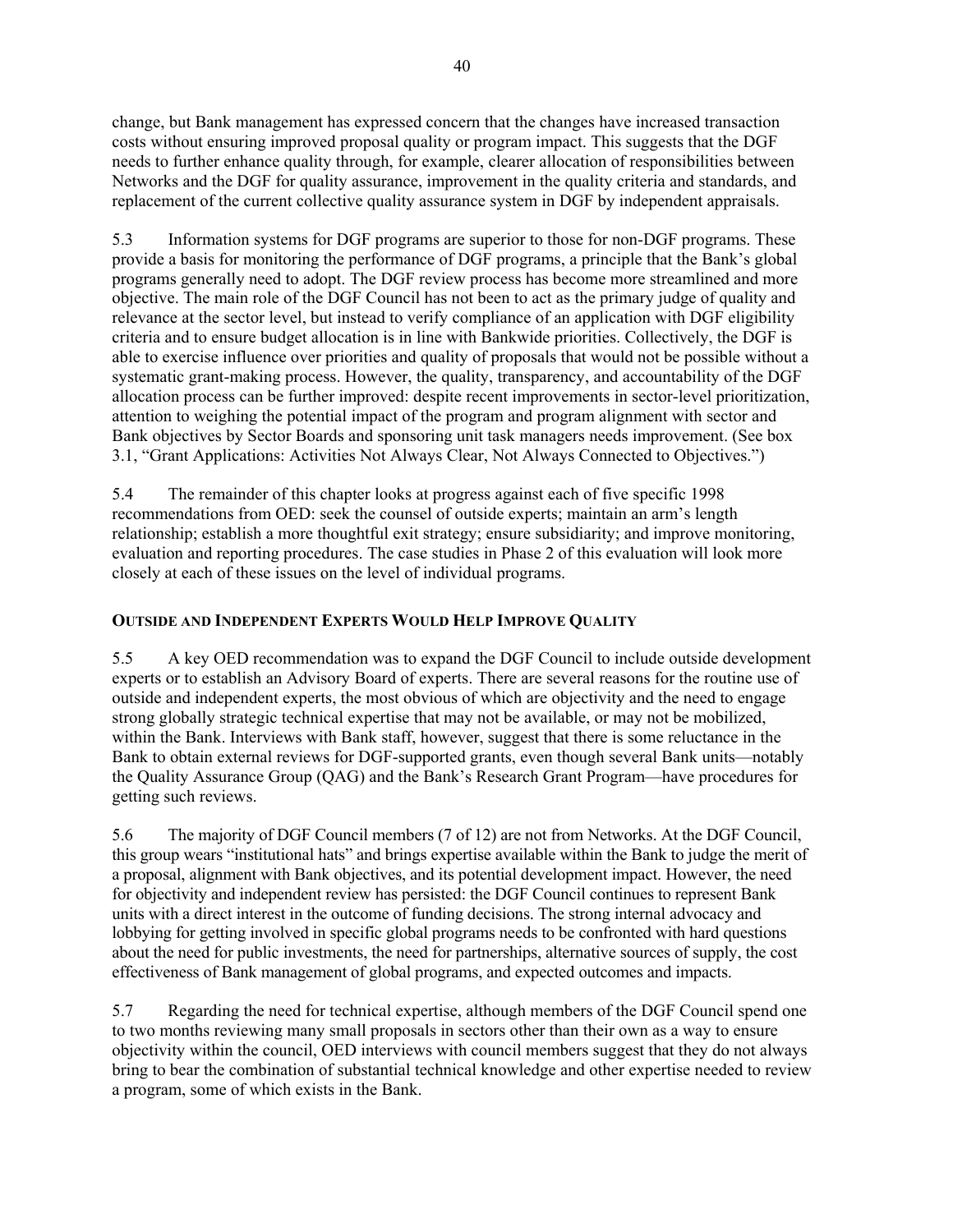5.8 The consequences of the lack of objectivity and technical expertise can lead to poor allocation of resources. Interviews suggest that despite the effort to assign council members to review applications outside their own sector, "pork barrel" behavior is not absent from this internal process. Most of all, the Bank is getting involved in programs where scarce DGF funds may be used for activities that are marginal to making a global impact. The continuing need for high-quality, independent evaluations to draw strategic lessons from portfolio performance, and the implementation of the exit criterion, cannot be overemphasized.

5.9 The Bank has several models that may be used to apply an appropriate level and type of expertise. Procedures currently used by the Bank's Research Grant Program, OED, and QAG for acquiring external advisory inputs should be adopted by the DGF Council.<sup>72</sup> OED sets up advisory panels of highly regarded outside specialists for the topic under evaluation; under the QAG model, Bank staff (unrelated to specific operations and respected for the independence of their views), Bank retirees and external consultants (knowledgeable about the Bank) are deployed to serve on panels for quality assurance and quality enhancement (upstream). This has proved useful for training staff in quality assurance and enhancement for their own operations. In the review process for research grants, internal and external reviewers are increasingly used for reviewing grant applications.

5.10 Some senior managers allege that the application process for DGF grants has become too bureaucratic, without any corresponding improvement in the quality of DGF programs, which has made the DGF less accessible relative to Bank-administered trust funds. This, they claim, is increasing transaction costs and discouraging innovation without increased benefits in quality.

# **ARM'S LENGTH RELATIONSHIPS REMAIN A CHALLENGE**

5.11 During its 1998 review, OED observed a major risk of conflict of interest—real or perceived—when the grantor is too closely related to the grantee. Once the Bank is called upon to handle a combination of fund raising, fiduciary, and administrative responsibilities within a collaborative arrangement, as in the CGIAR, the CGAP, the Special Program for African Agricultural Research (SPAAR), and African Capacity Building, a de facto dependency relationship develops. Although OED recommended that more be done to maintain an arm's length relationship, multi-year programs in which the Bank acts as both sponsor and administrator have proliferated. In the years since the DGF was established, the number of in-house secretariats for global and regional programs has increased—from 10 in fiscal 1998 to 18 in fiscal 2001, with 16 expected in fiscal 2002. This growth seems to be at variance with the OED recommendation.<sup>73</sup>

5.12 Bank Procedure 8.45, which was approved following the OED's 1998 review, requires grant recipients, including in-house secretariats, to exercise the same care in the administration of the grant that they exercise in the administration of their own funds, having due regard to economy, efficiency, and the need to uphold the highest standards of integrity, including the prevention of fraud and

<span id="page-58-1"></span><span id="page-58-0"></span> <sup>72.</sup> Getting external reviews for quality assurance and enhancement of individual programs may still not address the issue of prioritization and ranking among programs, which must be done based on the Bank's institutional goals and strategic directions. External advisory panels may nevertheless be able to provide a strategic perspective, if past senior managers from international financial institutions, other international organizations, members of academia, and senior policymakers from developing countries are mobilized for such panels. They can be useful interlocutors in the debate about the Bank's strategic direction in the global arena.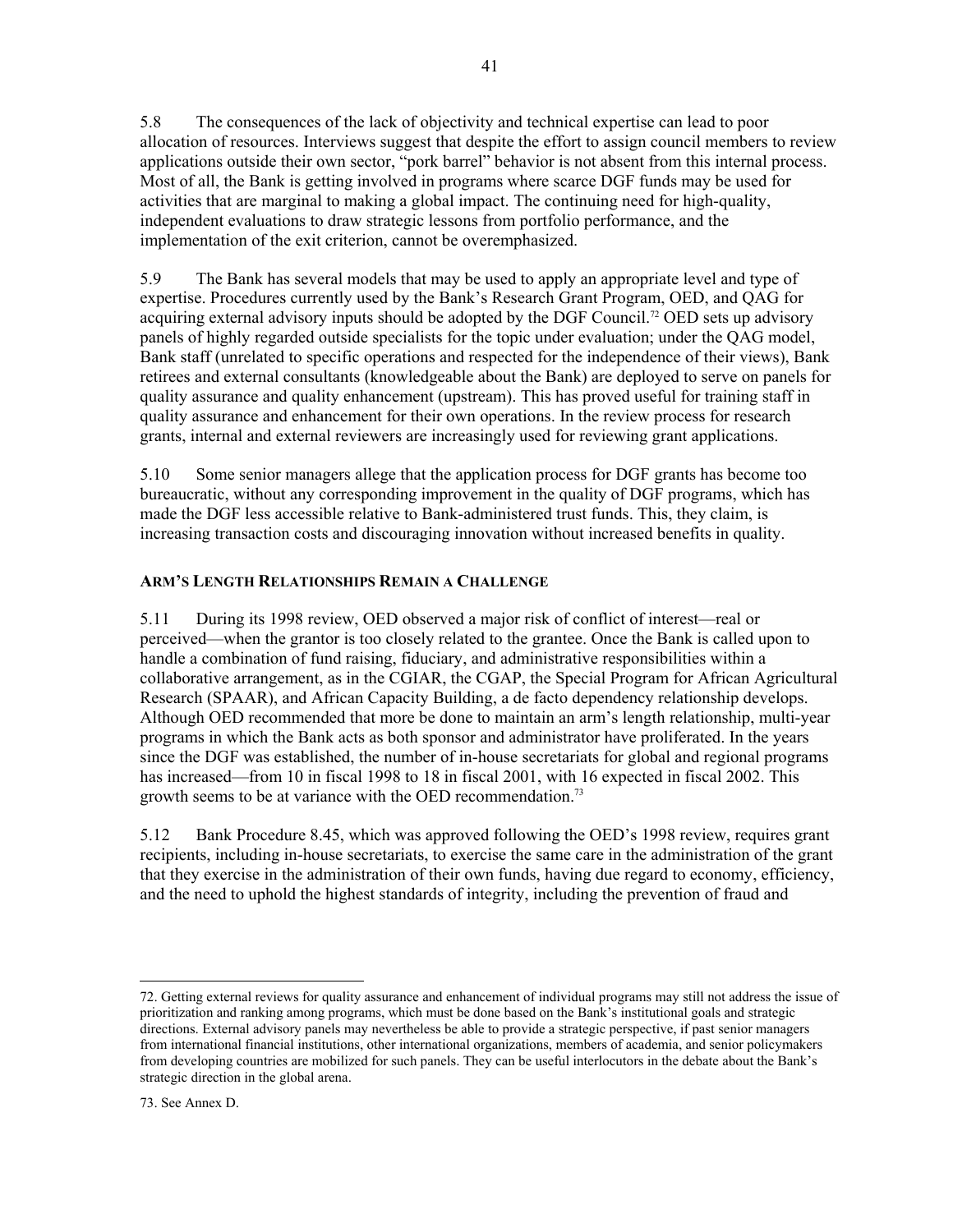corruption, in the administration of public funds.<sup>74</sup> However, the CGIAR Secretariat has only recently—for the first time since its creation in 1971—produced a report for public consumption accounting for how funds are spent and has instituted procedures for fund transfers among centers providing transparency and accountability that did not exist before. It appears that the DGF has not expected accounting of the uses of funds for some in-house secretariats from global programs. The proposed introduction of a more systematic and regular approach, at the insistence of the DGF, for Internal Audit Department review of DGF-supported activities, beginning in fiscal 2002, is a welcome step in this direction.<sup>75</sup> But the DGF also needs to require and monitor annual reports.

5.13 The fiscal 2000 DGF annual review developed some guidelines for in-house secretariats, including: reporting to a separate governing body; no cross-subsidization of staff work from in-house secretariat to Bank and vice versa; Bank to pay not more than 50 percent of secretariat costs; chair position to rotate; programs being justified by cost-benefit analysis; meet senior management approval; and meet all DGF eligibility criteria. Establishing the DGF guidelines on in-house secretariats is a big step forward in clarifying these challenges and specifying clearer conditions for establishing in-house secretariats at arm's length. OED recommended at the last DGF annual review that a clearer distinction be made between a true in-house secretariat (as for the Onchocersiasis Control Program or the CGIAR), where the program is administered from an office within the Bank but science is conducted outside of the Bank, and an in-house program (such as the Public-Private Infrastructure Advisory Facility, the Cities Alliance, or InfoDev), where the program is essentially Bank-centric. The DGF has yet to do this. The bottom line remains that, as long as Bank staff are responsible for managing grantee organizations, the organizations are not at arm's length from the Bank.

5.14 OED interviews with program stakeholders indicate that there are real or perceived conflicts of interest in the management of global programs. Vice-presidents chair boards and therefore are responsible for strategic direction and management, for ensuring fiduciary management of the entire program, and for performance as the chief executive officer. They are responsible for mobilizing funds from the Bank and elsewhere, and for overall performance of the program. Indeed, donors want Bank vice-presidents to serve as chairs so that Bank grant support to programs is assured. Vicepresidents are also responsible for priority setting within their own Networks. Furthermore, the Network managers that report to them sit on the DGF Council that provides the money for the programs they chair. It becomes politically impossible to be objective about the pace and pattern of reforms needed while also pleading for DGF funds. Promoting the necessary reforms internally compromises their objectivity. Despite these pressures, the CGIAR has made a beginning in instituting reforms. The meta-evaluation considers the recent recommendations of the CGIAR Change Design and Management team from the standpoint of previous evaluations.

5.15 In OED interviews, many stakeholders cited advantages of having global programs closely tied to the Bank and not at arm's length, among them: lower start-up costs, benefits related to the Bank's infrastructure (G-4 visas, office space, personnel management and recruitment, procurement, travel, management information, and accounting systems), donors' confidence in Bank's fiduciary management, ability to attract the best people, ease of access to developing countries, and ease of exit

l

<span id="page-59-0"></span><sup>74.</sup> DGF grant programs that provide financing for country-based activities similar to those supported under Bank lending operations are normally required to follow the Bank's procurement guidelines and procedures. In such cases, where institutions are weak, grants may be extended to recipients that are developing, but have not fully achieved, a track record of achievement. DGF grants that are provided to international organizations and similar entities, where the Bank grant finances a small portion of the overall activity and where it is not feasible to supervise activities on a contract-by-contract basis, may be administered in accordance with the recipient's own rules.

<span id="page-59-1"></span><sup>75.</sup> The CGIAR meta-evaluation that OED has undertaken is addressing some of these issues.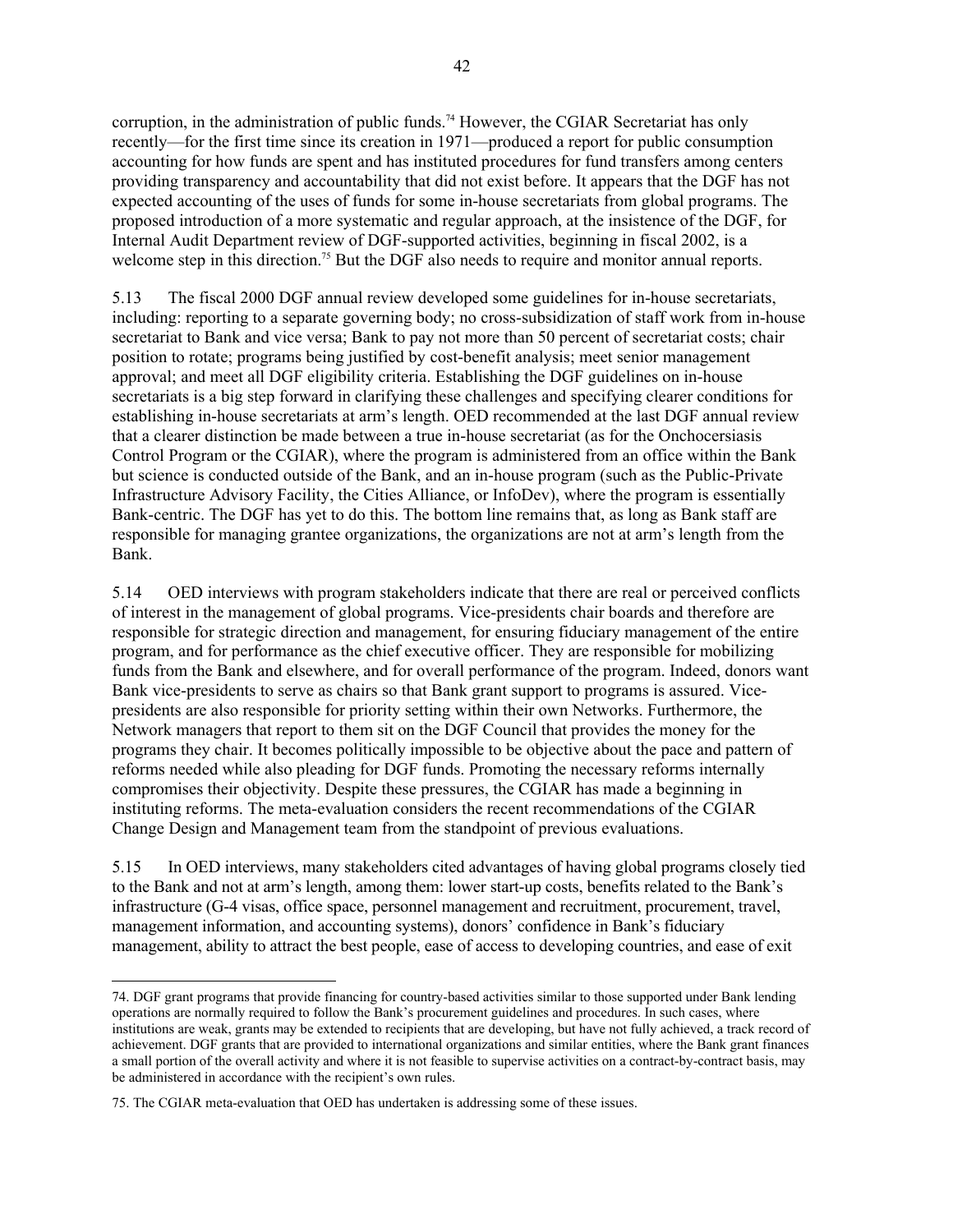and entry for Bank staff. At the same time, many stakeholders cited weaknesses in in-house secretariats: the cost of doing business, implicit continuance of Bank support, legal and fiduciary responsibility and liability, and insufficient shared ownership by partners. In-house secretariat staff tend to be Bank employees and the distinction between Bank staff and secretariat staff is often unclear. Whether it is possible to be in-house and at arm's length at the same time, then, remains unclear.

5.16 OED will be validating the responses of the interviewees in Phase 2 of this study. It is also investigating the issues surrounding the controversial and still-unresolved problem in its Phase 2 case studies.

## **EXIT STRATEGY AND THE TWO-WINDOW APPROACH NEED REFINEMENT**

5.17 During its 1998 review of grants programs, OED observed a risk of dependency if grants continue over a long period: they may undercut the independence of the grantee and work against the sustainability of program benefits. Furthermore, proactive management of the grant portfolio and making room for new priorities is inhibited when programs are of indeterminate length. OED stressed the importance of requiring and enforcing an exit strategy. While recognizing the need for providing long-term support for some programs, it stressed the importance of high turnover in the grant portfolio as a sign of responsive and prudent management. However, certain programs may require indefinite support if they are providing global public goods that are undersupplied. This raises important issues about competing demands for funding the growing number of long-term investments and whether the Bank's net income is sufficient to fund them. The second phase case studies are expected to provide insights into this issue.

5.18 The DGF responded to the OED concern that the exit option had been largely neglected in the Bank grant program by introducing the "two-window" approach, starting with the fiscal 2002 budget cycle allocation. The approach differentiates, from the start, programs with Bank support for medium to long-term funding through the DGF (Window 1), and programs that will be limited to no more than three years of funding (Window 2). Especially if it is important for the Bank to remain engaged for several years in some programs that are tackling long-term development challenges, unless regular and quality monitoring of progress is ensured, it might be equivalent to creating an official loophole for a basic grant-making principle. Executive directors endorsed the approach and management proceeded to set a limit for the size and number of programs with medium- to long-term funding, which protected the largest programs. The DGF proposes to free up only about \$10 million annually for emerging priorities in both regional and global programs, a very small fraction of the present DGF budget envelope of \$176.9 million.<sup>76</sup>

5.19 Annually, the DGF Council requests that the Networks submit overall funding requests for Window 1 programs in line with their previous year's DGF budget, and group proposals according to priority. For Window 1, as DGF proposes to reduce its size over the next few years, the decisions about what programs to reduce are made by the DGF Council, guided by the Bank's corporate priorities. For each Window 1 program, the DGF has now identified decision points (year) in which the program would be reviewed for continued Window 1 financing based on its independent evaluation. For Window 2 programs, the Networks are encouraged by the DGF to submit all proposals, grouped according to priority and consistent with the corporate priorities and sector strategies, regardless of the total size of the Network's submission. Further selectivity to bring the DGF portfolio of programs within the overall DGF budget ceiling is undertaken by the DGF Council,

<span id="page-60-0"></span> <sup>76.</sup> The amount freed up for new programs actually came down following initiation of the two-window approach—the amount available for all global and regional new programs in fiscal 2002 is only \$4.1 million (2.3 percent of the total), down from \$10.0 million (5.7 percent) in fiscal 2001.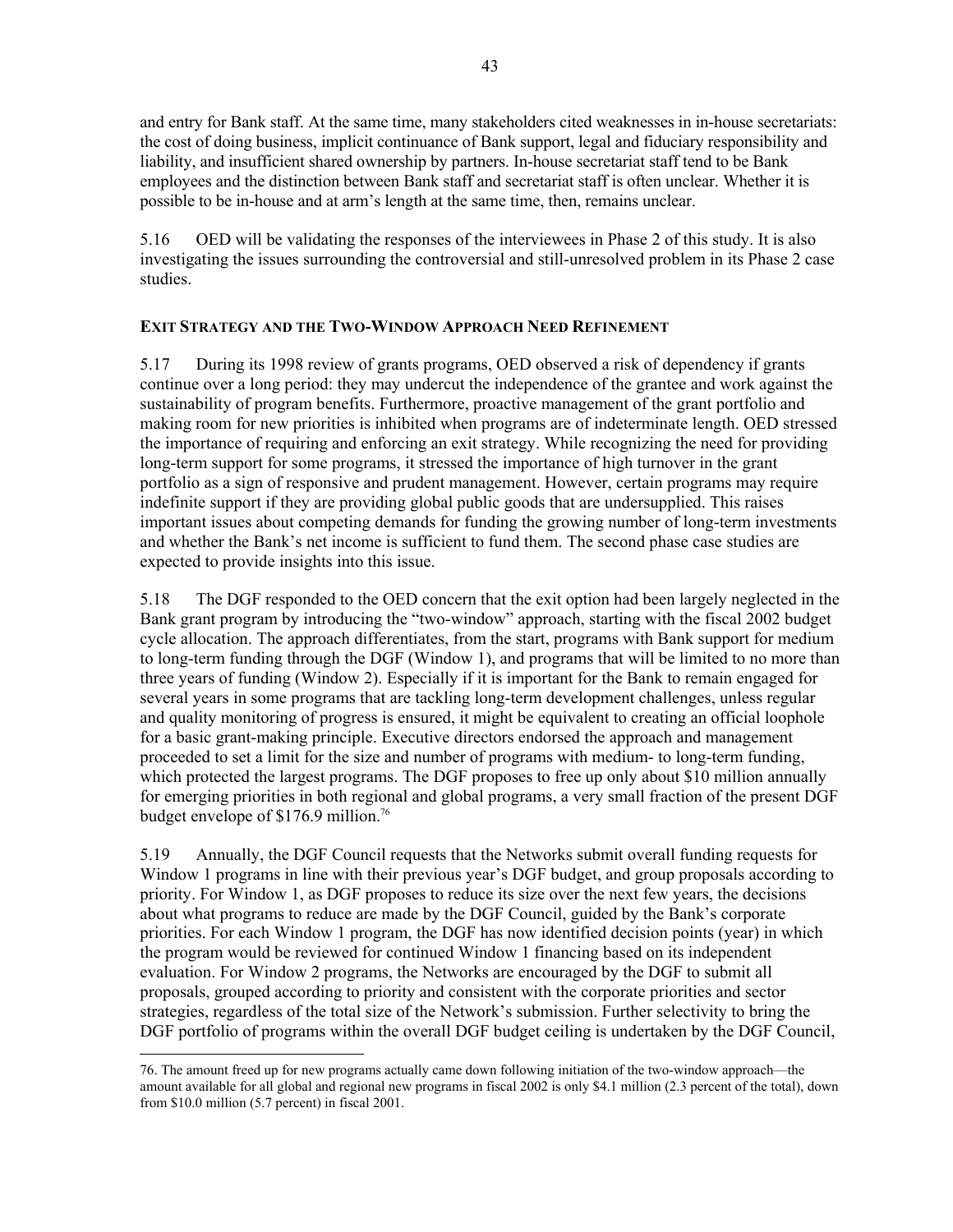based on the corporate priorities. For all Window 2 programs, DGF has identified the last year of DGF support and the date for the next independent evaluation.

5.20 Each of the windows has a different disengagement strategy. **Window 1** comprises two subwindow programs: multi-year endorsed programs (Window 1A), and programs where the DGF Council has requested or endorsed a phased approach to disengagement (Window 1B). (See Annex D.) The DGF now suggests that all Window 1 programs will be regarded as having a "phased approach to disengagement" based on regular independent evaluations and linkage to Bank priorities. While a specific exit date is not required at the outset of DGF support, the Window 1 programs are expected to work toward identifying a means for eventual disengagement. Independent evaluations are required, at least every three years, as a basis for decisions on future DGF support in the three years following the evaluations. In the interim years, the DGF funding is expected to be based on the merit of the three-year work program and annual progress reporting.

5.21 **Window 2** includes programs with a time horizon for DGF support of no more than a total of three years over the life of the program and/or over the initial start-up phase. It includes:

- Established programs with long-term development objectives and achieving sustainability after no more than three years of DGF support.
- Innovative new programs that anticipate a DGF grant need of three years or less as seed capital for testing new ideas.
- Innovative new programs, with an initial start-up phase of no more than three years, but possible demand for DGF support in later years.

5.22 Figure 5.1 shows the DGF allocations to global programs over the period fiscal 2000-02 by window.

5.23 To the DGF, exiting the Bank—that is, establishing a separate legal entity—is a way of becoming arm's length. In reality, this type of exit can result in continued financial dependence (GDN), continued in-house support (World Links), and a management contract for the Bank (Gateway), so that risk-taking by the Bank remains substantial despite the formal changes in governance arrangements. While the two-window approach provides gains in transparency for the Bank's disengagement strategy, it falls short of addressing the fundamental problems of long-term, Bank-funded grant programs (the



Window 1 programs). It is likely to further strengthen the hold of these old programs on grant resources and raises the question of why such programs do not become part of the regular Network budget. The lack of recourse to exit also raises the question of whether the assured nature of Bank financing is providing incentives to avoid reform and to take on new activities when old objectives seem to be passé or leading to "mission creep." Where there is no exit option because of under-provision of a global public good, periodic, high-quality evaluations and success in obtaining alternative sources of funding are especially important to ensure the continued relevance,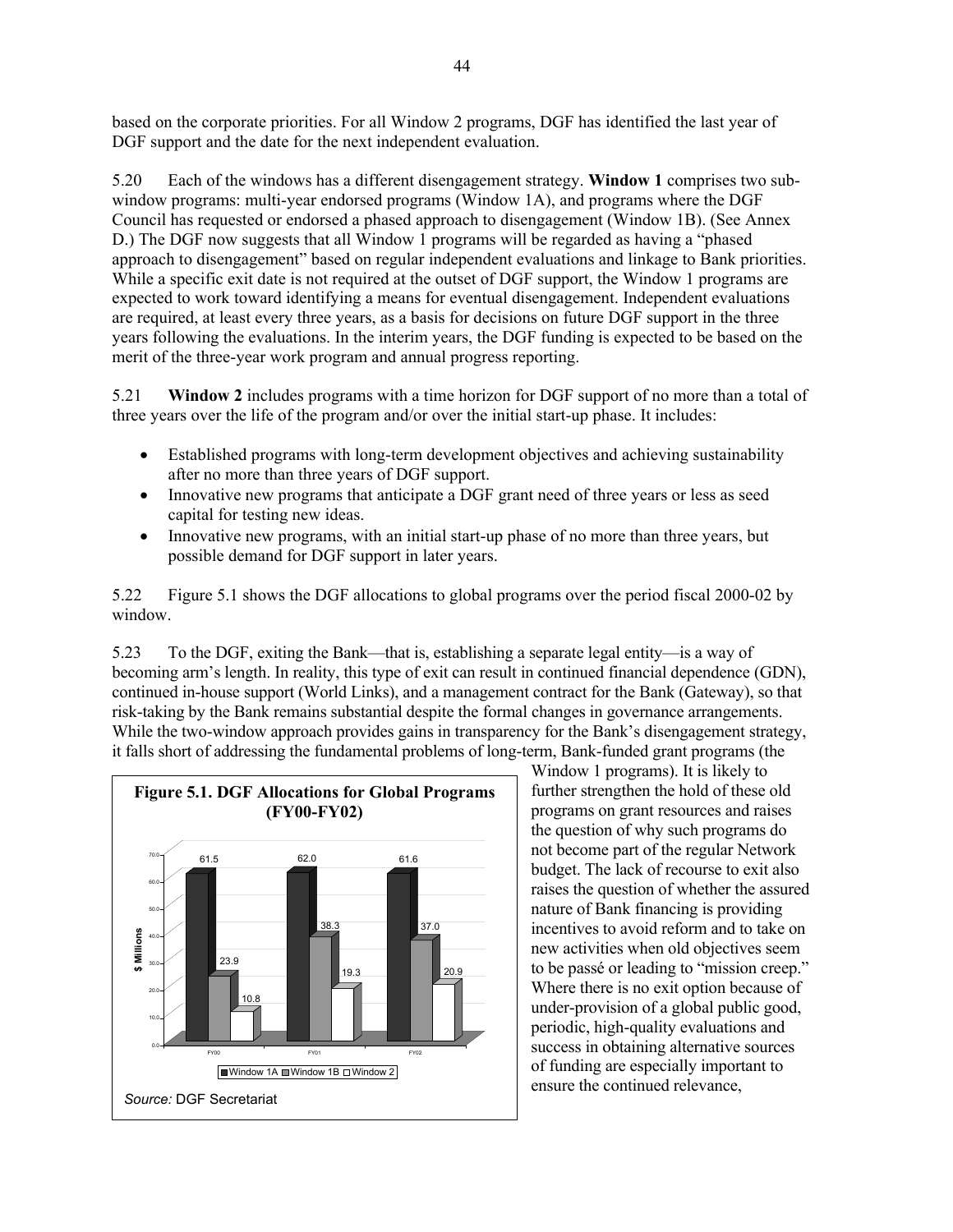efficiency, and impact of the goods being provided.

5.24 OED's review of exit strategies of global programs from across Networks suggests that the quality of the strategies is variable. Some programs have a well-articulated exit strategy in their application submissions to the DGF, but others only indicate the time of exit, after which no more DGF support is sought. A number of program managers state that they have an exit strategy but do not provide details on planned exits. Often, the strategy is very broad and programs indicate that other donors would automatically take over or the program would apply for the Window 1 support after exit from Window 2. (A complete account of exit strategies in the program applications submitted to the DGF appears in Annex H.)

#### **SUBSIDIARITY OF FINANCING REQUIRES APPLICATION**

5.25 The principle of subsidiarity of financing, as recommended in 1998 by OED, requires that Bank grants be limited to situations in which lending is not appropriate and there is no other source of funding.<sup>77</sup> This principle is a defense against having grant money drive out the need for lending, a form of moral hazard. OED pointed out that the Institutional Development Fund (not covered in this review), the Small Grants Program, and CGAP were funding activities that otherwise might be appropriate candidates to use the Bank's project preparation facility or Learning and Innovation Loans. They may also substitute for UNDP and other grants. OED further suggested that they may be better handled as part of the regular Bank budget and should be transferred to regular regional budgets.

5.26 From OED's interviews of some global program stakeholders, it is clear that many programs are conducting the equivalent of analytical and advisory activities (AAA), albeit all argue it is upstream and cross-country work that Regions are unlikely to perform. At this point there is little information on which to make definitive judgments on the quality of the decisions reached. For example, it is unclear whether the work undertaken by grant programs could be done at less cost if the Bank simply had the necessary operational budget. Equally uncertain is whether global programs are bringing the best expertise—especially cross-country experience—to bear on the subject, superior to the Region operating alone. For example, a number of programs are giving grants for country-level technical assistance (see Annex D). Not only is there uncertainty about whether soft money may be driving out hard, it is also unclear whether a global program might drive resources away from the important country priorities to which resources would have been allocated had there been no pressure to have a global program, which also consumes the time of the country task managers. The current donor practices of tying aid makes it difficult to assess these issues, but they will be explored further in Phase 2 of this study. Besides, the subsidiarity issues may be most relevant for those global programs with in-house secretariats providing technical assistance, using Bank knowledge, in addition to performing regular administrative functions for grant making.

5.27 The Phase 2 case studies will add to these observations and address such issues as: To qualify for DGF grants, should programs have to demonstrate links between cross-country knowledge sharing and country assistance and development of south-south networks—whether by the Bank or other donors—and the extent of global and regional spillovers? Phase 2 should also provide insights on global and regional spillovers and implications for global and country-level financing.

<span id="page-62-0"></span> <sup>77.</sup> Where the DGF criteria focus on subsidiarity of funding, they do not address subsidiarity of organization and management of programs, even though they may be funded at the global level. This issue is also being addressed in the case studies.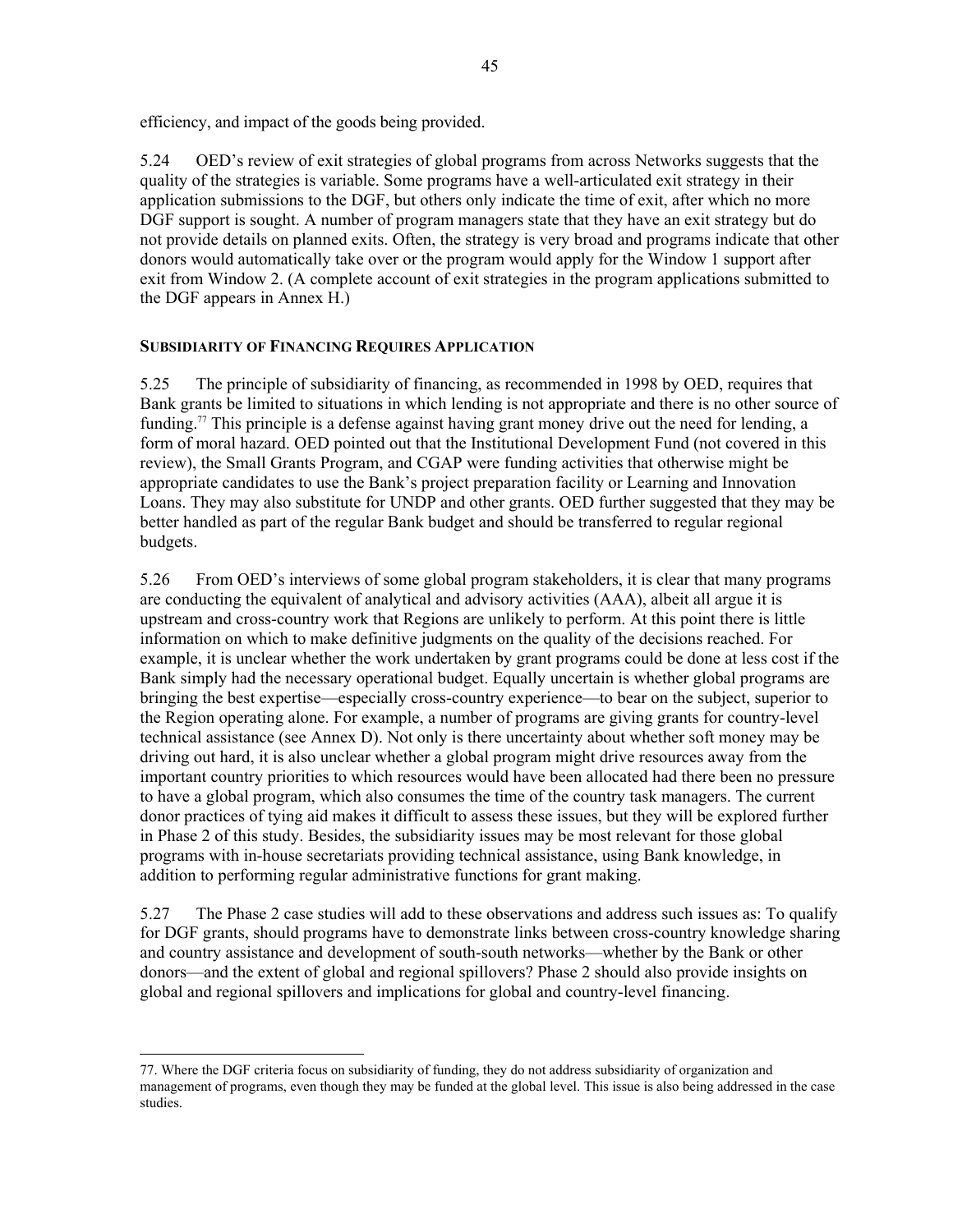#### **REPORTING AND EVALUATION NEED IMPROVEMENT**

5.28 The DGF has made progress since OED's 1998 review in both reporting and evaluation. In the reporting area it has introduced a Grant Completion Report and enhanced its financial reporting. The DGF has also improved evaluation processes and rigor.

5.29 *Grant Completion Reports.* According to the BP 8.45, the program manager is responsible, if the DGF's funding for the program is ending, for preparing and filing with the DGF Secretariat a Grant Completion Report within six months after the closing date of the final Grant Letter of Agreement. The report is expected to describe the extent to which program objectives were met and activities completed, assess the program's development impact, identify problems in the program's execution, and provide lessons learned.<sup>78</sup> The DGF Secretariat, in turn, is responsible for reviewing the Grant Completion Reports and reporting on them in the Annual Review it presents to the Board.

5.30 Compliance by the recipient organizations in providing the Grant Completion Reports to the DGF has been irregular. Only 9 of the 18 programs that disengaged from DGF funding since fiscal 1998 have provided the reports.<sup>79</sup> The regularity and quality of report submissions has also been uneven. Some programs took more than a year to file their submission with the DGF.<sup>80</sup> The quality of the reports has also varied. They focus largely on the extent to which the objectives were met and on the completion of various program activities, but they lack any assessment of development impact or even reporting on the realization of intermediate objectives, are weak on identifying problems in program execution, and yield few useful lessons. Finally, the DGF itself did not comply with the requirement to report on Grant Completion Reports in its Annual Review for fiscal 2002.

5.31 *Financial reporting.* The task manager of the Bank sponsoring unit is responsible for making disbursement requests to the DGF Secretariat on behalf of the recipient. DGF grants are normally executed by recipients that have a record of achievement and demonstrated financial probity.<sup>81</sup> The recipient organization is also responsible for implementing the activities of the program and preparing all financial reports. The Bank task manager and the program manager are responsible for supervising implementation and obtaining and reviewing all relevant program reports, including timely financial reporting and appropriate use of DGF funds by grant recipients.

5.32 For external Bank global programs, the DGF requires that the task manager forward an audited financial statement along with a Progress Report on the program for review with the annual application for funding. At this time, the relevant staff of the VPU and sector certify that they have

<span id="page-63-0"></span>l 78. A model Grant Completion Report is available to the Bank staff. The Grant Completion Report also needs to include the audited financial statements of the program and any independent or recipient-prepared evaluation reports.

<span id="page-63-1"></span><sup>79.</sup> The DGF is not requiring completion reports from programs that continue to exist in another guise. For example, the MCP program became Roll Back Malaria and was not required to submit a completion report. In other cases, such as the Public Private Alliance for Children Immunization (PPACI), which became GAVI, a completion report was provided. But an encouraging sign is that the DGF has recently started to monitor the submission of the completion reports and proposes to follow up on a regular basis with task managers.

<span id="page-63-2"></span><sup>80.</sup> For example, "Leadership Forum for African Women," which exited the DGF support in June of 1999, submitted its completion report in February of 2001.

<span id="page-63-3"></span><sup>81.</sup> As outlined in BP 8.45, in some special cases, the DGF may disburse funds to a program housed within the Bank (i.e., without a Grant Letter of Agreement) if the program (a) has its own secretariat in the Bank funded directly by the DGF, or (b) is responsible for making numerous subgrants and obtaining clearance of Grant Letters of Agreement from the Legal Department (examples include the Institutional Development Fund, Post-Conflict Fund, InfoDev, and Small Grants Program); or (c) the program is covered by a multilateral agreement. In a few exceptional cases approved by the Executive Directors (e.g., Institutional Development Fund, Post-Conflict Fund), grants may be disbursed into trust funds administered by the Bank.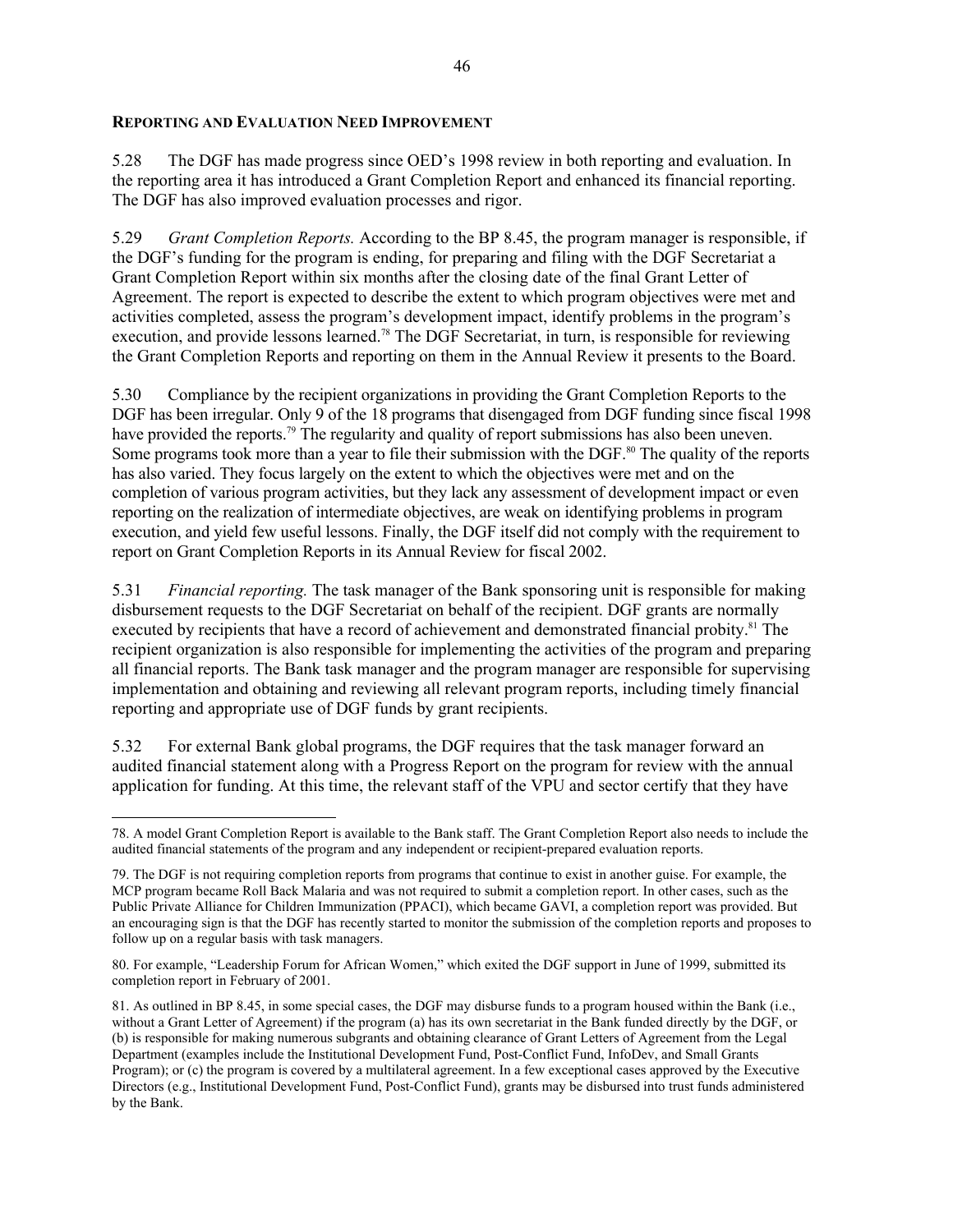reviewed and found satisfactory the audited report and the financial statements for the most recent period of DGF support. This certification at the application stage has resulted in some improvement in the compliance of these reports, but the progress continues to be uneven. The annual submissions by the programs are not being adequately monitored by the DGF. Also, there is lack of appropriate filing of such reports. Often the period of budgeting and reporting of the recipient organization does not match the DGF funding cycle, so the recipient is unable to submit the audited report to the DGF secretariat. A more systematic and regular approach for timely monitoring of audit reports should be introduced within the DGF to reinforce a stronger control environment for grant funds.

5.33 Recently, the Internal Auditing Department (IAD) has agreed with the DGF to conduct a small number of audits of DGF programs every year. OED considers this a good development. CGAP has been identified as one of the programs that would be audited this year. The audit would aim to determine whether the Bank is adequately fulfilling its fiduciary obligations to ensure that expenditures have been made for intended purposes and that there has been compliance with Bank policies, procedures, and controls. IAD cost expenses related to these audits are being covered by the DGF's approved budget for fiscal 2002. Audits should be expanded to cover all Window 1 programs because they involve large, ongoing DGF allocations, as well as to a random sample of Window 2 programs, and resources should be made available to carry these out.<sup>[82](#page-64-0)</sup>

5.34 *Evaluation.* Because most DGF programs are less than 5 years old, in many instances the DGF-required evaluations are the first evaluations these programs are undertaking. The DGF now requires Networks to report on self-evaluations through progress reports as a part of DGF application. Independent evaluations are now required by the DGF for all programs receiving over US\$300,000 annually, and a number of DGF programs are already carrying out evaluations. (See Annex O.) In the past year, the DGF Secretariat has been helping programs design their evaluation terms of reference and review the selection of consultants.

5.35 This report has shown why a more rigorous approach to evaluation should be encouraged. It is crucial to ensure not only that such reviews are carried out, but that they are of high quality and conducted by truly independent evaluators. OED expects the Phase 2 case studies to throw further light on the quality, timeliness, and the independence of evaluations. Key policy questions include: How can standardized evaluation criteria, clear performance indicators, and timely independent evaluations of high quality assist continuing learning and the DGF in effective prioritization and resource allocation across programs and Networks? And how can evaluations focus on development effectiveness (poverty alleviation and sustainable development) and mechanisms for mainstreaming global programs? If necessary, the Board should make additional resources available for independent evaluations.

#### **SUMMARY FINDINGS AND RECOMMENDATIONS**

5.36 The DGF has made substantial improvements in its processes, but their contribution to the development effectiveness of programs may not have been commensurate. DGF Council members do not always bring to bear the combination of substantial technical, policy, and other knowledge and expertise needed to review a program. Some of this expertise exists in the Bank and needs to be more effectively mobilized. Despite the effort to assign council members to review applications outside

<span id="page-64-0"></span> <sup>82.</sup> Currently, the program manager sends to the grant recipient organization a grant Letter of Agreement based on a sample letter provided by the DGF. The use of standard legal agreement letters consistently across global programs would ensure that the Bank is able to audit its grant recipients. Although the sample Grant Letter of Agreement specifies that "the recipient shall permit the Bank's representatives to examine the records and accounts with respect to the grant," in case of the U.N. and other multilateral development banks, since there does not currently exist a reciprocal agreement for examination of records, grants given to programs housed in these organizations, an exception may have to be made.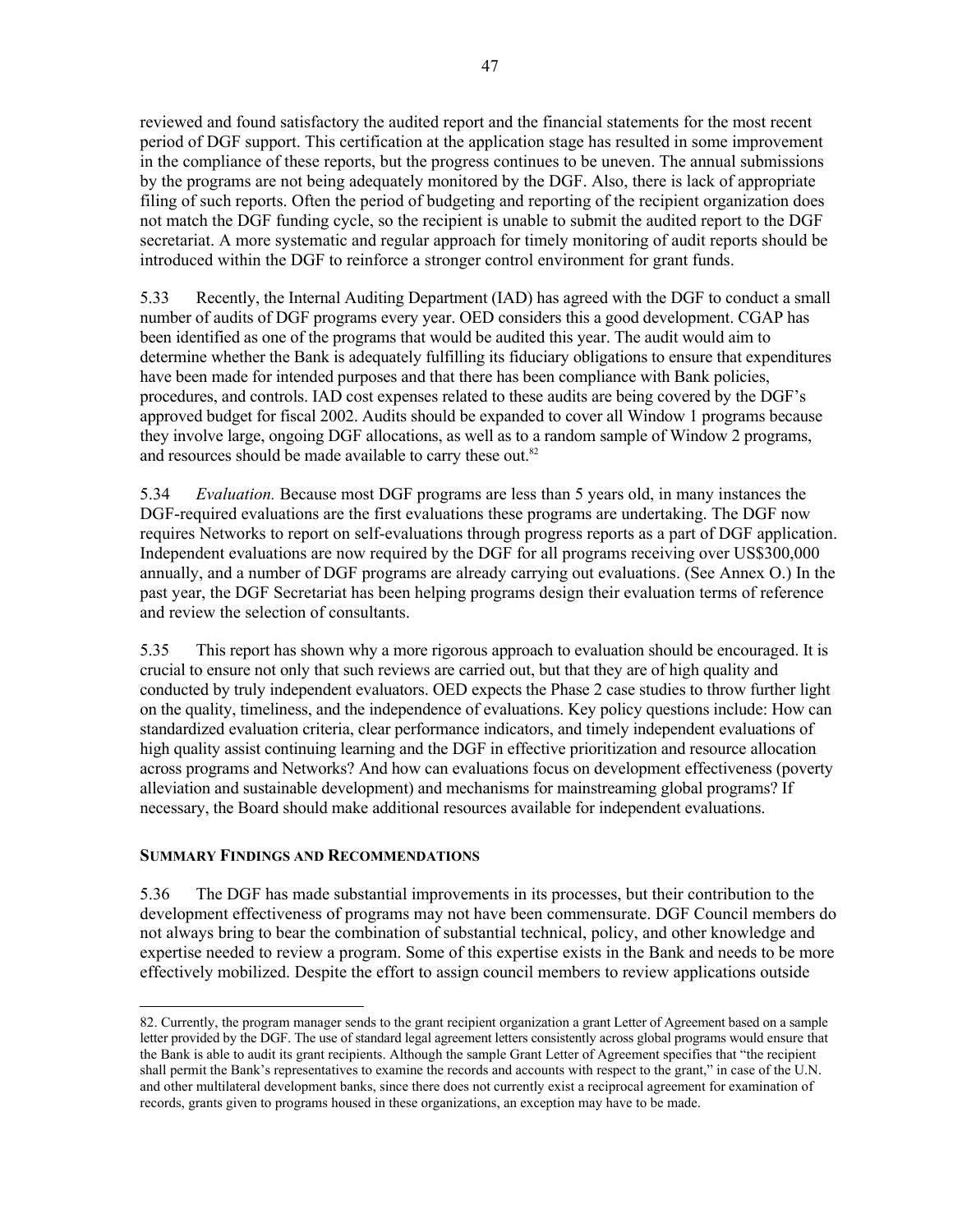their own sector, "pork barrel" behavior is not altogether absent. Scarce DGF funds may be used for activities marginal to making a global impact.

5.37 **Introduce independent external review process.** An independent external review process should be introduced for allocation of DGF grants to small programs that do not go to the Board. The Bank has several models that may be used to apply an appropriate level and type of expertise, including expertise available within the Bank. Procedures currently used by the Bank's Research Grant Program, QAG, and OED for getting advisory inputs—external to the program—should be adopted by the DGF Council.

5.38 **Reporting and evaluation need improvement.** Compliance by the recipient organization in providing the Grant Completion Reports to the DGF has been irregular. The regularity and quality of report submissions has also been uneven. Although there has been some improvement in the compliance of financial and audit reporting, the progress is uneven.

5.39 **A more systematic and regular approach for timely monitoring** of financial and audit reports and Grant Completion Reports should be introduced within the DGF to reinforce a stronger control environment for grant funds. Audits should be expanded to cover all Window 1 programs, and resources should be made available to carry these out. **A more rigorous approach to evaluations** should be instituted. Evaluations should be carried out routinely, of high quality, and conducted by truly independent evaluators that are knowledgeable about the programs.

5.40 **Maintain an arm's length relationship.** Multiyear programs in which the Bank acts as both sponsor and administrator have proliferated. Since the DGF was established, the number of in-house secretariats for global and regional programs has increased, from 10 in fiscal 1998 to 18 in fiscal 2001—and is expected to be 16 in fiscal 2002. OED will validate the responses of the interviewees' pros and cons for in-house secretariats in Phase 2 of this study.

5.41 **Exit strategy and two-window approach need refinement.** The two-window approach provides gains in transparency for the Bank's disengagement strategy, but falls short of addressing the fundamental problems of long-term, Bank-funded grant programs (the Window 1 programs). It is likely to further strengthen the hold of these old programs on grant resources and raises the question of why such programs do not become part of the regular Network budget. Exit strategies of global programs from across Networks suggest that the quality of the strategies is variable. OED will examine the issue of exit strategy in Phase 2 of this study.

5.42 **Subsidiarity of financing requires application.** Many programs are conducting the equivalent of analytical and advisory services, albeit all argue it is upstream and cross-country work that Regions are unlikely to perform. The case studies will explore this issue in Phase 2.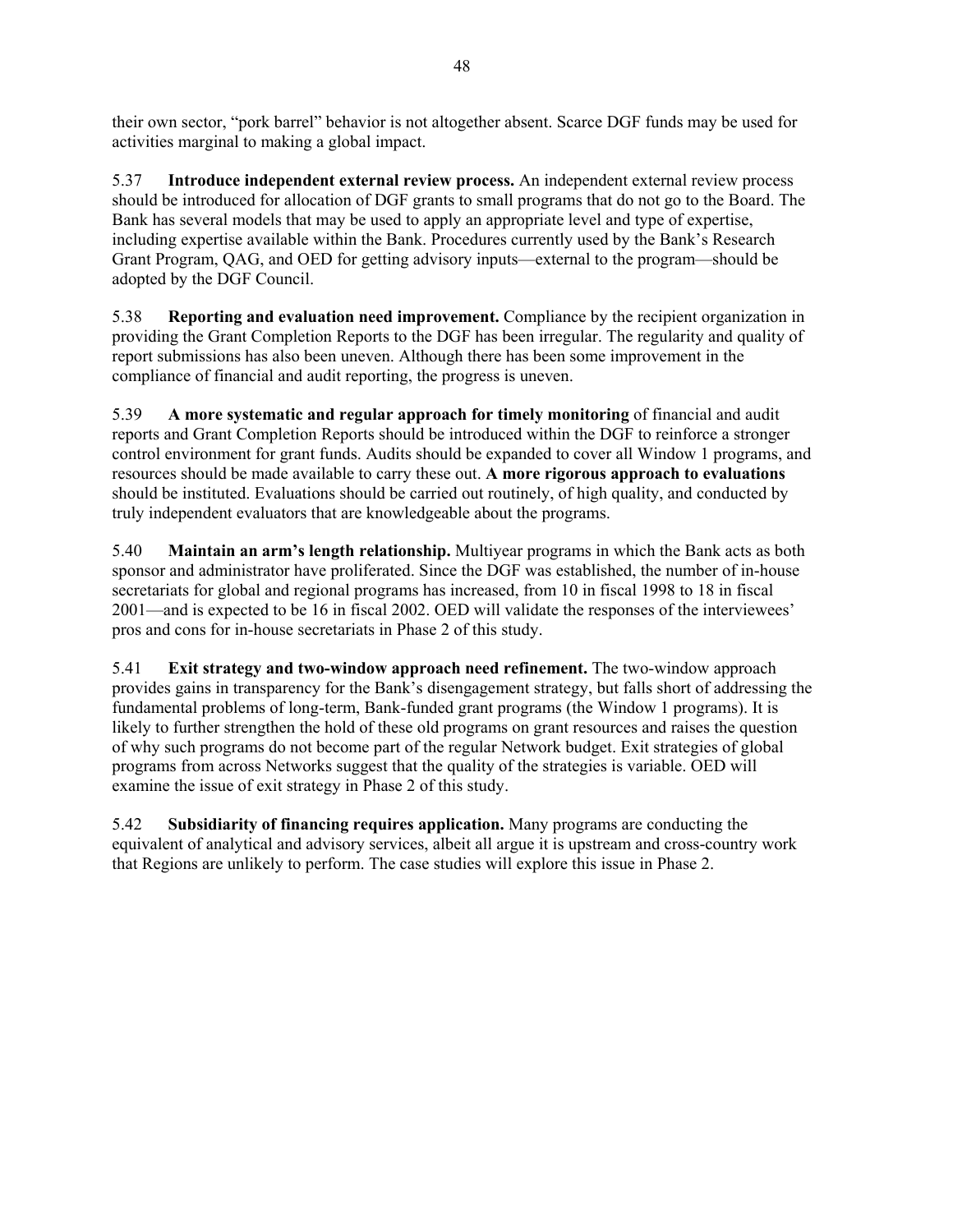# **6. Major Findings and Recommendations**

6.1 Tremendous changes in the external environment have fundamentally altered the roles of international organizations, including the World Bank, and made it imperative that the Bank remain as proactive at the global level as it has for the past five years. Management commitment to opening the Bank to partnerships and helping to exploit global challenges and opportunities for the benefit of borrowing countries has aptly stimulated substantial innovation and growth in the Bank's global partnerships. Large and well-known programs such as the CGIAR, TDR, GEF, and ESMAP—programs that were innovative for their times—have been joined by new innovative programs such as UNAIDS, GAVI, the Prototype Carbon Fund, and the Cities Alliance.

6.2 The Bank's global program portfolio is already an important complement to its traditional country assistance and it holds substantial promise for considerably enhancing the Bank's effectiveness at reducing poverty. Moreover, among international organizations, the Bank has become the largest manager of trust funds for global programs. Although the growth of these programs has now slowed, global activities could increase rapidly if current negotiations for IDA replenishment result in an increase in IDA grants to global programs—such growth, if properly managed and focused, will enhance the Bank's development effectiveness.

6.3 The internal challenge for the Bank is to refine the strategy and criteria for its involvement, and to ensure these measures are rigorously applied. Insufficient clarity in the relationships among partnerships, programs, and global public goods in the Bank's global strategic framework is a source of confusion. The number of global activities that focus on global public policy issues that are hindering the ability of the Bank or its client countries to achieve their poverty reduction mission are few. The strategy lacks clarity regarding the extent to which Bank involvement in global programs should entail provision of global public goods or other goods of seemingly high marginal social value currently being provided through grant funding—and on whether collective action through partnerships is always necessary to provide global public goods. The current portfolio does not fully align with the strategic framework because many programs were created before the framework was in place.

6.4 The Bank's considerable comparative advantage in areas central to achieving its poverty alleviation mission—its multi-sectoral capacity, analytical expertise, and in-depth country knowledge is under-exploited. The Bank's ability to mobilize resources, in contrast, has been very important to the development of new programs. More rigorous processes to ensure appraisal, fiduciary, and other monitoring and evaluation functions, only some of which are now in place, will help enhance quality.

6.5 Developing countries are largely implementers whose voice is not heard throughout the process. Getting them more involved will facilitate their ownership and help ensure that global programs are relevant and effective in achieving the Bank's poverty alleviation mission and in meeting the Millennium Development Goals.

6.6 Adjusting the current management structure will require considerable thought about the substantial intellectual, managerial, and external relationship challenges presented by the diverse portfolio: 70 programs, spanning 5 Networks, that differ widely in size, age, authorizing environment, number of partners, financing arrangements, life cycle stage, and for which management responsibilities are dispersed throughout various units in the Bank. Moreover, 40 of the 70 programs are managed outside the Bank. The current management structure has evolved in response to various external and internal events and has been designed to promote innovation. The challenge is to ensure that innovation is combined with a systematic assessment of the need for institutional responses to global challenges. Bank management is aware of the challenges posed by the need to balance the expansion of partnerships and entrepreneurial spirit with "corporate discipline and priority setting; and ensuring that there is due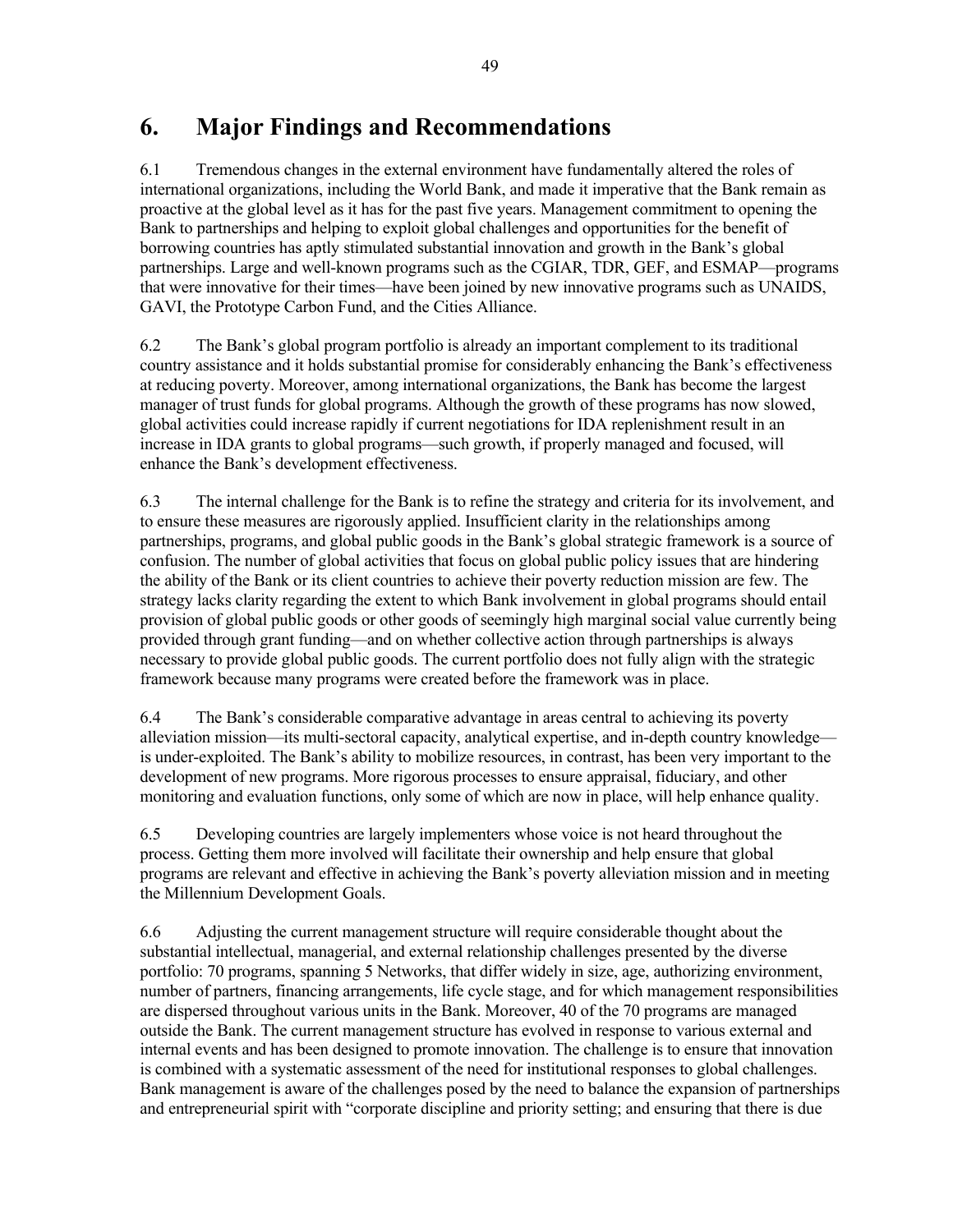<span id="page-67-0"></span>diligence with respect to effectiveness, implementation, resource efficiency and reputational integrity." It has already begun to provide increased attention to these issues in the Strategic Forum and other management discussions.

6.7 The direct responsibilities and risks (including reputational risks) associated with the 30 programs the Bank manages in-house and with those it has spun-off seem considerably larger than for programs managed externally—and many issues remain in the internally managed programs. Yet the Bank's indirect responsibilities are equally large whether it is essentially a *joiner*, as in the health sector, where the Bank is the most important lender to developing countries, or an *initiator*, as in the information and communications technology sector. Moreover, in the context of the Millennium Development Goals and the emerging, more integrated Global Development Framework, the Bank's roles and responsibilities are changing and will continue to evolve rapidly. Not only does one size not fit all, as this report demonstrates, but even in externally managed programs the dynamic situation requires that the Bank position itself organizationally and managerially to respond continuously to the new challenges.

6.8 In most cases, global programs involve a large number of partners, so clear processes and accountabilities for the management of relationships are an important part of the challenge. Both through procedures and their application, the Bank can help set standards for quality and quality enhancement and be a leader in the way it manages the current global portfolio and gets involved in new partnerships, much as it has done for country assistance through the Country Assistance Strategies and a variety of lending instruments.

6.9 There is no consensus among the Bank's member countries about the importance of global programs and partnerships in enhancing development effectiveness and positioning the Bank for the future. OED concludes that because of the tremendous opportunities provided by the rapidly declining cost of information technology, growth of civil society participation, and rapid technical change in such areas, investments at the global level will become increasingly important in enhancing the Bank's development effectiveness at the country level. Management stimulus to be proactive at the global level has been the right response. Evaluations such as this one can help develop criteria and standards for the allocation of resources between the global (and regional) and national activities. A global portfolio that is proactively managed and linked to the needs of the Bank's borrowers can substantially increase the Bank's impact and position it to become a more effective player in international development assistance.

6.10 At management request, this Phase 1 report has focused on the strategic and programmatic management of the Bank's global portfolio as an input into the budget process for fiscal 2003. Based on the analysis of 28 programs, the Phase 2 report will address issues of governance, management, and impacts of individual programs and extract further lessons for strategy and programs. The remainder of this section outlines the implications for the Bank of the results of Phase 1. These are in four areas: organization, strategy, selectivity, and program implementation.

*Organization:* Management should strengthen strategic planning and oversight of global programs and partnerships. Rigorous priority setting, improved quality management, and stronger corporate leadership on global issues is of strategic importance, but *how* to achieve this is a challenge and became the subject of considerable debate within the Bank as the findings of this study began to surface.<sup>83</sup> Here, OED puts forward three options:

 $\overline{\phantom{a}}$ 

<sup>83.</sup> In the context of a review by the Bank's operational vice-presidents, concerns were expressed about OED's suggestion that a single VPU needed to be assigned responsibility for global programs. OED addresses the specific arguments in Attachment 2 of this report. The debate about the single-VPU suggestion has led to a refinement of OED's recommendation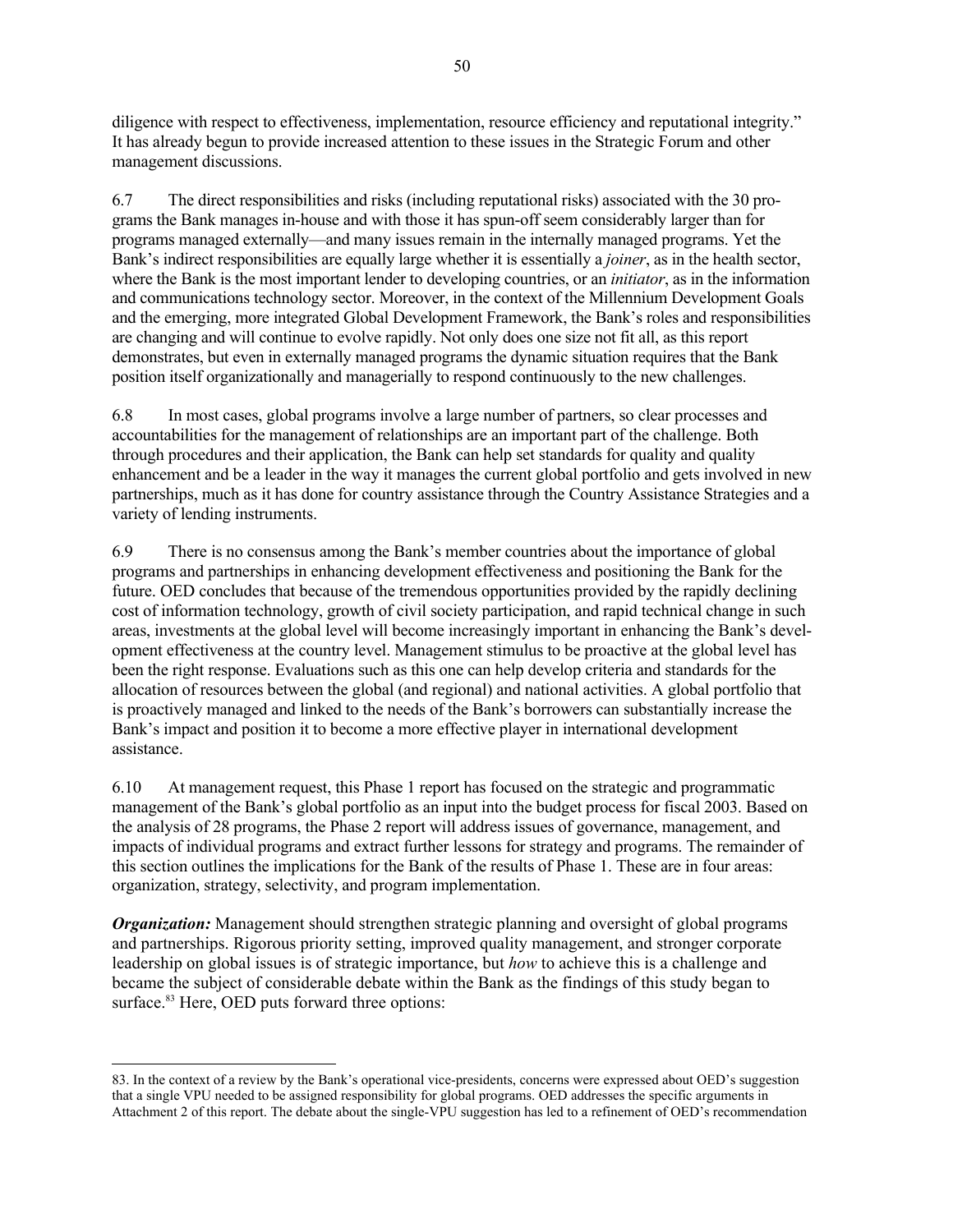- 1. Fine tuning of the existing management framework and processes to address the identified weaknesses
- 2. Setting up a secretariat to assist a single Managing Director (MD) in the oversight of all Bank global activities
- 3. Allocating Bankwide responsibilities for improving quality assurance and overseeing partner relations at the global level to a single existing vice-presidential unit (VPU).

The strengths and weaknesses of each option were weighed in the context of the global policy cycle—that is, development of strategy and policy, refinement and application of criteria for engaging in partnerships and for selectivity, and follow-through in the program cycle from initiation to accountability for impact. (The likely effect of each option on the issues identified in this report is shown in Annex U.)

- $\triangleright$  OED concludes that refining the existing framework, while it would continue to promote innovation and flexibility, would not significantly enhance quality or accountability. Strengthening the sector boards and giving QAG and OED roles in ensuring quality at entry and evaluation, while useful and necessary under any scenario, would not resolve conflict of interest dilemmas. Nor would it provide the strong leadership needed to achieve coherence and enhance accountability so as to tap the full potential for Bank leadership and impact on global poverty alleviation.
- $\triangleright$  With an appropriately staffed and mandated MD secretariat, in contrast (possibly absorbing the current DGF establishment), the possibility of real reform would be greater, especially regarding operational deliverables and results. Working through the Networks, which would continue to have the primary responsibility for task management and partner relations, the MD secretariat would set standards, oversee programming and budgeting, perform quality assurance functions, and report annually to senior management and the Board on activity implementation. It would also be able to ensure that risk management policies are defined by the appropriate unit and would oversee Network implementation of risk management processes, including, as appropriate, reporting to the Board.
- ¾ With an appropriate mandate, an existing VPU, reporting to its Managing Director, could perform all the same functions as the MD secretariat, in addition to providing intellectual leadership and fulfilling the need to address the global policy environment. It could assist in the development of policy and strategy as well as help improve operational effectiveness through two interacting units: a think tank to routinely monitor and anticipate changes and emerging opportunities in the global environment, draw partnership implications for the Bank, and provide intellectual leadership, and a separate operational unit concerned with the internal management of global programs.

*Strategy:* Management should further articulate a strategy for Bank involvement in global programs and policies that establishes overarching objectives, oversight responsibilities, and the Bank's comparative advantage. The strategy would articulate how global programs are distinguished from institutional partnerships and contribute to achieving the Bank's mission of sustainable development and poverty alleviation, and the extent to which the programs should focus on the provision of global public goods and involve specific forms of partnership.

 $\triangleright$  A central unit (secretariat or VPU) would develop and monitor performance indicators to ensure that Networks and Regions are appropriately linking specific global programs, country

that considers three possible alternatives. These may not be the only alternatives, and ultimately Bank management needs to base its decision on a wide range of considerations, some of which fall outside the scope of this study.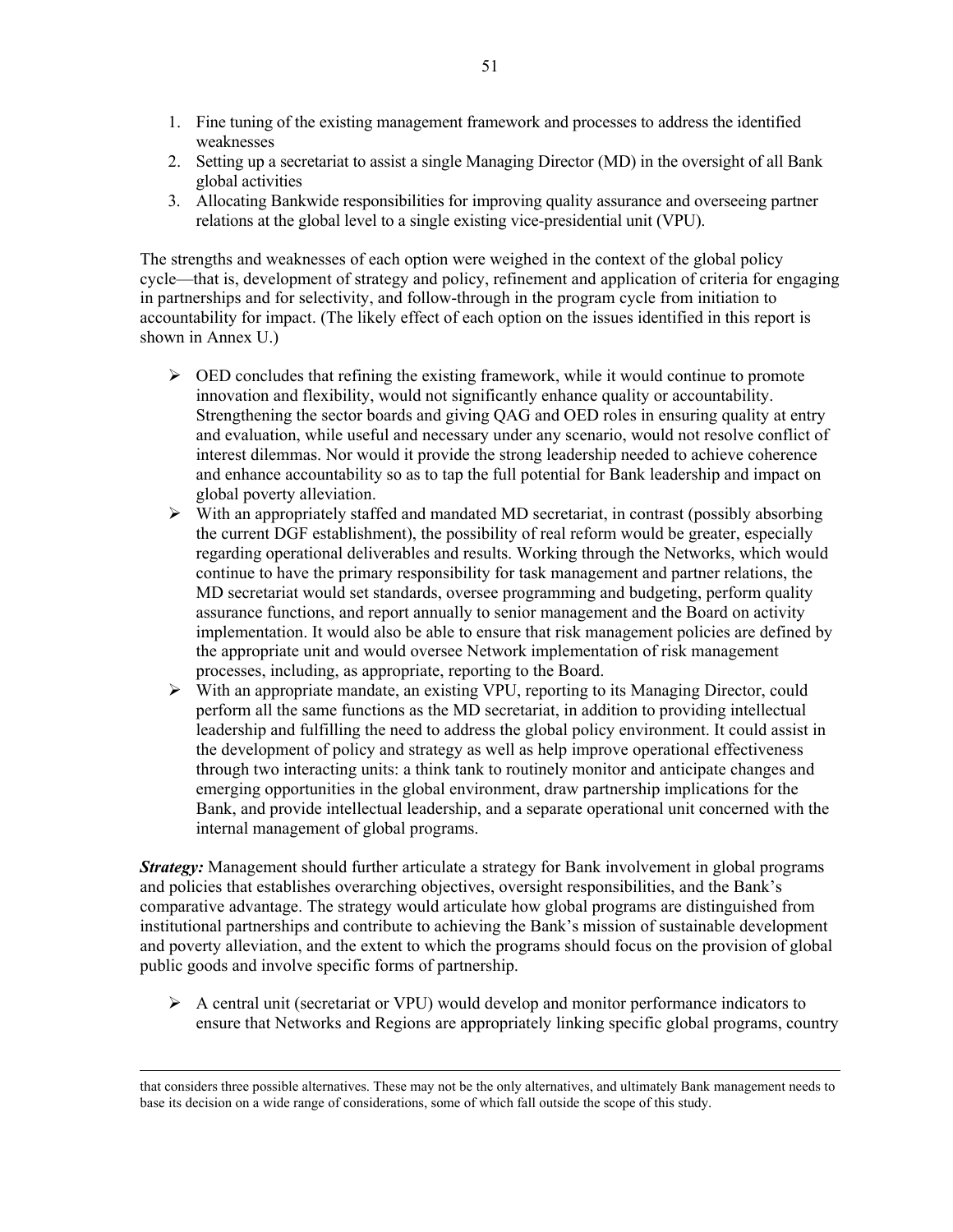assistance strategies, and sector strategies, and prepare annual reports for the Board based on information provided by the Networks.

- $\triangleright$  It would develop clear and transparent criteria and guidelines for resource allocation; budgeting, accounting, and auditing practices; and information systems for global programs.
- $\triangleright$  It would be involved in the allocation of the Global Public Goods (GPG) Fund to link global programs to country needs, with a results-based focus, by providing the Networks with nonfungible, dedicated budgetary resources.

*Selectivity:* The MD secretariat or designated VPU should establish and monitor the standards Networks must follow for their global programs, including the extent of verifiable objectives, dedicated Bank resources, appropriate organizational and funding arrangements, and some form of costbenefit or other ex-ante criteria for Bankwide prioritization and quality assurance.

> $\triangleright$  For new programs above a threshold size, likely of a global public goods nature, the central unit would help institute a transparent identification, preparation, appraisal, Board approval, supervision, and evaluation processes. OED estimates that in fiscal 2002 this would have involved appraising one new DGF program, but 19 ongoing DGF programs to which commitments were renewed by the DGF for FY02. Similarly, 10 non-DGF programs would be potentially eligible for appraisal (box 6.1).

#### **Box 6.1 How Many Programs Would Have to Be Appraised?**

In fiscal 2002 the DGF had 47 programs in its portfolio; 32 of them were ongoing programs to which commitments continued. The DGF approved 15 new programs for a total of \$4.08 and it increased the allocation of funds to 8 of the ongoing programs for a total of \$4.31 million. The Development Gateway was the only program that received more than \$1 million. Thus, if a threshold of \$1 million was set for appraisal, only the Gateway would have been appraised.

Many of the 26 ongoing *global* DGF programs, such as the CGIAR and CGAP, should also be appraised, however. Using the same threshold, 19 such programs would be eligible for appraisal. Furthermore, 10 of the 23 non-DGF global programs would potentially be eligible for appraisal. But the breakdown of costs for these non-DGF programs is not centrally available.

DGF expects to exit from 5 programs in fiscal 2002, releasing \$2.68 million, 7 programs in fiscal 2003, releasing \$3.13 million, and 20 programs in fiscal 2004, releasing \$19.63 million. The exits for future years and amounts are of course tentative at this stage. Exits from the non-DGF programs are not known. All these call for improved assessment of quality at entry, quality assurance, and evaluation, which will require increased internal capacity to address grant-making issues.

*Source:* DGF data, see Annex V.

*Program Implementation*. Management should clarify the responsibilities and accountabilities of the Board, Regions, Networks, and task managers, and provide each with the resources needed to fulfill the Bank's commitments with its partners.

- $\triangleright$  For programs under implementation, introduce a more systematic and regular approach for task manager monitoring of program performance and provision of audit reports, introduce independent panels similar to those used by QAG to review quality of the ongoing portfolio, and expand audits introduced by the DGF, in the first instance, to cover all programs receiving medium- to long-term Bank support (Window 1).
- $\triangleright$  Ensure independence of the three-year evaluation process the DGF has instituted for its programs by extending the practice to all programs (including ongoing programs, regardless of whether funding is from the Bank budget, the DGF, or Bank-managed trust funds) as a prerequisite for continuing support.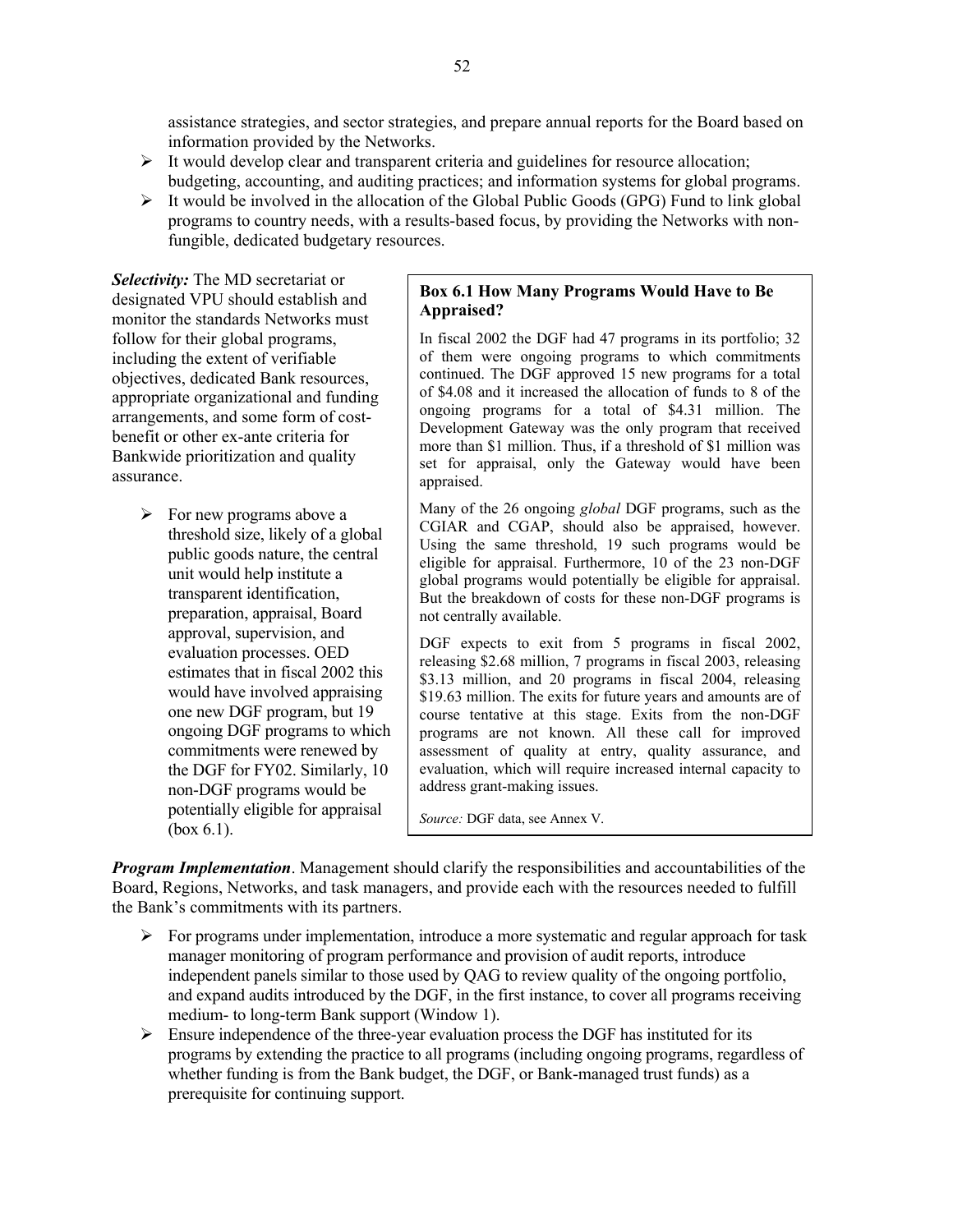- $\triangleright$  Include global programs in the standard evaluation and reporting processes of OED, ensuring routine reporting to the Board of the findings of independent evaluations and management decisions of continuing support to the programs.
- ¾ For new small programs of a merit goods nature that are not presented to the Board, the MD secretariat or designated VPU would help improve approval, monitoring, and auditing in the DGF. Management could introduce independent review processes that are external to the program, similar to the processes used by the World Bank Research Committee, for the allocation of small DGF grants or as part of the Bank budget.
- $\triangleright$  For programs under implementation, including the existing portfolio, it would introduce quality assurance and enhancement standards and clear Network accountabilities.
- $\triangleright$  It could help adapt the standards and procedures applied to the use of Bank funds in innovative lending operations such as Learning and Innovation Loans and Adjustable Program Loans to global programs.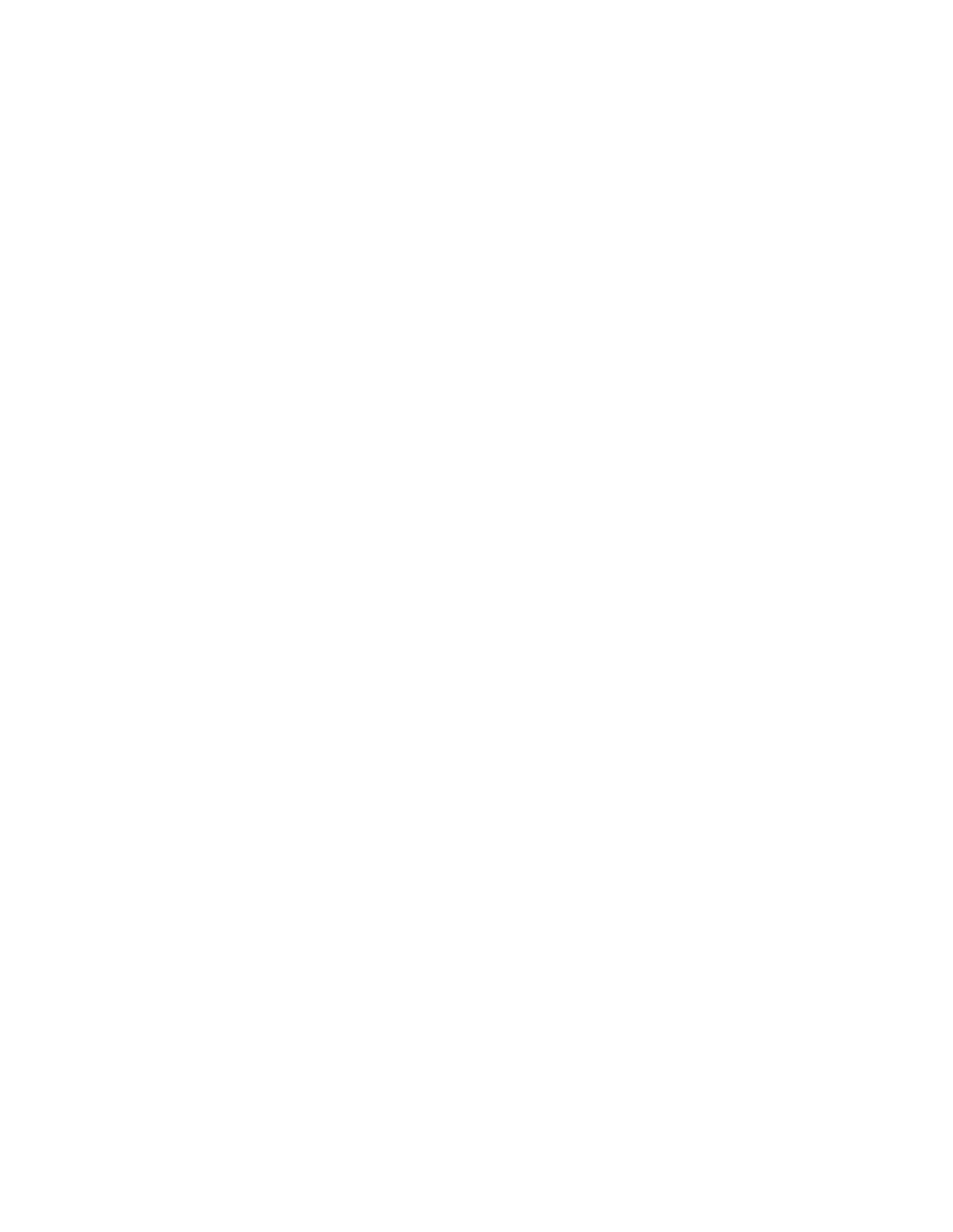#### **References**

- Barrett, Christopher B. 2001. "Natural Resources Management Research in the CGIAR: A Meta-Evaluation." OED, World Bank, Washington, D.C. Photocopy.
- Bezanson, Keith, and Francisco Sagasti. 2001. *Financing International Public Goods: Challenges, Problems and a Way Forward.* Sussex, UK: Institute for Development Studies for Swedish Ministry of Foreign Affairs, Department of International Development Cooperation.
- Cooper, Richard M. 2001. "Financing International Public Goods: A Historical Overview and New Challenges." In *Global Public Policies and Programs,* C. D. Gerrard, M. Ferroni, and A. Mody, eds. Washington, D.C.: World Bank.
- Eicher, Carl, Mandivamba, and Rukuni. 2002. "The CGIAR and Africa: Past, Present and Future." OED, World Bank, Washington, D.C. Photocopy.
- Gardner, Bruce. 2002. "Global Public Goods from the CGIAR: Impact Assessment." OED, World Bank, Washington, D.C. Photocopy.
- GEF (Global Environment Facility). 2002. "Second Overall Performance Study." Washington, D.C., World Bank.
- Gerrard, Christopher D., Marco Ferroni, and Ashoka Mody. 2001. *Global Public Policies and Programs: Implications for Financing and Evaluation.* Washington, D.C.: World Bank.
- Hellman, Thomas, and Manju Puri. 2000. "The Interaction Between Product Market and Financing Strategy: The Role of Venture Capital." *The Review of Financial Studies* (13) 4:959-984.
- Hewitt, Adrian, Oliver Morrissey, and Dirk Willem te Velde. 2001. *Financing International Public Goods: Options for Resource Mobilization.* London: Overseas Development Institute.
- Kaul, Inge, Isabelle Grunberg, and Marc Stern. 1999. *Global Public Goods: International Cooperation in the 21st Century.* New York: Oxford University Press for the UNDP.
- Lele, U., N. Kumar, A. S. Husain, A. Zazueta, and L. Kelly. 2000. *The World Bank's Forest Strategy: Striking the Right Balance.* Washington, D.C.: World Bank.
- McDermott, Richard. 1999. "Why Information Technology Inspired But Cannot Deliver Knowledge Management." *California Management Review* (41) 4.
- OED. 2001a. "The World Bank and Global Public Policies and Programs: An Evaluation Strategy." Washington, D.C., World Bank. <http://www.worldbank.org/oed/ gppp/evaluation\_strategy.html>
- ———. 2001b. *Bridging Troubled Waters: Assessing the Water Resources Strategy Since 1993.* OED Study Series. Washington, D.C.: World Bank.
- ———. 2002. "Grant Programs: Improving their Governance," OED Precis 224. Washington, D.C.
- Pardey, P. G., and N. M. Beintema. 2001. *Slow Magic: Agricultural R&D a Century after Mendel*. Washington, D.C.: International Food Policy Research Institute.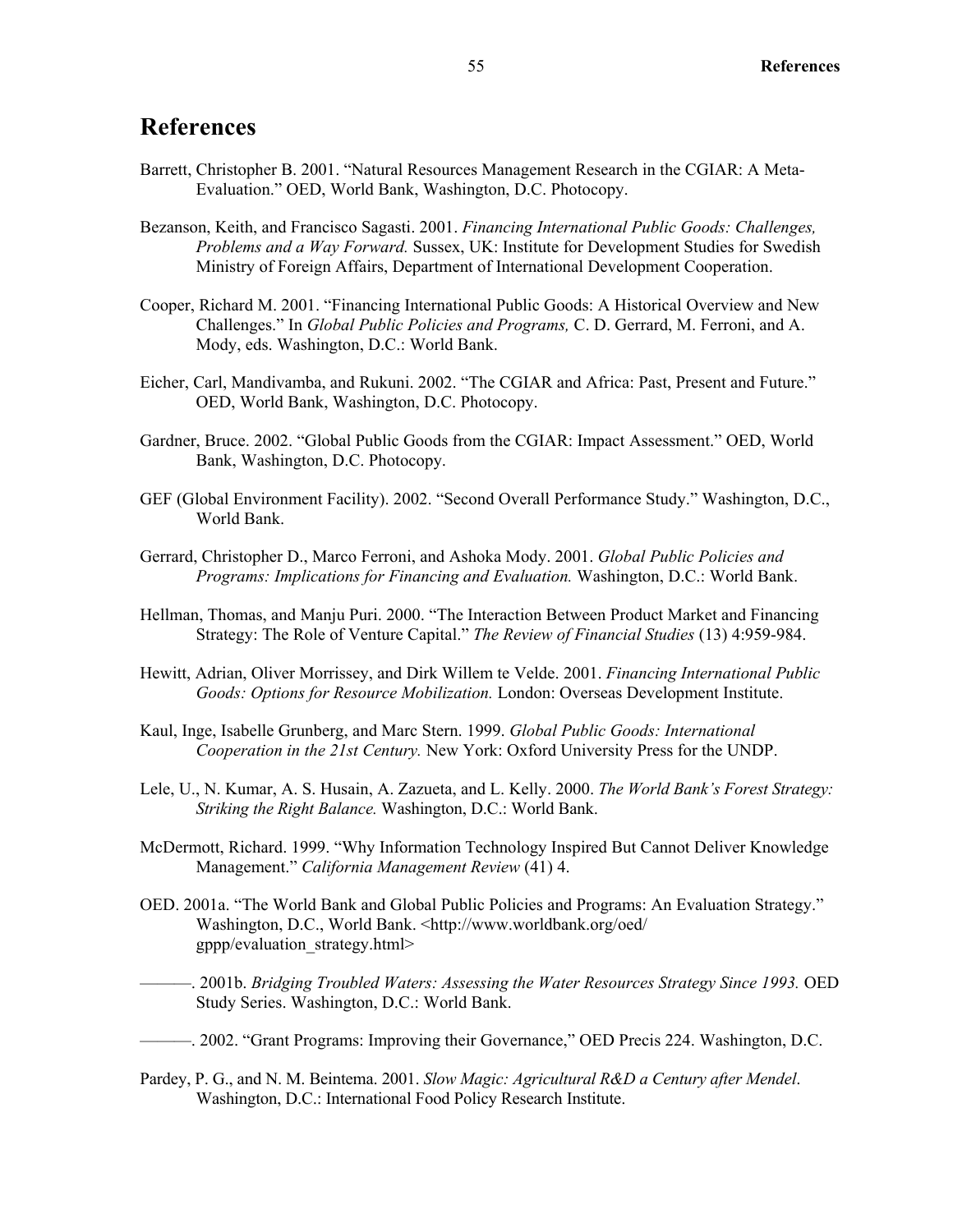Rosenau, P. Vaillancourt. *2000. Public Private Policy Partnerships.* Cambridge, Mass.: MIT Press.

- Samoff, Joel, and Nelly P. Stromquist. 2001. "Managing Knowledge and Storing Wisdom? New Forms of Foreign Aid?" *Development and Change* (32): 631-656.
- Standing, Guy. 2000. "Brave New Words? A Critique of Stiglitz's World Bank Rethink." *Development and Change* (31):737-763.

World Bank. 1999. *The World Development Report 1998/99: Knowledge for Development.* New York: Oxford University Press for the World Bank.

———. 2001a. *Global Development Finance 2001*. Washington, D.C.

———. 2001b. "Strategic Directions for FY02-FY04." Washington, D.C.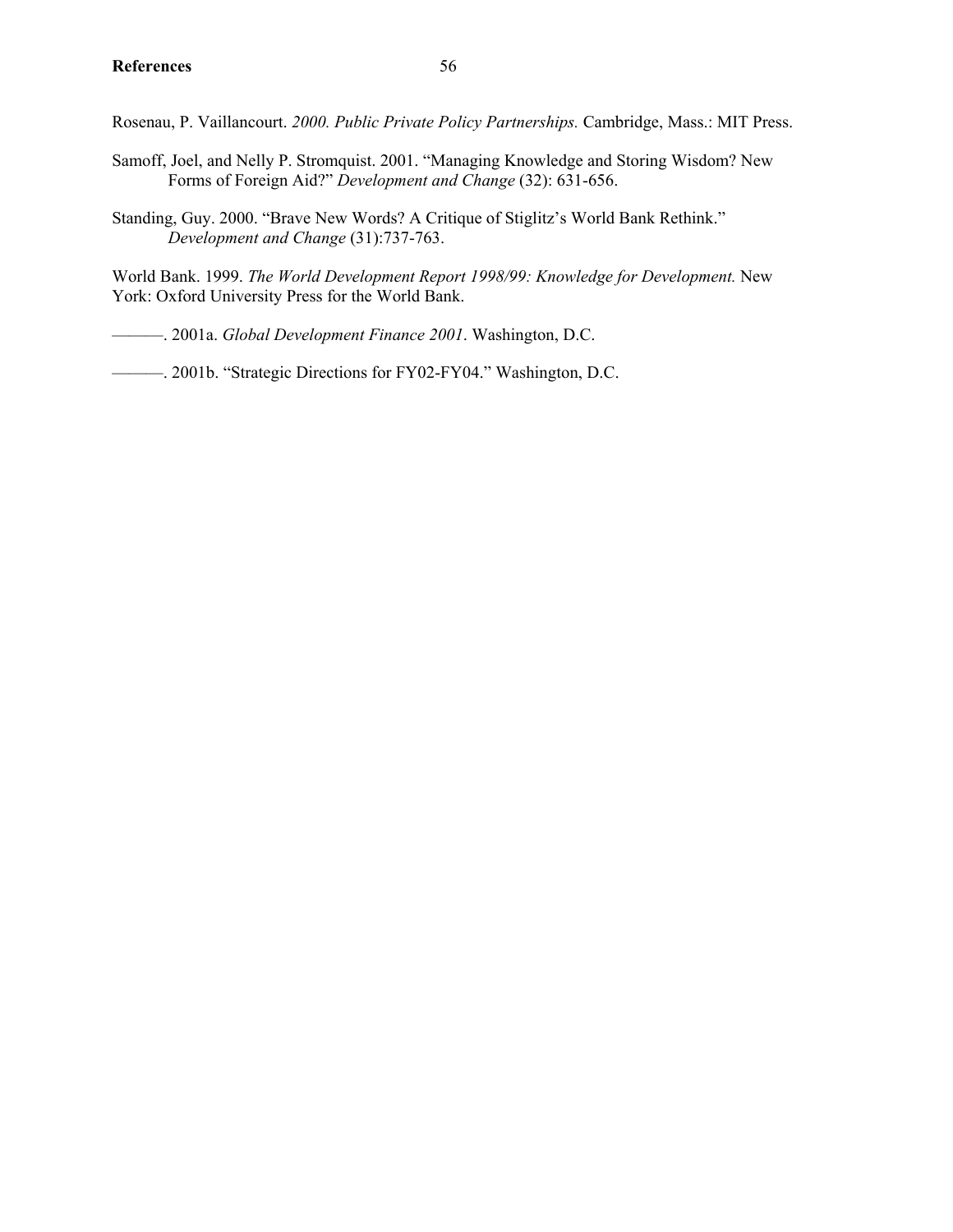### **Appendix 1: Suggested Appraisal Template for Global Programs**

| <b>Program Aspect</b>                                                                                 | <b>Appraisal Criteria</b>                                                                                                                                                                                                                                                                                                                                                                                                                                                       |
|-------------------------------------------------------------------------------------------------------|---------------------------------------------------------------------------------------------------------------------------------------------------------------------------------------------------------------------------------------------------------------------------------------------------------------------------------------------------------------------------------------------------------------------------------------------------------------------------------|
| Global                                                                                                | Does the program cover more than one of the Bank's operational Regions?<br>1.                                                                                                                                                                                                                                                                                                                                                                                                   |
| The activities of the<br>program cut across<br>more than one of the<br>Bank's operational<br>Regions. | 2.<br>Does the program demonstrate strong potential for development effectiveness and poverty<br>alleviation and, hence, relevance to developing countries?                                                                                                                                                                                                                                                                                                                     |
|                                                                                                       | 3.<br>Does the proposal demonstrate why the issue the program addresses requires public investments<br>and action at the global level?                                                                                                                                                                                                                                                                                                                                          |
|                                                                                                       | 4.<br>Does the proposal demonstrate the value added from the Bank's involvement? Does it articulate<br>how the program fits with the Bank's mission of poverty alleviation and sustainable development,<br>its global public goods priorities, and its corporate advocacy priorities? If the program does not<br>meet these criteria, does the proposal explain why the program is still justified in addressing an<br>important global issue?                                  |
|                                                                                                       | 5.<br>Does the proposal either demonstrate the absence of alternative, more cost-effective sources of<br>supply for addressing the issue or make a convincing case for why increased competition in<br>supply entailing Bank involvement would be desirable?                                                                                                                                                                                                                    |
|                                                                                                       | Does the proposal provide a full accounting of the expected benefits of the program—including<br>6.<br>expected spillovers—to borrowers and donors, as well as to private sector and public sector?<br>Does it explain how the realization of those benefits is being ensured in program design?                                                                                                                                                                                |
| Partnership<br>The program<br>involves partners-                                                      | 1.<br>Does the proposal demonstrate the value added by using a partnership? Could the Bank working<br>alone accomplish the program goals? Does the proposal demonstrate that the benefits of the<br>partnership outweigh the costs?                                                                                                                                                                                                                                             |
| who participate in<br>the governance of                                                               | 2.<br>Does the proposal demonstrate how the program meets the Development Committee criteria for<br>engaging in partnerships:                                                                                                                                                                                                                                                                                                                                                   |
| the program-in<br>addition to the World<br>Bank.                                                      | Evidence for an emerging international consensus that global action is required? Or if the<br>program itself is intended to help develop international consensus where none currently exists?                                                                                                                                                                                                                                                                                   |
|                                                                                                       | Why Bank action is needed to catalyze other resources or if others can do it just as well? For<br>example, is the Bank's convening power or potential linkage to country assistance critical in<br>ensuring relevance of the global program and its eventual success?                                                                                                                                                                                                           |
|                                                                                                       | The Bank's comparative advantage relative to other partners in relation to this program? <sup>1</sup>                                                                                                                                                                                                                                                                                                                                                                           |
|                                                                                                       | The value added to the Bank's development objectives?                                                                                                                                                                                                                                                                                                                                                                                                                           |
|                                                                                                       | Does the proposal demonstrate why the Bank should address this issue as a global program, or<br>3.<br>regional program, rather than through an institutional partnership? <sup>2</sup> That is, does it have:                                                                                                                                                                                                                                                                   |
|                                                                                                       | Clearly identified and deliverable new products or services                                                                                                                                                                                                                                                                                                                                                                                                                     |
|                                                                                                       | Shared objectives                                                                                                                                                                                                                                                                                                                                                                                                                                                               |
|                                                                                                       | Shared responsibility for governance                                                                                                                                                                                                                                                                                                                                                                                                                                            |
|                                                                                                       | Shared resources.                                                                                                                                                                                                                                                                                                                                                                                                                                                               |
|                                                                                                       | Does the proposal demonstrate that all potential partners needed to ensure development<br>4.<br>effectiveness of the program were consulted, the chosen partners are the most appropriate to<br>achieve expeditious and cost-effective results and impact, and that the Bank's role is consistent<br>with its comparative advantage? Are other partners' roles, responsibilities, and accountabilities<br>consistent with their comparative advantages and clearly spelled out? |

<span id="page-74-0"></span> <sup>1.</sup> The Strategic Directions Paper (World Bank 2001b), mentions six comparative advantages: (1) global mandate and reach, (2) in-depth country-level knowledge, (3) multi-sectoral capacity, (4) convening power, (5) expertise in country and sector analysis, and (6) mobilizing financial resources. Others might include access to borrowing countries' policymakers and potential for country assistance?

<span id="page-74-1"></span><sup>2. &</sup>quot;Institutional partnerships" typically involve exchange of information and consultations with a variety of partners in order to improve the Bank's ability to conduct its traditional country and regionally oriented business more effectively. These do not produce a new product or service and do not involve the establishment of a new organization or entity with separate governance and management structures.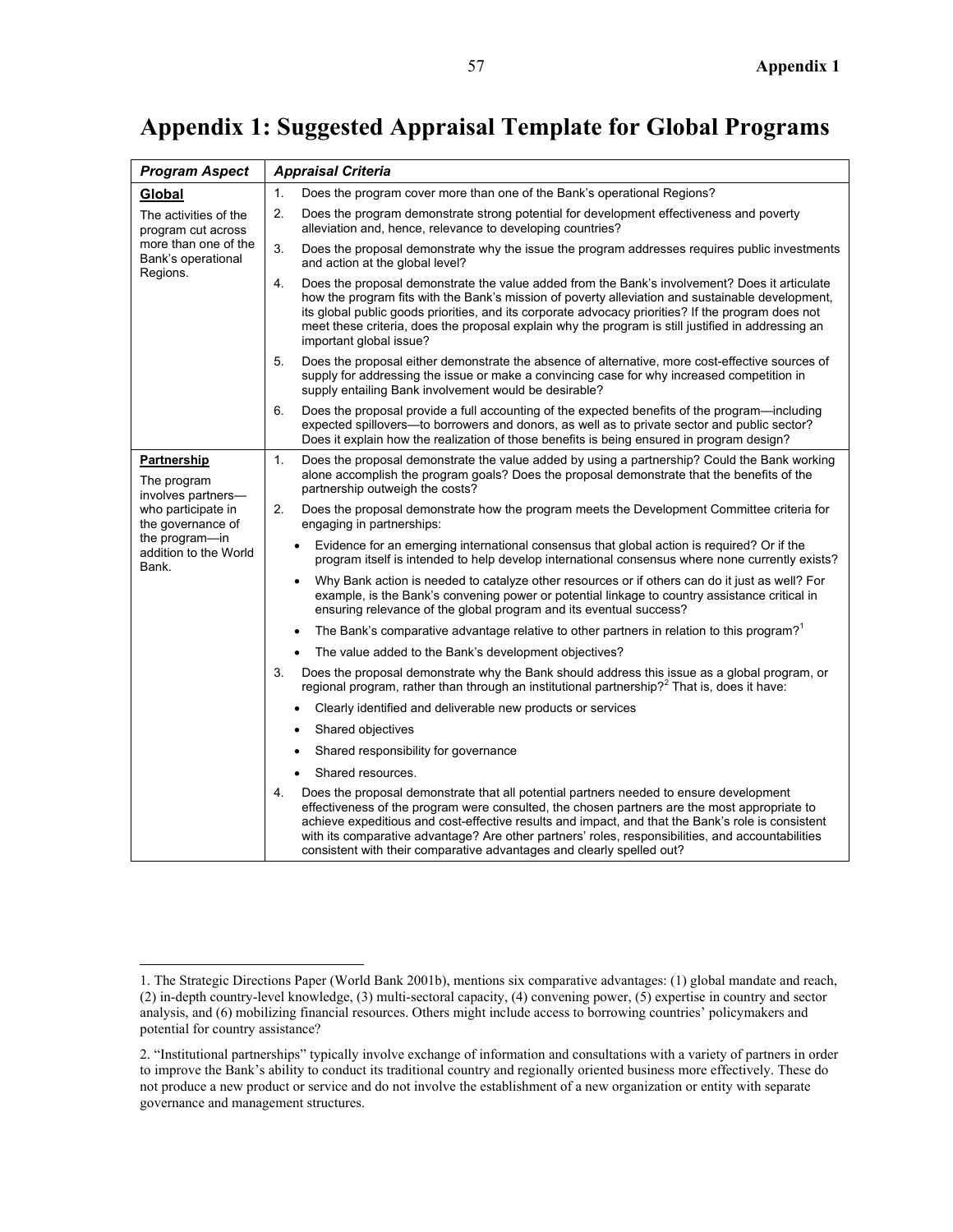| <b>Program Aspect</b>                                                                  | <b>Appraisal Criteria</b>                                                                                                                                                                                                                                                                                                         |
|----------------------------------------------------------------------------------------|-----------------------------------------------------------------------------------------------------------------------------------------------------------------------------------------------------------------------------------------------------------------------------------------------------------------------------------|
| <b>Objectives</b><br>Either formally or<br>informally, the<br>partners reach           | 1. Does the proposal describe the process used to arrive at an agreement on objectives, including<br>consultation with stakeholders?                                                                                                                                                                                              |
|                                                                                        | 2. Are the objectives of the program clearly defined and results-oriented, even if results are<br>intermediate outcomes?                                                                                                                                                                                                          |
| explicit agreements<br>on objectives                                                   | 3. Do the objectives:                                                                                                                                                                                                                                                                                                             |
|                                                                                        | • Give focus and direction to the program?                                                                                                                                                                                                                                                                                        |
|                                                                                        | Express a development purpose that is realistic, specific, and quantitatively or qualitatively<br>measurable?                                                                                                                                                                                                                     |
|                                                                                        | Provide a basis for evaluating the performance of the program with specific and realistic<br>schedules? Are their clear intermediate performance indicators or is there a clear indication of<br>how the program will develop such indicators?                                                                                    |
| <b>Activities</b><br>The program<br>generates new                                      | 1. Are the program activities s clustered into components that can deliver results on the stated<br>objectives? Are the components clearly described and are the objectives and components<br>internally coherent? Examples:                                                                                                      |
| products or services                                                                   | For global networking activities the proposal should demonstrate either current or proposed<br>steps to ensure that developing countries receive the benefits of the program through ensuring<br>access, building capacity, or other means. Similar steps should be evident for regional activities<br>within the global program. |
|                                                                                        | For country-level technical assistance activities, the proposal should articulate the steps<br>needed to build capacity or involve borrowing countries in networking. It should also identify<br>whether and how links to subsequent country assistance (including Bank lending) might bring<br>this about.                       |
|                                                                                        | For country-level investments, the proposal should argue the case for additionality or<br>complementarity to current Bank lending operations.                                                                                                                                                                                     |
|                                                                                        | For new products and technologies, such as collaborative research or analysis, the proposal<br>should clearly demonstrate their global public goods nature and the absence of alternative<br>sources of supply. It should justify international public involvement in the provision of these new<br>products and technologies.    |
| Governance and<br>management                                                           | 1. What were the main scope and design options considered, and why were competing alternatives,<br>such as regional programs, rejected?                                                                                                                                                                                           |
| Either formally or                                                                     | 2. Were relevant stakeholders consulted in the program design process?                                                                                                                                                                                                                                                            |
| informally, the<br>partners agree to<br>establish a new                                | 3. Do relevant stakeholders have access to the program? What steps are being taken to ensure<br>access?                                                                                                                                                                                                                           |
| organization or to<br>vest an existing<br>organization                                 | 4. Does the proposed authorizing environment for the program provide adequate balance between<br>ensuring legitimacy in governance, relevance to developing countries, and efficiency in achieving<br>results?                                                                                                                    |
| (including one of the<br>Bank's own units or                                           | 5. Do the governance and management structures include clear responsibilities among partners with<br>respect to resources, risks, and decision-making?                                                                                                                                                                            |
| those of other<br>international<br>agencies) with a<br>new and additional<br>function. | 6. Are there clear accountabilities for results, and clearly defined plans and target audiences (or<br>stakeholders) for the activities of the program?                                                                                                                                                                           |
|                                                                                        | 7. To what extent are developing countries (including transition countries) actively engaged in the<br>governance of the program and in the design and management of program activities?                                                                                                                                          |
|                                                                                        | 8. Does the program design ensure recruitment of high-quality advisory committees and clarify their<br>accountability for ensuring scientific/professional excellence in approaches?                                                                                                                                              |
|                                                                                        | 9. Are reporting arrangements of managers and advisors to specific levels clearly spelled out?                                                                                                                                                                                                                                    |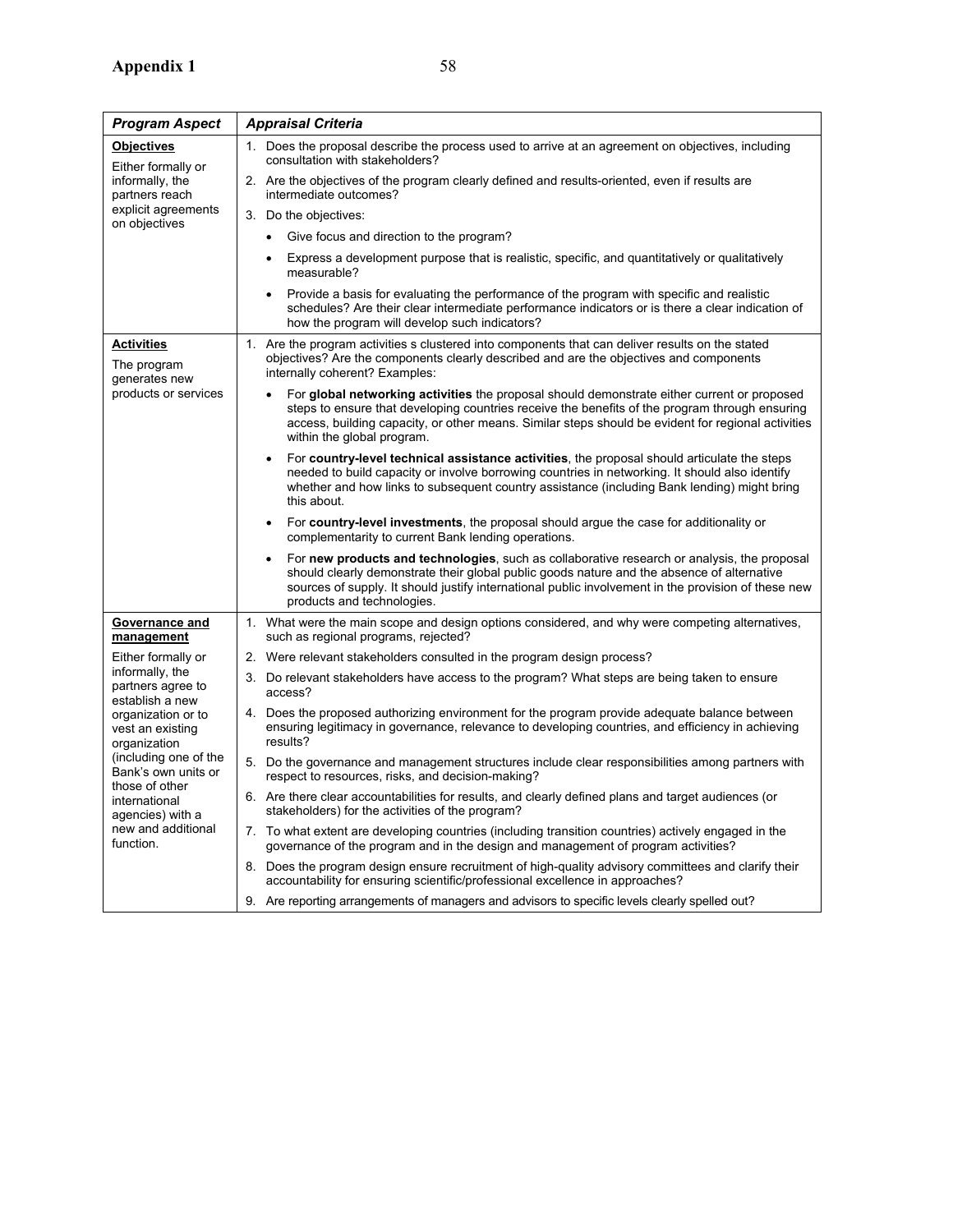| Program Aspect                           | <b>Appraisal Criteria</b>                                                                                                                                                                                                                                                                                                                                                                                                                                                                                                                        |
|------------------------------------------|--------------------------------------------------------------------------------------------------------------------------------------------------------------------------------------------------------------------------------------------------------------------------------------------------------------------------------------------------------------------------------------------------------------------------------------------------------------------------------------------------------------------------------------------------|
| <b>Financing</b><br>The partners         | 1. Where the Bank is providing DGF grants, do they comply with OP 8.45 for grant making and with the<br>DGF criteria for subsidiarity, arm's length relationship, and exit strategy? <sup>3</sup>                                                                                                                                                                                                                                                                                                                                                |
| contribute dedicated<br>resources to the | 2. Where the Bank is administering trust funds that support the program, do they comply with OP 14.40<br>for trust funds and address the five issues in the recent Trust Funds Review:                                                                                                                                                                                                                                                                                                                                                           |
| program                                  | Alignment with the Bank's strategic priorities<br>$\bullet$                                                                                                                                                                                                                                                                                                                                                                                                                                                                                      |
|                                          | Dependency risks<br>$\bullet$                                                                                                                                                                                                                                                                                                                                                                                                                                                                                                                    |
|                                          | Cost-effectiveness                                                                                                                                                                                                                                                                                                                                                                                                                                                                                                                               |
|                                          | Fiduciary risks<br>$\bullet$                                                                                                                                                                                                                                                                                                                                                                                                                                                                                                                     |
|                                          | Reputational risks?                                                                                                                                                                                                                                                                                                                                                                                                                                                                                                                              |
|                                          | 3. Where the Bank is providing resources for the program from its administrative budget (BB)—for<br>program administration or program activities—is there a realistic assessment of BB needs and is it<br>a clearly appropriate use of BB resources?                                                                                                                                                                                                                                                                                             |
|                                          | 4. Is the Bank's share of the overall resources dedicated to the program appropriate? <sup>4</sup>                                                                                                                                                                                                                                                                                                                                                                                                                                               |
|                                          | 5. Are regional and central unit BB needs spelled out?                                                                                                                                                                                                                                                                                                                                                                                                                                                                                           |
|                                          | 6. Does the program have an exit strategy? Does it follow the foundation model, the venture capital<br>model, or the long-term development assistance model? Is the model used clearly justified? Have<br>steps been taken within the context of the model to ensure the long-term sustainability of the<br>program? If the venture capital model is used, does it follow best practice on venture financing? Is<br>the form of exit defined clearly (financial exit, participation exit, legal exit)? How well is the exit<br>strategy planned? |
| <b>Risks and risk</b><br>management      | This category cuts across the previous six, consistent with the way risks are treated in the Bank<br>financing of projects.                                                                                                                                                                                                                                                                                                                                                                                                                      |
|                                          | 1. Have the risks (applying to both the private sector and NGOs) been assessed at the outset? <sup>5</sup>                                                                                                                                                                                                                                                                                                                                                                                                                                       |
|                                          | Reputational risks<br>$\bullet$                                                                                                                                                                                                                                                                                                                                                                                                                                                                                                                  |
|                                          | Conflict of interest risks<br>$\bullet$                                                                                                                                                                                                                                                                                                                                                                                                                                                                                                          |
|                                          | Unfair advantage risks<br>$\bullet$                                                                                                                                                                                                                                                                                                                                                                                                                                                                                                              |
|                                          | Governance risks<br>$\bullet$                                                                                                                                                                                                                                                                                                                                                                                                                                                                                                                    |
|                                          | 2. Are the risks associated with the program greater than the expected benefits? Have appropriate<br>procedures been established to manage these risks during program implementation?                                                                                                                                                                                                                                                                                                                                                            |
| <b>Monitoring and</b><br>evaluation      | 1. Has a monitoring and independent evaluation system been established for the implementation<br>phase of the program? Does it comply with OED standards for best practice?                                                                                                                                                                                                                                                                                                                                                                      |
|                                          | Clear project and component objectives verifiable by indicators<br>$\bullet$                                                                                                                                                                                                                                                                                                                                                                                                                                                                     |
|                                          | A structured set of quantitative or qualitative indicators<br>٠                                                                                                                                                                                                                                                                                                                                                                                                                                                                                  |
|                                          | Requirements for data collection and management<br>$\bullet$                                                                                                                                                                                                                                                                                                                                                                                                                                                                                     |
|                                          | Institutional arrangements for capacity-building<br>$\bullet$                                                                                                                                                                                                                                                                                                                                                                                                                                                                                    |
|                                          | Feedback from monitoring and evaluation to Bank management and the Board.                                                                                                                                                                                                                                                                                                                                                                                                                                                                        |
|                                          | 2. Is there adequate provision for routine Bank oversight of the program?                                                                                                                                                                                                                                                                                                                                                                                                                                                                        |
|                                          | 3. Is the Bank exercising adequate fiduciary responsibility for in-house secretariats and for the<br>management of trust funds, with periodic centralized reporting of accounts and audits, which are<br>routinely monitored for quality and completeness?                                                                                                                                                                                                                                                                                       |
| <b>External review</b>                   | 1. Has the program been endorsed by independent external reviewers?                                                                                                                                                                                                                                                                                                                                                                                                                                                                              |

<span id="page-76-0"></span> <sup>3.</sup> These need to be assessed at the appropriate level. In some cases, the DGF is retailing grants to grantees, and in other cases, the DGF is wholesaling to global programs that are retailing to grantees.

<span id="page-76-1"></span><sup>4.</sup> This needs to be measured consistently across programs.

<span id="page-76-2"></span><sup>5.</sup> The following are the risks that are assessed in private sector partnership assessment and approval process that is administered by PSI. See Annex K for a definition of each of these risks.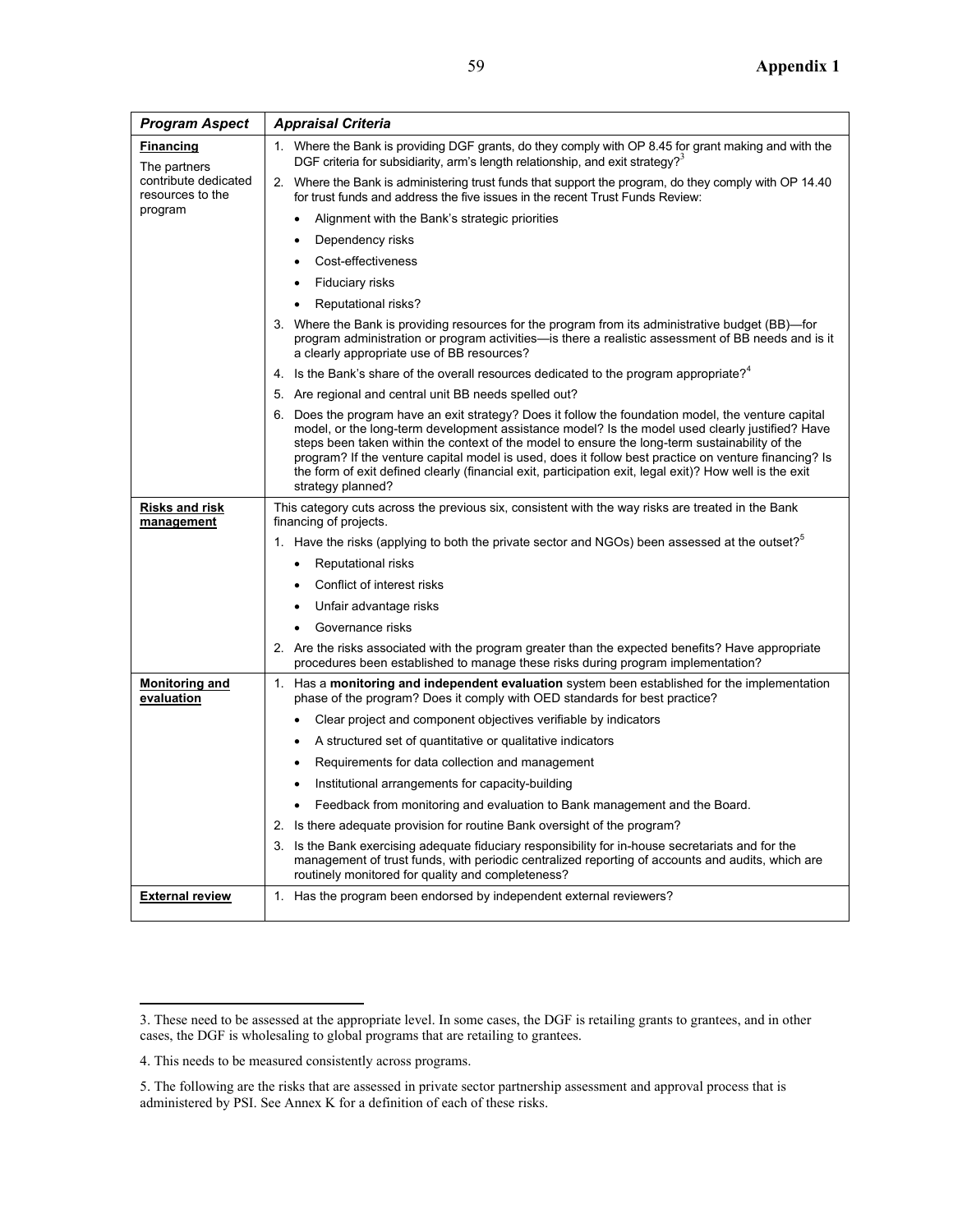#### **Appendix 2: Vice-Presidents' Comments on OED Proposal to Designate a Single VPU with Oversight Responsibility**

| <b>VP Comments</b>                                                                                                                                                                           | <b>OED Responses</b>                                                                                                                                                                                                                                                                                                                                                                                                                                                            |
|----------------------------------------------------------------------------------------------------------------------------------------------------------------------------------------------|---------------------------------------------------------------------------------------------------------------------------------------------------------------------------------------------------------------------------------------------------------------------------------------------------------------------------------------------------------------------------------------------------------------------------------------------------------------------------------|
| STRUCTURAL ISSUES                                                                                                                                                                            |                                                                                                                                                                                                                                                                                                                                                                                                                                                                                 |
| Let sector boards develop and apply clearer and more<br>rigorous criteria for appraising programs and for more<br>stringent evaluation and review:                                           | Sector boards certainly can help in the design of global sector<br>strategies; this fits with their advocacy function. But some<br>global programs require a multi-sectoral focus that most<br>sector boards cannot handle, and the thematic sector boards<br>are among the weakest. Network Councils have not<br>developed a record in this area either. Finally, neither the<br>councils nor the sector boards can be expected to be<br>objective in appraisal and oversight. |
| Have global program task managers provide more<br>periodic reporting to sector boards.                                                                                                       | They are already doing so, but reporting quality is weak<br>without strong standards for objective setting and monitoring.                                                                                                                                                                                                                                                                                                                                                      |
| Strengthen interaction between network and country<br>operations where there are increased resource flows.                                                                                   | This too needs monitoring, evaluation, and oversight.                                                                                                                                                                                                                                                                                                                                                                                                                           |
| Strategy and Resource Management (SRM) and<br>Resource Mobilization and Co-financing (RMC) already<br>have responsibilities for global programs. Why not<br>simply try to improve on those?  | SRM and RMC do not have clear quality control mandates,<br>are not equipped for quality control, and must rely on the<br>Networks to do this through collective responsibility<br>mechanisms that create a conflict of interest.                                                                                                                                                                                                                                                |
| Increase task managers' funds for oversight.                                                                                                                                                 | Task managers should be funded to do their work, as OED<br>has suggested, but this is not enough. They alone cannot<br>adequately provide oversight without institutional commitment<br>to standards.                                                                                                                                                                                                                                                                           |
| Funding for global programs that address merit goods<br>should come from the Bank budget rather than from<br>DGF.                                                                            | OED recommended this for Window 1 programs during its<br>1998 review, but other reforms would also be needed to make<br>this funding change work.                                                                                                                                                                                                                                                                                                                               |
| The new Sector Strategy Papers (SSPs) address global<br>strategy.                                                                                                                            | While they have improved, they are still very weak in<br>addressing global/country linkages.                                                                                                                                                                                                                                                                                                                                                                                    |
| ROLE OF PARTNERSHIPS                                                                                                                                                                         |                                                                                                                                                                                                                                                                                                                                                                                                                                                                                 |
| Partnerships are different than investments; appraisals<br>are less important that whether there are adequate<br>processes for monitoring and assessing effectiveness of<br>global programs. | Standards for partnership programs should not be identical to<br>those for investment projects, but those programs should be<br>evaluable and they should be appraised to ensure that they<br>meet agreed criteria for effectiveness and impact. OED's<br>CGIAR and GEF reviews will illustrate this.                                                                                                                                                                           |
| It is always possible in partnerships that not all<br>members' views will be adequately reflected. The more<br>important issue is: are we relatively on track?                               | We could be more on track with greater effort in ensuring<br>participatory planning and ownership, objective performance<br>criteria, and standards for effectiveness.                                                                                                                                                                                                                                                                                                          |
| DGF and trust fund programs should be treated<br>differently—but most are not single-donor programs.<br>Should GEF and CGIAR be treated differently?                                         | Funding and governance arrangements necessarily differ<br>across programs. But there is also a need for coherence in<br>strategy and in quality assurance.                                                                                                                                                                                                                                                                                                                      |
| <b>PROCESS CONSIDERATIONS</b>                                                                                                                                                                |                                                                                                                                                                                                                                                                                                                                                                                                                                                                                 |
| Wait for the case study results in Phase 2.                                                                                                                                                  | Evidence already gathered suggests that the results will<br>reinforce, not alter OED's basic findings.                                                                                                                                                                                                                                                                                                                                                                          |
| Try some recommendations on a pilot basis.                                                                                                                                                   | The experience with "pilots" in the Bank is not very<br>encouraging. Phasing of the reform would be a more effective<br>approach.                                                                                                                                                                                                                                                                                                                                               |
| The proposed reforms will increase transaction costs but<br>not commensurately increase benefits. Changes in DGF<br>practices have demonstrated this.                                        | If the reforms are done with ownership in the Bank and<br>carried out by qualified staff able to add quality to the<br>process, this should not happen. DGF can still be improved<br>through clearer allocation of responsibilities, replacing<br>collective quality assurance systems with independent<br>appraisal, and clarifying quality standards that currently are<br>too vague.                                                                                         |
| Undertake downstream consultation with staff to ensure<br>they accept these reforms.                                                                                                         | Agreed. However, OED has consulted operational staff, who<br>ask for greater clarity in the management of global programs.                                                                                                                                                                                                                                                                                                                                                      |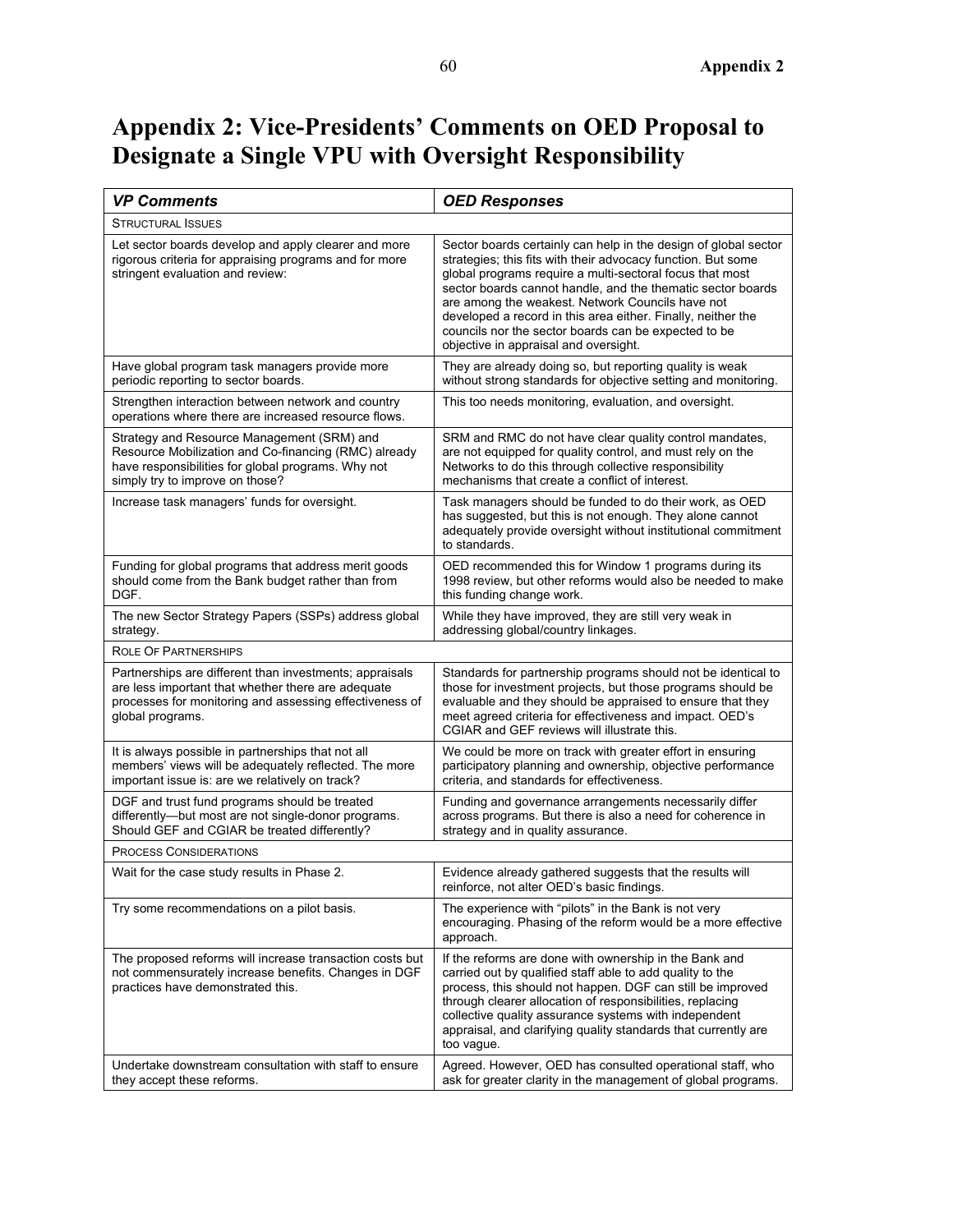#### **Appendix 3. Evaluation Methodology and Source Material for Phase 1 Report**

Phase I of the review is based on the following:

Review of existing documentation on each of the 70 global programs, including program documents, annual reports, evaluation reports, DGF applications and other material, TF material, and respective sector strategies.

Survey of the task managers of global programs. (See Annex 16.)

Purposive sample survey of operational task managers of Bank lending operations. (See Annex 17).

Interviews with Bank task managers and program managers.

Interviews with Managing Directors, Central and Network Vice Presidents, Sector and Country Directors, and Sector Managers.

Interviews with managers and staff in Strategic Resource Management, Resource Mobilization, Partnership Council, DGF Council Members, DGF Secretariat, and Trust Fund Operations.

Interviews with regional staff (Africa, East Asia, and South Asia)

Interviews with IMF and World Bank Board Members,

Interviews at WHO, ILO, UNAIDS, UNHCR, DFID, SDC, Swedish Ministry of Foreign Affairs,

Field Visits to China, Ethiopia, Ghana, and India

Review of literature on global public goods

Case studies of 28 programs currently underway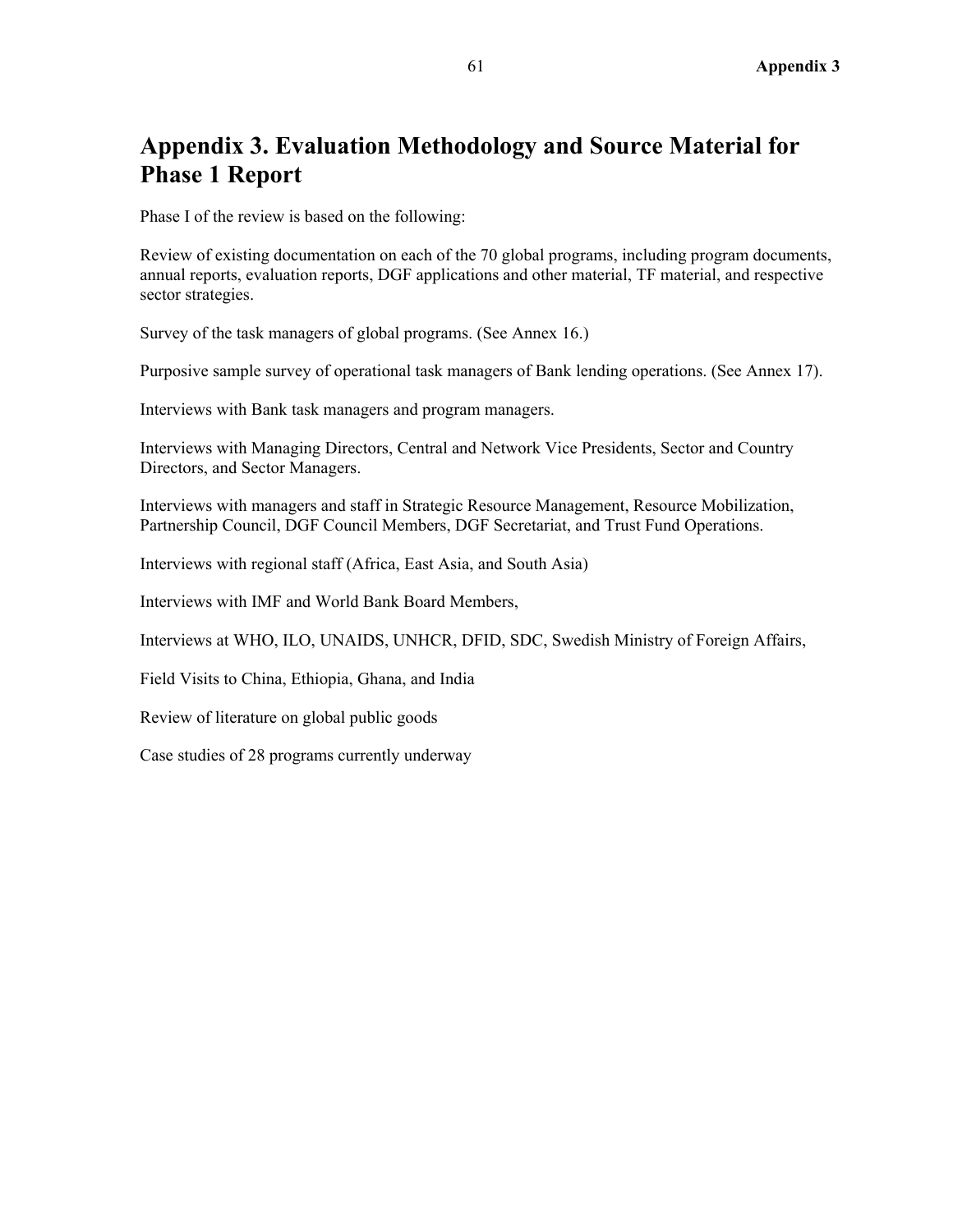# **Appendix 4. People Consulted**

#### **International Organizations**

| <b>Name</b>            | <b>Title/Department</b>                                                                                                   | Organization                                  |
|------------------------|---------------------------------------------------------------------------------------------------------------------------|-----------------------------------------------|
| Dr. David Heymann      | Executive Director, Communicable Diseases                                                                                 |                                               |
| Dr. Nick Dragger       | Director, Reproductive Health & Research                                                                                  |                                               |
| Marta Mauras           | <b>Director</b>                                                                                                           | Office of the Deputy<br>Secretary General, UN |
| Nitin Desai            | United Nations Secretary-General, Johannesburg<br>Summit & Under-Secretary-General, Economic and<br><b>Social Affairs</b> | <b>ECOSOC</b>                                 |
| Dr. Tore Godal         | <b>Executive Director</b>                                                                                                 | GAVI                                          |
| Dr. Yasuhiro Suzuki    | <b>Executive Director</b>                                                                                                 | <b>GFHR</b>                                   |
| Louis Currat           | <b>Executive Secretary</b>                                                                                                | <b>GFHR</b>                                   |
| Stanley Taylor         | Coordinator, Relations with International Financial<br>Institutions                                                       | ILO.                                          |
| Chris Hetschel         | CEO                                                                                                                       | <b>MMV</b>                                    |
| Dr. P. V. Venugopal    | Director, International Operations                                                                                        | <b>MMV</b>                                    |
| Dr. David Alnwick      | Program Manager                                                                                                           | <b>RBM</b>                                    |
| Robert Herdt           | Director, Agricultural Sciences                                                                                           | Rockefeller Foundation                        |
| <b>Walter Hofer</b>    |                                                                                                                           | <b>SDC</b>                                    |
| Alexandre Widmer       |                                                                                                                           | <b>SDC</b>                                    |
| Christina Greider      |                                                                                                                           | <b>SDC</b>                                    |
| <b>Benoit Girardin</b> |                                                                                                                           | <b>SDC</b>                                    |
| Martin Rohner          |                                                                                                                           | <b>SDC</b>                                    |
| Hanspeter Wyss         | Program Officer                                                                                                           | <b>SDC</b>                                    |
| Dr. Carlos Morel       | Director,                                                                                                                 | <b>TDR</b>                                    |
| Dr. Erik Blas          | Programme Manager                                                                                                         | TDR                                           |
| Dr. Jim Sherry         | Director of Programme Development                                                                                         | <b>UNAIDS</b>                                 |
| Alan Doss              | Deputy Special Representative of the Secretary-General                                                                    | <b>UNDP</b>                                   |
| Inge Kaul              | Director, UNDP Office of Development Studies                                                                              | <b>UNDP</b>                                   |
| Khalid Malik           | Director, Office of Evaluation                                                                                            | UNDP                                          |
| Marta Mauras           | Deputy Director, Office of Evaluation                                                                                     | UNDP                                          |
| Nurul Alam             | <b>UNDP Evaluation Office</b>                                                                                             | <b>UNDP</b>                                   |
| Morten Ussing          | Associate Economist Planner                                                                                               | UNHCR HQ                                      |
| Sajjad Malik           | Senior Rural Settlement Officer                                                                                           | UNHCR HQ                                      |
| Jean Quesnel           | Chief, Evaluation Office                                                                                                  | <b>UNICEF</b>                                 |
| Dr. Abha Saxena        | Scientist, Research Policy and Cooperation                                                                                | <b>WHO</b>                                    |
| Dr. David Nabarro      | <b>Executive Director</b>                                                                                                 | <b>WHO</b>                                    |
| Dr. Emmanuel Guindon   | <b>Tobacco Free Initiative</b>                                                                                            | <b>WHO</b>                                    |
| Dr. J. W. Lee          | Director, Stop TB                                                                                                         | <b>WHO</b>                                    |
| Dr. Jacob Kumaresan    | Executive Secretary, Stop TB                                                                                              | <b>WHO</b>                                    |
| Dr. Mario Raviglione   | Coordinator, TB Strategy & Operations                                                                                     | <b>WHO</b>                                    |
| Dr. Paul Van Look      | Director, Reproductive Health & Research                                                                                  | <b>WHO</b>                                    |
| Dr. Sonya Rabeneck     | <b>Technical Secretary</b>                                                                                                | <b>WHO</b>                                    |
| Dr. Tikki Pang         | <b>Director</b>                                                                                                           | <b>WHO</b>                                    |
| Prabhat Jha            | <b>Senior Sicientist</b>                                                                                                  | <b>WHO</b>                                    |

#### **IMF Board**

*Name Title*  Roberto Jungito Executive Director Vijay L. Kelkar **Executive Director** J. De Beaufort Wijnholds Executive Director Rosemary Stevenson Executive Director (Alternate)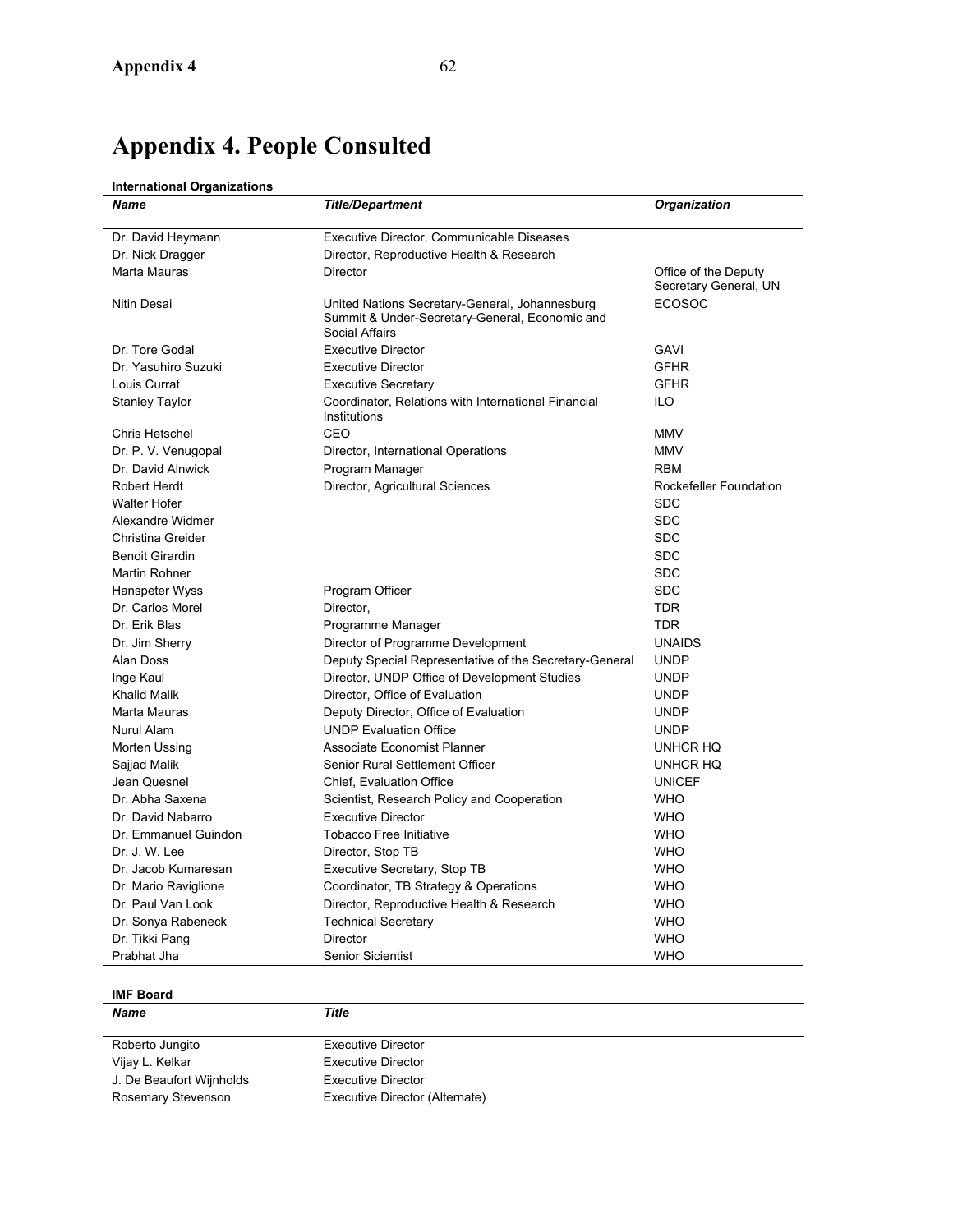#### **IMF Board**

| <b>Name</b>     | Title                     |  |
|-----------------|---------------------------|--|
| Cyrus Rustomjee | <b>Executive Director</b> |  |
| Wei Benhua      | <b>Executive Director</b> |  |
|                 |                           |  |

### **World Bank Board**

| <b>Title</b>              |  |
|---------------------------|--|
| Executive Director        |  |
| Executive Director        |  |
| Executive Director        |  |
| Executive Director        |  |
| Executive Director        |  |
| Executive Director        |  |
| Executive Director        |  |
| <b>Executive Director</b> |  |
|                           |  |

# **World Bank**

| Name                      | <b>Title</b>                    | <b>Department</b> |
|---------------------------|---------------------------------|-------------------|
| Jeffrey Goldstein         | Managing Director               | <b>MDF</b>        |
| Mamphela Ramphele         | <b>Managing Director</b>        | <b>MDH</b>        |
| Shengman Zhang            | <b>Managing Director</b>        | <b>MDS</b>        |
| Surjit Singh              | Lead Operations Officer         | AFC06             |
| Pamela Cox                | Director                        | <b>AFRVP</b>      |
| <b>Agnes Kiss</b>         | Lead Ecologist                  | <b>AFTES</b>      |
| Julie McLaughlin          | Senior Health Specialist        | AFTH1             |
| Dr. Francois Decaillet    | Senior Public Health Specialist | AFTH <sub>3</sub> |
| Dr. Jean-Pierre Manshande | Senior Health Specialist        | AFTH4             |
| Dr. Lawrence Barat        | <b>Technical Specialist</b>     | AFTH4             |
| Gebreselassie Okubaghzie  | Senior Health Specialist        | AFTH4             |
| Ok Pannenborg             | Senior Advisor                  | AFTH4             |
| Pamphile Kantabaze        | Sr. Operations Officer          | AFTH4             |
| Dr. Bernhard Liese        | Senior Advisor                  | <b>AFTHD</b>      |
| Oey Meesook               | Director, Human Development     | <b>AFTHD</b>      |
| Jeffrey A. Katz           | Manager                         | <b>AFTPX</b>      |
| Hartwig Schafer           | Chief Admin, Officer            | <b>AFTRM</b>      |
| David Scott               | Adviser                         | <b>BFR</b>        |
| Larry Promisel            | Sr. Adviser                     | <b>BFR</b>        |
| Margery Waxman            | Director                        | <b>BFR</b>        |
| Nigel Twose               | Manager                         | <b>BPG</b>        |
| <b>Bruno Lanvin</b>       | Program Manager                 | <b>CITPO</b>      |
| Charles Kenny             | Economist                       | <b>CITPO</b>      |
| <b>Isabelle Andress</b>   | Sr. Infomatics Specialist       | <b>CITPO</b>      |
| Pierre Guislain           | Sector Manager                  | <b>CITPO</b>      |
| <b>Gotthard Walser</b>    | Sr. Mining Specialist           | <b>CMNPO</b>      |
| Misha Belkindas           | Lead Statistician               | <b>DECDG</b>      |
| Shaida Badiee             | <b>Director</b>                 | <b>DECDG</b>      |
| Uri Dadush                | <b>Director</b>                 | <b>DECPG</b>      |
| <b>Paul Collier</b>       | Director                        | <b>DECRG</b>      |
| Lyn Squire                |                                 | DECRG (GDN)       |
| Shahrokh Fardoust         | Sr. Economic Adviser            | <b>DECVP</b>      |
| David Ellerman            | Sr. Economist                   | <b>DECVP</b>      |
| Lisa Campeau              | Consultant                      | <b>EACDF</b>      |
| Jagadish Upadhyaya        | Lead Project Officer            | <b>EASHD</b>      |
| Maureen Law               | Director, Human Development     | <b>EASHD</b>      |
|                           |                                 |                   |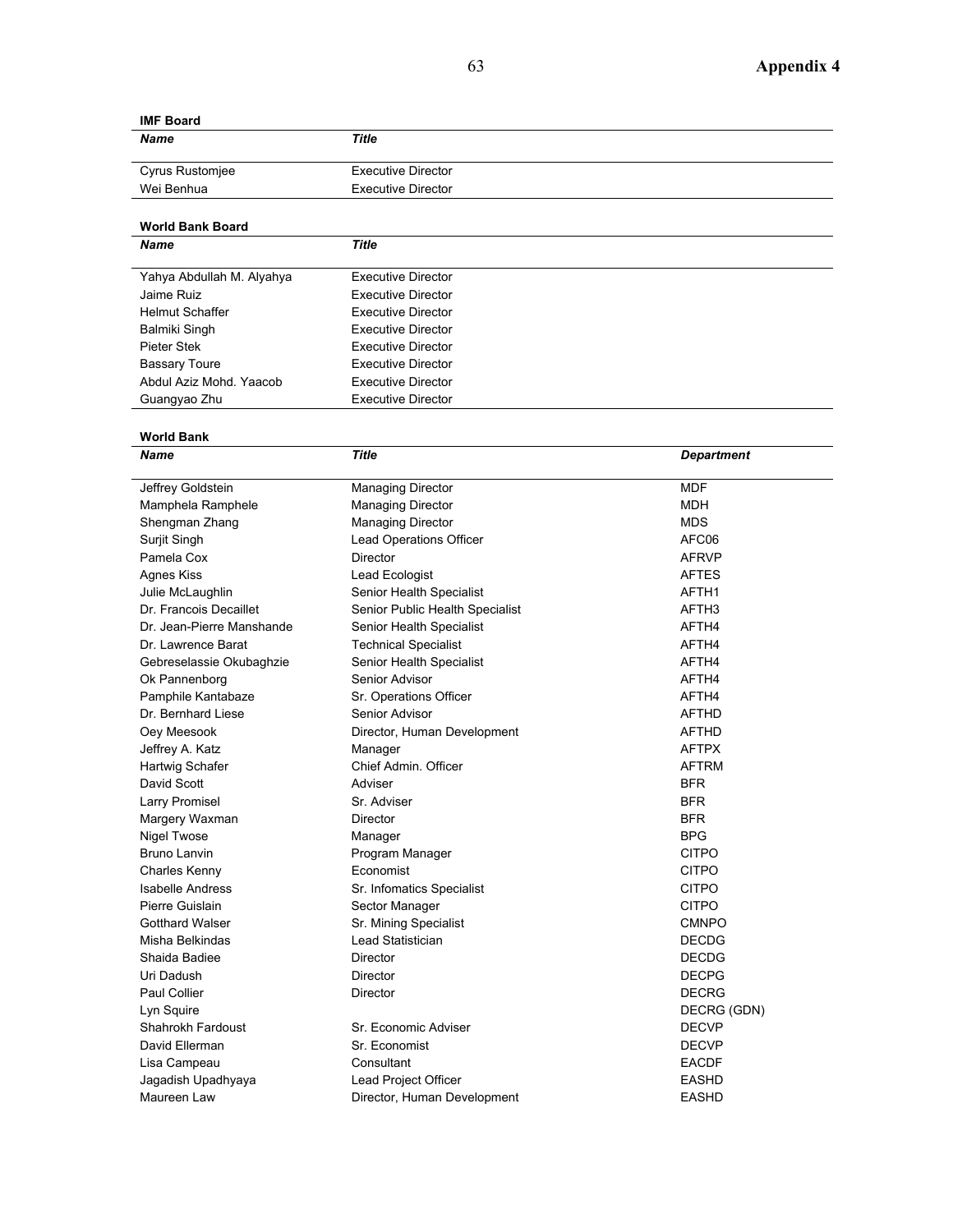#### **Appendix 4** 64

**World Bank** 

| Name                      | <b>Title</b>                              | <b>Department</b> |
|---------------------------|-------------------------------------------|-------------------|
| <b>Constance Bernard</b>  | Director, Support Services                | <b>ECSCS</b>      |
| James Nooter              | Consultant                                | <b>ECSPE</b>      |
| Jane Holt                 | Sector Manager, Environment               | <b>ECSSD</b>      |
| Konrad Von Ritter         | <b>Lead Environmental Economist</b>       | <b>ECSSD</b>      |
| Marjory-Anne Bromhead     | Sector Manager                            | <b>ECSSD</b>      |
| Steven Holtzman           | Sr. Social Scientist                      | <b>ECSSD</b>      |
| Monika Borowska-Massalska | <b>Adviser to Executive Director</b>      | EDS24             |
| David Cassells            | Sr. Environmental Specialist              | ENV               |
| Enos Esikuri              | Consultant                                | <b>ENV</b>        |
| Gonzalo Castro            | Sr. Biodiversity Specialist               | ENV               |
| Guenter Riethmacher       | <b>Environmental Specialist</b>           | ENV               |
| Jocelyne Albert           | Sr. Regional Coordinator                  | ENV               |
| Kristalina Georgieva      | <b>Director</b>                           | <b>ENV</b>        |
| Magdolna Lovei            | <b>Lead Environmental Economist</b>       | <b>ENV</b>        |
| Marea Hatziolos           | Sr. Environmental Specialist              | ENV               |
| Kenneth Newcombe          | Sr. Adviser                               | <b>ENVCF</b>      |
| Rohit Khanna              | <b>Operations Officer</b>                 | <b>ENVGM</b>      |
| Stephen Lintner           | Sr. Adviser                               | <b>ESDQC</b>      |
| lan Johnson               | Vice President & Head of Network          | <b>ESDVP</b>      |
| Robert Watson             | <b>Chief Scientist &amp; Director</b>     | <b>ESDVP</b>      |
| Richard Jeremy Spencer    | Sr. Energy Specialist                     | <b>EWDEN</b>      |
| <b>Charles Feinstein</b>  | Lead Operations Officer                   | <b>EWDES</b>      |
| <b>Walter Stottman</b>    | Manager                                   | <b>EWDWP</b>      |
| Eduardo Doryan            | Special Rep. To United Nations            | <b>EXTUN</b>      |
| Daniel Ritchie            | Consultant                                | <b>EXTVP</b>      |
| Matts Karlsson            | <b>Vice President</b>                     | <b>EXTVP</b>      |
| Amedee Prouvost           | Manager                                   | <b>FRM</b>        |
| Geoffrey Lamb             | Director                                  | <b>FRM</b>        |
| Jane Kirby-Zaki           | Sr. Co-financing Officer                  | <b>FRM</b>        |
| Cesare Calari             | <b>Vice President</b>                     | <b>FSEVP</b>      |
| Luigi Passamonti          | Sr. Adviser                               | <b>FSEVP</b>      |
| Gerard Caprio             | Director                                  | FSP               |
| Jarle Harstad             | Lead Monitoring and Evaluation Specialist | <b>GEFME</b>      |
| Leif Christoffersen       |                                           | <b>GEFME</b>      |
| Amie Batson               | Senior Health Specialist                  | <b>HDNHE</b>      |
| <b>Christopher Walker</b> | <b>Lead Quality Specialist</b>            | <b>HDNHE</b>      |
| Diana Weil                | Senior Public Health Specialist           | <b>HDNHE</b>      |
| Helen Saxenian            | Sector Manager                            | <b>HDNHE</b>      |
| Janet Nassim              | <b>Operations Officer</b>                 | <b>HDNHE</b>      |
| Joy de Beyer              | Knowledge Coordinator                     | <b>HDNHE</b>      |
| Laura Cooley              | <b>Operations Officer</b>                 | <b>HDNHE</b>      |
| Susan Stout               | Lead Implementation Specialist            | <b>HDNHE</b>      |
| Amy Luinstra              | <b>Operations Analyst</b>                 | <b>HDNSP</b>      |
| Gordon Betcherman         | Sr. Economist                             | <b>HDNSP</b>      |
| Jozef M. Ritzen           | <b>Vice President</b>                     | <b>HDNVP</b>      |
| Debrework Zewdie          | Advisor, HIV/AIDS                         | <b>HDNVP</b>      |
| Eduardo Doryan            | Former Vice President                     | <b>HDNVP</b>      |
| Jozef Ritzen              | Vice President                            | <b>HDNVP</b>      |
| Shantayanan Devarajan     | Chief Economist, HDN                      | <b>HDNVP</b>      |
| James Lovelace            | Director                                  | <b>HNDHE</b>      |
| Kathleen Mikitin          | <b>Audit Senior</b>                       | <b>IADDR</b>      |
| Pierrre Guislain          | Manager                                   | <b>IFC</b>        |
| <b>Stephen Eccles</b>     |                                           | <b>IMDDR</b>      |
| Sudhakar Kaveeshwar       | Manager                                   | <b>ISGIF</b>      |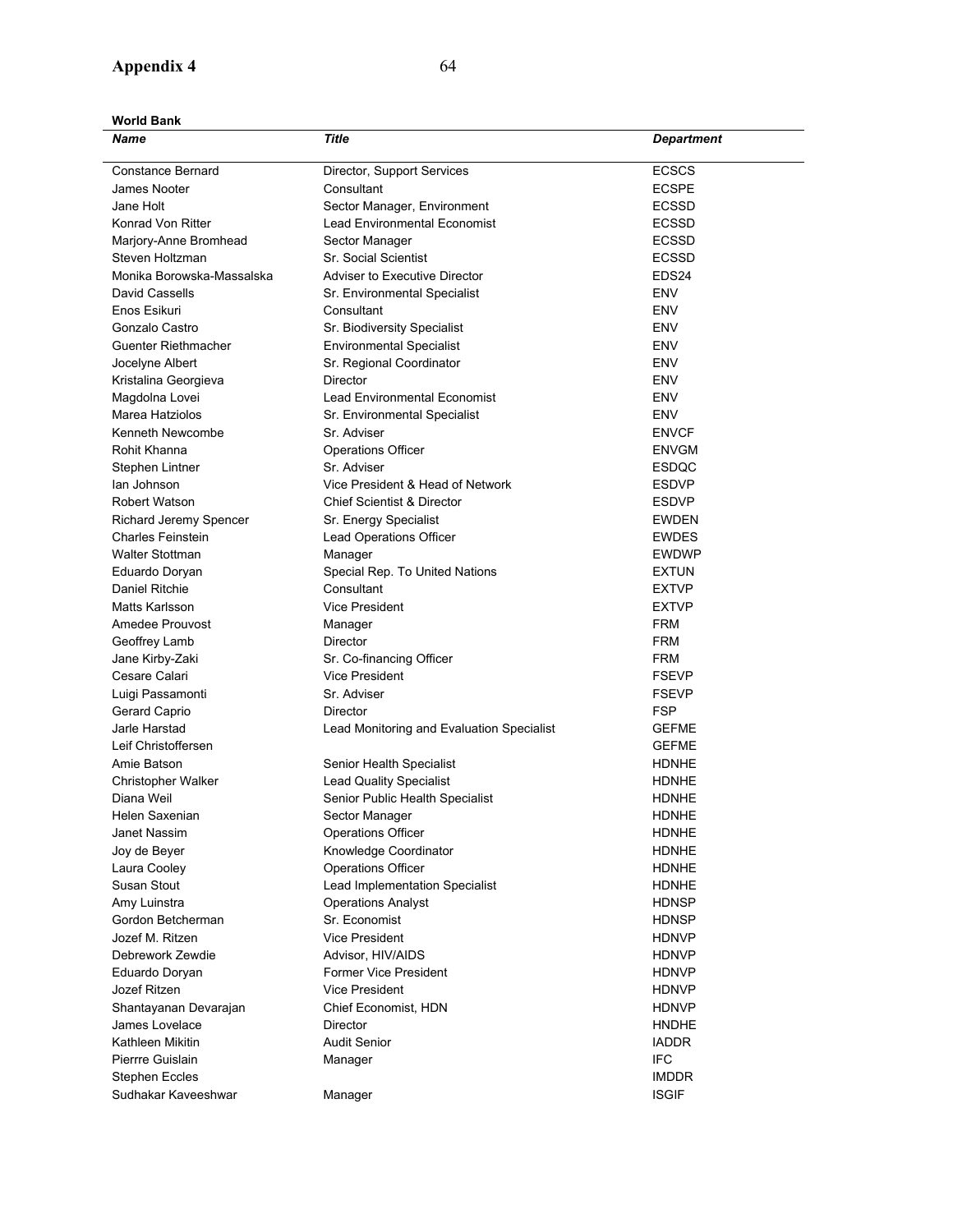**World Bank** 

| Name                    | Title                               | <b>Department</b> |
|-------------------------|-------------------------------------|-------------------|
| David de Ferranti       | Regional Vice President             | <b>LCRVP</b>      |
| Todd Ody                | Sr. Adviser                         | <b>LCRVP</b>      |
| Claudia Sobrevila       | Sr. Biodiversity Specialist         | <b>LCSEN</b>      |
| <b>Thomas Duvall</b>    | <b>Chief Counsel</b>                | <b>LEGCF</b>      |
| W. Paati Ofosu-Amaah    | Deputy General Counsel              | <b>LEGVP</b>      |
| P. Zafiris Tzannatos    | Adviser                             | MDH               |
| Shengman Zhang          | <b>Managing Director</b>            | <b>MDS</b>        |
| <b>Basil Kavalsky</b>   | Sr. Adviser                         | <b>OPCCS</b>      |
| Mary Kathryn Hollifield | Sr. Economist                       | <b>OPCOS</b>      |
| Marisela Montoliu       | Economic Adviser                    | <b>OPCVP</b>      |
| Nick Manning            | Lead Public Sector Mgmt. Specialist | <b>PRMPR</b>      |
| Amar Bhattacharya       | Vice President, PREM                | <b>PRMVP</b>      |
| Axel Peuker             | Economic Adviser                    | <b>PRMVP</b>      |
| Nadereh Chamlou         | Sr. Adviser                         | <b>PRMVP</b>      |
| Michael Klein           | Director                            | <b>PSADR</b>      |
| Neil Roger              | Adviser                             | <b>PSADR</b>      |
| Syed Mahmood            | Sr. Private Dvlpt. Specialist       | <b>PSADR</b>      |
| Joseph Battat           | Manager                             | <b>PSAFI</b>      |
| Anne Simpson            | Program Manager                     | <b>PSAGF</b>      |
| <b>Russell Muir</b>     | Program Manager                     | <b>PSAPF</b>      |
| Elizabeth Littlefield   | <b>Director</b>                     | <b>PSDCG</b>      |
| Nemat Shafik            | <b>Vice President</b>               | <b>PSIVP</b>      |
| Prem Garg               | Director                            | QAG               |
| John Briscoe            | Sr. Water Adviser                   | <b>RDV</b>        |
| Kirsten Canby           | Consultant                          | <b>RDV</b>        |
| Lynn Brown              | <b>Communications Specialist</b>    | <b>RDV</b>        |
| Robert Thompson         | <b>Director</b>                     | <b>RDV</b>        |
| Sushma Ganguly          | Sector Manager, Rural Development   | <b>RDV</b>        |
| Funke Oyewole           | Sr. Program Officer                 | <b>RDVCG</b>      |
| Motoo Kusakabe          | <b>Vice President</b>               | <b>RMCVP</b>      |
| Joelle Chassard         | <b>Country Coordinator</b>          | <b>SACIA</b>      |
| Ed Lim                  | <b>Country Director</b>             | <b>SACIN</b>      |
| <b>Richard Skolnik</b>  | Former Director, HDN                | <b>SASHD</b>      |
| Mieko Nishimizu         | Vice President                      | <b>SARVP</b>      |
| Barbara Mascarenas      | Consultant                          | <b>SDV</b>        |
| Jeffrey Thindwa         | <b>Sr. Social Scientist</b>         | <b>SDV</b>        |
| Judith Edstrom          | Sector Manager                      | <b>SDV</b>        |
| Najma Siddiqi           | Sr. Social Development Specialist   | <b>SDV</b>        |
| Parmesh Shah            | Coordinator, Participation          | SDV               |
| Steen Lau Jorgensen     | Director                            | SDV               |
| William Reuben          | Coordinator, NGOs & Civil Society   | SDV               |
| Yumi Sera               | <b>Operations Analyst</b>           | SDV               |
| Collin Scott            | Sr. Social Development Specialist   | <b>SDVPC</b>      |
| Kazuhide Kuroda         | Knowledge Management Officer        | <b>SDVPC</b>      |
| Natalia Zakharina       | <b>Operations Analyst</b>           | <b>SDVPC</b>      |
| Axel Baumiter           | Economist                           | <b>SRMSG</b>      |
| Hasan Tuluy             | Director                            | <b>SRMSG</b>      |
| John Todd               | Lead Economist                      | <b>SRMSG</b>      |
| Axel Baumler            | Economist                           | <b>SRSMG</b>      |
| Anil Sood               | <b>Vice President</b>               | <b>SRMVP</b>      |
| Arif Zulfigar           | Director                            | <b>TFO</b>        |
| Janet Entwistle         | Sr. Partnership Specialist          | TFO               |
| Paul Hubbard            | Manager                             | <b>TFO</b>        |
| Randall Purcell         | Sr. Partnership Specialist          | TFO               |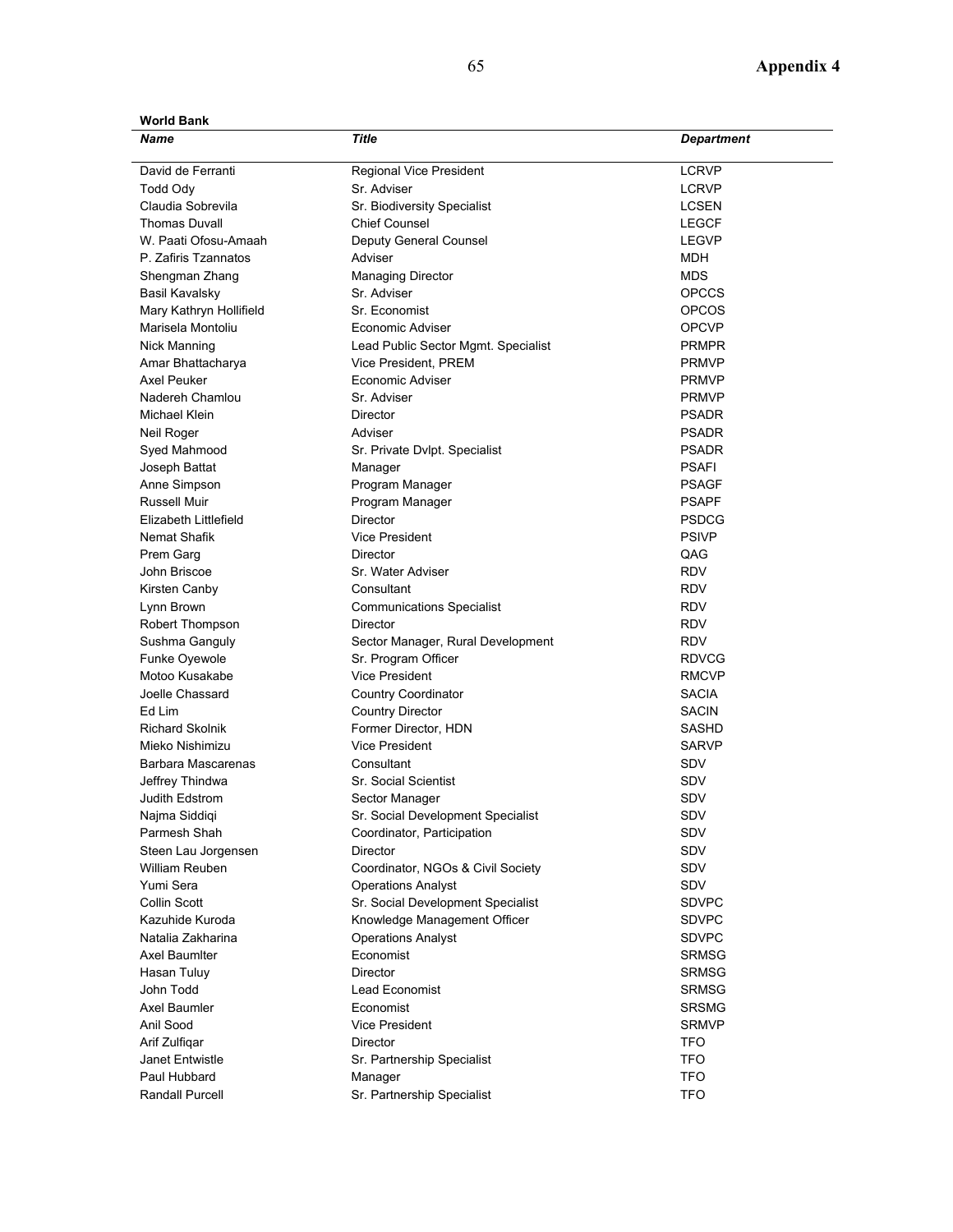**World Bank** 

*Name Title Department*  Mark Hildebrand **Program Manager TUDCA** Alcira Kreimer **Manager** Manager **TUDDM** Marlaine Lockheed Manager Manager Marlaine Month WBIES Joan Hubbard **Sr. Partnership Specialist** WBIGL John Middleton Director WBIGL Robert Hawkins Operations Officer WBIHD

| London School of Hygiene & Tropical Medicine (LSHTM) & Department for International Development (DFID) |                                                               |                     |  |
|--------------------------------------------------------------------------------------------------------|---------------------------------------------------------------|---------------------|--|
| <b>Name</b>                                                                                            | <b>Title/Department</b>                                       | <b>Organization</b> |  |
| Peter Godfrey-Faussett                                                                                 | Head, DFID funded TB Program                                  | <b>LSHTM</b>        |  |
|                                                                                                        |                                                               |                     |  |
| Gill Walt                                                                                              | Professor, International Health Policy                        | LSHTM               |  |
| Ruairi Brugha                                                                                          | <b>Health Policy Unit</b>                                     | <b>LSHTM</b>        |  |
| Prof. Andy Haines                                                                                      | Dean                                                          | <b>LSHTM</b>        |  |
| Prof. Anne Mills                                                                                       |                                                               | <b>LSHTM</b>        |  |
| John Cleland                                                                                           | Head, DFID-funded Safe Passages to Adulthood<br>Program       | <b>LSHTM</b>        |  |
| <b>Richard Hayes</b>                                                                                   | Professor, Epidemiology & International Health                | <b>LSHTM</b>        |  |
| Steve Bennett                                                                                          | Infectious Disease Epidemiology Unit                          | <b>LSHTM</b>        |  |
| Basia Zaba                                                                                             | Center for Population Studies                                 | <b>LSHTM</b>        |  |
| lan Timaeus                                                                                            | Center for Population Studies                                 | LSHTM               |  |
| Sylvia Meek                                                                                            | Malaria Consortium                                            | <b>LSHTM</b>        |  |
| Mark Dobler                                                                                            | Financial Sector Team, Private Sector Policy<br>Department    | <b>DFID</b>         |  |
| John Roberts                                                                                           | Principal Economic Adviser, International Division            | <b>DFID</b>         |  |
| Jim Harvey                                                                                             | Sr. National Resources Adviser                                | <b>DFID</b>         |  |
| Charlotte Seymour-Smith                                                                                | Head of Department, International Trade                       | <b>DFID</b>         |  |
| Steven Sabey                                                                                           | Health and Population Department                              | <b>DFID</b>         |  |
| Dr. Onkar Mittal                                                                                       | Health and Population Department                              | <b>DFID</b>         |  |
| Tony Faint                                                                                             | Director, International Division                              | <b>DFID</b>         |  |
| John Roberts                                                                                           | Principal Economic Adviser                                    | <b>DFID</b>         |  |
| Peter Roberts                                                                                          | Deputy Head, Infrastructure & Urban Development<br>Department | <b>DFID</b>         |  |

| UNITED STATES     |                           |                            |  |
|-------------------|---------------------------|----------------------------|--|
| <b>Name</b>       | <b>Title/Department</b>   | <b>Organization</b>        |  |
| Jorgen Thomsen    | <b>Executive Director</b> | Conservation International |  |
| Nancy Sherman     | Sr. Director              | Conservation International |  |
| Norman Meyers     | <b>Biologist</b>          |                            |  |
| Robert Mendelsohn | Professor of Economics    | <b>Yale University</b>     |  |
| Kathy McAffee     | Professor of Economics    | <b>Yale University</b>     |  |

**BURUNDI**  *Name Title/Department Organization*  Stephano Severe Representative Representative UNHCR Bernard Labrette **Program Officer** Program Officer Arnaud Royer **Reintegration Officer** Manual Royer Reintegration Officer Marie-Goreth Nahimana **Project Officer** Project Officer Nahimana Pontien Bekebako **Director, Management Unit** BURSAP Judith Nahayo **Deputy Director Deputy Director BURSAP** Dr. Kassi Manlan Representative WHO Salvatore Bijojote **Director-General Ministry of Reinstallation & Resettlement** of Returnees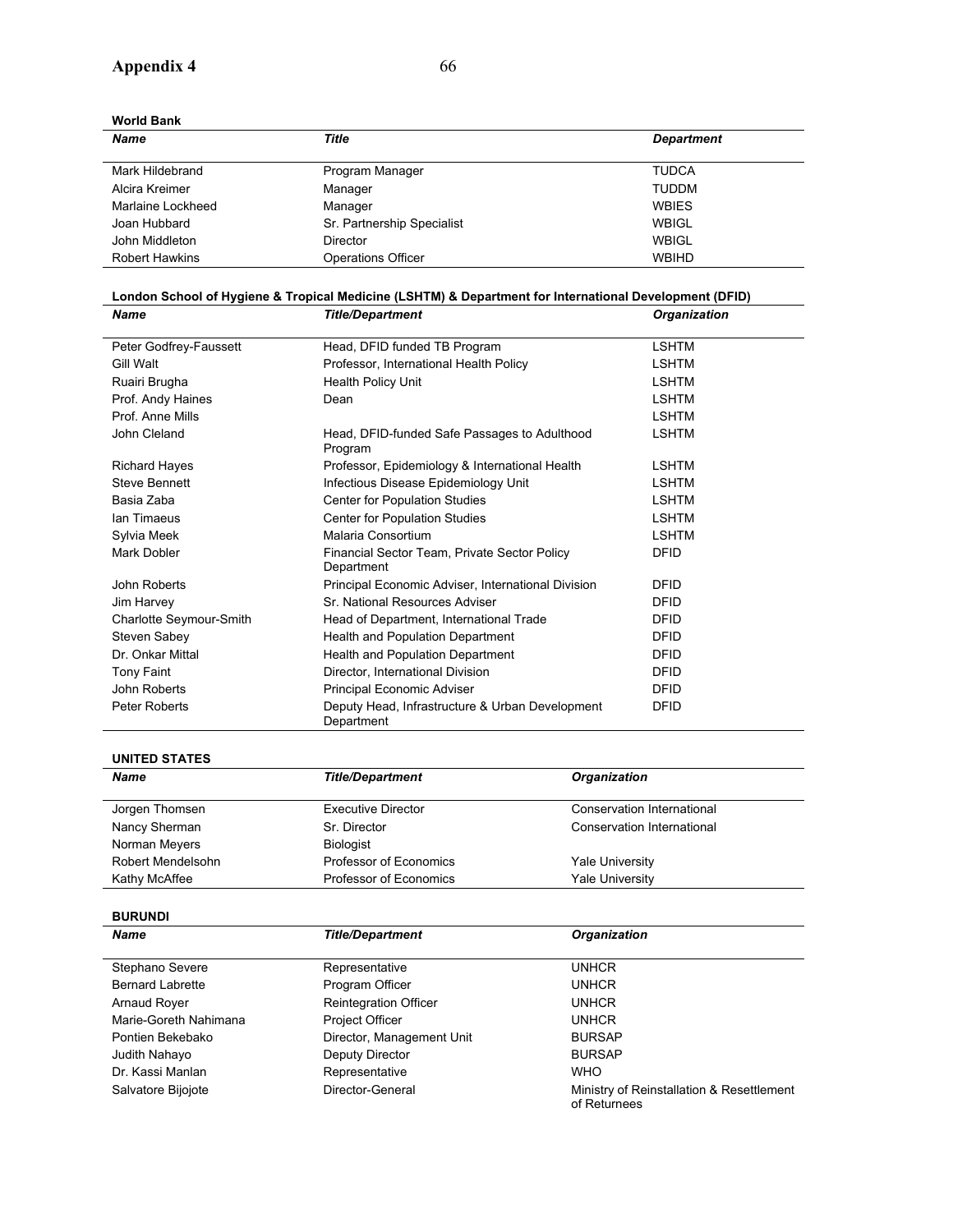## **BURUNDI**

| <b>Name</b>               | <b>Title/Department</b>                                      | Organization                                 |
|---------------------------|--------------------------------------------------------------|----------------------------------------------|
| Jean Kamana               | <b>General Director</b>                                      | Ministry of Health                           |
| Serge Nkurikiye           | Project Coordinator of Health &<br><b>Population Project</b> | Ministry of Health                           |
| Jacqueline Kankindi       | Ministry of Social Action                                    |                                              |
| Karekezi Lazare           | Governor                                                     | Muyinga Province                             |
| Gratien Nzayanga          | Advisor to Governor of Ruyigi                                |                                              |
| Dr. Deogratias Manirakiza | <b>Provincial Health Director</b>                            |                                              |
| Dieudonne Ntamahangarizo  | <b>Communal Administrator</b>                                |                                              |
| <b>Bernard Civye</b>      | <b>Provincial Education Director</b>                         |                                              |
| Salvator Nkurunziza       | Program Coordinator                                          | <b>Action Aid</b>                            |
| <b>CHINA</b>              |                                                              |                                              |
| <b>Name</b>               | <b>Title/Department</b>                                      | Organization                                 |
| Dai Zhicheng              | Former Director General, Dept. of<br>Disease Control         | Ministry of Health                           |
| Chen Chunming             | <b>Former Official</b>                                       | Ministry of Health                           |
| Liu Yi                    | Director General                                             | Foreign Economic Cooperation Office          |
| Gaolai Luo                | Deputy Director General                                      | Foreign Economic Cooperation Office          |
| Wang Qing                 | Project Officer                                              | Foreign Economic Cooperation Office          |
| <b>COTE D'IVOIRE</b>      |                                                              |                                              |
| <b>Name</b>               | <b>Title/Department</b>                                      | Organization                                 |
| Carla Short               | Task Manager (former)                                        | Formerly of Conservation International       |
| <b>ETHIOPIA</b>           |                                                              |                                              |
| <b>Name</b>               | <b>Title/Department</b>                                      | Organization                                 |
| Dr. Michel Jancloes       | <b>Executive Director</b>                                    | <b>WHO</b>                                   |
| S. Nyambi                 | <b>Resident Representative</b>                               | <b>UNDP</b>                                  |
| Antonius Broek            | Deputy Resident Rep.                                         | <b>UNDP</b>                                  |
| Dr. Elfaith Shaaeldin     | <b>Resident Representative</b>                               | ADB                                          |
| George Namakando          | Principal Macroeconomist                                     | ADB                                          |
| <b>Eskendir Alemseged</b> | Civil Engineer                                               |                                              |
| Dr. Mahendra Sheth        | Programme Officer                                            | <b>UNICEF</b>                                |
| Dr. Agonafer              | Head                                                         | CRDA (National NGO umbrella<br>organization) |
| Mr. Yohannes              | Head, Health Services and Training                           | <b>MOH</b>                                   |
| Klaas Wit                 | First Secretary, Economic                                    | Netherlands Embassy                          |
| Mr. Oedi                  | Sr. Health Officer                                           | <b>WHO</b>                                   |
| Dr. Girma Azene           | Head of Planning                                             | <b>MOH</b>                                   |
| Dr. Thomas Labahn         | Director                                                     | MOH                                          |
| <b>Bjorn Seidel</b>       | Deputy Director                                              | <b>MOH</b>                                   |
| Dr. Peter Herzig          | Health Project Adviser                                       | <b>MOH</b>                                   |
| Ms. Tekle                 | Sr. Nurse Adviser                                            | <b>MOH</b>                                   |
| Mr. Alem                  | <b>Health Worker</b>                                         | MOH                                          |
| O. Gebreselassie          | Sr. Health Specialist                                        |                                              |
| Ghana                     |                                                              |                                              |
| <b>Name</b>               | <b>Title/Department</b>                                      | <b>Organization</b>                          |
| Dr. Sam Adjei             |                                                              | Ministry of Health                           |
| Mr. George Melville       |                                                              | WHO                                          |
|                           |                                                              |                                              |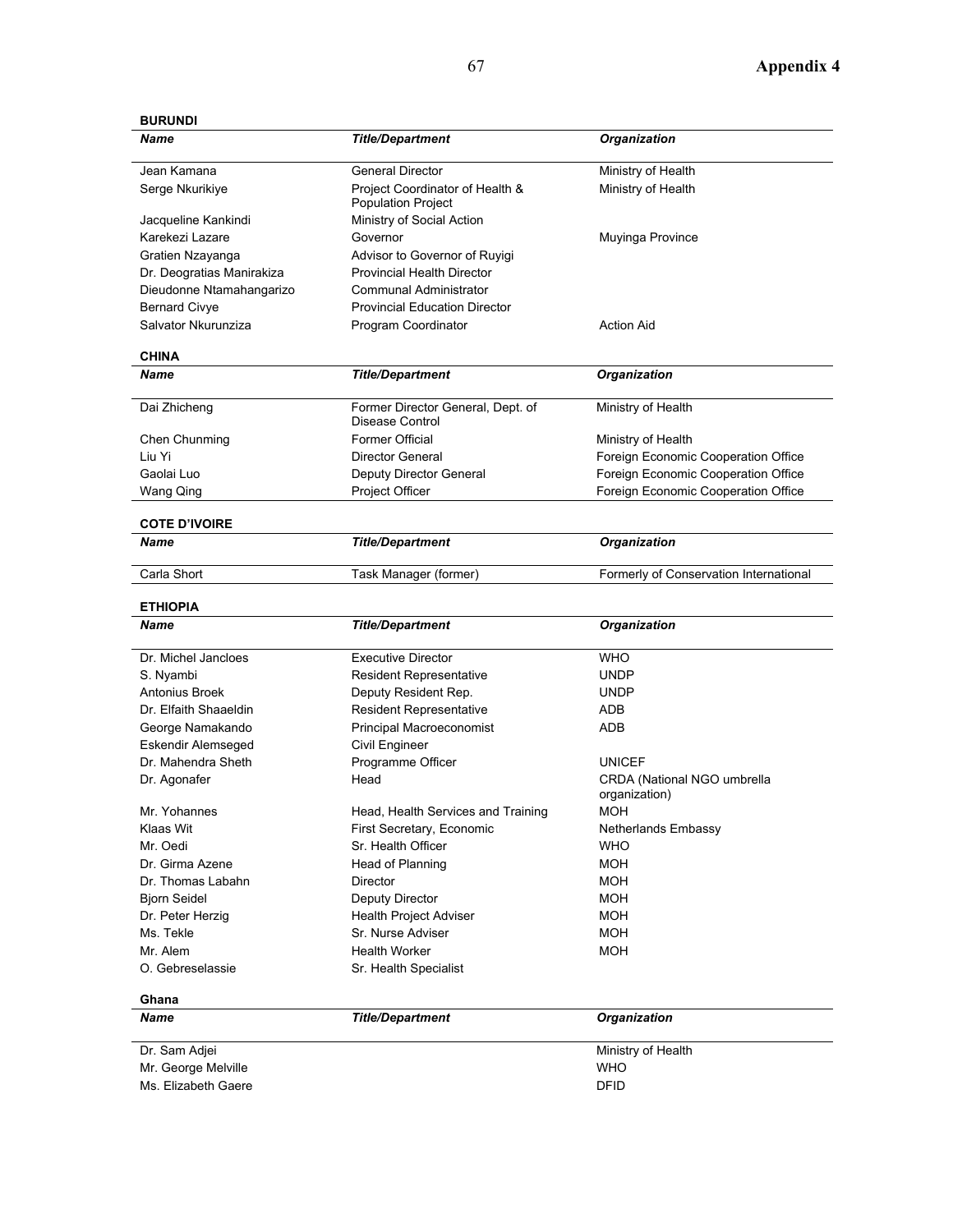# **Appendix 5: Management Response**

especially regarding operational deliverables

| OED reform agenda                                                                                                                                                                                                                                                                                                                                                                                                                                                                                                                                                                                                                   | <b>Management response</b>                                                                                                                                                                                                                                                                                                                                                                                                                                                                                                                                                                                                                                                                                                                          |
|-------------------------------------------------------------------------------------------------------------------------------------------------------------------------------------------------------------------------------------------------------------------------------------------------------------------------------------------------------------------------------------------------------------------------------------------------------------------------------------------------------------------------------------------------------------------------------------------------------------------------------------|-----------------------------------------------------------------------------------------------------------------------------------------------------------------------------------------------------------------------------------------------------------------------------------------------------------------------------------------------------------------------------------------------------------------------------------------------------------------------------------------------------------------------------------------------------------------------------------------------------------------------------------------------------------------------------------------------------------------------------------------------------|
| Organization:                                                                                                                                                                                                                                                                                                                                                                                                                                                                                                                                                                                                                       |                                                                                                                                                                                                                                                                                                                                                                                                                                                                                                                                                                                                                                                                                                                                                     |
| Management should strengthen strategic planning<br>and oversight of global programs and partnerships.<br>Rigorous priority setting, improved quality<br>management, and stronger corporate leadership on<br>global issues is of strategic importance, but how to<br>achieve this is a challenge and has been the subject<br>of considerable debate within the Bank as the<br>findings of this study began to surface. Here, OED<br>puts forwards three options:<br>Fine tuning of the existing management<br>1.                                                                                                                     | Management agrees that oversight of global<br>programs will need to be further strengthened. Over<br>the past few months, important oversight<br>mechanisms for new global, regional, and<br>institutional partnerships have already been<br>introduced. A Review Group, created to propose<br>further refinements to the oversight and review<br>structures, will examine different options presented<br>in the OED report. Management will report to CODE<br>on the recommendations of the Review Group and<br>on actions taken.                                                                                                                                                                                                                  |
| framework and processes to address the<br>identified weaknesses.                                                                                                                                                                                                                                                                                                                                                                                                                                                                                                                                                                    |                                                                                                                                                                                                                                                                                                                                                                                                                                                                                                                                                                                                                                                                                                                                                     |
| Setting up a secretariat to assist a single<br>2.<br>Managing Director (MD) in the oversight of<br>all Bank global activities.                                                                                                                                                                                                                                                                                                                                                                                                                                                                                                      |                                                                                                                                                                                                                                                                                                                                                                                                                                                                                                                                                                                                                                                                                                                                                     |
| 3.<br>Allocating Bank-wide responsibilities for<br>improving quality assurance and overseeing<br>partner relations at the global level to a single<br>existing Vice-Presidential Unit (VPU).                                                                                                                                                                                                                                                                                                                                                                                                                                        |                                                                                                                                                                                                                                                                                                                                                                                                                                                                                                                                                                                                                                                                                                                                                     |
| The strengths and weaknesses of each option were<br>weighted in the context of the global policy cycle,<br>that is, development of strategy and policy,<br>refinement and application of criteria for engaging in<br>partnerships and for selectivity, and follow through<br>in the program cycle from initiation to accountability<br>for impact.                                                                                                                                                                                                                                                                                  | Management would like to caution against an overly<br>regulated and centralized oversight system, which<br>would unduly constrain the flexibility needed for the<br>evolving and very diverse agenda of global<br>programs. Global programs will need to remain fully<br>integrated into network programs to benefit from<br>professional expertise located in sector Networks.<br>Senior management will continue to exercise strong<br>corporate leadership for global programs, relying on<br>support provided by Networks and Regions.<br>Management has asked the Review Group to<br>carefully weigh the advantages and disadvantages of<br>centralized versus decentralized oversight structures,<br>drawing on the analysis provided by OED. |
| OED concludes that refining the existing<br>➤<br>framework, while it would continue to<br>promote innovation and flexibility, would not<br>significantly enhance quality or<br>accountability. Strengthening the sector<br>boards and giving QAG and OED roles in<br>ensuring quality at entry and evaluation, while<br>useful and necessary under any scenario,<br>would not resolve conflict of interest<br>dilemmas. Nor would it provide the strong<br>leadership needed to achieve coherence and<br>enhance accountability so as to tap the full<br>potential for Bank leadership and impact on<br>global poverty alleviation. |                                                                                                                                                                                                                                                                                                                                                                                                                                                                                                                                                                                                                                                                                                                                                     |
| With an appropriately staffed and mandated<br>➤<br>MD secretariat, on the other hand (possibly<br>absorbing the current DGF establishment), the<br>possibility of real reform would be higher,                                                                                                                                                                                                                                                                                                                                                                                                                                      |                                                                                                                                                                                                                                                                                                                                                                                                                                                                                                                                                                                                                                                                                                                                                     |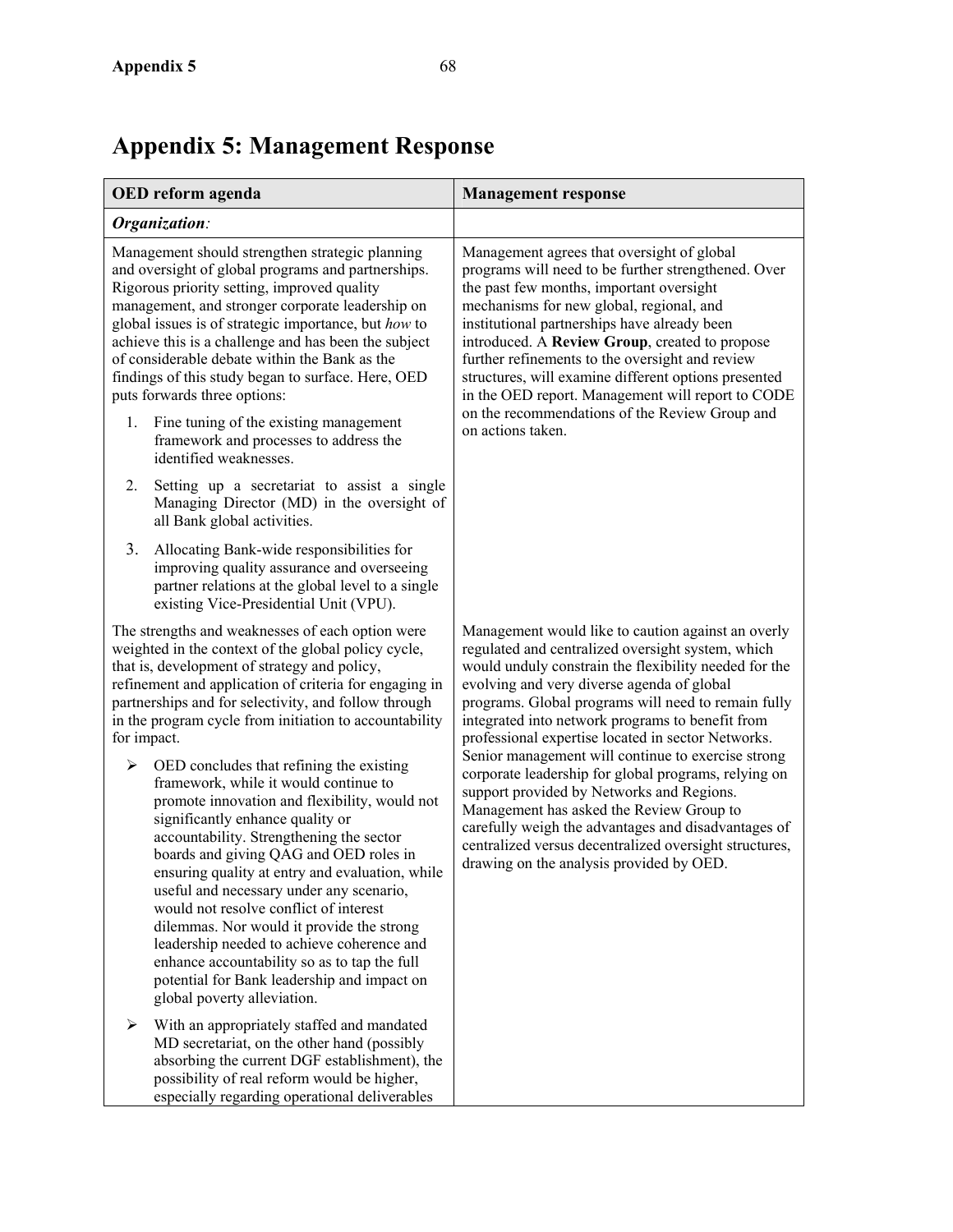| OED reform agenda                                                                                                                                                                                                                                                                                                                                                                                                                                                                                                                                                                                                                                                                                                                       | <b>Management response</b>                                                                                                                                                                                                                                                                                                                                                                                                                                                                                                                                                                                                                                      |  |
|-----------------------------------------------------------------------------------------------------------------------------------------------------------------------------------------------------------------------------------------------------------------------------------------------------------------------------------------------------------------------------------------------------------------------------------------------------------------------------------------------------------------------------------------------------------------------------------------------------------------------------------------------------------------------------------------------------------------------------------------|-----------------------------------------------------------------------------------------------------------------------------------------------------------------------------------------------------------------------------------------------------------------------------------------------------------------------------------------------------------------------------------------------------------------------------------------------------------------------------------------------------------------------------------------------------------------------------------------------------------------------------------------------------------------|--|
| and results. Working through the Networks, -<br>which would continue to have the primary<br>responsibility for task management and<br>partner relations, the MD secretariat would set<br>standards, oversee programming and<br>budgeting, perform quality assurance<br>functions and report annually to senior<br>management and the Board on activity. It<br>would also be able to ensure that risk<br>management policies are defined by the<br>appropriate unit and would oversee Network<br>implementation of risk management<br>processes, including, as appropriate, reporting<br>to the Board.                                                                                                                                   |                                                                                                                                                                                                                                                                                                                                                                                                                                                                                                                                                                                                                                                                 |  |
| With an appropriate mandate, an existing VPU<br>reporting to its Managing Director, could perform all<br>the same functions as the MD secretariat as well as<br>providing intellectual leadership and fulfilling the<br>need to address the global policy environment. It<br>could assist in the development of policy and<br>strategy as well as help improve operational<br>effectiveness through two interacting units: a think<br>tank to routinely monitor and anticipate changes and<br>emerging opportunities in the global environment,<br>draw partnership implications for the Bank, and<br>provide intellectual leadership; and a separate<br>operational unit concerned with the internal<br>management of global programs. |                                                                                                                                                                                                                                                                                                                                                                                                                                                                                                                                                                                                                                                                 |  |
| Strategy:                                                                                                                                                                                                                                                                                                                                                                                                                                                                                                                                                                                                                                                                                                                               |                                                                                                                                                                                                                                                                                                                                                                                                                                                                                                                                                                                                                                                                 |  |
| Management should further articulate a strategy for<br>Bank involvement in global programs and policies<br>that establishes over-arching objectives, oversight<br>responsibilities, and the Bank's comparative<br>advantage.<br>The strategy would articulate how global programs<br>are distinguished from institutional partnerships and<br>contribute to achieving the Bank's mission of<br>sustainable development and poverty alleviation, and<br>the extent to which they should focus on the<br>provision of global public goods and involve specific<br>forms of partnership.                                                                                                                                                   | Management agrees that a strategic role for the Bank<br>at the global level based on its comparative<br>advantage is important and has taken action. The<br>Development Committee discussion of the paper<br>Poverty Reduction and Global Public Goods: Issues<br>for the World Bank in Supporting Collective Action<br>provided the basis for agreement among Ministers in<br>the September 25, 2000, Development Committee<br>Communiqué that the Bank should take on a strong<br>yet selective role at the global level, where:<br>The proposed interventions have clear value-<br>⋗<br>added for poverty reduction and the<br>Millennium Development Goals; |  |
| A central unit (secretariat or VPU) would<br>➤<br>develop and monitor performance indicators<br>to ensure that Networks and Regions are<br>appropriately linking specific global<br>programs, country assistance strategies, and<br>sector strategies, and prepare annual reports<br>for the Broad based on information provided                                                                                                                                                                                                                                                                                                                                                                                                        | ➤<br>Global action is a complement to country<br>action;<br>The Bank has a comparative advantage; and<br>➤<br>➤<br>There is strong support in the international<br>community for Bank involvement.                                                                                                                                                                                                                                                                                                                                                                                                                                                              |  |
| by the Networks.<br>It would develop clear and transparent criteria<br>➤<br>and guidelines for resource allocation,                                                                                                                                                                                                                                                                                                                                                                                                                                                                                                                                                                                                                     | Final initial priority areas were identified: (i)<br>combating communicable disease, especially major<br>killers such as AIDS and malaria; (ii) global aspects                                                                                                                                                                                                                                                                                                                                                                                                                                                                                                  |  |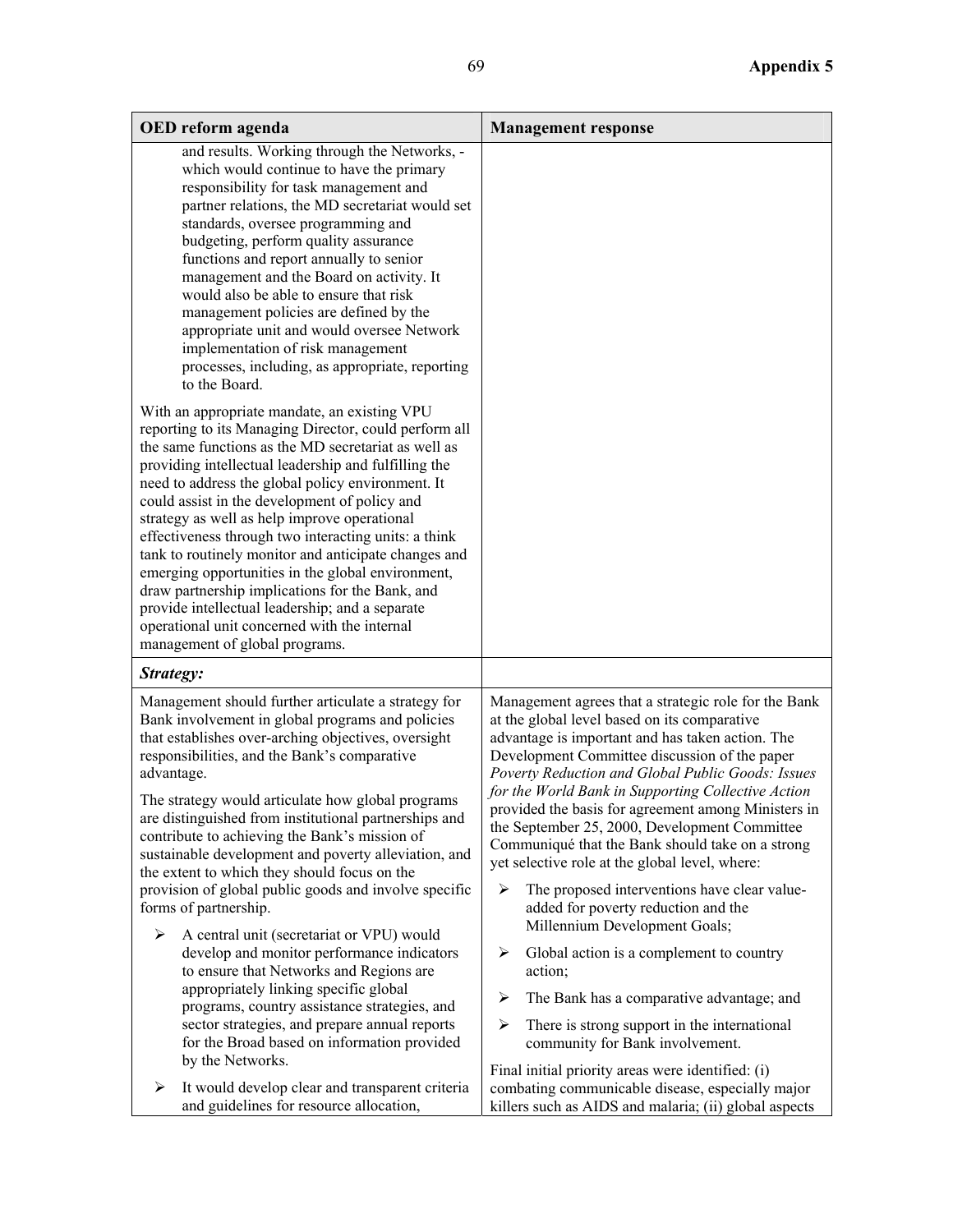| OED reform agenda                                                                                                                                                                                                                                                                                                                                                                                                                                                                                                                                                                                      | <b>Management response</b>                                                                                                                                                                                                                                                                                                                                                                                                                                                                                                                                                                                                                                                                                                                                                                                                                                                                                                                                                                                                                                   |  |  |  |
|--------------------------------------------------------------------------------------------------------------------------------------------------------------------------------------------------------------------------------------------------------------------------------------------------------------------------------------------------------------------------------------------------------------------------------------------------------------------------------------------------------------------------------------------------------------------------------------------------------|--------------------------------------------------------------------------------------------------------------------------------------------------------------------------------------------------------------------------------------------------------------------------------------------------------------------------------------------------------------------------------------------------------------------------------------------------------------------------------------------------------------------------------------------------------------------------------------------------------------------------------------------------------------------------------------------------------------------------------------------------------------------------------------------------------------------------------------------------------------------------------------------------------------------------------------------------------------------------------------------------------------------------------------------------------------|--|--|--|
| budgeting, accounting, and auditing practices,<br>and information systems for global programs.<br>It would be involved in the allocation of the<br>➤<br>Global Public Goods (GPG) Fund to link<br>global programs to country needs, with a<br>results-based focus, by providing the<br>Networks with non-fungible, dedicated<br>budgetary resources.                                                                                                                                                                                                                                                   | of economic governance, particularly in promoting<br>good standards and architecture for financial<br>management and corporate governance; (iii) trade<br>integration, particularly to expand developing<br>countries' access to markets; (iv) protecting the<br>global environmental commons; and (v) developing<br>and promoting access to information and knowledge.<br>These global public goods priorities have been<br>incorporated into the Bank's Strategic Framework,<br>most recently discussed by the Board in the Strategic<br>Update Paper. As work matures in the five areas,<br>Management will revisit global priorities in the<br>context of overall strategic issues. Fundamentally,<br>Management sees global strategy as the<br>responsibility of Senior Management, exercised<br>especially through the annual Strategic Forum.<br>Management believes that global strategy should not<br>be considered separately from the Bank's regular<br>strategic planning processes that drive them.<br>In examining whether more analytical and |  |  |  |
|                                                                                                                                                                                                                                                                                                                                                                                                                                                                                                                                                                                                        | intellectual support is needed at the center, the<br>Review Group will consider OED's suggestion that a<br>single unit be designated to develop a global strategy<br>that also includes specific oversight procedures for<br>global programs.                                                                                                                                                                                                                                                                                                                                                                                                                                                                                                                                                                                                                                                                                                                                                                                                                |  |  |  |
| Selectivity:                                                                                                                                                                                                                                                                                                                                                                                                                                                                                                                                                                                           |                                                                                                                                                                                                                                                                                                                                                                                                                                                                                                                                                                                                                                                                                                                                                                                                                                                                                                                                                                                                                                                              |  |  |  |
| The MD secretariat or designated VPU should<br>establish and monitor the standards Networks must<br>follow for their global programs, including the extent<br>of verifiable objectives, dedicated Bank resources,<br>and appropriate organizational and funding<br>arrangements, and some form of cost-benefit or other<br>ex-ante criteria for Bank-wide prioritization and<br>quality assurance.<br>➤<br>For new programs above a threshold size,<br>likely of a global public goods nature, the<br>central unit would help institute a transparent<br>identification, preparation, appraisal, Board | Management agrees that Networks should exercise<br>very rigorous selectivity for Bank involvement in<br>global programs. While a decentralized framework<br>for managing global programs and partnerships is in<br>place, Management will explore through the Review<br>Group whether additional central standards need to<br>be established to support this process. As noted<br>earlier, global programs are very diverse, and the<br>processes for identification, preparation, appraisal,<br>approval, supervision, and evaluation should be<br>tailored to the nature and scope of Bank involvement<br>in specific programs.                                                                                                                                                                                                                                                                                                                                                                                                                            |  |  |  |
| approval, supervision, and evaluation<br>processes for global programs. OED estimates                                                                                                                                                                                                                                                                                                                                                                                                                                                                                                                  | With regard to OED's recommendation that a central<br>unit is needed to institute these procedures,                                                                                                                                                                                                                                                                                                                                                                                                                                                                                                                                                                                                                                                                                                                                                                                                                                                                                                                                                          |  |  |  |

that in fiscal 2002 this would have involved appraising one new DGF program, but 19

commitments were renewed by DGF for FY02 and similarly 10 non-DGF programs would also be potentially eligible for appraisal.

ongoing DGF programs to which

unit is needed to institute these procedures, Management will consider this question in the Review Group.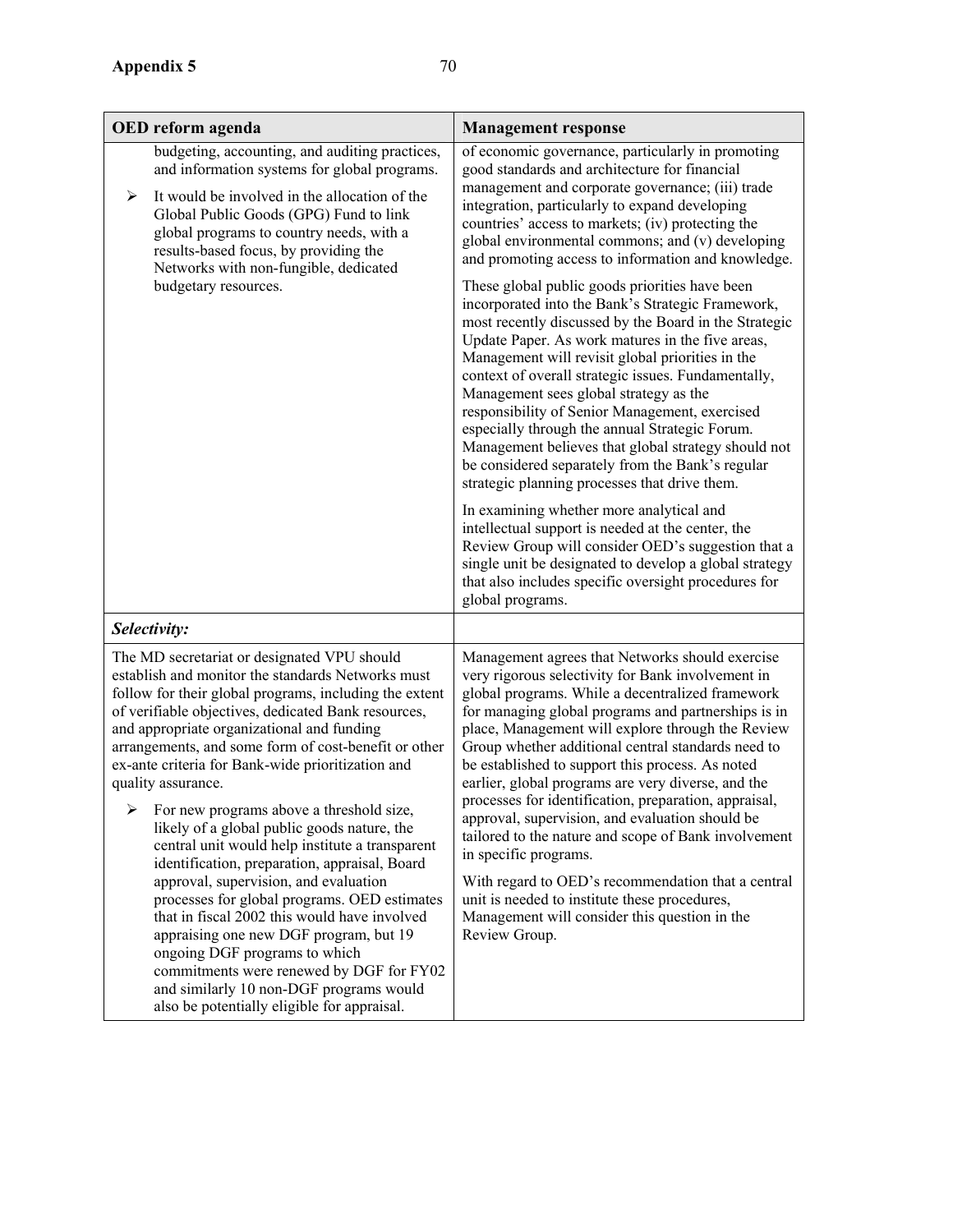| OED reform agenda              |                                                                                                                                                                                                                                                                                                                                                                                                                                                                                                                                                                                                                                                                                  | <b>Management response</b>                                                                                                                                                                                                                                                                                                                                                                                                                                                                                                                                                                                                                                                                                                                                                                              |  |
|--------------------------------|----------------------------------------------------------------------------------------------------------------------------------------------------------------------------------------------------------------------------------------------------------------------------------------------------------------------------------------------------------------------------------------------------------------------------------------------------------------------------------------------------------------------------------------------------------------------------------------------------------------------------------------------------------------------------------|---------------------------------------------------------------------------------------------------------------------------------------------------------------------------------------------------------------------------------------------------------------------------------------------------------------------------------------------------------------------------------------------------------------------------------------------------------------------------------------------------------------------------------------------------------------------------------------------------------------------------------------------------------------------------------------------------------------------------------------------------------------------------------------------------------|--|
| <b>Program Implementation:</b> |                                                                                                                                                                                                                                                                                                                                                                                                                                                                                                                                                                                                                                                                                  |                                                                                                                                                                                                                                                                                                                                                                                                                                                                                                                                                                                                                                                                                                                                                                                                         |  |
| ➤                              | Management should clarify responsibilities and<br>accountabilities of the Board, Regions, Networks,<br>and task managers, and provide each with the<br>resources needed to fulfill the Bank's commitments<br>with its partners.<br>For programs under implementation,<br>introduce a more systematic and regular<br>approach for task manager monitoring of<br>program performance and provision of audit<br>reports, introduce independent panels similar<br>to those used by QAG to review quality of the<br>ongoing portfolio, expand audits introduced<br>by DGF, in the first instance, to cover all<br>programs receiving medium- to long-term<br>Bank support (Window 1). | Management agrees that as global programs have<br>grown and now represent an evolving area of<br>business for the Bank, responsibilities and<br>accountabilities should continue to be clarified, and<br>that sufficient resources should be allocated to<br>commitments to partnerships undertaken by the<br>Bank. The new Partnership Approval and Tracking<br>System (PATS) launched as a pilot in December<br>2001, has consolidated business processes for<br>seeking MD approval for new partnerships,<br>Development Grant Facility (DGF) grant allocation,<br>risk assessment, and knowledge management. The<br>PATS system follows on a number of other<br>improvements, such as the trust fund reform<br>program, and a strengthened DGF prioritization<br>process and "two window" approach. |  |
| ➤                              | Ensure independence of the three-year<br>evaluation process the DGF has instituted for<br>its programs by extending the practice to all<br>programs (including ongoing programs and<br>regardless of whether funding is from Bank<br>budge, DGF, or Bank-managed trust funds) as<br>a prerequisite for continuing support.                                                                                                                                                                                                                                                                                                                                                       | Management will consult with QAG about extending<br>its portfolio quality procedures to partnerships, and<br>with OED about extending its standard evaluation<br>and reporting process to global programs.<br>Management will explore the applicability of LIL<br>and APL procedures to global programs.<br>Management agrees that the existing portfolio of<br>global programs and other partnerships requires<br>regular review. It has directed all VPUs to monitor<br>ongoing partnerships in their annual business<br>processes, assess their quality and relevance, and<br>report decisions about continuing or exiting from<br>them. Management agrees with the principle that all                                                                                                               |  |
| ➤                              | Include global programs in the standard<br>evaluation and reporting processes of OED,<br>ensuring routine reporting to the Board of the<br>findings of independent evaluations and<br>management decisions of continuing support<br>to the programs.                                                                                                                                                                                                                                                                                                                                                                                                                             |                                                                                                                                                                                                                                                                                                                                                                                                                                                                                                                                                                                                                                                                                                                                                                                                         |  |
| ➤                              | For new small programs, of a merit goods<br>nature, that are not presented to the Board, the<br>MD secretariat or designated VPU would help<br>improve approval, monitoring, and auditing in<br>the DGF. Management could introduce<br>independent review processes that are external<br>to the program, similar to the processes used<br>by the World Bank Research Committee, for<br>the allocation of DGF small grants or as part<br>of the Bank budget.                                                                                                                                                                                                                      | ongoing global programs should have an evaluation<br>strategy, but reserves judgment on whether the term<br>should be three years in all cases. It may be<br>preferable to relate the frequency of reviews to<br>program size.                                                                                                                                                                                                                                                                                                                                                                                                                                                                                                                                                                          |  |
| ➤                              | For programs under implementation,<br>including the existing portfolio, it would<br>introduce quality assurance and enhancement<br>standards and clear Network accountabilities.                                                                                                                                                                                                                                                                                                                                                                                                                                                                                                 |                                                                                                                                                                                                                                                                                                                                                                                                                                                                                                                                                                                                                                                                                                                                                                                                         |  |
| ➤                              | It could help adapt the standards and<br>procedures applied to the use of Bank funds in<br>innovative lending operations such as learning<br>and Innovation Loans and Adjustable Program<br>Loans to global programs.                                                                                                                                                                                                                                                                                                                                                                                                                                                            |                                                                                                                                                                                                                                                                                                                                                                                                                                                                                                                                                                                                                                                                                                                                                                                                         |  |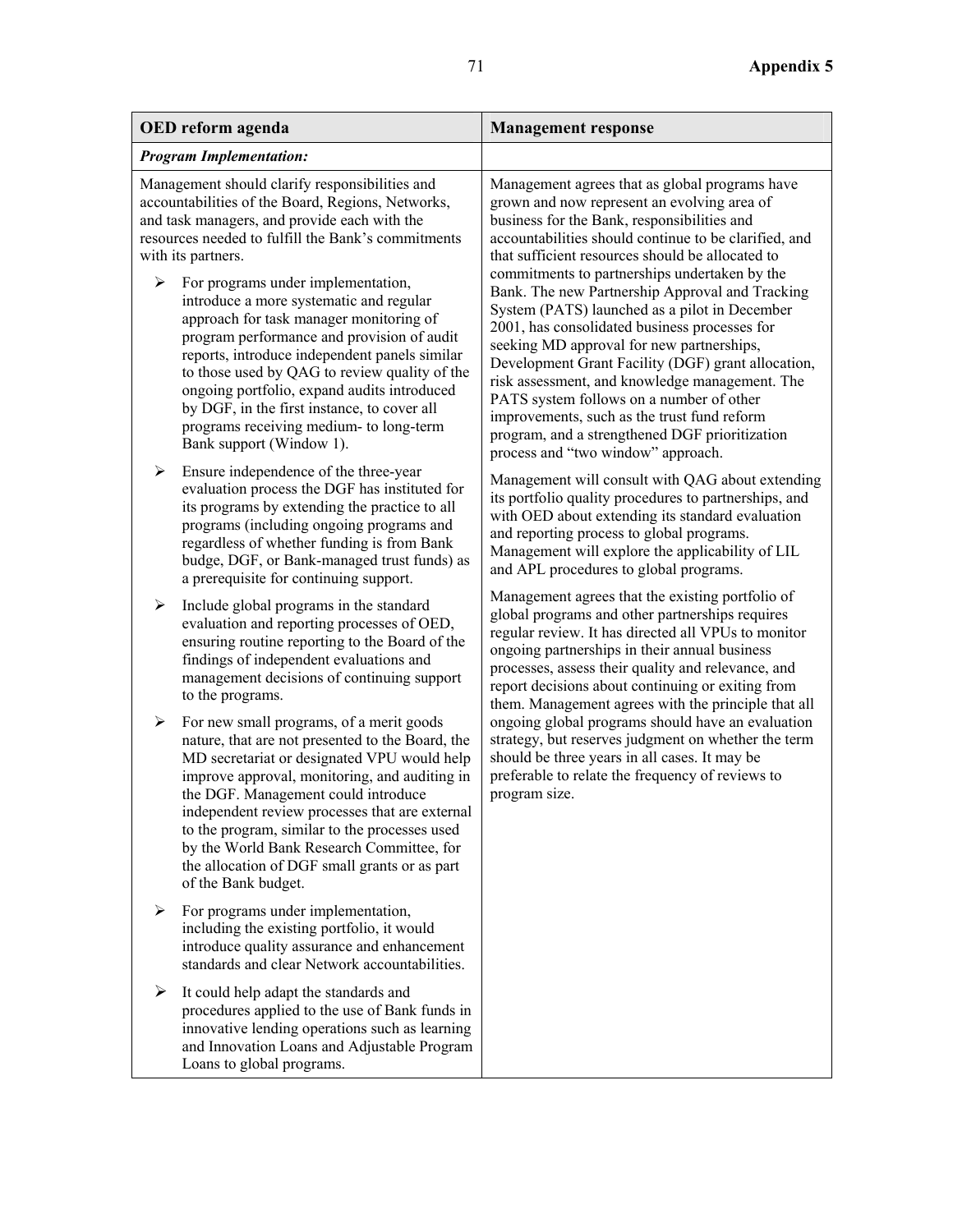### **Appendix 6. Chairman's Summary: Committee on Development Effectiveness**

*Background.* OED's review of the Bank's involvement in global programs was commissioned by the Board in FY2001 in response to concerns about growing Bank participation in global programs. At Management's request, the Phase l report focused on the strategic and programmatic management of global programs supported by the Bank. The OED report confirmed that global programs and partnerships (GPPs) had become an important line of business for the Bank and that the Bank had made progress in putting in place a management structure for global programs. However, some major reforms to improve the management of GPPs were still needed, including: (a) strengthening strategic planning and oversight *of* global programs and partnerships; (b) developing a Bank strategy for involvement in GPPs; (c) establishing procedures in the Bank for implementation and monitoring; and (d) clarifying organizational responsibilities for the GPPs within the Bank. Management noted that there was broad agreement between OED and Management on the scope and focus of the recommendations but differences on implementation.

*Main conclusions and next steps.* The Committee thanked OED for a useful and timely report. Members recognized that GPPs have made a real contribution to the development mission and that the Bank had a continuing, important role to play in GPPs. The Committee agreed that better strategic management of global programs was needed and overall endorsed the findings and recommendations of the OED's Phase 1 Evaluation. Members of the Advisory Committee fully supported OED's recommendations, underlined the importance of the Bank continuing to take a leadership role in GPPs, and suggested that the Bank should involve the United Nations in joint assessments of global programs and policies. Management has set up a Review Group to make recommendations on how management of GPPs can be strengthened. It will inform the Executive Directors of the review group's work program, planned activities, and timing by October 2002. The Phase 2 report will address impacts of individual programs to extract further lessons for strategy and programs.

Among the main points discussed were:

*Selectivity and strategic management.* The Committee agreed with OED's recommendation that better strategic management of global programs was needed, including a better process for selection and management of global programs, clearer linkages to the Bank's core objectives, and better definition of the Bank's comparative advantage in the design and July 18,2002 CODE2002-0058 implementation of global programs. However, most members did not support the Bank developing a separate strategy for GPPs. They noted that the Bank already had mechanisms in place which, if strengthened, could provide for adequate oversight, quality assurance, and systematic appraisal of GPPs. Some members emphasized that Bank engagement in GPPs should be guided by criteria emphasizing clear added value to the effectiveness for Bank country programs, the need for Bank action to catalyze other resources, and for the Bank to demonstrate a significant comparative advantage. OED, however, stressed that identifying development priorities was not enough to ensure selectivity and that a strategy and an arm's length appraisal and evaluation processes were also necessary to provide the kind of selectivity the Committee desired.

*Oversight and control.* The Committee held differing views on the central control function. Some members supported a more pro-active, centralized, oversight function for clear leadership, accountability, and transparency but cautioned that it not be overly bureaucratic. Others noted that some decentralized-managed programs had worked well. OED underlined that it was not recommending establishment of a new Vice Presidential Unit (VPU). Rather, it was stressing the need